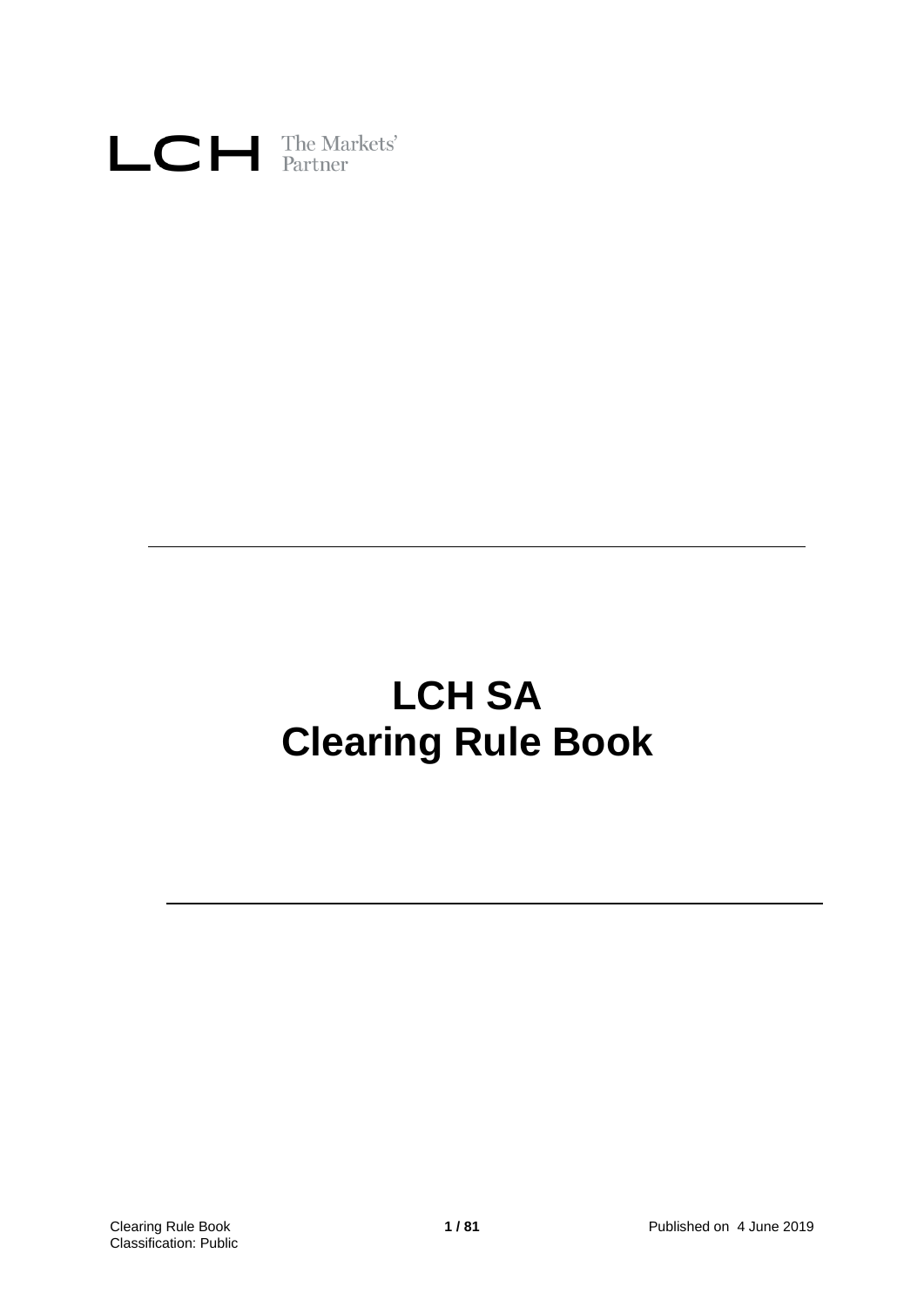|                                                                                                                     | TITLE I - GENERAL PROVISIONS & LEGAL FRAMEWORK                                                                                                                                                                                                                                                                                                                                                                                                      | 5                                                              |
|---------------------------------------------------------------------------------------------------------------------|-----------------------------------------------------------------------------------------------------------------------------------------------------------------------------------------------------------------------------------------------------------------------------------------------------------------------------------------------------------------------------------------------------------------------------------------------------|----------------------------------------------------------------|
|                                                                                                                     | <b>CHAPTER 1 - DEFINITIONS</b>                                                                                                                                                                                                                                                                                                                                                                                                                      | 6                                                              |
| Section 1.2.1<br>Section 1.2.2<br>Section 1.2.3<br>Section 1.2.4<br>Section 1.2.5<br>Section 1.2.6<br>Section 1.2.7 | <b>CHAPTER 2 - GENERAL PROVISIONS</b><br>General<br>Interpretation and references<br><b>Clearing Rules modifications</b><br><b>Publication and effectiveness</b><br>Fees<br><b>Currency</b><br><b>Time reference</b>                                                                                                                                                                                                                                | 18<br>18<br>18<br>18<br>19<br>19<br>19<br>19                   |
| Section 1.3.1<br>А.<br>A.1.<br>A.2.<br>В.<br>Section 1.3.2<br>А.<br>A.1.<br>A.2.<br>A.3.<br>В.<br><b>Brussels</b>   | <b>CHAPTER 3- LEGAL FRAMEWORK</b><br><b>Status and activity of LCH SA</b><br><b>Status</b><br><b>A Clearing House</b><br><b>A Security Settlement System</b><br>Scope of activity<br><b>General Clearing principles</b><br>General<br><b>Novation and irrevocability</b><br>Scope of LCH SA's obligations<br><b>General Clearing Process</b><br>Provisions related to financial products traded on markets operated by Euronext                     | 20<br>20<br>20<br>20<br>20<br>20<br>22<br>22<br>22<br>22<br>23 |
| Section 1.3.3<br>А.<br>В.<br>C.<br>Section 1.3.4<br>Section 1.3.5<br>Section 1.3.6                                  | <b>Liability and Force majeure</b><br><b>Liability of Clearing Members</b><br>Liability of LCH SA<br>Force majeure<br><b>Confidentiality</b><br><b>Applicable law</b><br><b>Disputes</b>                                                                                                                                                                                                                                                            | 24<br>24<br>24<br>24<br>25<br>26<br>26<br>26                   |
|                                                                                                                     | <b>CHAPTER 4 – LCH SA DEFAULT</b>                                                                                                                                                                                                                                                                                                                                                                                                                   | 27                                                             |
|                                                                                                                     | <b>CHAPTER 5 - WINDING DOWN</b>                                                                                                                                                                                                                                                                                                                                                                                                                     | 30                                                             |
|                                                                                                                     | <b>TITLE II - MEMBERSHIP</b>                                                                                                                                                                                                                                                                                                                                                                                                                        | 31                                                             |
| Section 2.1.1<br>А.<br>В.<br>Section 2.1.2                                                                          | <b>CHAPTER 1- GENERAL PROVISIONS</b><br><b>Participants</b><br><b>Clearing Members</b><br><b>Allied Clearing Houses</b><br><b>Application Procedure</b>                                                                                                                                                                                                                                                                                             | 32<br>32<br>32<br>33<br>33                                     |
| Section 2.2.1<br>Section 2.2.2<br>А.<br>В.<br>Section 2.2.3<br>А.<br>A.1.<br>A.2.<br>A.3.<br>В.                     | <b>CHAPTER 2 - LEGAL OBLIGATIONS</b><br><b>Regulatory framework</b><br><b>Corporate organisation</b><br>Location of offices<br><b>Authorised Clearing Operators</b><br>Third party contractual obligations<br>Relationship with Settlement Agents and Payment Agents<br><b>Common provisions</b><br><b>Provisions related to Payment Agents</b><br><b>Provisions related to Settlement Agents</b><br>Relationship withClient « del credere » Agents | 36<br>36<br>37<br>37<br>37<br>38<br>38<br>38<br>38<br>38<br>39 |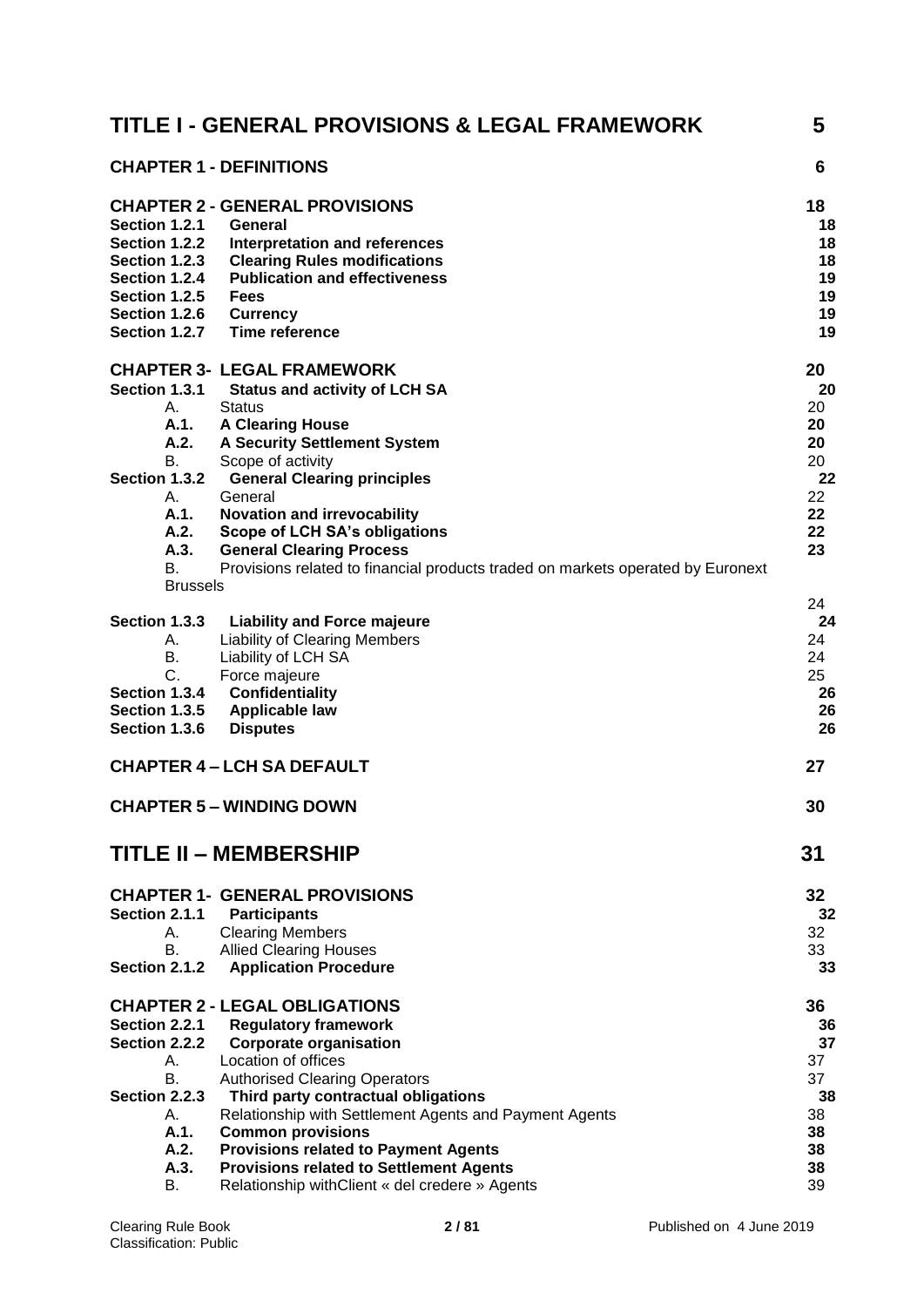| C.                   | « del credere » Agents                                                            | 39       |
|----------------------|-----------------------------------------------------------------------------------|----------|
| C.1                  | Authority to cancel settlement instructions                                       | 39       |
| Section 2.2.4        | <b>Record Keeping</b>                                                             | 40       |
| Section 2.2.5        | <b>Test Processing</b>                                                            | 40       |
|                      |                                                                                   |          |
|                      | <b>CHAPTER 3 - CAPITAL REQUIREMENTS</b>                                           | 41       |
| Section 2.3.1        | <b>Common General Provisions</b>                                                  | 41       |
| <b>Section 2.3.2</b> | Provisions related to Securities and Derivatives product Groups                   | 41       |
| Section 2.3.3        | Provisions related to Trading & Matching Platforms and MTS Italy                  | 42       |
|                      | <b>CHAPTER 4- INFORMATION OBLIGATIONS AND AUDIT</b>                               | 43       |
| Section 2.4.1        | <b>Information</b>                                                                | 43       |
| А.                   | Information on Request                                                            | 43       |
| Β.                   | Mandatory Information                                                             | 43       |
| Section 2.4.2        | <b>Audit and Inspection</b>                                                       | 44       |
|                      | <b>CHAPTER 5- SUSPENSION AND TERMINATION OF MEMBERSHIP</b>                        | 46       |
| Section 2.5.1        | <b>Common and General Provisions</b>                                              | 46       |
| Section 2.5.2        | <b>Suspension</b>                                                                 | 46       |
| Section 2.5.3        | <b>Termination</b>                                                                | 46       |
|                      |                                                                                   |          |
|                      | TITLE III – CLEARING OPERATIONS                                                   | 48       |
|                      |                                                                                   |          |
|                      | <b>CHAPTER 1- REGISTRATION</b>                                                    | 49       |
| Section 3.1.1        | <b>Registration of Transactions</b>                                               | 49       |
| А.                   | Registration of Transactions registered in the Cash & Derivatives Clearing System | 49       |
| В.                   | Registration of Transactions registered in the Fixed Income Clearing System       | 49       |
| Section 3.1.2        | Registration of Open Positions in the Cash & Derivatives Clearing System          | 50       |
|                      | <b>CHAPTER 2 - ACCOUNT STRUCTURE</b>                                              | 51       |
| Section 3.2.1        | <b>Trade Legs Registration</b>                                                    | 51       |
| А.                   | Trade Legs Registration in the Cash & Derivatives Clearing System                 | 51       |
| A.1.                 | <b>Position Accounts</b>                                                          | 51       |
| A.2.                 | <b>Market Maker's Position</b>                                                    | 51       |
| <b>B.</b>            | Trade Legs Registration in the Fixed Income Clearing System                       | 53       |
| Section 3.2.2        | <b>Risk management</b>                                                            | 53       |
| Α.<br>A.1.           | For Transactions registered in the Cash & Derivatives Clearing System             | 53<br>53 |
| A.2.                 | <b>Margin Accounts</b><br><b>Market Makers Margin Accounts</b>                    | 54       |
| В.                   | For Transactions registered in the Fixed Income Clearing System                   | 54       |
| C.                   | <b>Collateral Accounts</b>                                                        | 54       |
| Section 3.2.3        | <b>Settlement</b>                                                                 | 55       |
| А.                   | For Transactions registered in the Cash & Derivatives Clearing System             | 55       |
| В.                   | For Transactions registered in the Fixed Income Clearing System                   | 54       |
| Section 3.2.4        | <b>Client Account Structure of Indirect Clients</b>                               | 55       |
|                      | <b>CHAPTER 3 - OPERATIONAL MANAGEMENT</b>                                         | 56       |
| Section 3.3.1        | General Provisions for Transactions registered in the Cash & Derivatives Clearing |          |
| System               |                                                                                   | 56       |
| А.                   | Give-up                                                                           | 56       |
| В.                   | <b>Transaction Cancellation</b>                                                   | 56       |
| C.                   | Correction                                                                        | 56       |
| D.                   | <b>Transfer of Open Positions</b>                                                 | 56       |
| Е.                   | Exercise and Assignment (for Derivatives)                                         | 56       |
| Section 3.3.2        | Functionalities available in the Fixed Income Clearing System                     | 57       |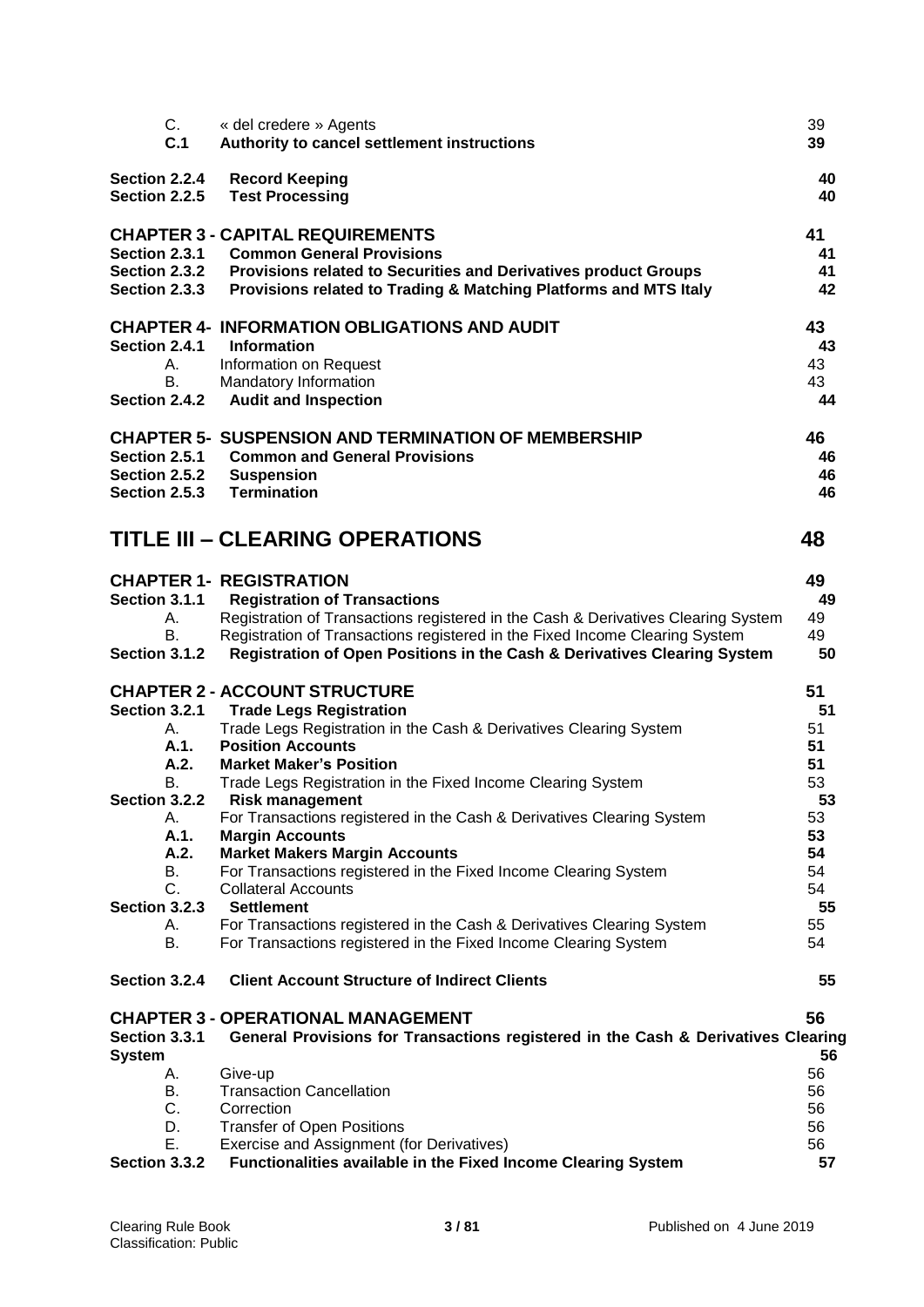| Section 3.4.1<br><b>Clearing System</b>   | <b>CHAPTER 4 - SETTLEMENT AND DELIVERY</b><br>Settlement and Delivery of Transactions registered on the Cash & Derivatives | 58<br>58       |
|-------------------------------------------|----------------------------------------------------------------------------------------------------------------------------|----------------|
| А.<br>A.1.<br>A.2.                        | <b>Common Provisions</b><br>General<br>Provisions related to Derivatives (excluding commodities)                           | 58<br>58<br>58 |
| A.3.                                      | <b>Provisions related to commodities</b>                                                                                   | 58             |
| Section 3.4.2<br>System.<br>Section 3.4.3 | Settlement and delivery of Transactions registered in the Fixed Income Clearing<br><b>Settlement failure</b>               | 59<br>60       |
| A.                                        | Net fails                                                                                                                  | 60             |
| B.                                        | Management of settlement failure for futurecontracts on commodities                                                        | 60             |
|                                           | <b>CHAPTER 5 - REGISTRATION IN A TRADE REPOSITORY</b>                                                                      | 61             |
|                                           | <b>TITLE IV - RISK MANAGEMENT</b>                                                                                          | 62             |
|                                           | <b>CHAPTER 1 - GENERAL PROVISIONS</b>                                                                                      | 63             |
|                                           | <b>CHAPTER 2 - MARGIN REQUIREMENTS</b>                                                                                     | 64             |
|                                           | <b>CHAPTER 3 - DEFAULT FUND</b>                                                                                            | 66             |
| Section 4.3.1                             | <b>Contribution to the Default Funds</b>                                                                                   | 66             |
| Section 4.3.2<br>Section 4.3.3            | <b>Calls on the Default</b><br>Refilling of the Default Funds and service continuity                                       | 66<br>67       |
| A                                         | Refill Contributions to the Default Funds                                                                                  | 67             |
| B                                         | <b>Service Continuity</b>                                                                                                  | 67             |
| $\mathsf{C}$<br>D                         | Service Closure                                                                                                            | 67             |
|                                           | Effect on Termination of Clearing Members' Membership                                                                      | 68             |
|                                           | <b>CHAPTER 4 - COLLATERAL</b>                                                                                              | 69             |
| А.                                        | Principles                                                                                                                 | 69             |
| В.<br><b>B.1.</b>                         | Specificities<br><b>Trading &amp; Matching Platforms</b>                                                                   | 69<br>69       |
|                                           | <b>CHAPTER 5 - EVENT OF DEFAULT</b>                                                                                        | 70             |
|                                           | Section 4.5.1 Notification of an Event of Default                                                                          | 70             |
| Section 4.5.2                             | <b>Measures in case of an Event of Default</b>                                                                             | 70             |
| Section 4.5.3                             | <b>Provisions applicable on Euronext Paris</b>                                                                             | 74             |
| Section 4.5.4<br><b>Members</b>           | Events of Default of an Allied Clearing House and consequences on Clearing                                                 | 74             |
|                                           | TITLE V – TRIPARTY REPO CLEARING SERVICES                                                                                  | 76             |
|                                           | <b>CHAPTER 1 - GENERAL PROVISIONS AND LEGAL FRAMEWORK</b>                                                                  | 77             |
|                                           | <b>CHAPTER 2 - CLEARING OPERATIONS</b>                                                                                     | 78             |
| Section 5.2.1                             | <b>Registration</b>                                                                                                        | 78             |
| Section 5.2.2<br>Section 5.2.3            | <b>Account Structure</b><br><b>Settlement and Delivery</b>                                                                 | 78<br>78       |
| Section 5.2.4                             | <b>Corporate Events</b>                                                                                                    | 79             |
|                                           | <b>CHAPTER 3 - RISK MANAGEMENT</b>                                                                                         | 80             |
| Section 5.3.1                             | <b>Margin Requirements</b>                                                                                                 | 80             |
| Section 5.3.2                             | <b>Event of Default</b>                                                                                                    | 80             |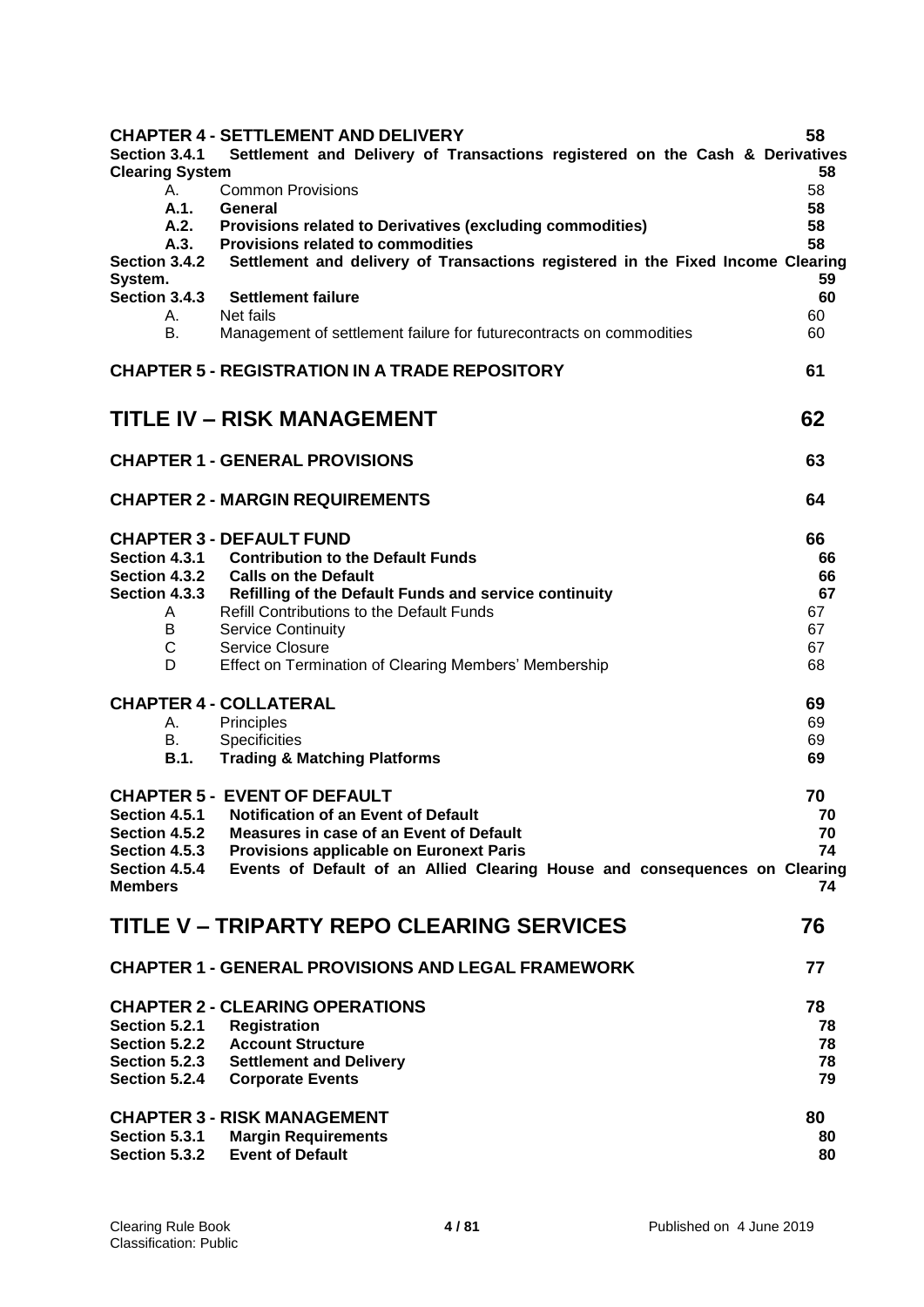# **TITLE I - GENERAL PROVISIONS & LEGAL FRAMEWORK**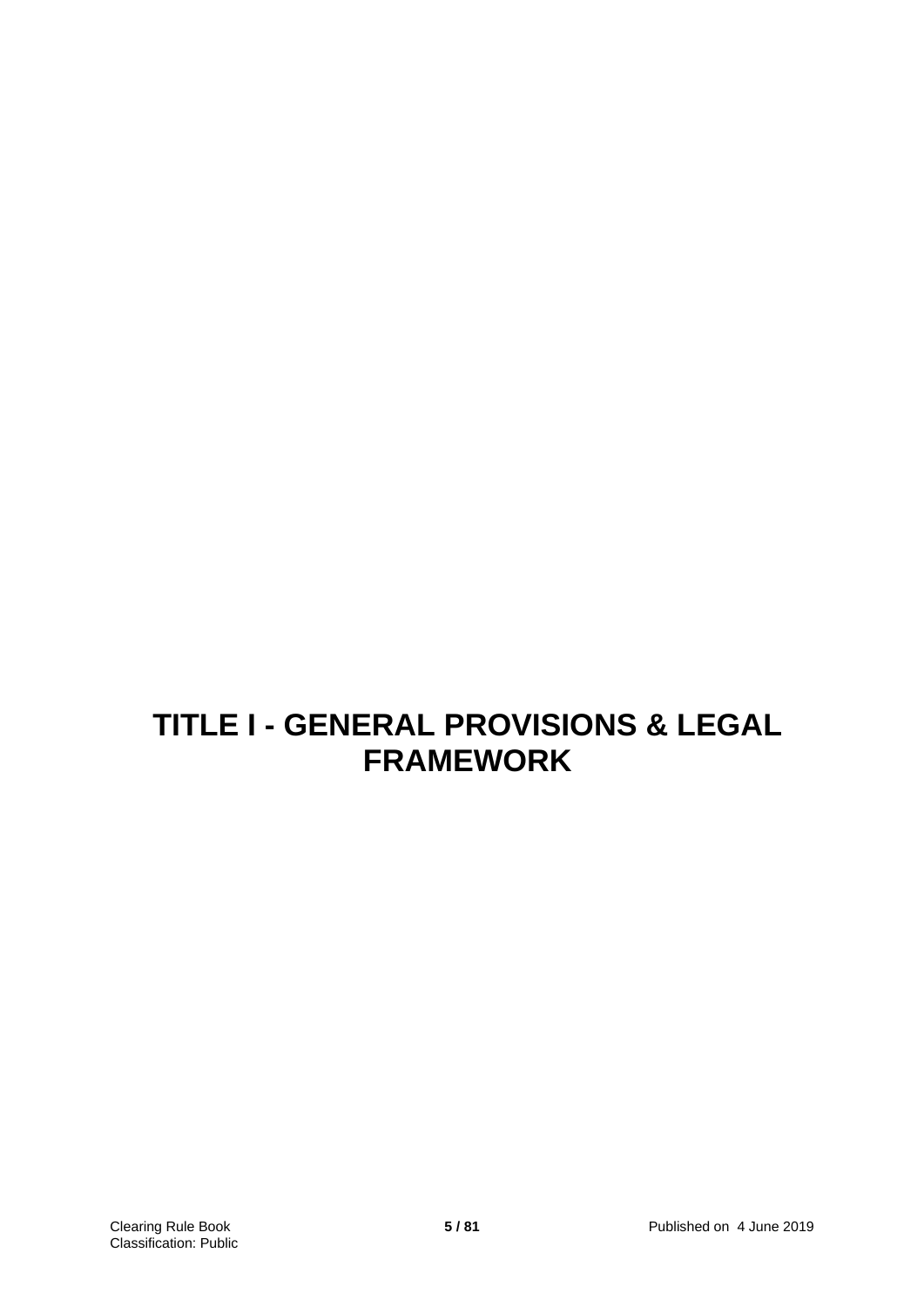# **CHAPTER 1 - DEFINITIONS**

For the purposes of this Clearing Rule Book, the following capitalised terms shall, unless specifically provided otherwise, have the respective meanings set out below:

**Account Structure:** The House Account Structure(s) and the Client Account Structure(s) registered in the Clearing System in the name of a Clearing Member.

**Admission Agreement:** The written agreement entered into between LCH SA and a Clearing Member pursuant to Chapters 1 and 2 of Title II of the Clearing Rule Book.

**Admission Fee:** The fee that is due once, upon its admission, by the Clearing Member to LCH SA, as communicated by LCH SA.

**Allied Clearing House:** A Participant, admitted as such by LCH SA under the conditions set forth in Chapters 1 and 2 of Title II and authorised to clear Transactions as described in Article 1.3.1.3.

**Ancillary System Interface:** The technical device allowing an ancillary system to TARGET2 to use a range of special, predefined services for the submission and settlement and ancillary systems payment instructions.

**Applicant:** A legal person that wishes to be admitted as a Clearing Member.

**Assignment:** The process, following an Exercise, by which a Clearing Member that holds a selling Open Position in an option contract is designated to fulfil its commitments resulting from the option contract.

#### **Associated Trading Member:** Any Person that:

(i) trades Fixed Income Securities or Baskets directly on Trading & Matching Platforms and/or MTS Italy; and

(ii) has entered into a Clearing Agreement with a General Clearing Member for the purpose of clearing such Fixed Income Securities or Baskets on the Clearing System.

**Authorised Clearing Operator:** Any individual authorised by the Clearing Member who represents the Clearing Member vis-à-vis LCH SA in respect of Transactions including organisation and control over the Systems and Operation and related clearing functions in respect of Financial Instruments.

**Bank Recovery and Resolution Directive:** Directive 2014/59/EU of the European Parliament and of the Council of 15 may 2014 establishing a framework for the recovery and resolution of credit institutions and investment firms.

**Basket:** A basket of securities eligible for Triparty Repo Transactions, as specified in a Notice**.**

**Börse Berlin:** Börse Berlin AG, a Market Undertaking founded as an exchange and incorporated under the laws of Germany by the Authorization of the Berlin Senate as State Supervisory Authority of 31 July 2000, with trading name "Börse Berlin Equiduct Trading", and to whom LCH SA provides Clearing Services for the Transactions in Securities

**Bourse de Luxembourg/BdL:** Société de la Bourse de Luxembourg SA, a Market Undertaking incorporated under the law of Luxemburg on April 5th, 1928 to whom LCH SA provides Clearing Services for the Transactions in Securities listed in a Notice.

**Business Combination:** A single separate legal entity combining one or more Persons that are jointly and severally liable, and form part of, and are generally considered to belong to, the same corporate group of businesses, including, but not limited to, European Economic Interest Groups.

**Capital:** Shareholders' equity determined by LCH SA on the basis of the Capital Adequacy Directive, comprised of core capital (tier 1) and supplementary capital (tier 2), and, as from 1 January 2014, core capital (Tier 1) and additional core capital (Tier 1) and Tier 2 capital as defined by the CRR and the amount of which is determined by LCH SA.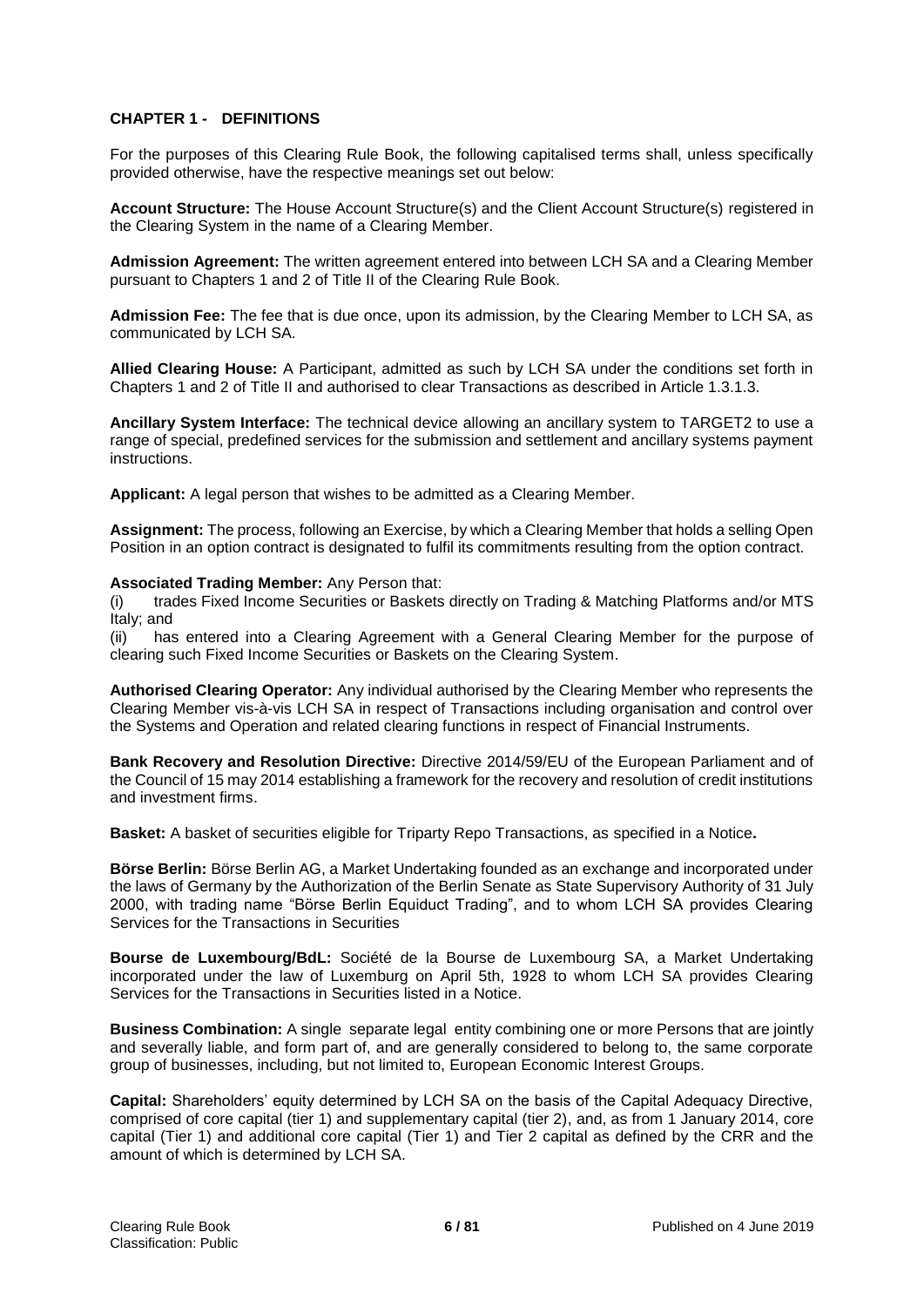**Capital Adequacy Directive:** Directive 2006/49/EC of the European Parliament and of the Council of June 14, 2006 on the capital adequacy of investment firms and credit institutions.

**Cash and Derivatives Clearing System:** The Clearing System managed by LCH SA to clear Transactions in Securities and/or Derivatives Product Group

**Cash Borrower or Collateral Giver:** In the framework of a Triparty Repo, a Clearing Member that borrows cash against collateralising Basket eligible Securities.

**Cash Lender or Collateral Taker:** In the framework of a Triparty Repo, a Clearing Member that lends cash against collateralising Basket eligible Securities.

**Central Bank Guarantee**: First demand guarantee issued by a central bank in favour of LCH SA eligible as Collateral in accordance with the terms of an Instruction.

**Clearing Agreement:** (i) The agreement entered into between a Clearing Member and a Trading Member for the purpose of clearing eligible Transactions; and (ii) from the date of the entry into force of the Chapter 1 of the Instruction II.2-3 pursuant to a Notice issued following related amendments of the AMF General Regulations (*Règlement Général de l'AMF*), the agreement entered into between a Clearing Member and a Client for the purpose of clearing eligible Transactions.

**Clearing Day:** Any day indicated in a Notice published by LCH SA at least annually.

**Clearing Fee:** Such fee as is communicated by LCH SA from time to time.

**Clearing Member:** A Participant, either a General Clearing Member or an Individual Clearing Member admitted as such by LCH SA, under the conditions set forth in Chapters 1 and 2 of Title II.

**Clearing Rules:** The rules set forth in the Clearing Rule Book, including all Instructions and Notices thereto, as may be amended from time to time.

**Clearing Rule Book:** This document as may be amended from time to time.

**Clearing Services:** Services provided by LCH SA pursuant to Article 1.3.1.5 in relation to Product Groups.

**Clearing System:** The relevant IT system managed by LCH SA and giving a technical access to clearing activities.

#### **Client:**

(i) For Transactions in Securities and Derivatives Product Groups, a Non Trading Member or a Trading Member; and

(ii) For Transactions in Fixed Income Securities Product Groups, an Associated Trading Member.

**Client Account(s):** A Client Collateral Account, a Client Margin Account and/or a Client Position Account.

**Client Account Structure:** The following complete set of Client Accounts, which may take the form of Individual Segregated Accounts or Omnibus Segregated Accounts and which are opened for administrative, risk management and Collateral purposes in the name of a Clearing Member for the account of the relevant Client(s) or, as applicable, Indirect Client(s) of such Clearing Member**:**

#### **(i) In the Cash and Derivatives Clearing System**

- one or several Client Position Account(s);

- one or several Client Margin Account(s);

- one or several Client Collateral Account(s).

**(ii) In the Fixed Income Clearing System:** 

- one or several Client Position Account(s); and
- one or several Client Collateral Account(s).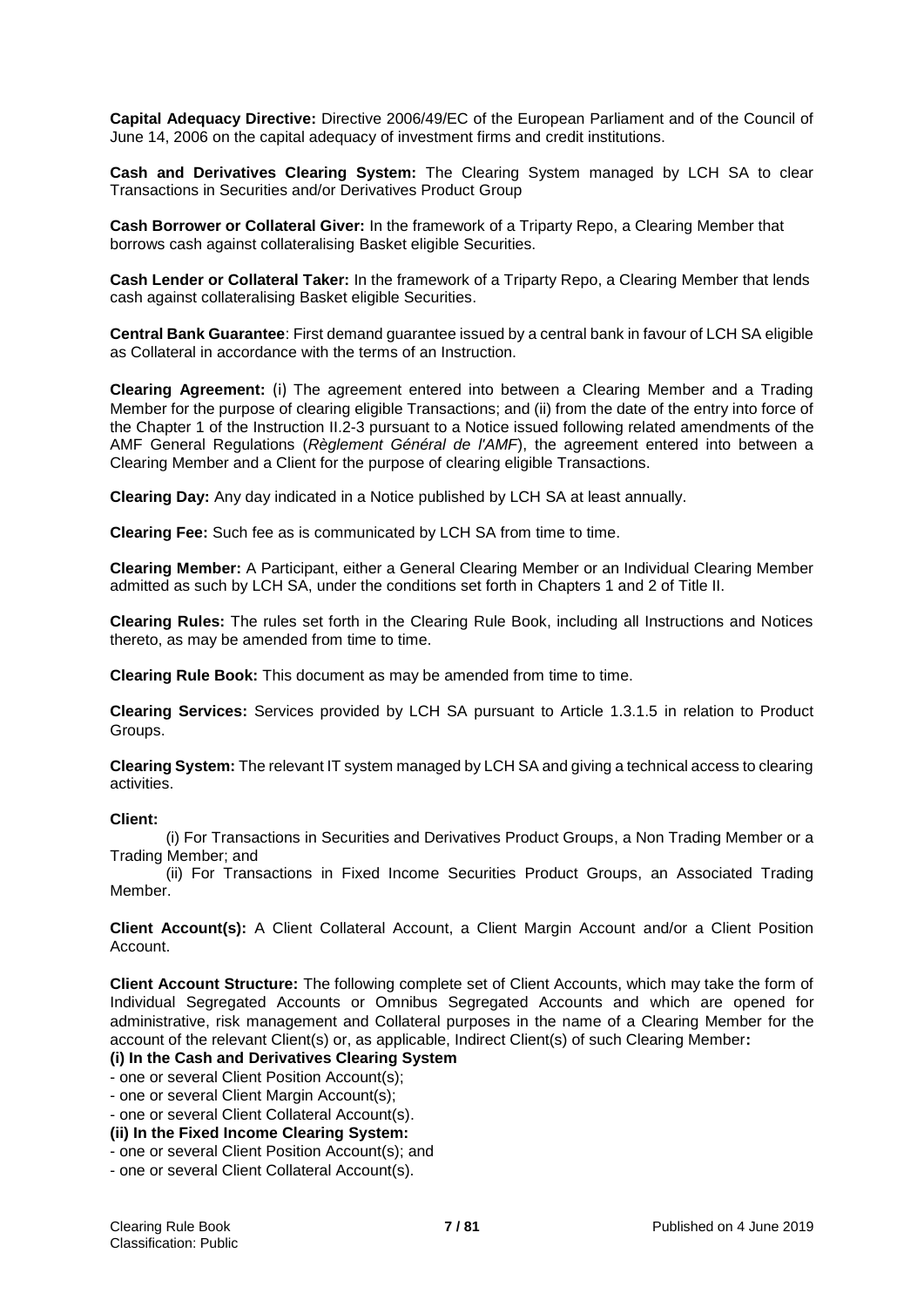**Client Collateral Account:** An account opened by LCH Clearnet SA at the request and in the name of a Clearing Member in the books of LCH SA to record Collateral provided by such Clearing Member in respect of the relevant Client Open Positions of such Clearing Member.

**Client Margin Account:** (i) For the Cash and Derivatives Clearing System: an account opened by LCH SA at the request and in the name of a Clearing Member for risk management purposes, in which the relevant Client Open Positions of such Clearing Member (including relevant Net Fails if applicable) are registered in order to calculate the Margin requirements of such Clearing Member in respect of the relevant Client(s) or, as applicable, Indirect Client(s) of such Clearing Member; and (ii) for the Fixed Income Clearing System: each Position Account which is used for risk management purposes in accordance with Article 3.2.2.8.

**Client Open Position:** The net sum of the relevant Client Trade Legs determined in accordance with the Clearing Rules.

**Client Position Account:** An account opened by LCH SA at the request and in the name, of a Clearing Member in order to register all the relevant Client Trade Legs or, as applicable, Client Open Positions of such Clearing Member.

**Client Trade Leg:** Either a payment obligation or a delivery obligation in respect of Financial Instruments owed by or to LCH SA resulting from a Transaction registered by LCH SA, in the name of a Clearing Member, executed for the benefit of a Client or, as applicable, an Indirect Client of such Clearing Member.

**Collateral:** Any Security, cash, or Central Bank Guarantee, as specified in an Instruction, pledged, granted or transferred outright to LCH SA, in order to secure the performance of the Clearing Member's obligations. Any surplus of Security, cash or central bank guarantee registered in a Collateral Account is deemed to be Collateral.

**Collateral Account(s):** A House Collateral Account and/or a Client Collateral Account.

**Commodities Dealer:** Trading Member on a Derivative market which is authorised to trade commodities.

**Competent Authority:** Any authority recognised by its home member state as such under the terms of the Capital Adequacy Directive, and as from 1 January 2014 the CRR or of Emir.

**Contractual Event of Default:** The Clearing Member failing at any time to comply duly with any of its obligations under the Clearing Rules or being likely to become unable to meet any of its obligations under the Clearing Rules or in the case of an Allied Clearing House such Allied Clearing House failing to pay, when due, any Margin or any cash settlement Amount in case of service closure. According to article 68(3) of the Bank Recovery and Resolution Directive , a Clearing Member shall not be deemed to be in Contractual Event of Default on the sole ground that it is subject to a resolution procedure, within the meaning of such Bank Recovery and Resolution Directive.

**Correction:** The modification of an original Posting within the Account Structure of the same Clearing Member or a modification of an original Posting within the Account Structure of another Clearing Member. This functionality is available to Clearing Members on Derivatives markets.

**Counter-guarantee Agreement:** An agreement concluded between the Central Bank of Belgium or the Central Bank of the Netherlands and the Clearing Member or a third party, duly authorised by the central bank, whereby, the Clearing Member or the third party provides the central bank with enough collateral security for the latter to issue a guarantee in favour of LCH SA under the terms of the relevant Guarantee Agreement for the fulfilment of the Clearing Member's obligations towards LCH SA regarding Margin and the Default Fund, in accordance with article 46(1) of Emir.

**Credit Institution:** Any credit institution as defined in Directive 2006/48/EC of the European Parliament and of the Council of June 14th, 2006 relating to the taking up and pursuit of the business of credit institutions, and as from 1 January 2014 by the CRR.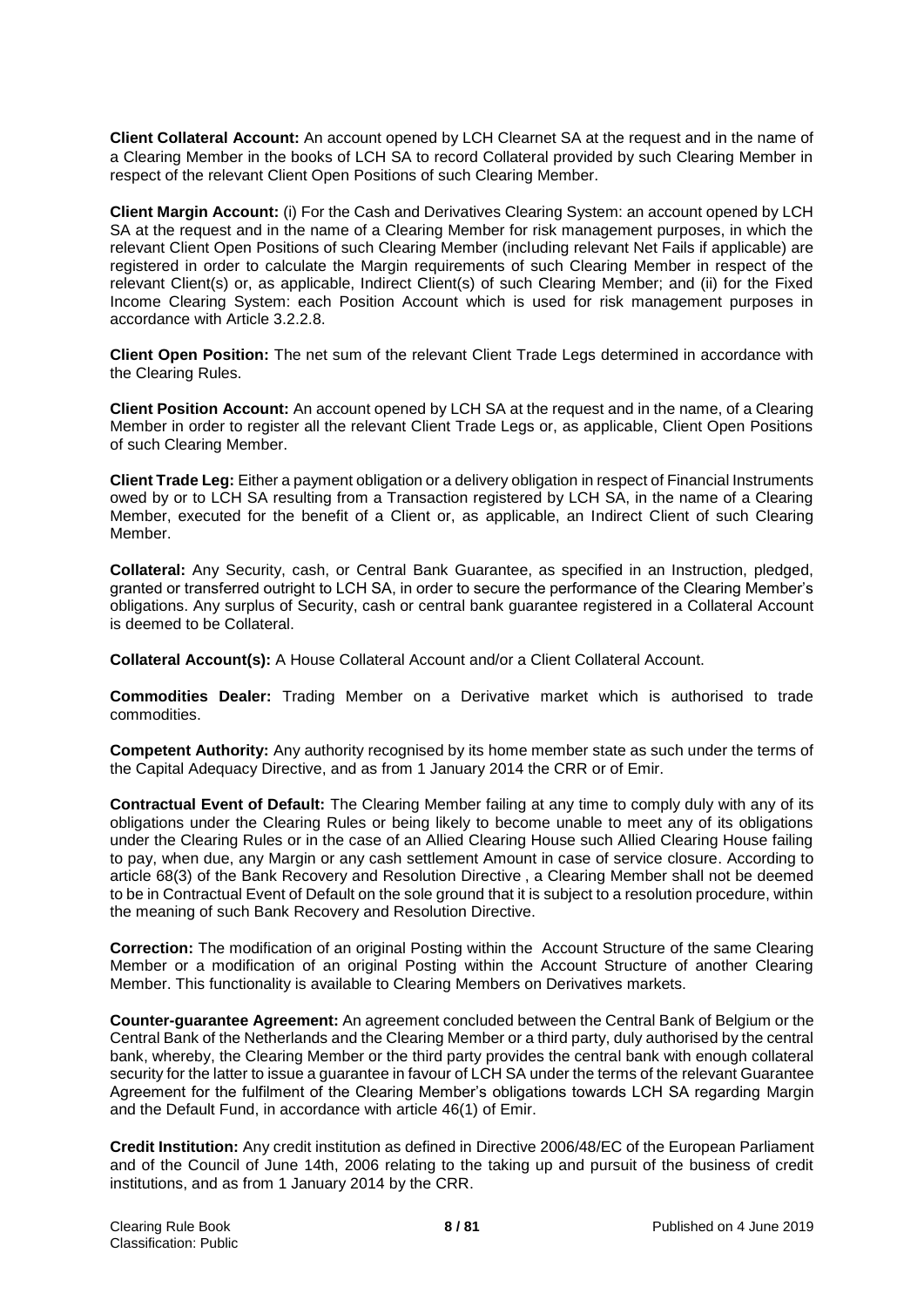**CSD of Reference:** Central securities depositary in which Securities are settled.

**CRR** : Regulation (UE) 575/2013 of the European Parliament and of the Council of 26 juin 2013 on prudential requirements for credit institutions and investment firms and amending Regulation (UE) 648/2012.

**Debt Securities Intra-day Margin:** In the framework of Transactions in debt securities cleared on the Fixed Income, Clearing System, the required margin amount calculated by LCH SA, to cover risk on an intra-day basis and resulting from the revaluation of Clearing Members' Open Positions and Collateral as specified in an Instruction.

**Default Fund:** The collective system of collateralisation of commitments as set out in Chapter 3 of Title IV.

**Defaulting Clearing Member:** A Clearing Member that is subject to an Event of Default, and in respect of whom LCH SA has issued a notice of default, in accordance with Article 4.5.1.1.

**Delivery Account(**s): An account opened by LCH SA pursuant to Section 3.2.3 exclusively for settlement purposes. In relation to the Fixed Income Clearing System, Delivery Account means each Position Account used for settlement purposes only in accordance with Article 3.2.3.5.

**Derivative:** Any financial contract of one of the following categories:

(i) options and futures contracts in respect of Securities or commodities, including equivalent cashsettled instruments,

(ii) any other financial contract, the value of which is determined by reference to prices of Securities or commodities, interest rates or yields, foreign exchange rates or other indices or measures which, subject to relevant National Regulations, a Market Undertaking may determine to be eligible for trading on a Derivatives Market.

Credit default swaps are explicitly excluded from this definition. The clearing of such financial products by LCH SA is governed by a dedicated set of rules.

**Derivatives Market:** Any Regulated Market, for Derivatives

**EMIR:** Regulation (EU) No. 648/2012 of the European Parliament and of the Council of 4 July 2012 on OTC derivatives, central counterparties and trade repositories and all delegated regulatory and implementing technical standards adopted pursuant to Regulation (EU) No. 648/2012 and published in the Official Journal of the European Union from time to time.

**Euroclear Collateral Management System (CMS):** In the framework of a Triparty Repo, a tool named "Autoselect" operated by Euroclear France that automatically allocates, values and manages collateralising securities and sends delivery and settlement instructions to the CSD of Reference.

**Euroclear Inter-operability Agreement :** The standard service agreement (named "interoperability repurchase service agreement") to be entered into between the Triparty Repo Clearing Member and Euroclear France or Euroclear Bank.

**Euronext Amsterdam:** Euronext Amsterdam N.V., a Market Undertaking ("naamloze vennootschap") organised under the laws of the Netherlands, operating a Securities exchange and Derivatives exchange ("houder van een effectenbeurs") authorised pursuant to Article 22 of the Dutch Securities Markets Supervision Act of 1995 ("Wet toezicht effectenverkeer 1995").

**Euronext Brussels:** Euronext Brussels S.A./N.V., a corporation ("société anonyme"/"naamloze vennootschap") organised under the laws of Belgium and recognised as Market Undertaking in accordance with Article 16 of the Belgian Law of August 2, 2002 governing the supervision of the financial sector and the financial services ("Loi relative à la surveillance du secteur financier et aux services financiers / Wet betreffende het toezichtop de financïele sector en de financïele diensten").

**Euronext Lisbon:** Euronext Lisbon – Sociedade Gestora de Mercados Regulamentados, S.A ("sociedade anónima"), a Market Undertaking organised under the laws of Portugal,authorised pursuant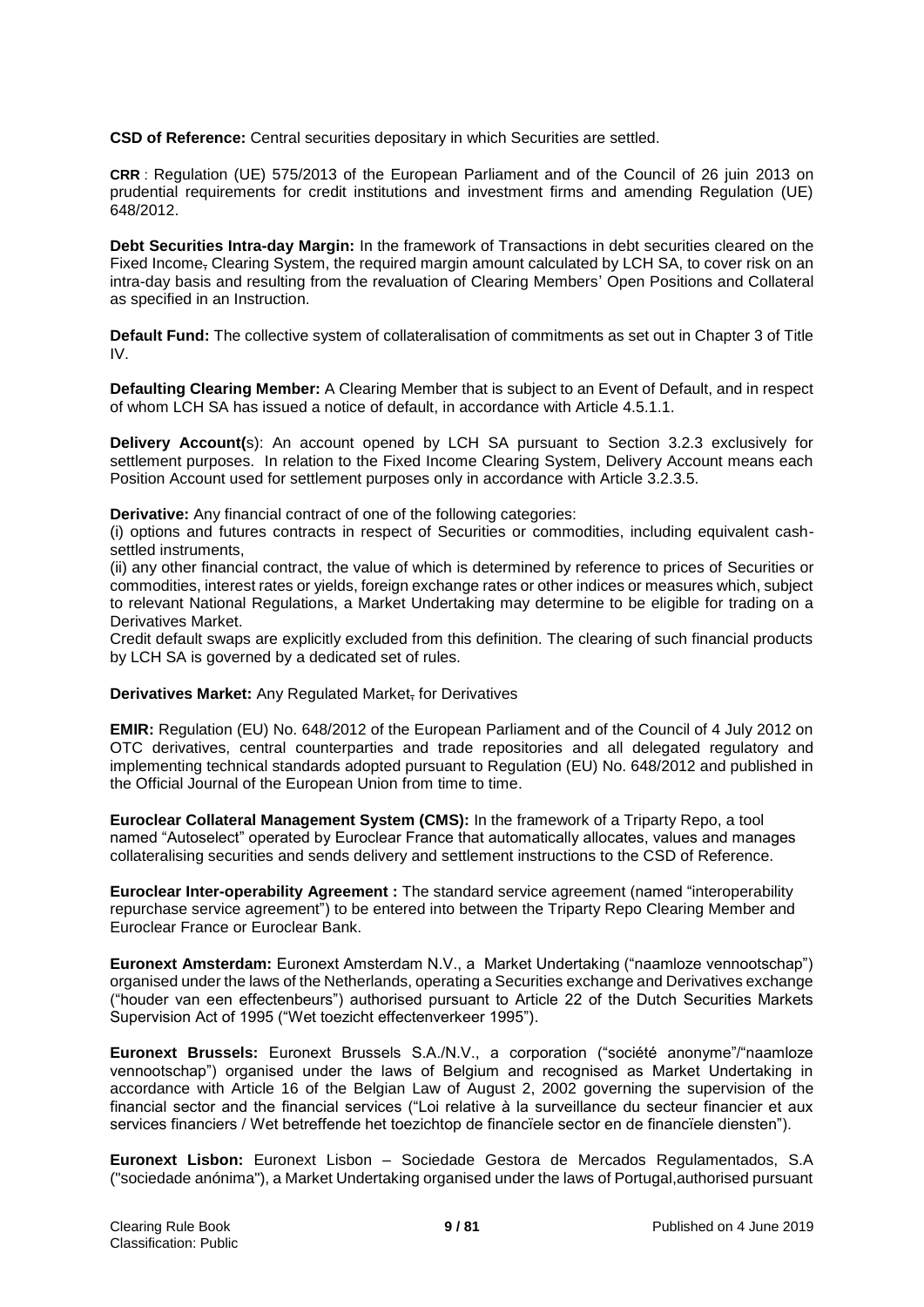to Article 19 of the Portuguese Decree-Law n°357-C/2007, of 31st October, as amended by the Decree-Law n.º 52/2010 of 26 May ("Regime jurídico das sociedades gestoras de mercado regulamentado, das sociedades gestoras de sistemas de negociação multilateral, das sociedades gestoras de câmara de compensação ou que actuem como contraparte central das sociedades gestoras de sistema de liquidação e das sociedades gestoras de sistema centralizado de valores mobiliários").

**Euronext London Limited:** a company incorporated in England and Wales (registered under number 8631662), having its registered office at Juxon House, 100 St Paul's Churchyard, London EC4M 8BU, England, which has been recognised as an investment exchange pursuant to section 290 of the Financial Services and Markets Act 2000.

**Euronext Paris:** Euronext Paris S.A., a corporation ("société anonyme") organised under the laws of France, authorised as a Market Undertaking ("Entreprise de Marché") within the meaning of Article L. 421-1 of the French Monetary and Financial Code (Code Monétaire et Financier).

**Event of Default:** A Contractual Event of Default or an Insolvency Event of Default.

**Exercise:** The process by which a Clearing Member that holds a buying Open Position exercises its right resulting from the option contract.

**Financial Group:** Two companies belong to the same Financial Group where one exercises a "control" over the other. Such control exists when one such company:

- directly or indirectly holds a fraction of the share capital which confers it the majority of voting rights in the other company's shareholders' meetings;
- holds the majority of the voting rights in the other company, pursuant to an agreement with the other company's other shareholders and partners;
- in practice takes the decisions of the other company in its shareholders' meetings, by virtue of the voting rights which it holds.

The parent company is presumed to exercise control over the other when it directly or indirectly holds more than 40 % of the voting rights and no other shareholder holds more.

**Financial Instrument:** Any Security or Derivative.

**Fixed Income Securities:** Securities traded on Trading & Matching Platforms, and on MTS Italy.

**Fixed Income Clearing System:** The Clearing System managed by LCH Clearnet.SA to clear Transactions in Fixed Income Securities and Triparty Repos concluded on Trading & Matching Platforms, and MTS Italy.

**Forward Repo:** A Repo registered in the Clearing System but in respect of which the Initial Transaction intended Settlement Date has not occurred yet.

**General Clearing Member**: (i) For Securities and Derivative Products Groups, as set-out in an Instruction, a Clearing Member authorised to clear Transactions which have been dealt for its own account, or have been concluded for the account of its Non Trading Members and/or Trading Members; and (ii) for Fixed Income Securities and Basket Product Group, as set-out in an Instruction, a General Clearing Member is a Clearing Member authorised to clear the Transactions which have been dealt for its own account or for the account of its Associated Trading Members.

**Give-Up:** An intra day process by which a Trade Leg or a part of it is transferred:

- by a Clearing Member ("the allocator") to another one ("the allocatee") after the explicit agreement of the allocatee**,** or;
- by a Clearing Member within its Account Structure from a Position Account to another, the two relevant Position Accounts must belong to two different Trading Members (the Clearing Member possibly being a Trading Member itself).

This can be done upon the request of a Trading Member whose Transactions are cleared by a General Clearing Member.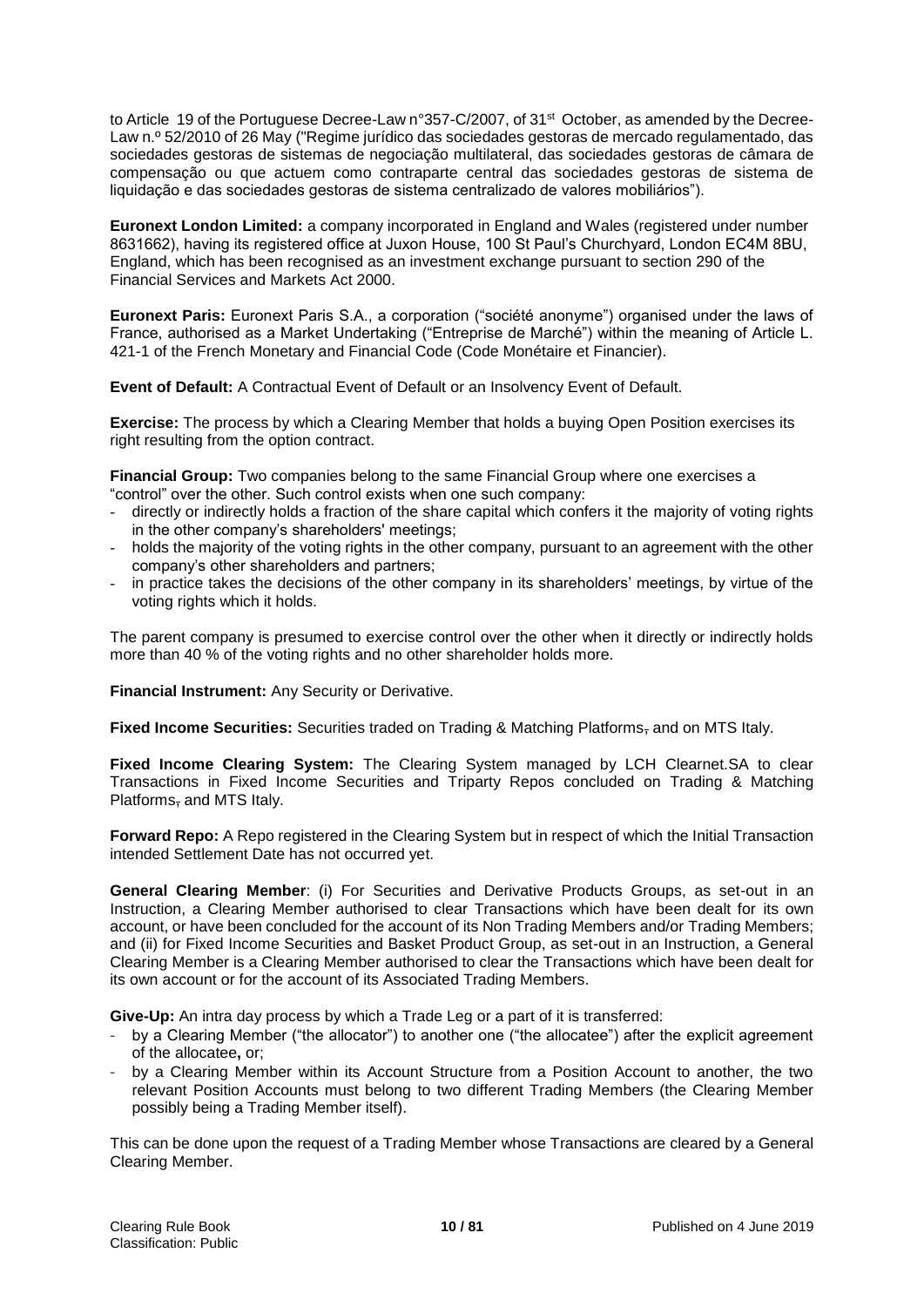**Gross Omnibus Segregated Account Structure** (or **GOSA Structure**): an Omnibus Segregated Account including several Margin Accounts and one Collateral Account.

**Guarantee Agreement:** An agreement between a central bank and LCH SA under which the central bank guarantees towards LCH SA the fulfilment of the Clearing Member's obligations towards LCH SA under the Clearing Rules as regards the Margins and the Default Fund.

**Home State:** The State in which a Person has its registered office, if any or, its head office or, in the case of an individual, the State in which such individual has its principal place of business.

**House Account(s):** A House Collateral Account, a House Margin Account and/or a House Position Account.

**House Account Structure:** The following set of House Accounts opened in the name of a Clearing Member for administrative, risk management and Collateral purposes in the name of a Clearing Member for its own account:

**(i) In the Cash and Derivatives Clearing System** 

- one or several House Position Account(s); and
- one or several House Margin Account(s); and
- one or several House Collateral Account(s);

**(ii) In the Fixed Income Clearing System:** 

- one or several House Position Account(s); and
- one or several House Collateral Account(s).

**House Collateral Account:** An account opened by LCH SA in the name of a Clearing Member in the books of LCH SA to record (i) any Collateral provided by such Clearing Member in respect of the House Open Positions of such Clearing Member, and (ii) any contribution to the Default Fund of such Clearing Member.

**House Margin Account: (**i) For the Cash and Derivatives Clearing System, an account opened by LCH SA in the name of a Clearing Member in the Clearing System for risk management purposes, in which the House Open Positions of such Clearing Member (including relevant Net Fails if applicable) are registered, in order to calculate the relevant Margin requirements of such Clearing Member for its own account; and (ii) for the Fixed Income Clearing System: each Position Account which is used for risk management purposes in accordance with Article 3.2.2.8.

**House Open Position:** The net sum of the House Trade Legs determined in accordance with the Clearing Rules.

**House Position Account:** An account opened by LCH SA in the name, of a Clearing Member in order to register all House Trade Legs or, as applicable, House Open Positions of such Clearing Member.

**House Trade Leg:** Either a payment obligation or a delivery obligation in respect of Financial Instruments owed by or to LCH SA resulting from a Transaction registered by LCH SA in the name of a Clearing Member, executed for the latter's own account.

**ICSD** : international central securities depositary.

**Indirect Client:** A client of a Client

**Individual Clearing Member:** (i) For Securitie and Derivative Product Groups or for Baskets, as setout in an Instruction, a Clearing Member authorised to clear Transactions dealt for its own account, or allocated to it or which have been concluded for the account of its Non Trading Members; (ii) for Fixed Income Securities Product Group, as set-out in an Instruction, a Clearing Member authorised to clear Transactions dealt for its own account exclusively.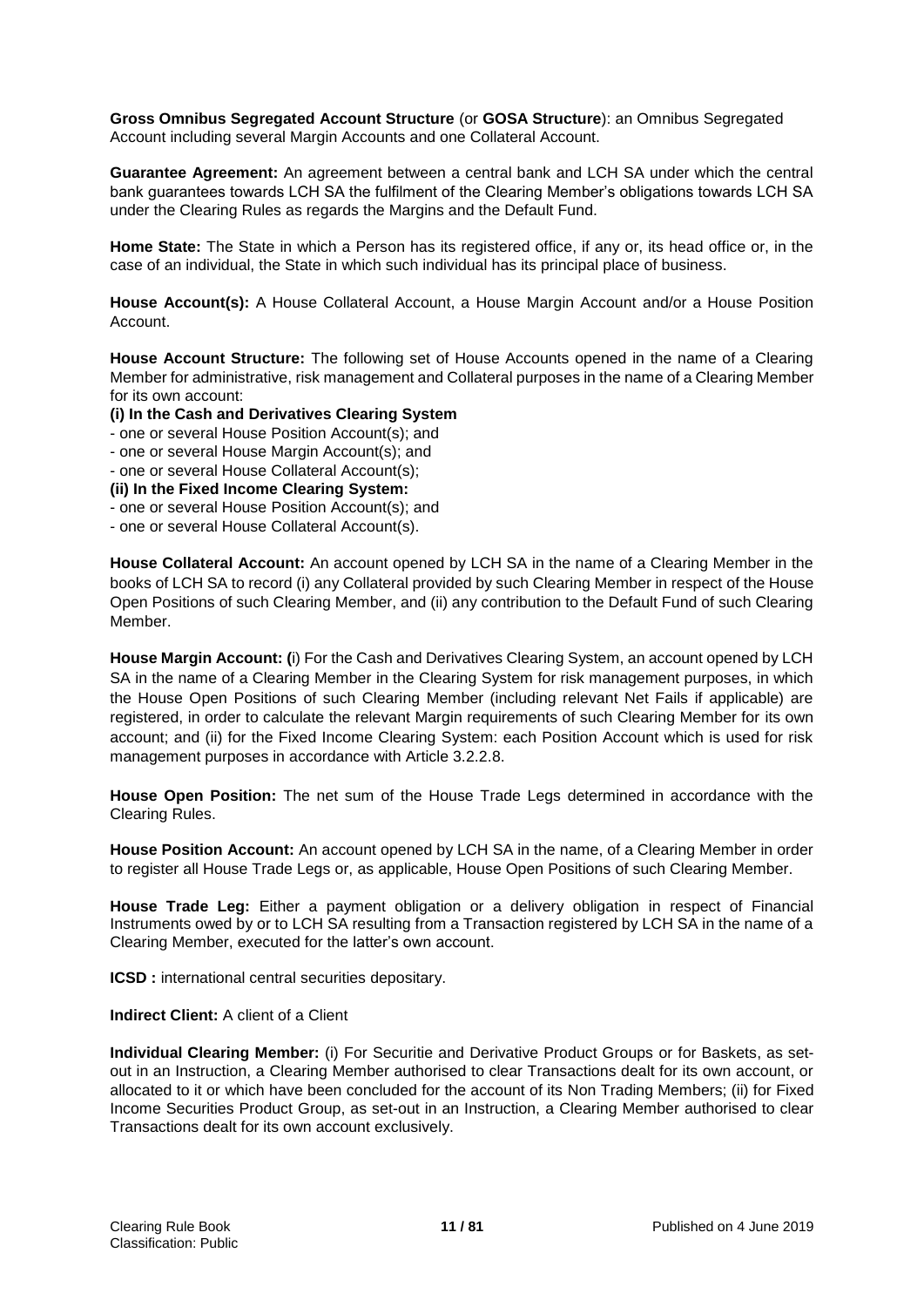**Individual Segregated Account (ISA):** A Client Account which is subject to "individual client segregation" within the meaning of EMIR, and which has been designated as such by a Clearing Member in relation to any of its Known Clients.

**Individual Segregated Account Structure** (or **ISA Structure**)**:** A Client Account Structure exclusively composed of Individual Segregated Accounts.

**Initial Leg:** In the framework of a Repo, the Initial Leg is a Trade Leg incorporating:

- $\triangleright$  for the seller of debt securities, an obligation to deliver securities to LCH SA
- $\triangleright$  for the buyer of securities, an obligation to pay the transactions amount to LCH SA.

**Initial Margin:** The amount calculated by LCH SA, as specified in an Instruction, to cover the liquidation risk and resulting from a Clearing Member's Open Positions in Financial Instruments as a result of Transactions registered with LCH SA in the name of such Clearing Member. For option contracts, the Initial Margin amount includes the variation of the Option Premium.

**Initial Transaction:** The Initial Transaction is composed of two Initial Legs.

**Insolvency Event of Default:** (i) The Clearing Memberor Allied Clearing House being subject to an Insolvency Proceeding, or (ii) on the basis of publicly available information, the Clearing Member being likely to become subject to an Insolvency Proceeding. Pursuant to article 68(1) of the Bank Recovery and Resolution Directive , a Clearing Member shall not be deemed to be subject to an Insolvency Event of Default on the sole ground that it is subject to a resolution procedure, within the meaning of such Bank Recovery and Resolution Directive.

**Insolvency Proceeding:**With respect to the head office or any of the branches of the Clearing Member:

- (i) a declaration of a governmental or judicial moratorium or any equivalent procedure;
- (ii) a cessation of business, commencement of a voluntary winding-up procedure or any other equivalent procedure;
- (iii) a commencement of a prevention procedure including (A) commencement of a scheme of arrangement ("*conciliation*"), (B) appointment of an administrator by the regulators or the courts, or any equivalent procedure;or
- (iv) measures for the treatment of business difficulties under French law, or any equivalent procedure governed by foreign law, including (A) commencement of a safeguard procedure, (B) appointment of an administrator by the regulators or the courts, (C) commencement of a reorganisation procedure, (D) commencement of a court-ordered winding-up procedure or any equivalent procedure to those referred to in (A) to (D).

For the avoidance of doubt and pursuant to article 68(1) of the Bank Recovery and Resolution Directive, a resolution procedure, within the meaning of such Directive, does not qualify as an Insolvency Proceeding.

**Instruction:** Any document issued as such by LCH SA, as amended from time to time, whereby the provisions of this Clearing Rule Book are interpreted or implemented and which is binding upon Clearing Members generally or upon any category of Clearing Members in particular.

**Intra-day Margins:** The amount calculated by LCH SA, as specified in an Instruction, to cover risk and resulting from the revaluation in real time of prices and Clearing Member Positions.

**Investment Firm:** Any investment firm as defined in MIFID.

**Known Client:** means a Client of a Clearing Member, identified by the latter at Client Margin Account level, whose full identity has been notified in writing by the Clearing Member to LCH SA, together with: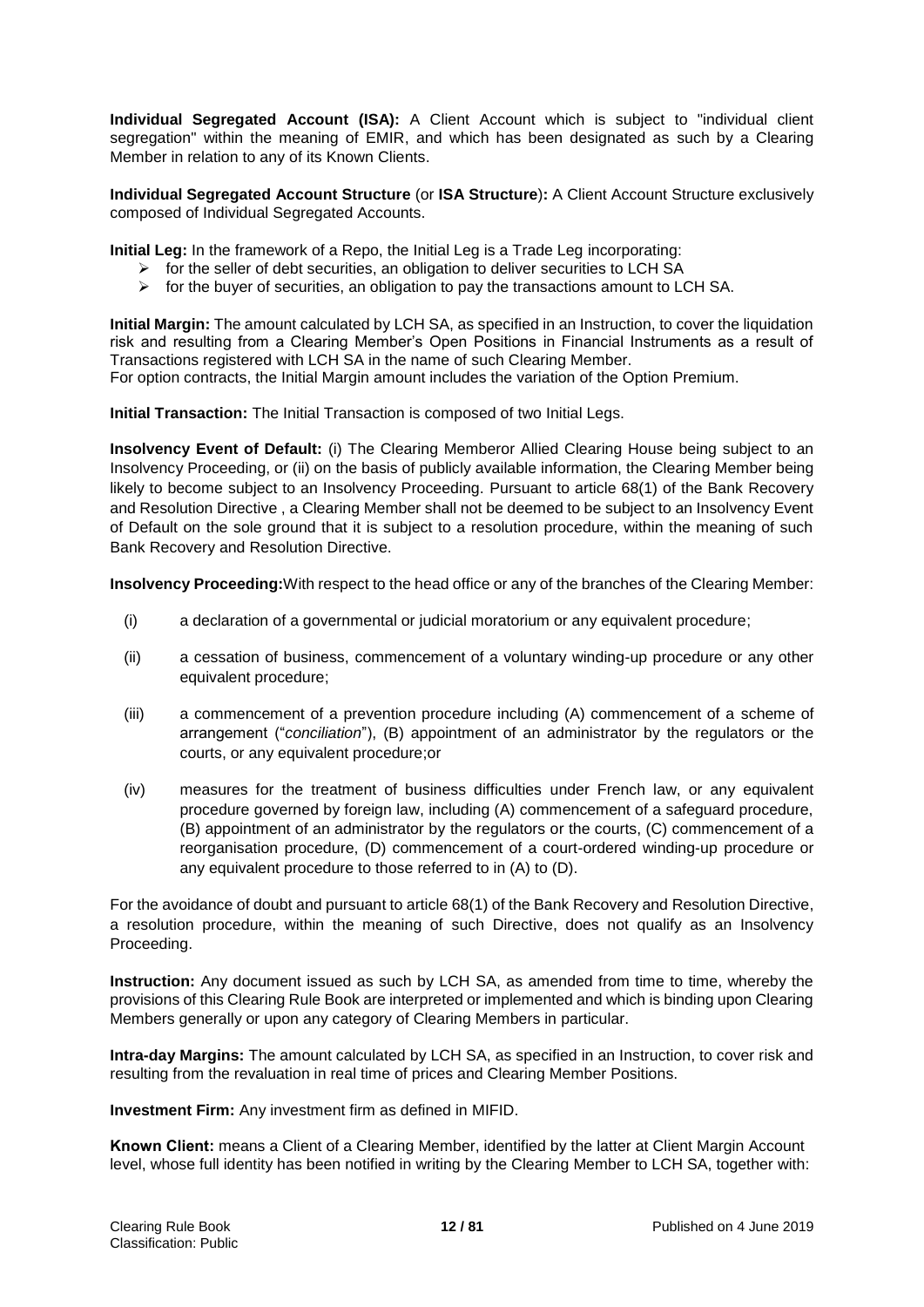- a copy of the registration certificate or certificate of incorporation or other equivalent document in the case of a legal entity or proof of identity in the case of a natural person;
- contact details of the authorised representatives of the Client (names of individuals, phone numbers, email addresses, postal address);
- any non public document which LCH SA may request to carry on anti money laundering checks in accordance with applicable laws, regulations and procedures."

**LCH SA:** The commercial name of "Banque Centrale de Compensation", a clearing house as defined by Article 440-1 of the French Monetary and Financial Code (Code Monétaire et Financier) complying with Title IV of Book V of the General Rules of the Autorité des Marchés Financiers. LCH SA is incorporated in France and may have branches in other countries in which it operates.

**LCH Insolvency Proceeding:** For the purpose of Title I Chapter 4, where a safeguard procedure (*procédure de sauvegarde*), accelerated financial safeguard proceeding (*procédure de sauvegarde financière accélérée*), judicial reorganisation procedure (*procédure de redressement judiciaire*) or winding-up procedure (*procédure de liquidation judiciaire*) is formally opened by a French court against LCH SA in accordance with French applicable law.

**Letter of Credit:** A letter of credit issued by a Credit Institution in the form of the model issued by LCH SA and sent to Clearing Members upon request..

**Mandatory Client Clearing Provisions:** Provisions, as set out in an Instruction, which must be included in any Clearing Agreement.

**Margin:** Any margin, including Initial Margin, Variation Margin, Intraday Margins, Cash Interest and Loan Fee Margin calculated daily by LCH SA and any additional margin for each Clearing Member on the basis of this Clearing Rule Book.

**Margin Account(s):** A House Margin Account and/or a Client Margin Account.

**Market Maker:** A liquidity provider or a market maker, as defined in the appropriate Trading Rules, who has undertaken, and been authorised by the Market Undertaking, to enhance the market liquidity of a particular Financial Instrument in accordance with those rules.

**Market Member:** A Person (other than a Trading Member) that: (i) has been admitted to the membership in a market (other than those operated by a Market Undertaking) and (ii) that has signed an agreement with a Person that has been admitted to LCH SA membership for the clearing of the Transactions traded on markets operated by the relevant market and pursuant to the relevant market rules and (iii) that is defined as such in the appropriate legal documentation issued by LCH SA.

**Market Undertaking:** Any market undertaking duly authorised by its National Regulations or its Competent Authority, to operate Regulated Markets and/or MTFs, for which LCH SA provides Clearing Services.

**Member State:** Any of the Member States of the European Economic Area.

**MiFID:** Directive 2004/39/EC of the European Parliament and of the Council of April 21st, 2004 on markets in financial instruments, as amended.

**MiFID2/MiFIR:** Directive 2014/65/EU of May 15, 2014 on markets in financial instruments ("**MiFID2**") and Regulation (EU) no. 600/2014 of May 15, 2014 on markets in financial instruments ("**MiFIR**"), and any delegated act or any regulatory technical standards or implementing standards made or to be made thereunder, as implemented under the relevant Member States of the European Union and as amended or replaced from time to time;

**Minimum Deposit:** In the framework of a Triparty Repo, a Collateral deposit initially required by LCH SA from Clearing Members, as set out in an Instruction.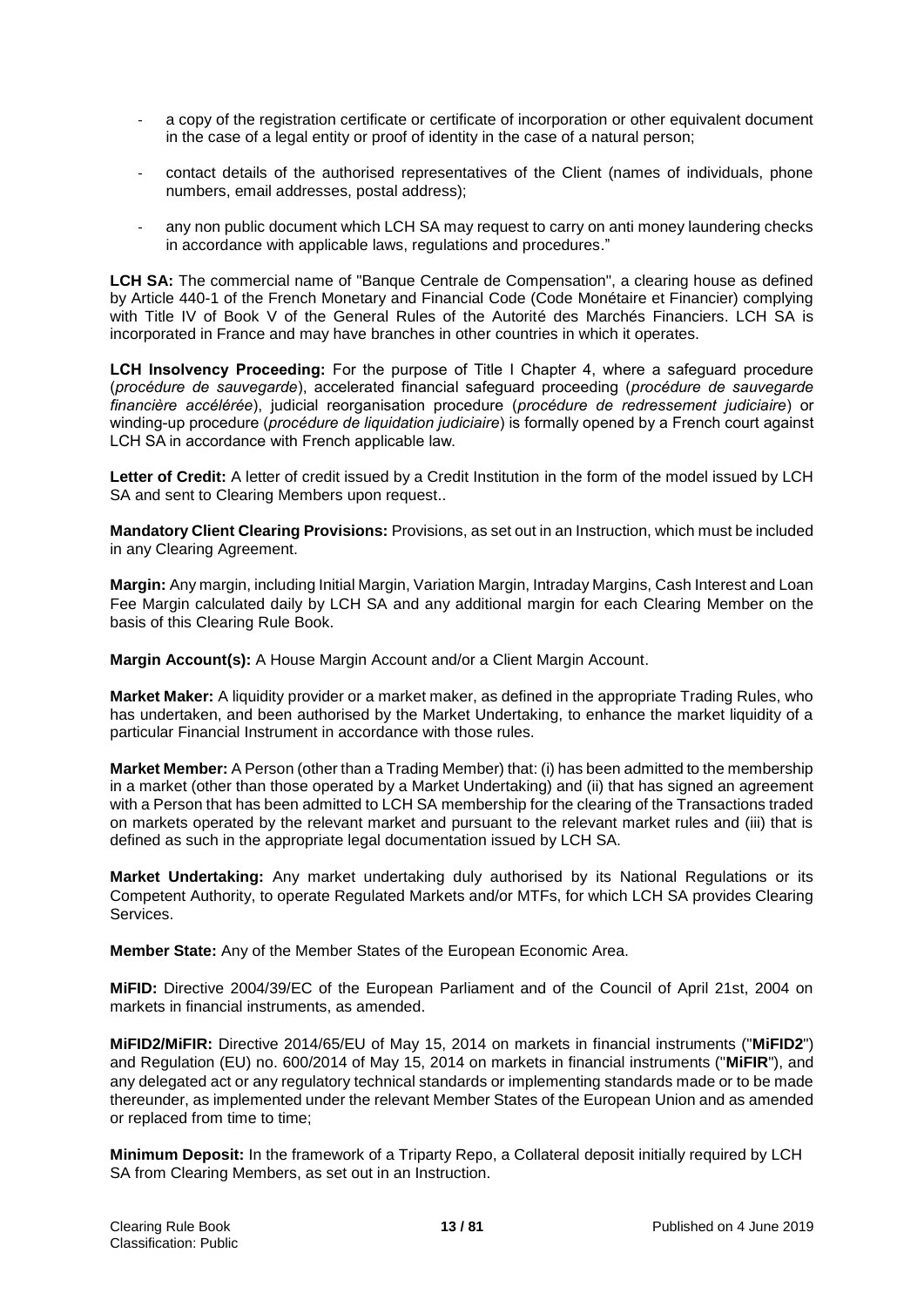**MTS Italy:** MTS S.p.A, a Market Undertaking organised under the laws of Italy and responsible for the management of the Regulated wholesale Market for Italian and foreign government Securities, as per Article 66 of Italian legislative decree No. 58 dated 28th February 1998.

**Multilateral Trading Facility (MTF):** A multilateral trading facility which brings together multiple thirdparties buying and selling interests in financial instruments – in the system and in accordance with nondiscretionary rules – in a way that results in a contract, in accordance with Article 4 of MIFID.

**National Regulations:** Any and all laws and regulations applicable in the jurisdiction of the Market Undertaking

**National Treasury Agency***:* A governmental entity which is tasked with carrying out Government's debt management and handling treasury management.

**Net Fail ("Suspens" " Niet Vereffende Open Positie"):** Any net Open Position in respect of which a cash payment or delivery of Securities has failed to take place during the last settlement windows of the designated Settlement Date, as defined by the Securities settlement system and/or a central securities depository.

**Net Position Exposure:** In the framework of a Triparty Repo, a net position corresponding to an obligation for a Cash Borrower and/or Cash Lender to pay cash and/or to deliver collateralising securities. This Net Position Exposure is calculated by LCH SA per Clearing Member, per Basket, and per settlement window, as set out in Article 5.2.2.1

**Net Omnibus Segregated Account Structure** (or **NOSA Structure**): an Omnibus Segregated Account including one Margin Account and one Collateral Account.

#### **Non Trading Member:** Any Person that:

(i) has no direct access to trading and uses the services of a third party (i.e. Clearing Member or a Trading Member) to negotiates Transactions in Derivatives or Securities Product Groups ; and (ii) has entered into a Clearing Agreement with a Clearing Member for the purpose of clearing such Transactions.

**Notice:** Any document issued as such by LCH SA, as amended from time to time, informing Clearing Members generally, or a particular category of Clearing Members, of specific matters of relevance with respect to the proper functioning of the clearing of Transactions and which is binding upon such Clearing Members. Unless stated otherwise in the Clearing Rule Book, Notices may only cover issues of technical and operational nature, implementing the main principles laid down in the Clearing Rule Book or in an Instruction.

**Omnibus Segregated Account:** A Client Account which is subject to "omnibus client segregation" within the meaning of EMIR.

**Omnibus Segregated Account Structure:** A Client Account Structure which is composed of one or more Omnibus Segregated Account(s).

**Open Position**: A Client Open Position or a House Open Position, as the case may be**.**

**Option Premium:** Amount per option contract paid by the buying Clearing Member to LCH SA for the right to buy or sell the underlying Financial Instrument.

**Participant:** A legal person admitted, either as a Clearing Member or as an Allied Clearing House, by LCH SA in the framework of the Settlement Finality Directive and of the relevant articles of the French Monetary and Financial Code.

**Payment Agent:** A third party which holds a cash account with a central bank and/or a Credit Institution designated by LCH SA in an Instruction, and which a Clearing Member can use to fulfil some or all of its payment or Margin obligations towards LCH SA.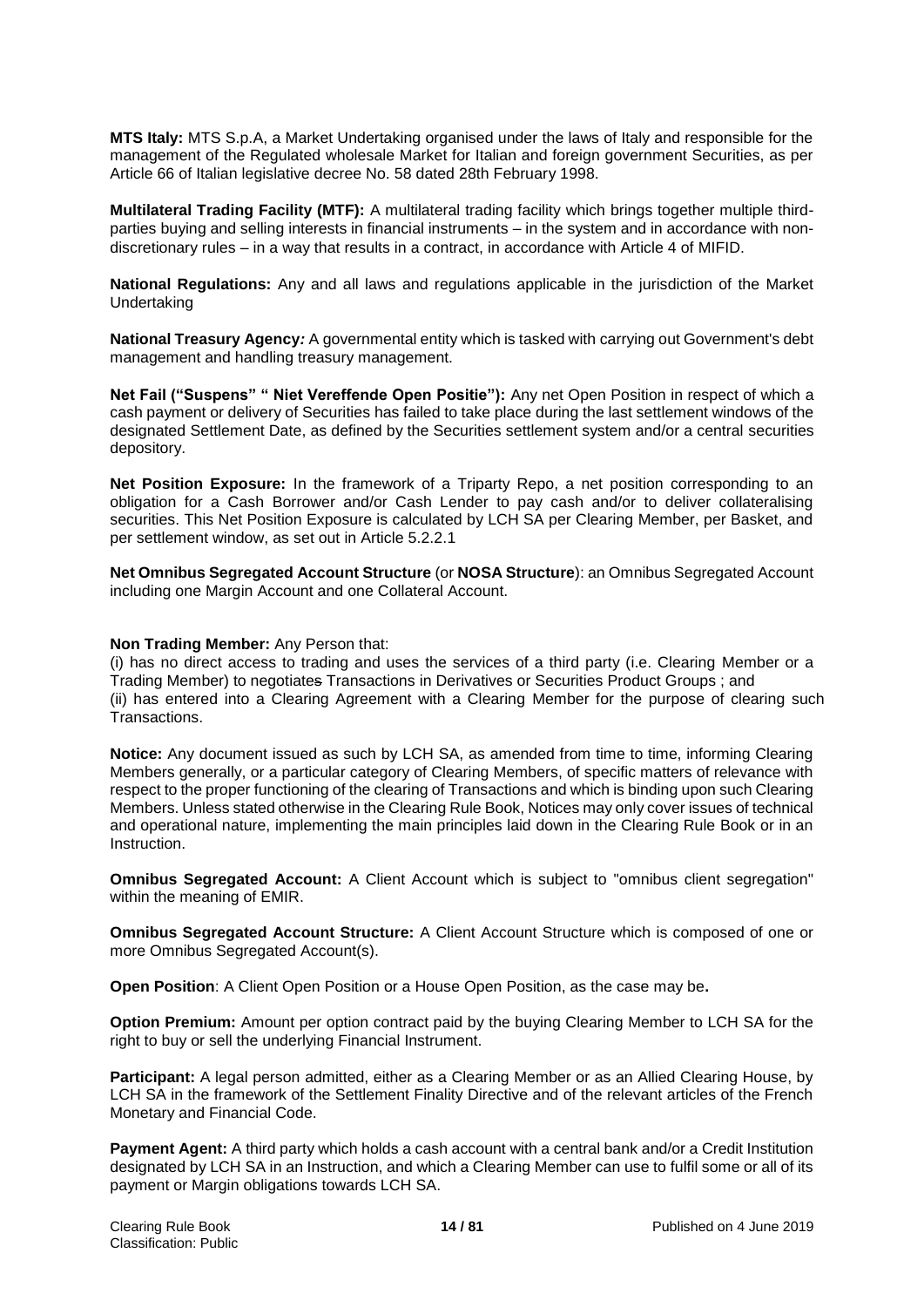**Person:** Any individual, legal entity, corporation, partnership, association, fiduciary or entity as the context admits or requires.

**Position:** Obligations of a Clearing Member vis-à-vis its Client resulting from a Transaction, either to deliver Financial Instruments or pay.

**Position Account(s):** A House Position Account and/or a Client Position Account.

Posting: The process whereby a Clearing Member registers a Trade Leg, or part of it, on a Position Account within its Account Structure according to the parameterisation in the Clearing System or the clearing information entered in the trading system. A Posting can be modified until the end of the Clearing Day on which the Transaction has been registered.

**Power of Attorney:** Authority given by a Person to another to allow the latter to act in the name of the former.

**Product Group:** All products of a particular category of Financial Instruments, as specified in an Instruction, and in particular: Securities, Fixed Income Securities, Derivatives, and Baskets

**Regulated Market:** Any organised market for Financial Instruments specified as such in the list published by the European Commission in accordance with Article 4 of MiFID.

**Repo:** A repurchase transaction in respect of on debt Securities cleared in the Fixed Income, Clearing System and whereby the seller agrees to repurchase the securities at an agreed price and at a stated time. A Repo is set up by an Initial Transaction and closed by a Return Transaction.

# **Return Transaction:**

In the framework of a Repo, a transaction in respect of registered in the Clearing System whereby:

- the buver of Securities of the Initial Transaction returns debt securities; and
- $-$  the seller of Securities of the Initial Transaction returns a cash amount including, if appropriate,interest.

**Same-day Repo:** A Repo for which the Initial Transaction trade date corresponds to the Initial Transaction intended Settlement Date.

**Security:** Any financial instrument of one of the following categories:

- (i) shares or other equity securities,
- (ii) certificates,
- (iii) depositary receipts in respect of shares;
- (iv) bonds or other debt securities,
- $\dot{v}$  warrants or similar financial instruments entitling the holder to acquire any of the aforesaid securities or any basket of such securities or to receive a cash amount determined by reference to a future price or value of such security or basket,
- (vi) units in collective investment undertakings or participation units in other investment vehicles, and
- (vii) any other instruments which, subject to relevant National Regulations, the Market Undertakings may decide to be eligible for trading on a market for Securities which they operate.

**Settlement Address:** The identification of an account or sub-account in a securities settlement system and/or a central securities depository opened in the name of the Settlement Agent or of the Clearing Member or the identification of an account in a central bank/Credit Institution opened in the name of the Clearing Member or of the Payment Agent, as the case may be.

**Settlement Agent:** A third party which is admitted as a participant of a securities settlement system and**/**or a central securities depository designated by LCH SA in an Instruction and so holds a Securities account, which a Clearing Member can use to fulfil some or all of its Securities delivery obligations or Margin obligations towards LCH SA.

**Settlement Date:** The date on which delivery against payment takes place, which is: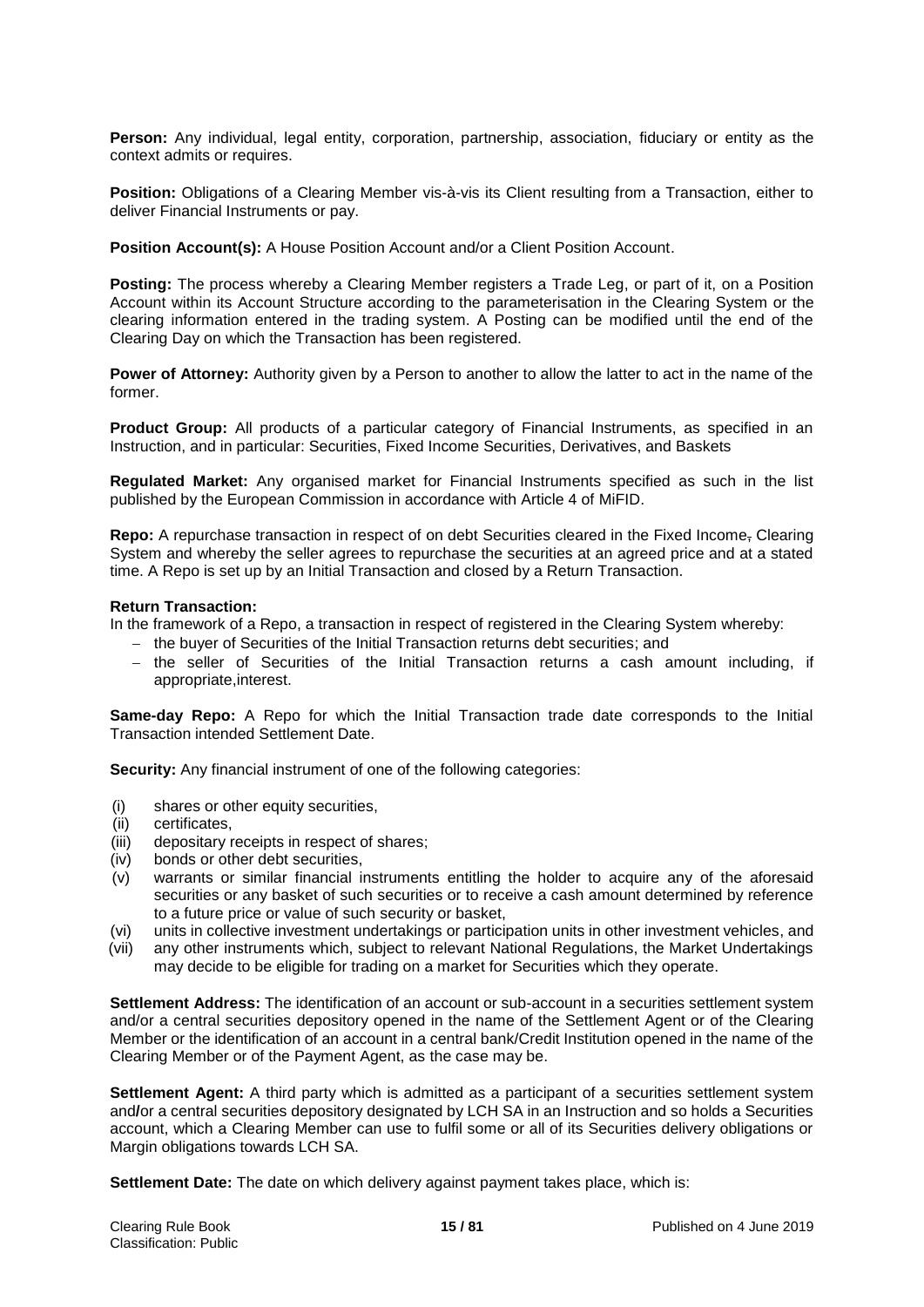- (i) for Transactions cleared on the Cash and Derivatives Clearing System, in principle the second Clearing Day following the Transaction day, unless otherwise set out in an Instruction
- (ii) for Transactions cleared on the Fixed Income Clearing System, the applicable date as agreed at the time of the Transaction as set out in an Instruction.

**Settlement Finality Directive:** Directive 98/26/EC of the European Parliament and of the Council of May 19, 1998, on settlement finality in payment and securities settlement systems**.**

**Settlement Price:** A benchmark price, used daily for the calculation of the Margins and for the valuation of Open Positions. In case the relevant Financial Instrument is traded on markets operated by several Market Undertakings, as a principle, the relevant price will be the one of the relevant Regulated Market, as defined in an Instruction, and the method of calculation of the Settlement Price is set out in the relevant Trading Rules.

For Trading & Matching Platforms specificities, the method of calculation of the Settlement Price is set out in a Notice.

**Systems and Operations:** All parts and components of the technical system of the Clearing Member, including hardware and software that is operated and maintained by or on behalf of a Clearing Member to clear Transactions together with the procedures that are in place to operate such system, including risk management provisions.

**TARGET2 Account:** An account held by a TARGET2 participant in TARGET2 payment module with a Eurosystem Central Bank which is necessary for such TARGET2 participant to: (a) submit payment orders or receive payments via TARGET2; and (b) settle such payments with such Eurosystem Central Bank.

**TARGET Settlement Day:** means any day on which the Trans-European Automated Real-Time Gross Settlement Express Transfer (TARGET2) System is open for the settlement of payments in Euro.

**Termination Amount:** For the purpose of Title I Chapter 4, the single, net positive or negative amount, denominated in Euro and determined pursuant to and in accordance with Article 1.4.1.9.

**Termination Date:** For the purpose of Title I Chapter 4, the date determined in accordance with the provisions of Article 1.4.1.2 or Article 1.4.1.3, as applicable, , , upon which the Trade Legs or Open Positions in a Clearing Member's Account Structure, will be terminated and liquidated in accordance with Article 1.4.1.1 to 1.4.1.13.

**Trade Leg(s):** A House Trade Leg and/or a Client Trade Leg.

**Trade Repository:** A trade repository duly registered in accordance with EMIR, as appointed by LCH SA in a Notice, or if such trade repository is unavailable, the European Securities and Markets Authority.

**Trading Day:** Any day on which the relevant markets are open for trading.

# **Trading Member:** Any Person which:

(i) negotiates Transactions in Derivatives and/or Securities Product Groups directly on a Regulated Market and/or MTF in one or both capacity of broker/dealer; and

(ii) has entered into a Clearing Agreement with a General Clearing Member for the purpose of clearing such Transactions.

**Trading Rules:** The rules set forth by the relevant Market Undertaking.

**Trading & Matching Platform:** Any platform, designated as such by a Notice, providing a service for the execution or matching of Transactions which are concluded neither on a Regulated Market nor on a MTF and which may be cleared by LCH SA.

**Transaction(s):** Any purchase, sale or exchange of Financial Instruments, carried out on a market operated by a Market Undertaking including a repurchase agreement or a Securities loan or a buy and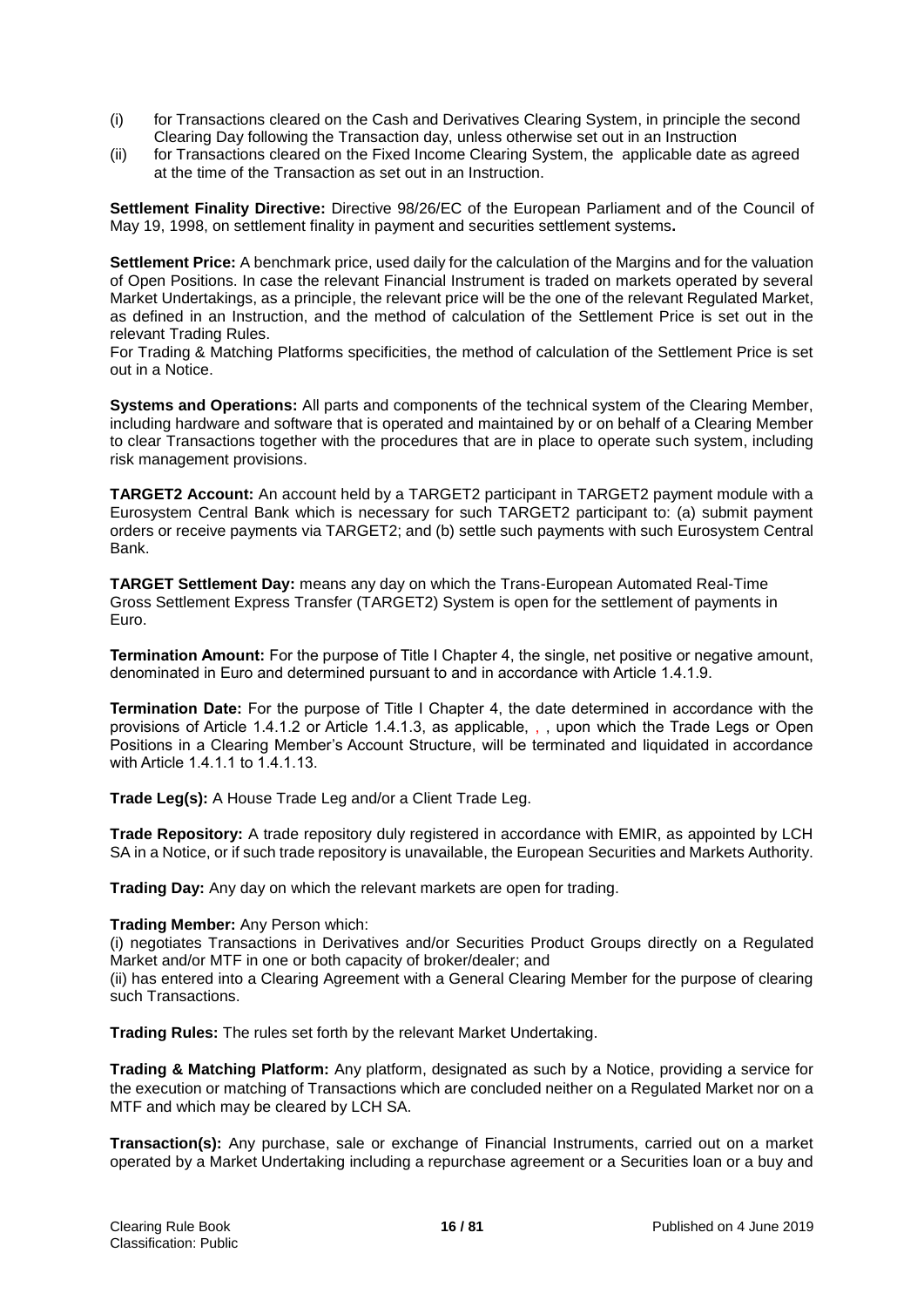sell back, and the terms "buyer" and "seller" used in this Clearing Rule Book shall be construed accordingly.

**Transfer of Open Positions:** The process available for Clearing Members on Derivatives Markets by which a Clearing Member transfers:

- either the Open Positions registered in one of its Position Accounts, to another Position Account within its own Account Structure,
- or the Open Positions registered in one or several Position Accounts to the Account Structure of another Clearing Member.

**Triparty Repo:** Repo Transaction secured by collateralising securities belonging to pre-defined Baskets, and governed by the provisions of Title V. The eligibility criteria for clearing of Triparty Repos are set out in a Notice.

**Triparty Repo Interest Margin:** In the framework of a Triparty Repo, this Margin is calculated and called daily from the novation date by LCH SA to cover the cash interest until the maturity date of the Triparty Repo, including forward positions.

**Variation Margin:** The amount calculated by LCH SA**,** as specified in an Instruction, to cover the negotiation risk and which is based on the daily revaluation of the Settlement Price of Clearing Member's Open Positions on futures contracts.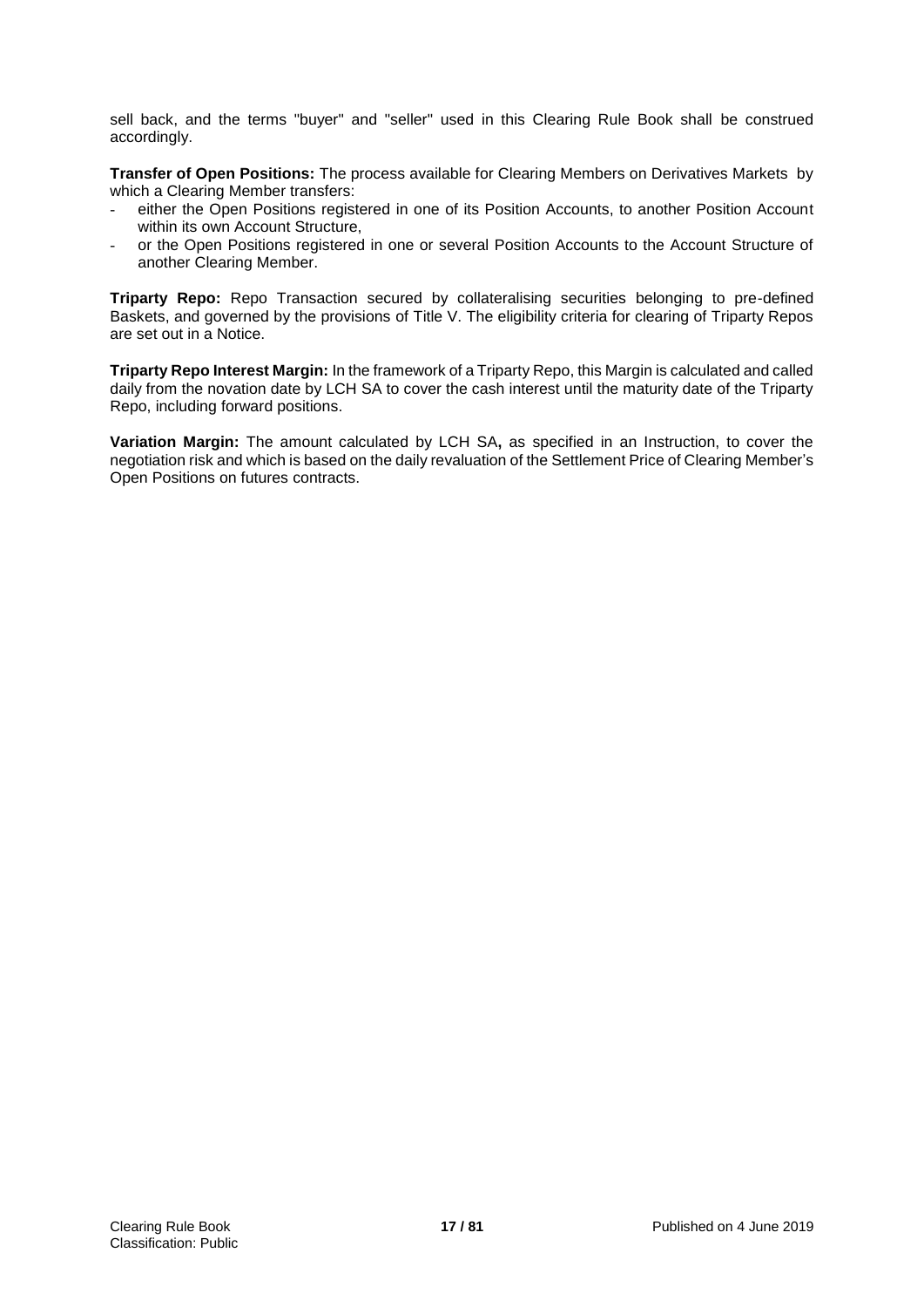# **CHAPTER 2 - GENERAL PROVISIONS**

# **Section 1.2.1 General**

# **Article 1.2.1.1**

This Clearing Rule Book sets out the principles and general conditions governing the organisation and operation of the clearing activities of LCH SA.

# **Article 1.2.1.2**

General or specific decisions, which are provided by the Clearing Rule Book, to fall within the authority of LCH SA shall be adopted in accordance with the conditions established by the board of directors of LCH SA.

# **Article 1.2.1.3**

Any general or specific decisions which LCH SA is required or permitted to take pursuant to the provisions of the Clearing Rules shall be taken in accordance with general principles of good faith and fair dealing, in a commercially reasonable manner, in accordance with high standards of integrity, and at an appropriate level of seniority.

# **Section 1.2.2 Interpretation and References**

# **Article 1.2.2.1**

References to any law, regulation or European directive or regulation shall be construed as those in force from time to time.

#### **Article 1.2.2.2**

Chapter or Section headings in this Clearing Rule Book or in the Instructions are for ease of reference only; they are not part of the content of the relevant Chapter or Section and may not in any way affect the interpretation thereof.

#### **Article 1.2.2.3**

Capitalised terms used in this Clearing Rule Book shall be construed to be of such number as the context admits or requires.

# **Article 1.2.2.4**

Capitalised terms used in this Clearing Rule Book and not defined in Instructions or in other communications of LCH SA shall have the meaning as set forth in this Clearing Rule Book.

#### **Article 1.2.2.5**

The specific provisions dedicated to a market apply in addition to, and not in lieu of, the general provisions.

#### **Article 1.2.2.6**

In case of any inconsistency between the specific provisions dedicated to a market and general provisions, the specific provisions will prevail.

#### **Article 1.2.2.7**

The Clearing Rule Book shall be implemented and interpreted through Instructions and by Notices, issued by LCH SA and published in accordance with Section 1.2.4. Instructions and Notices shall not be used to amend the principles and general conditions set out in the Clearing Rule Book.

#### **Section 1.2.3 Clearing Rules Modifications**

#### **Article 1.2.3.1**

The Clearing Rule Book may be modified from time to time by decision adopted by LCH SA. Clearing Members will be informed with reasonable prior notice of each change in writing or by such other means as may be specified by LCH SA.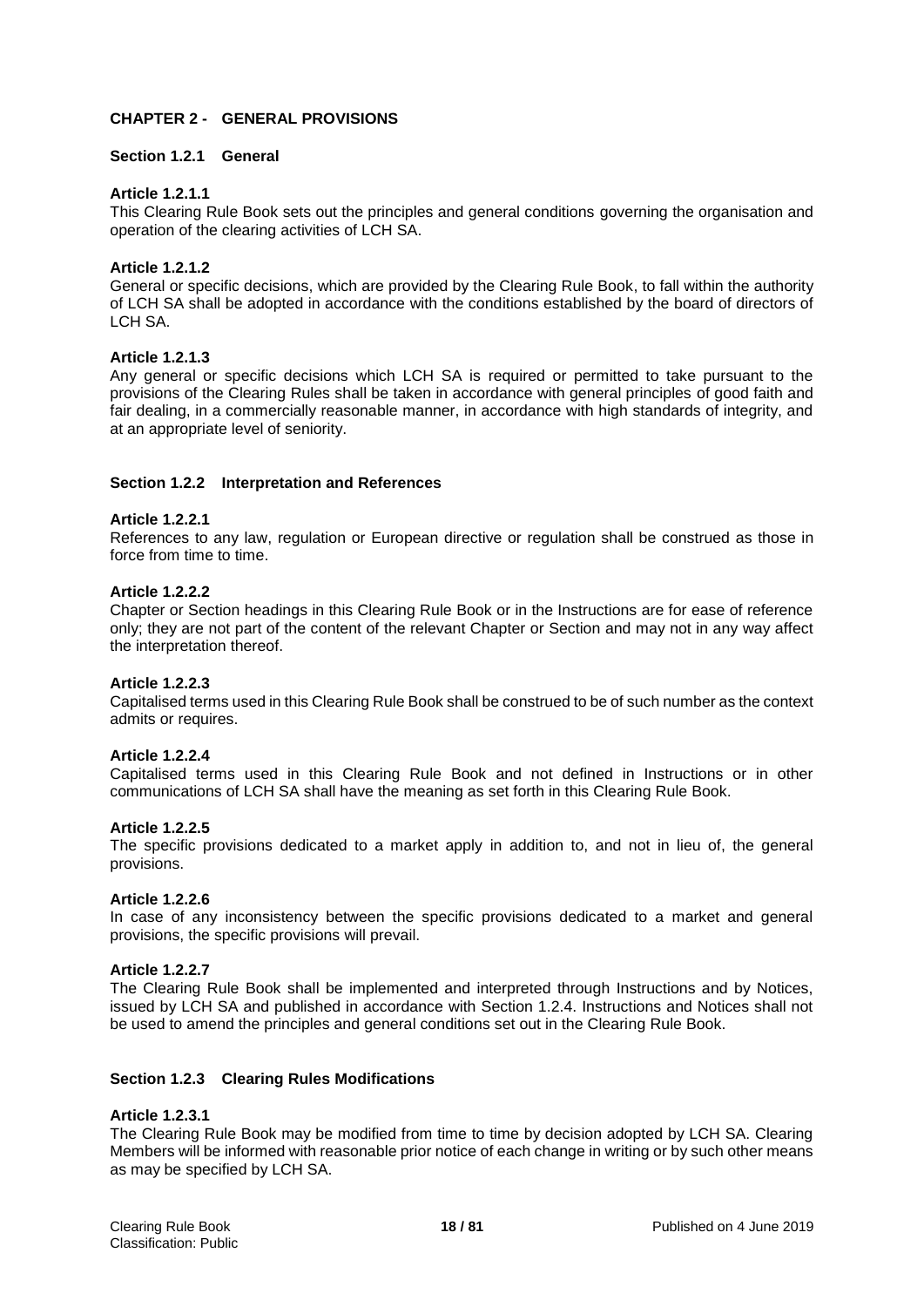Prior to implementing any material changes, LCH SA shall consult with all affected Clearing Members, following the consultation process set-out in an Instruction.

# **Article 1.2.3.2**

If any modification of the Clearing Rules, other than a modification required by European Union or national law, materially adversely affects the rights or obligations of the Clearing Members generally or of any category of Clearing Members, then any Clearing Member so affected may terminate its membership by notification in writing given to LCH SA within 10 Clearing Days from the date of publication of the relevant modification.

# **Section 1.2.4 Publication and Effectiveness**

#### **Article 1.2.4.1**

LCH SA shall ensure publication of the Clearing Rule Book, Instructions, Notices and other decisions of general application to its Clearing Members or to the relevant category of Clearing Members through dissemination via posting on its website, or individual notification as appropriate.

# **Article 1.2.4.2**

Except cases of emergency, such provisions shall become effective and binding on all Clearing Members upon the Clearing Day following the day of publication or at a later date as specified in such publication.

#### **Section 1.2.5 Fees**

#### **Article 1.2.5.1**

Clearing Members shall pay to LCH SA Admission Fees, Clearing Fees and any other fees pursuant to the fee grid available on LCH SA web site and as modified from time to time.

#### **Section 1.2.6 Currency**

#### **Article 1.2.6.1**

If a specific currency is replaced by another currency, such as the euro for example, in pursuance of the amendment of existing legislation or the coming into effect of new legislation, the clearing of all the financial obligations of Clearing Members arising under this Clearing Rule Book and which are denominated in the currency that is replaced shall take place in the substitute currency as from the effective date of such replacement.

#### **Article 1.2.6.2**

If substitution of a specific currency involves a period of transition, clearing by Clearing Members during this period of transition will take place in the currency as specified by LCH SA by Notice.

#### **Article 1.2.6.3**

If necessary, LCH SA shall establish the conversion rate of the substitute currency and the currency due to be replaced as well as the applicable rounding rules, subject to the applicable laws and regulations.

#### **Article 1.2.6.4**

LCH SA shall determine in a Notice the currency of the Financial Instruments which are cleared in another currency than Euro.

#### **Section 1.2.7 Time Reference**

#### **Article 1.2.7.1**

Where reference is made in the Clearing Rules to a time or deadline, it shall be understood to mean the Central European Time (CET).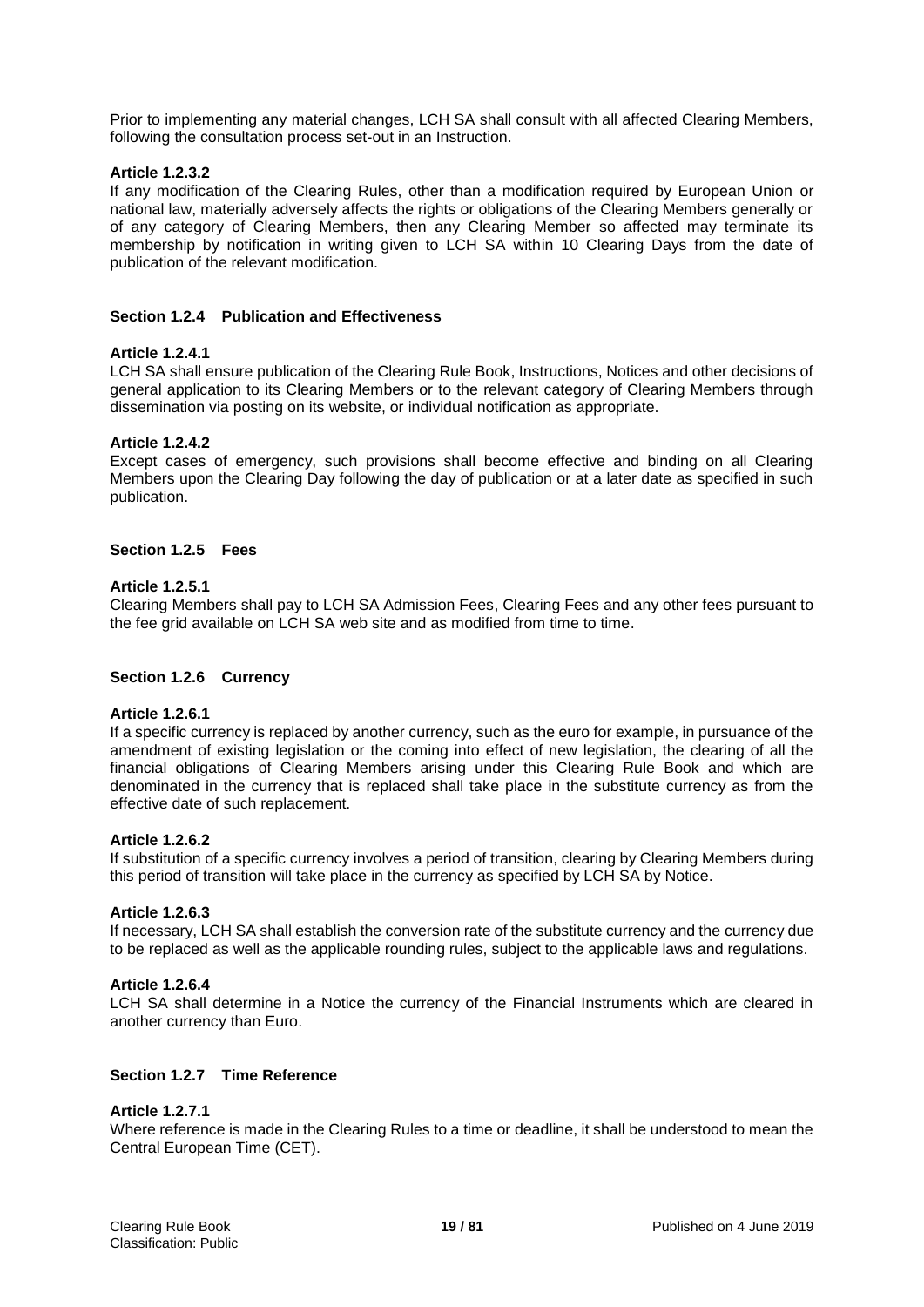# **CHAPTER 3- LEGAL FRAMEWORK**

# **Section 1.3.1 Status and Activity of LCH SA**

# **A. Status**

# **A.1. Clearing House**

# **Article 1.3.1.1**

LCH SA is a clearing house within the meaning of Article L.440-1 of the French Monetary and Financial Code and acts as a central counterparty, between the Clearing Member of the buyer or the borrower and the Clearing Member of the seller or of the lender in the conditions described in the Clearing Rules. In this framework, LCH SA acts in accordance with applicable banking and financial regulations.

LCH SA is under the supervision of the Competent Authorities within the scope of their respective remit as granted by their national law.

LCH SA provides its services in accordance with recommendations from the ESCB (European System of Central Banks) and ESMA (the European Securities and Markets Authority) for central counterparties in the European Union and follows the best practices in Clearing Services.

# **Article 1.3.1.2**

When a participant of an Allied Clearing House, or one of its clients, enters into a Transaction with a Clearing Member of LCH SA, or with one of its Clients:

- LCH SA acts as a central counterparty between its Clearing Member, pursuant to Chapter 3 of Title I on the one hand, and its Allied Clearing House, on the other hand, under the conditions defined by the Clearing Rules. The Open Positions of the Allied Clearing House in the books of LCH SA correspond to the Transactions carried out by its own participants, and;
- The Allied Clearing House acts as a central counterparty between its own participants and LCH SA, under the conditions defined by the Allied Clearing House's rules.

# **A.2. Securities Settlement System**

#### **Article 1.3.1.4**

LCH SA has been notified to the European Commission as a system pursuant to the Settlement Finality Directive. Thus, as described in a Notice, any person with a legitimate interest can obtain information on LCH SA and its rules from its participants, upon request.

# **B. Scope of Activity**

#### **Article 1.3.1.5**

In accordance with this Clearing Rule Book, and for Transactions eligible to novation pursuant to Article 1.3.1.6 below, LCH SA registers Transactions, calculates Open Positions of its Clearing Members, and the associated risk, calls Margin to cover this risk, guarantees the proper settlement of positions as central counterparty, manages the default procedures, transmits settlement instructions to the settlement provider and performs all other functions specified by the Clearing Rules.

# **Article 1.3.1.6**

Transactions executed on any Regulated Market or MTF, or executed or matched on any Trading & Matching Platform, may give rise to novation by LCH SA provided that the Financial Instruments-in question comply with the following criteria:

LCH SA has entered into an agreement, for the provision of Clearing Services in respect of the relevant Financial Instruments, with the Market Undertaking operating the Regulated Market, or the MTF or the operator of the Trading and Matching Platform on which the Financial Instruments are negotiated;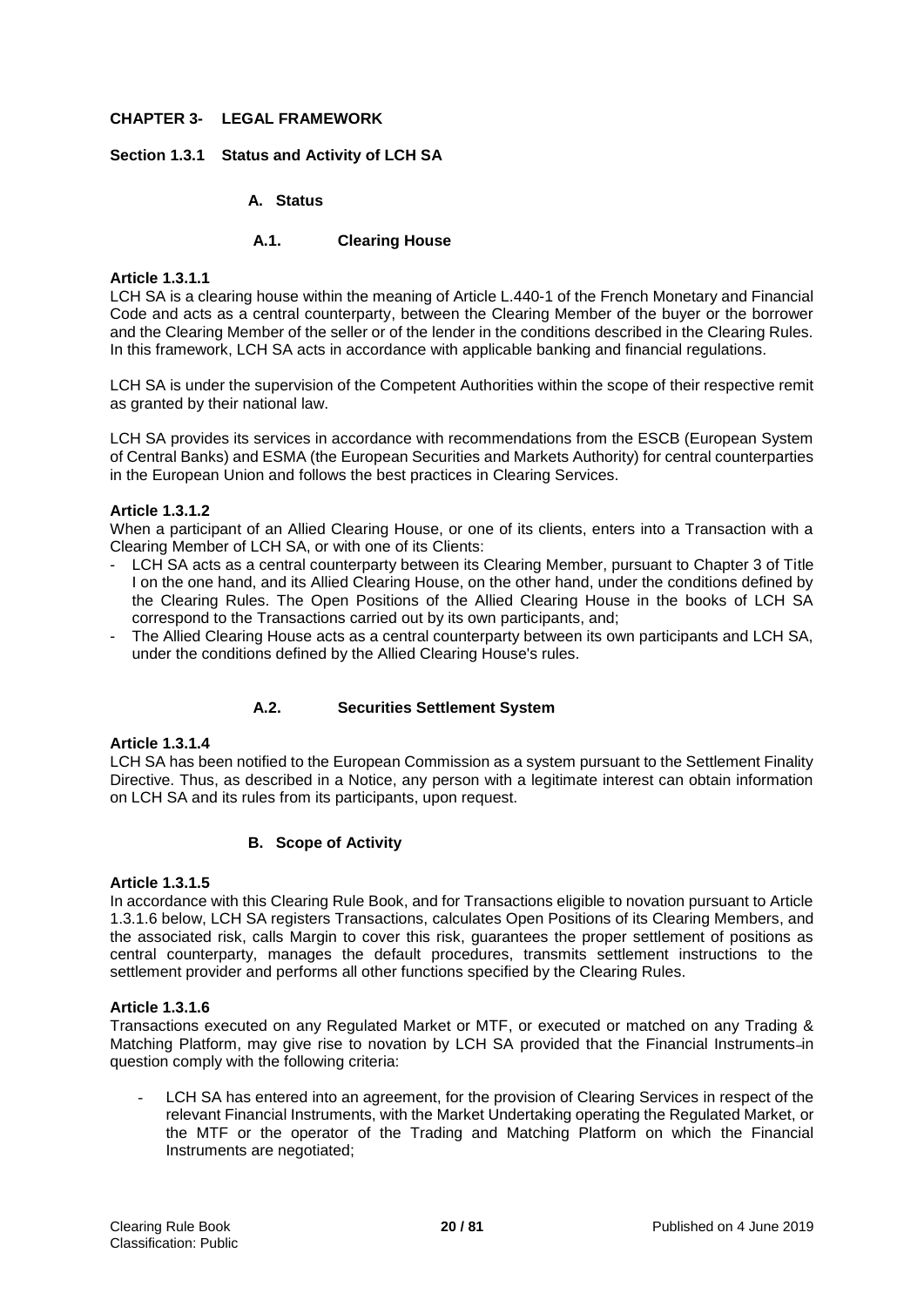- The Financial Instruments are admitted for clearing under the terms of the relevant risk policy of LCH SA;
- Unless otherwise agreed by LCH SA, accommodating such Financial Instruments in the Clearing System does not involve additional substantial development costs;
- When the Financial Instruments are Securities or their underlying is a Security, such Securities are admitted for settlement by at least one of the CSDs or ICSDs with which LCH SA has entered into an agreement;
- Corporate events are capable of being managed by LCH SA;
- All necessary information as required by LCH SA from the relevant Trading Venue (including, but not limited to, all trade legs, pricing data, referential data and transaction data) in respect of the Transaction, shall have been provided in the form, and by the times, prescribed by LCH SA from time to time. Such information must be complete, must not be corrupted and must be legible at the time of receipt by LCH SA;

In addition to the above listed criteria the Regulated Market, the MTF or the Trading and Matching Platform may allow their members to opt for LCH SA novation or to exclude their Transactions from the Clearing Services.

The eligible novation criteria listed above also apply to rights attached to a Financial Instrument and deriving from corporate events in respect of such Financial Instruments.

# **Article 1.3.1.7**

Where so specified in a Notice, LCH SA can also clear off-exchange Transactions that are not executed on a Trading & Matching Platform.

# **Article 1.3.1.8**

Any Transaction that does not comply with all the criteria mentioned in Article 1.3.1.6 is excluded from novation by LCH SA and therefore excluded from the scope of the Clearing Services globally described under Article 1.3.1.5 of the Clearing Rule Book.

#### **Article 1.3.1.9**

Without prejudice to Article 1.3.1.8 above, LCH SA may accept to register Transactions in Securities which do not comply with the criteria listed in Article 1.3.1.6 as long as they are admitted for settlement by at least one of the CSDs or ICSDs with which LCH SA has entered into an agreement. In such case, such Transactions do not give rise to novation and LCH SA may either send the relevant information for settlement to the relevant CSD or ICSD or make available to Clearing Members the relevant information in respect of such settlement.

#### **Article 1.3.1.10**

In the event Financial Instruments or Transactions which were previously eligible for novation pursuant to Article 1.3.1.6 are declared no longer eligible, including if the risk policy is amended, a Notice will detail the Financial Instruments or Transactions concerned and will come into effect at least one Clearing Day after communication thereof by LCH SA to the relevant Market Undertaking, trading venue or operator and Clearing Members.

Any Transaction novated pursuant to Article 1.3.2.1 prior to the entry into force of the amended risk policy will remain within the scope of the Clearing Services provided by LCH SA until its expiry date.

# **Section 1.3.2 General Clearing Principles**

# **A. General**

**A.1. Novation and Irrevocability**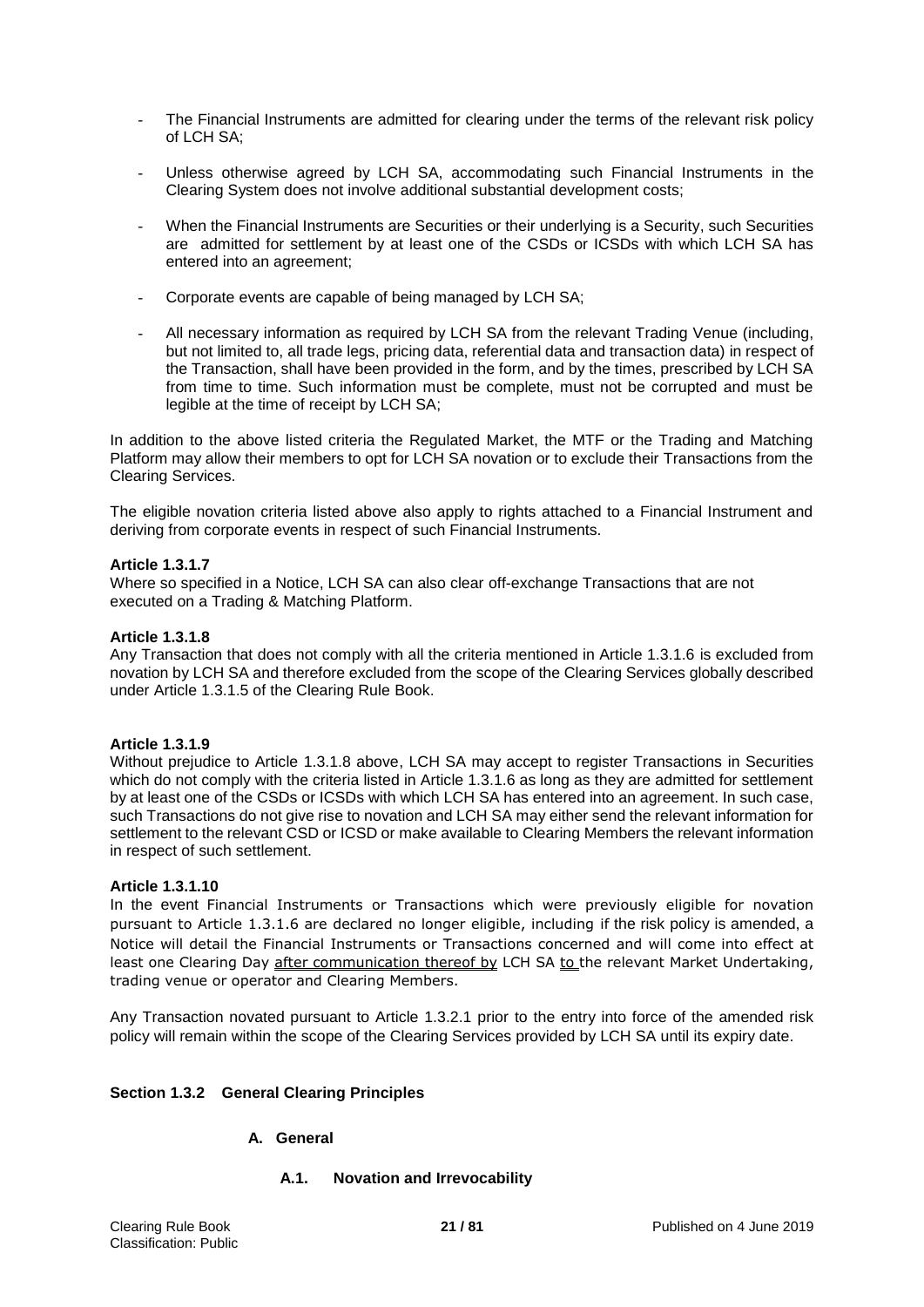# **Article 1.3.2.1**

All Transactions complying with the criteria mentioned in Article 1.3.1.6 that are submitted to LCH SA, within the clearing hours as set out in a Notice are registered in the name of the Clearing Member. Upon registration, novation occurs. As a result of novation, LCH SA becomes counterparty to the Clearing Member and becomes therefore subject to the rights and subject to the obligations arising from the Transaction registered in the name of such Clearing Member.

# **Article 1.3.2.2**

Any Transaction received by LCH SA from a Clearing Member, pursuant to Article 1.3.2.1 is deemed irrevocable in the sense of Article L 330 1 § III of the Financial and Monetary Code as soon as it is registered in the Clearing System in accordance with Article 3.1.1.1 and within the clearing hours as setout in a Notice, without prejudice to the exception foreseen in Article 3.3.1.3.

# **Article 1.3.2.3**

Submission by Clearing Members of Transactions complying with the criteria mentioned in Article 1.3.1.6 signifies the acceptance by such Clearing Members of the novation.

# **Article 1.3.2.4**

Novation takes place on a gross basis with respect to the original Transactions.

# **A.2. Scope of LCH SA's Obligations**

# **Article 1.3.2.5**

In accordance with Article 3 of the Settlement Finality Directive, upon registration in the Clearing System, Trade Legs and netting shall be legally enforceable and shall be binding on third parties.

Upon registration and as a consequence of Article 3.1.1.1, LCH SA undertakes to fulfil its obligations to deliver or to pay each Clearing Member on the basis of Open Positions or Net Position Exposures, as applicable, registered in its name, per Financial Instrument or per Basket.

The fulfilment of such obligations is conditional upon the timely performance by such Clearing Member of its own obligations.

# **Article 1.3.2.6**

Upon novation, the obligations that LCH SA undertakes to perform as counterparty to the relevant Clearing Members with respect to Transactions and as detailed in the relevant provisions of the Clearing Rules, cover:

- For Transactions in Securities: the payment of cash and the delivery of the Securities.
- For Transactions in option contracts:
	- payment of Option Premium pursuant to Transactions and of cash amounts resulting from exercise and assignment,
	- payment of cash and delivery pursuant to the settlement of positions in the underlying Financial Instruments or assets resulting from exercise and assignments.
- For Transactions in futures contracts (excluding commodities): payment of Variation Margin and, in the case of deliverable financial futures, delivery of Financial Instruments versus payment.
- For Transactions in commodities futures contracts :
	- payment of Variation Margin:
	- payment of the amount due to the selling Clearing Member; and
	- delivery of commodities to the buying Clearing Member.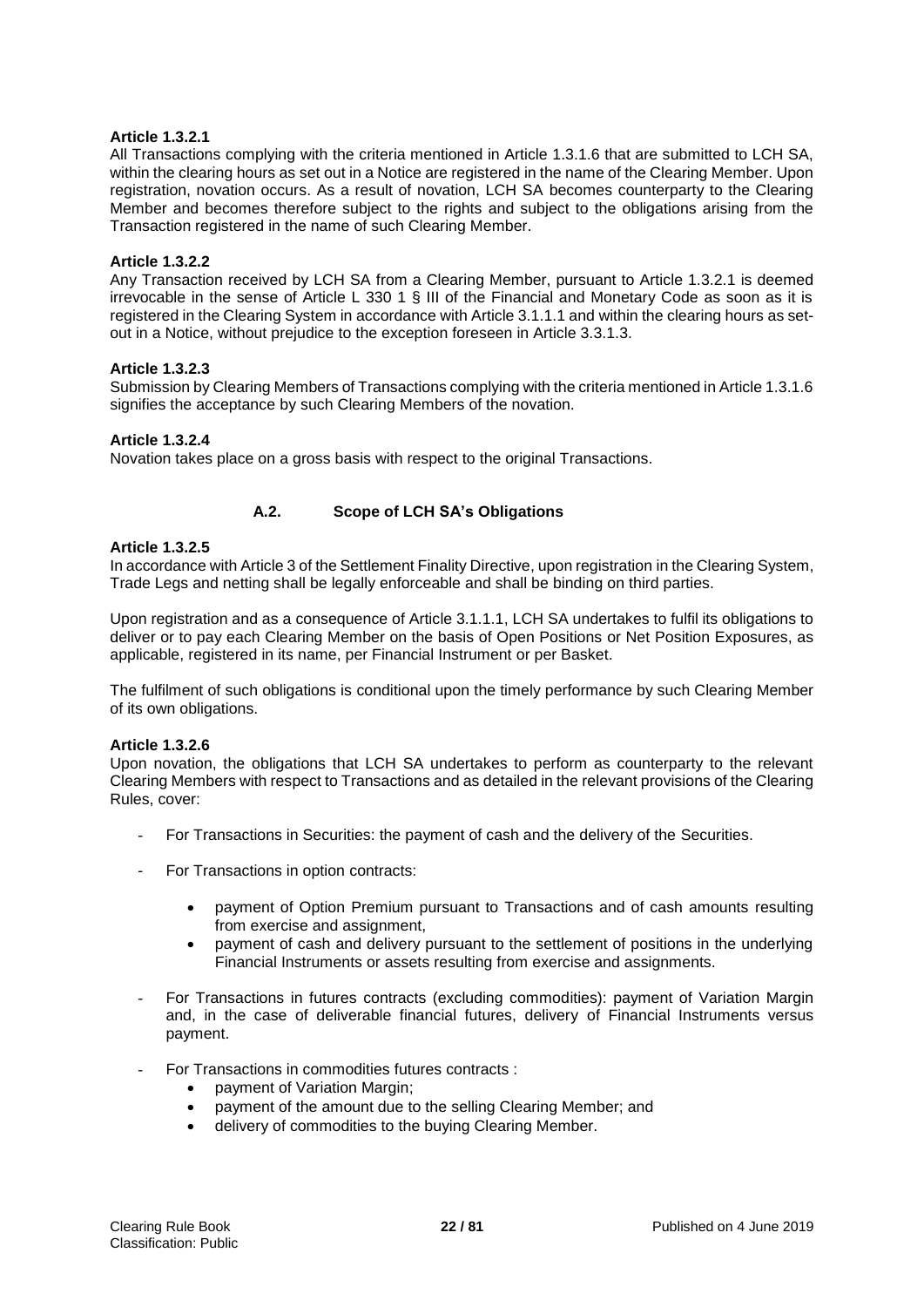- For Repos: For both Initial Transactions and Return Transactions, payment of cash and delivery of the debt Securities. For Return Transactions payment of cash includes applicable interest.
- For Triparty Repos:
	- to the Cash Lender, payment of the total interest amount corresponding (a) to the cash amount traded pursuant to the terms of the initially traded contract, irrespective of the cash amount effectively settled in the case of a securities allocation fail, and (b) to the cash amount effectively settled in the case of a cash settlement fail;
	- to the Cash Borrower, receipt of a cash amount equivalent to the collateralising securities effectively settled;
	- to the Cash Borrower and Lender, return of the amount of cash or collateralising securities effectively paid or settled.

The circumstances in which LCH SA performs its delivery obligation, including delivery at a later time than the time originally specified, are set out in the applicable Instructions.

# **Article 1.3.2.7**

For Open Positions settled through payment of a price difference, the LCH SA obligations as described in Article 1.3.2.6 apply to such difference.

# **Article 1.3.2.8**

For commodities future contracts, the performance of the obligations described in Article 1.3.2.6 will take the form of a cash compensation to be calculated and applied in accordance with an Instruction.

If the Clearing Members opt for the alternative delivery procedure, as described in Article 3.4.1.11, LCH SA is discharged from performing its obligations as described in Article 1.3.2.6.

# **Article 1.3.2.9**

If LCH SA is unable to deliver a given Financial Instrument, as a result of the market conditions, LCH SA will notify the relevant Clearing Member accordingly. In such case, LCH SA will pay a cash amount in lieu of delivery of the Financial Instrument or the assets involved. The amount will be calculated on the basis of the market price of the Financial Instrument according to a formula and a method of calculation to be specified in an Instruction.

For the avoidance of doubt, this article shall not apply to Triparty Repos.

#### **Article 1.3.2.10**

Unless otherwise stated in the Clearing Rule book, the netting of Clearing Members' obligations with those of LCH SA is not permitted.

# **A.3. General Clearing Process**

# **Article 1.3.2.11**

Unless otherwise specified in the Clearing Rule Book, at the end of the Clearing Day or at such other time as may be published in a Notice, LCH SA aggregates Transactions with respect to payment of cash or delivery of Securities, into Open Positions.

#### **Article 1.3.2.12**

Unless otherwise specified in the Clearing Rule Book, LCH SA sends the requisite delivery and payment instructions once calculated in accordance with Article 1.3.2.11 and per Financial Instrument, to the relevant central Securities depository or Securities settlement system.

The rules of the relevant central Securities depositary or Securities settlement system apply with respect to transmission of such delivery and payment instructions to the central Securities depositary or Securities settlement system.

In the event of settlement failure, the unsettled position is managed in accordance with the provisions on Net Fails in Chapter 4 of Title III of this Clearing Rule Book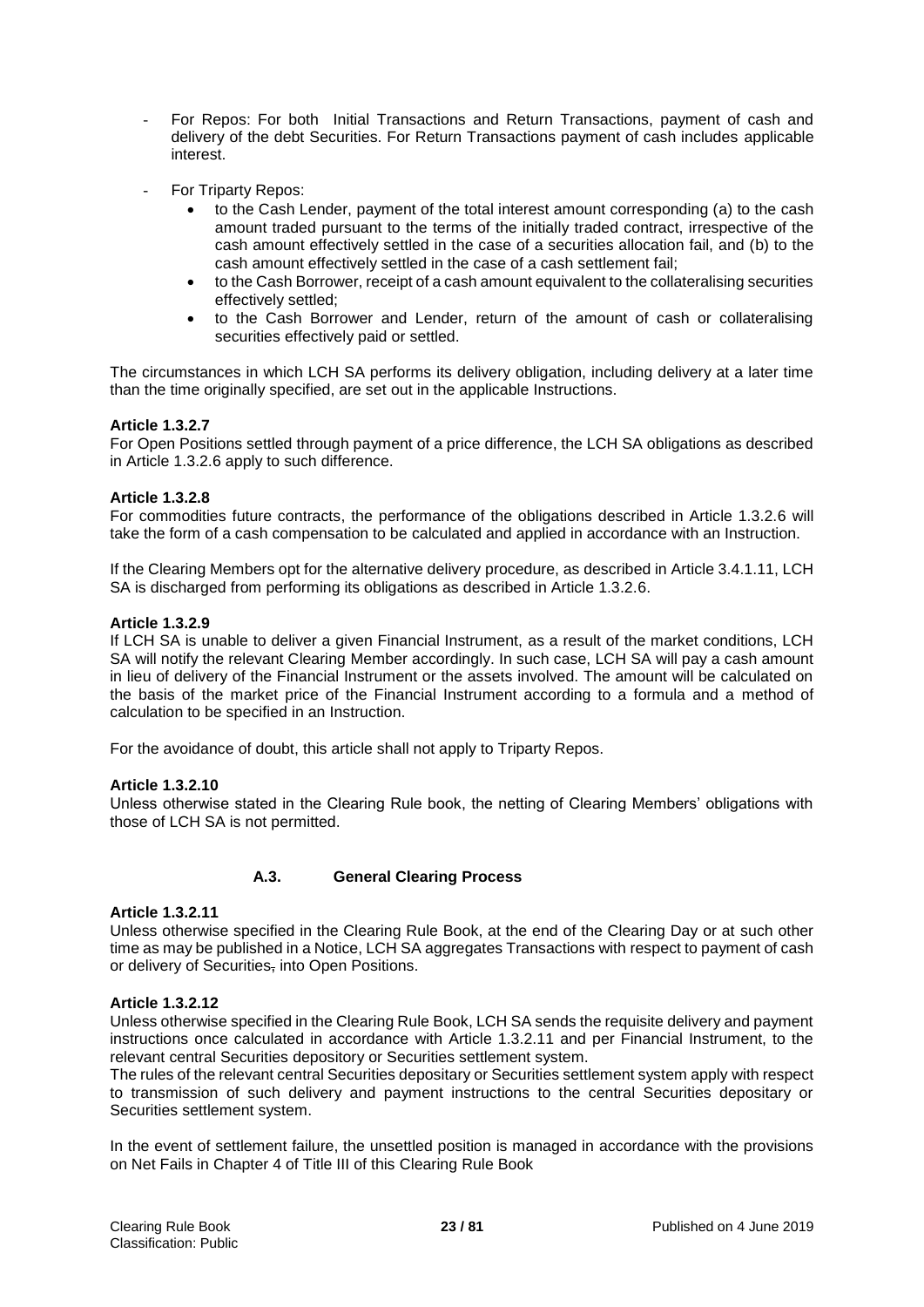A Notice will give details of the timeframe in which such delivery and payment instructions are sent to each central Securities depository or Securities settlement system. LCH SA is discharged of its obligations towards Clearing Members once payment and settlement have occurred.

The payment of funds and delivery of Securities are linked so as to occur on a simultaneous basis.

# **B. Provisions Related to Financial Products Traded on Markets Operated by Euronext Brussels**

# **Article 1.3.2.13**

The Belgian Common Civil Law Provisions are applicable for determining the moment of the transfer of ownership of Financial Instruments bought, sold or exchanged pursuant to as Transaction.

# **C. Provisions Related to Transactions on Derivatives**

# **Article 1.3.2.14**

For the purpose of compliance with MiFID2/MiFIR, details on the information needed by LCH SA from Market Undertakings in order to clear Transactions on Derivatives, and the format in which that information shall be provided, are described in a Notice.

# **Section 1.3.3 Liability and Force Majeure**

# **A. Liability of Clearing Members**

# **Article 1.3.3.1**

A Clearing Member shall be liable for any damages suffered by LCH SA as a direct consequence of the Clearing Member's default resulting in LCH SA having to satisfy its obligation under Article 1.3.2.6 and as provided for in the Clearing Rules, without any notice of default by LCH SA being required.

Such damages may include without limitation any one or more of the following: interest, exchange rate differences, purchase price.

#### **Article 1.3.3.2**

A Clearing Member will not be held liable for any detrimental consequences of abnormal or fraudulent use of the Clearing System or for any detrimental consequences of acts or omissions of third parties.

#### **Article 1.3.3.3**

The Clearing Member shall take all reasonable care in the selection and monitoring of any Person that is to act on its behalf.

#### **B. Liability of LCH SA**

#### **Article 1.3.3.4**

LCH SA ensures the delivery of Securities or the payment of cash, in accordance with the Clearing Rule Book following the registration of Transactions provided in Article 1.3.2.2 and the clearing of obligations deriving thereto as provided in Article 1.3.2.6, save in the event of a force majeure or third party action.

#### **Article 1.3.3.5**

The buying Clearing Member can make no claim for compensation in respect of late delivery of Securities other than as provided for in the Clearing Rules or where such late delivery results from a failure on the part of LCH SA itself.

The buying Clearing Member's Open Positions are no longer admitted for clearing once it has taken delivery of the relevant Securities from either LCH SA or the selling Clearing Member.

# **Article 1.3.3.6**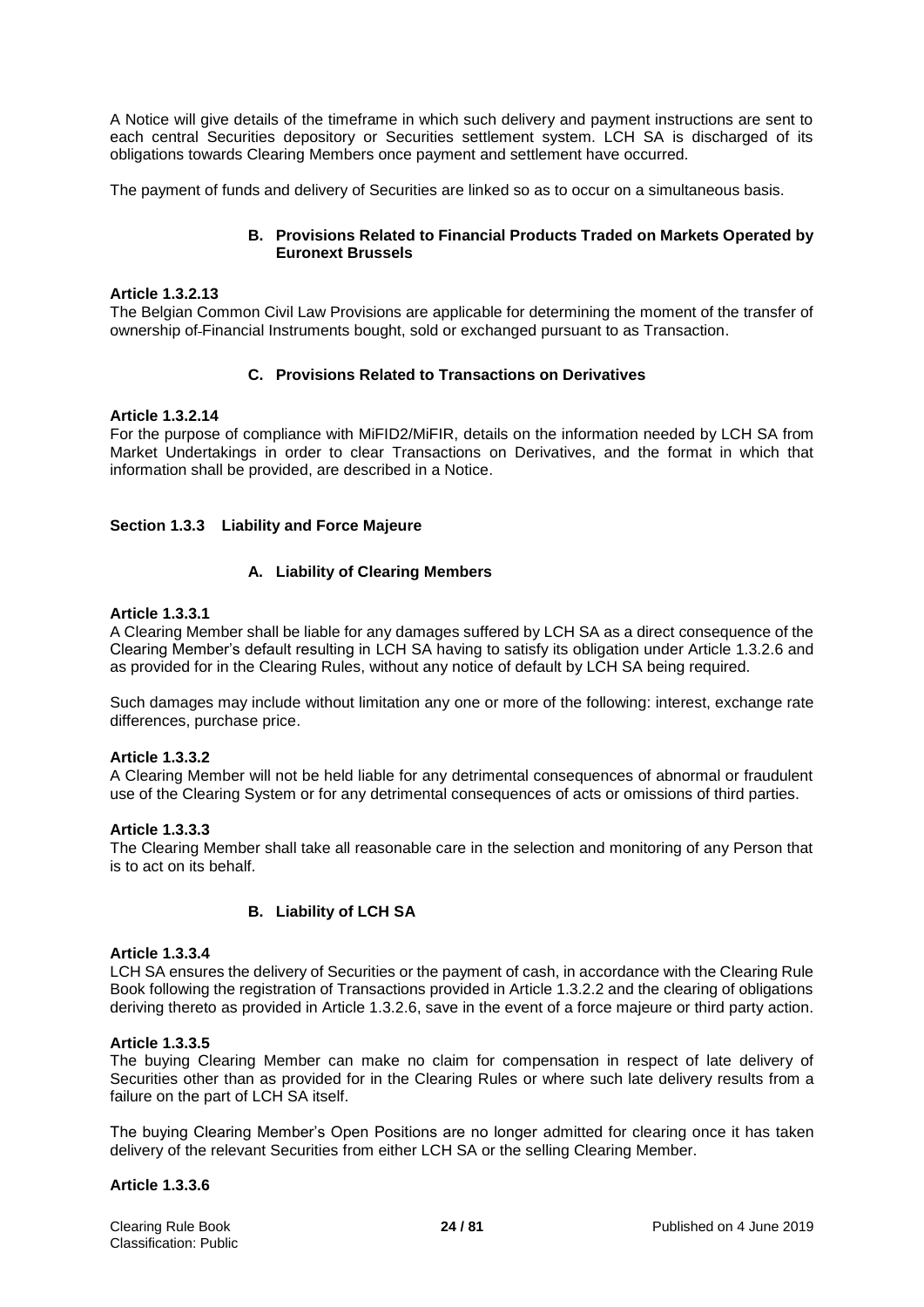For obligations other than the obligation to deliver Securities or pay cash amounts as referred to in Article 1.3.3.4 above, LCH SA is only accountable for obligations of means ("*obligation de moyens*").

In particular, LCH SA may under no circumstances be held liable for the above mentioned damages, unless such damages are direct result of gross negligence or a deliberate act or omission on the part of LCH SA.

# **Article 1.3.3.7**

LCH SA may under no circumstances be held liable for direct or consequential loss suffered by any Clearing Member including without limitation loss of business, profits or revenues believed by the Clearing Member to be the consequence of a total or partial failure by LCH SA to perform,its obligations in accordance with the Clearing Rules or the Admission Agreement.

#### **Article 1.3.3.8**

If a Clearing Member does not comply with its obligations, as provided for in the Clearing Rule Book or in the Admission Agreement or in case of suspension of payments, scheme of arrangement, safeguard, or receivership of the Clearing Member, or any other equivalent amicable or legal procedure commenced pursuant to the law of jurisdictions other than France, LCH SA may cease to perform all its obligations with respect to the Clearing Member in question, notwithstanding implementation of the measures provided in Chapter 5 of Title IV of the Clearing Rule Book. In particular, following an Event of Default, LCH SA will act promptly in the manner LCH SA deems most appropriate to contain its exposure and mitigate consequences for market participants.

In such events, LCH SA may not be held liable for any detrimental consequence save in the case of gross negligence or deliberate act or omission. In particular, following an Event of Default, implementation of measures provided in Chapter 5 of Title IV cannot result in any liability for LCH SA (a) in respect of the failing Clearing Member, including in connection with (i) process and conditions for liquidating Trade legs or Open Positions or (ii) the selling or liquidation of Margins or any other Collateral and (b) in respect of the Defaulting Clearing Member and non-defaulting Clearing Members regarding the triggering of any call on the Default Fund.

#### **Article 1.3.3.9**

Furthermore, LCH SA may not be held liable for any breach by a Clearing Member of its obligations, to segregate client and house assets, notably in securities settlement systems or central securities depositories in accordance with applicable law and regulations. LCH SA only sends delivery and payment instructions to the account indicated by the Clearing Member irrespective of such account beneficiary.

#### **Article 1.3.3.10**

LCH SA may not be held liable for any detrimental consequences of abnormal or fraudulent use of the Clearing System or for any detrimental consequences of acts or omissions of third parties.

#### **Article 1.3.3.11**

LCH SA shall take reasonable care in the selection and monitoring of any third party which may act on its behalf.

# **C. Force Majeure**

#### **Article 1.3.3.12**

Force majeure is to be constructed in accordance with French law, meaning extraordinary events independent of the Parties' will, which cannot be foreseen or avoided even with due diligence, being beyond their control and preventing them from fulfilling their obligations pursuant to the Clearing Rules or the Admission Agreement.

Such events include inter alia, disasters, such as hurricane, earthquake, international conflicts, stroke of lightning and war.

If circumstances as referred to in the previous paragraph arise or are, likely to arise, LCH SA or Clearing Members, as the case may be, will take such measures as may be reasonably expected of them in order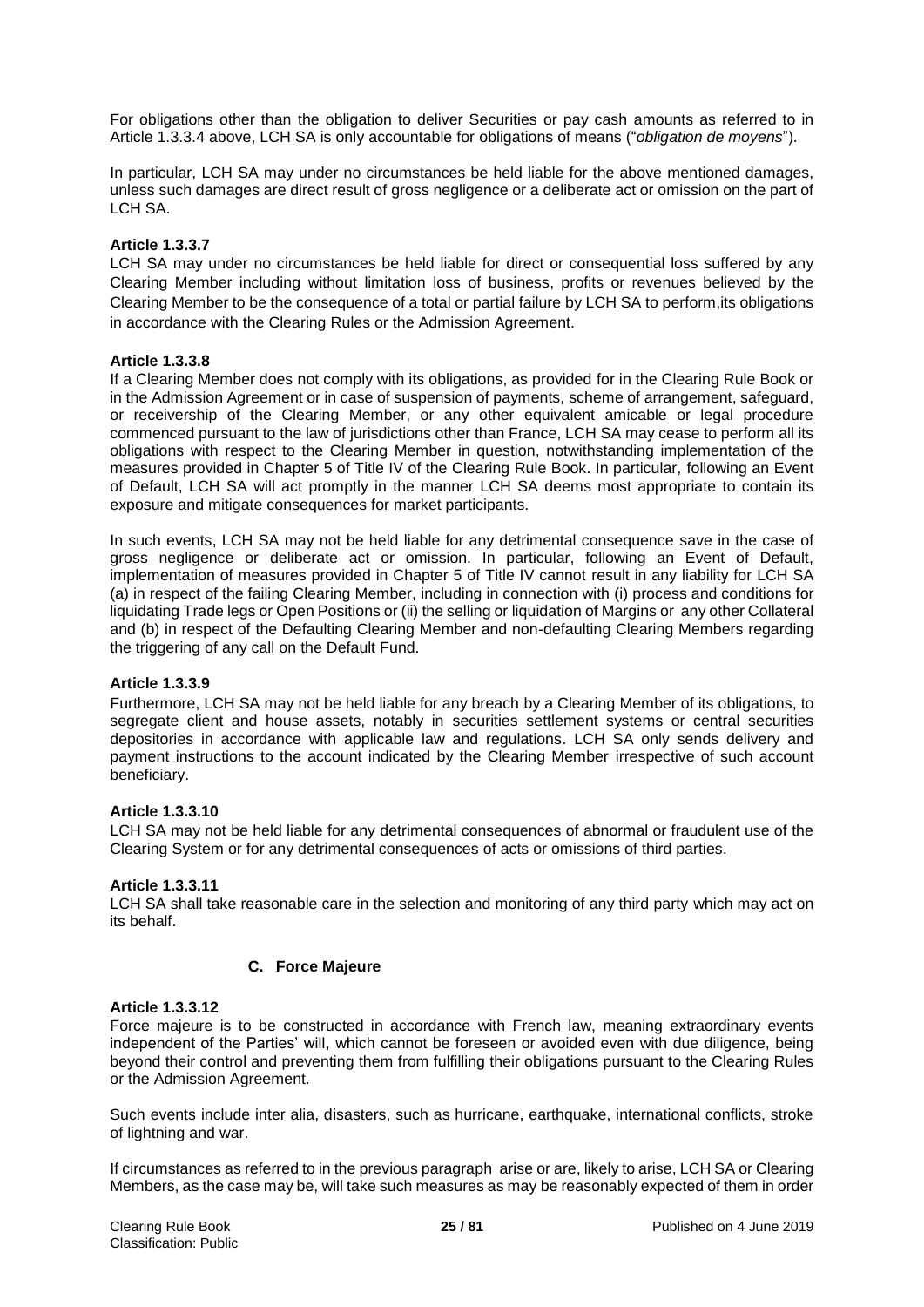to limit as much as possible the detrimental consequences for the other party resulting from-such circumstances.

# **Section 1.3.4 Confidentiality**

# **Article 1.3.4.1**

LCH SA may in accordance with applicable statutory provisions provide any information it may have to Competent Authorities.

Where a Clearing Member is also a member of a Regulated Market, MTF , or clearing house with whom LCH SA has entered into an agreement to clear Transactions, or to grant mutual access, such as an Allied Clearing House, LCH SA may likewise, and under the same conditions, pass any such information to such Regulated Market, MTF or Allied Clearing House.

# **Article 1.3.4.2**

Upon request, LCH SA may provide Competent Authorities or National Treasury Agencies with information related to Net Fails in respect of Clearing Members. Any such disclosure to the National Treasury Agencies may only take place if the National Treasury Agencies are able to justify that a valid authorisation has been given by the relevant Clearing Members to LCH SA.

#### **Article 1.3.4.3**

Without prejudice to any monitoring and auditing powers granted by law to other bodies. LCH SA has an obligation in accordance with applicable statutory or regulatory provisions, to prevent or limit any fraudulent, illicit or irregular acts.

# **Article 1.3.4.4**

Notwithstanding any other provision to the contrary, LCH SA shall be authorised to supply any information whatsoever concerning a Clearing Member or its Clients or a Trading Member and its or their trading activity to LCH Group Limited, LCH Ltd, LCH LLC or any other sub-contracting entity belonging to the same Financial Group.

#### **Section 1.3.5 Applicable Law**

# **Article 1.3.5.1**

The Clearing Rules shall be governed by and construed in accordance with the laws of France unless explicitly stated otherwise.

#### **Section 1.3.6 Disputes**

#### **Article 1.3.6.1**

Any dispute between LCH SA and a Clearing Member that may arise under the Clearing Rules shall be finally settled through the French courts or arbitration centre referred to in the Admission Agreement, subject to the complaints resolution procedure as set out in an Instruction.

#### **Article 1.3.6.2**

A Clearing Member shall, in accordance with Article 1.3.3.4 *et seq*., notify LCH SA of any claim within twelve (12) months from the Clearing Day on which the Clearing Member becomes aware, or should have become aware of the occurrence of any event that may result in loss or damages.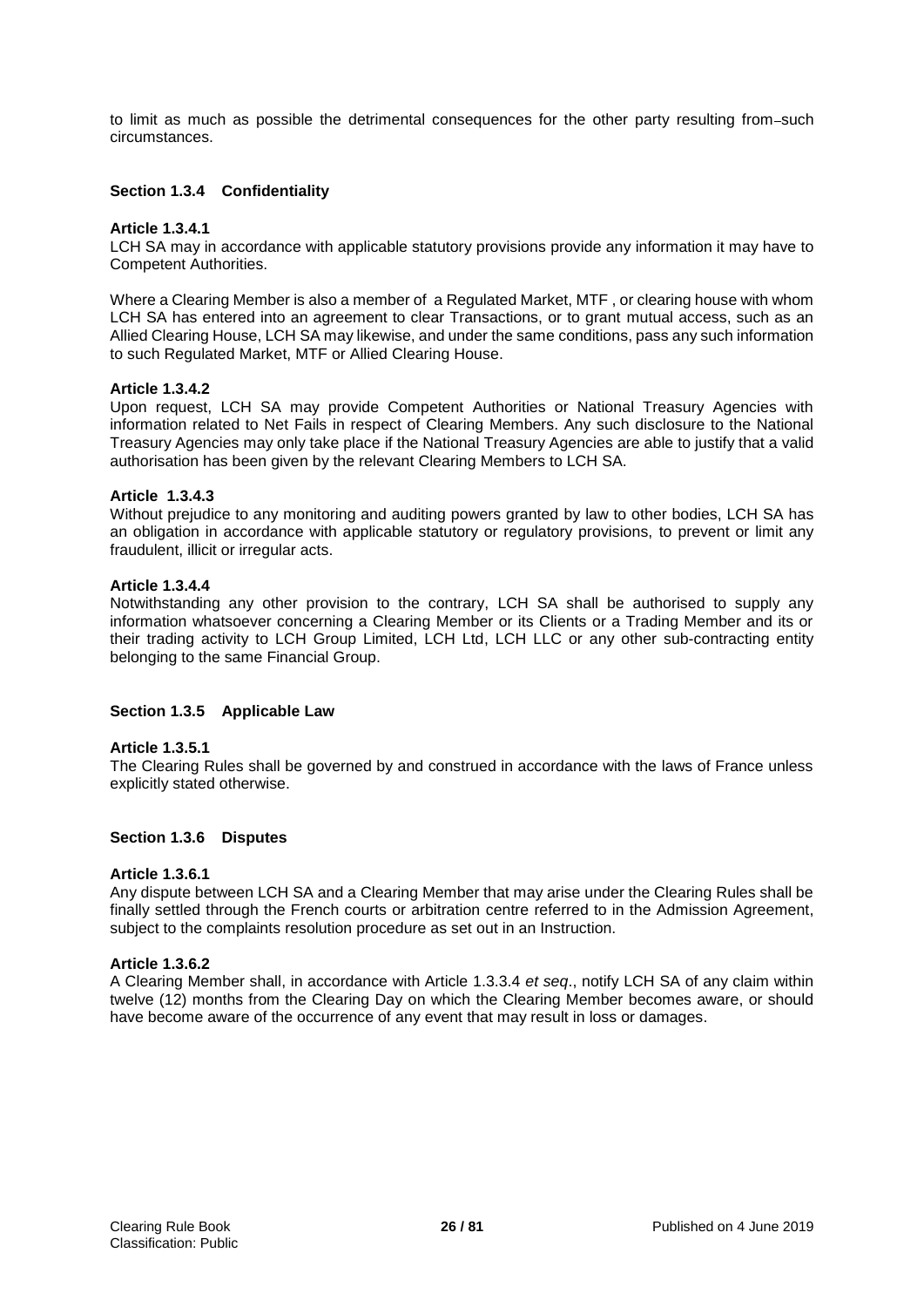# **CHAPTER 4 – LCH SA DEFAULT**

# **Article 1.4.1.1**

An LCH SA default shall occur if at any time:

- (i) except where such failure to pay is permitted or where LCH SA is acting in accordance with Title IV Chapter 5, LCH SA fails to make a payment due by LCH SA to a Clearing Member (other than to a Defaulting Clearing Member) under any novated Transaction, and such failure has not been cured within 30 days from the date when the obligation to pay fells due; or
- (ii) LCH SA becomes subject to LCH Insolvency Proceedings duly notified by the French prudential control authority (*Autorité de contrôle prudentiel*) pursuant to article R.613-18 of the Financial and Monetary Code.

# **Article 1.4.1.2**

In the event of an LCH SA default occurring pursuant to Article 1.4.1.1 (i) the relevant Clearing Member may notify LCH SA in writing specifying a Termination Date, which shall be the TARGET Settlement Day following the occurrence of such an LCH Clearnet SA default, for the termination and liquidation of all Trade Legs and/or Open Positions, as relevant, registered in its Account Structure.

# **Article 1.4.1.3**

In the event of an LCH SA default pursuant to Article 1.4.1.1 (ii), LCH SA will make available a notice on its Website specifying the Termination Date, which shall be the TARGET Settlement Day following the occurrence of such an LCH Clearnet SA default. Upon the occurrence of a Termination Date, a Clearing Member other than a Defaulting Clearing Member may exercise the right given to it under Article 1.4.1.4.*et seq*.

Where LCH SA fails to make available such notice on its Website:

- (i) by 19:00 on the Clearing Day following the Clearing Day on which LCH SA becomes subject to LCH Insolvency Proceedings pursuant to Article 1.4.1.1 (ii); or
- (ii) where LCH SA becomes subject to an LCH Insolvency Proceeding pursuant to Article 1.4.1.1 (ii) after 19:00 on a Clearing Day or on a day which is not a Clearing Day, by 19:00 on the second Clearing Day following that day,

then each individual Clearing Member shall be entitled, by notice in writing to LCH SA, to designate a Termination Date.

#### **Article 1.4.1.4**

As from the Termination Date, neither LCH SA nor any Clearing Member (other than a Defaulting Clearing Member) having exercised its rights pursuant to Articles 1.4.1.2 or 1.4.1.3 shall be obliged to make any further payment or delivery under any Trade Leg or Open Position, as the case may be, between them which would, but for this Title I Chapter 4, have fallen due for performance on or after the Termination Date.

Such obligations shall be satisfied by settlement (whether by payment, set-off or otherwise) of the Termination Amount.

#### **Article 1.4.1.5**

Following an LCH SA default pursuant to the conditions of Article 1.4.1.1, the Clearing Member other than a Defaulting Clearing Member, having exercised its rights pursuant to Article 1.4.1.2 or 1.4.1.3, determines on the Termination Date or as soon as possible after such date (discounting if appropriate):

- (i) its total loss or total gain, as the case may be, in respect of each Trade Leg or Open Position, as relevant, (in each case expressed in Euro); and
- (ii) the value of all other amounts which it owes to LCH SA and which LCH SA owes to it, in each case whether future, liquidated or unliquidated, actual or contingent.

Pursuant to Article 1.4.1.9 below, such calculation shall be undertaken separately in respect of the Trade Legs, or Open Positions as applicable, and all other amounts owed in relation to Trade Legs, or Open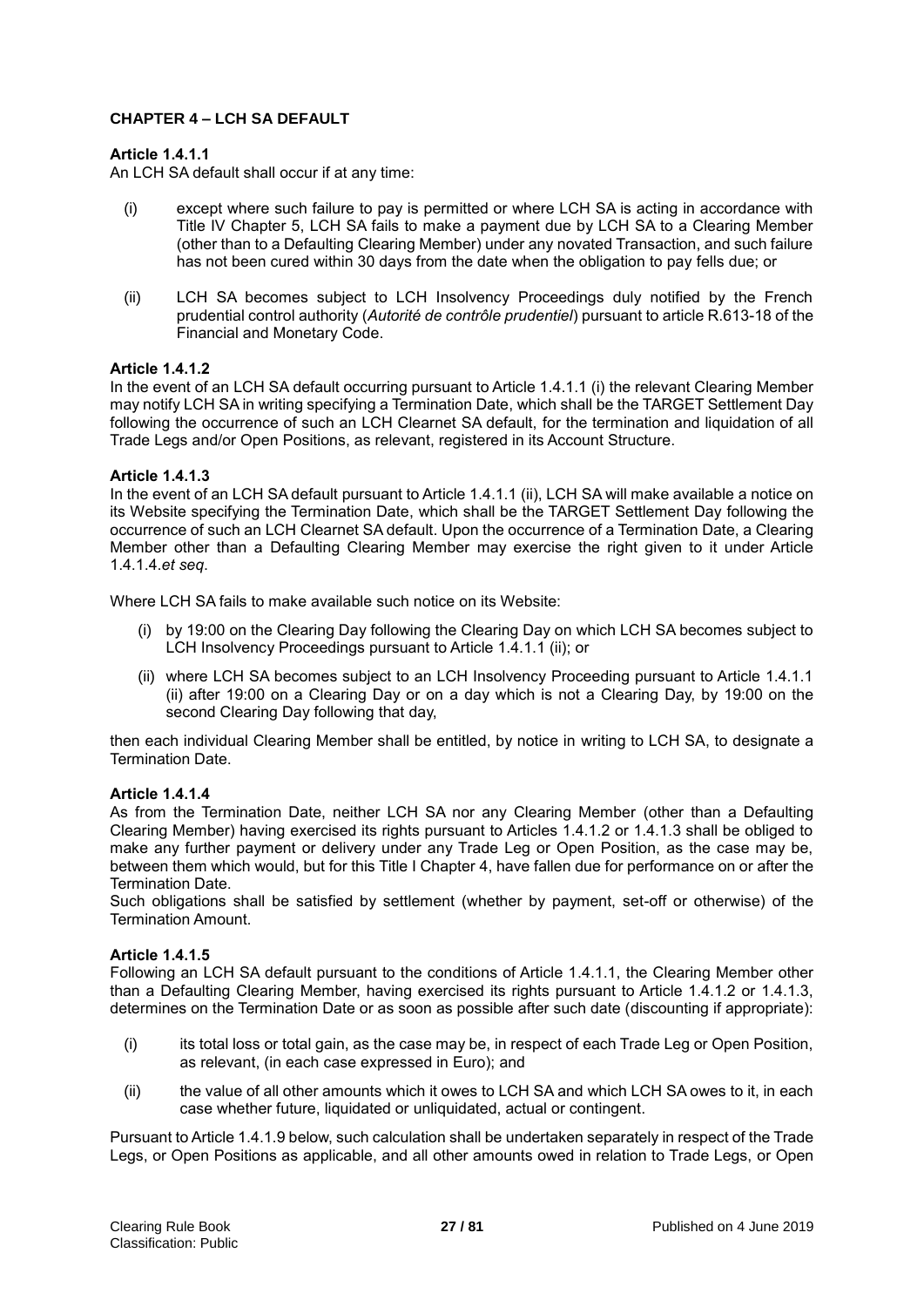Positions registered in (i) the House Account Structure or (ii) an Individual Segregated Account Structure or (iii) an Omnibus Segregated Account Structure of the Clearing Member.

# **Article 1.4.1.6**

For the purposes of Article 1.4.1.5 (i), the Clearing Member calculates (in a commercially reasonable manner) its total loss or its total gain, as the case may be, in respect of each Trade Leg or Open Position, as relevant, as a result of the termination of each payment or delivery which would otherwise have been required to be made under the relevant Trade Leg or Open Position, as relevant and including, if appropriate, any loss of bargain, any cost of funding, and/or without duplication, any loss or, as the case may be, gain as a result of the termination, liquidation, obtaining, performing or re-establishing of any hedge or related trading position.

# **Article 1.4.1.7**

For the purpose of the calculation to be made pursuant to Article 1.4.1.5 (ii), the Clearing Member will determine the value of all Collateral that, as of the Termination Date, LCH SA is due to return to it in accordance with the Clearing Rules without applying any haircuts to such valuation. In making such determination, the Clearing Member will not separately value and will not take into account, as an amount due to it, any Collateral:

- (i) in respect of which the value has been accounted for in determining of any profit or loss on any Trade Leg or Open Position, as applicable;
- (ii) which the Clearing Member has transferred to LCH SA other than on a full title transfer basis and which the Clearing Member will receive back in accordance with the Clearing Rules; or
- (iii) which, if the Clearing Member is a Defaulting Clearing Member, has been deposited by a Defaulting Clearing Member to meet (a) its Margin requirement (other than Variation Margin) calculated in respect of its House Margin Account(s**)** or as a contribution to the Default Fund(s) and which LCH SA has applied or will be required to apply in order to reduce its loss in accordance with Article 4.5.2.7 or (b) its Margin requirement (other than Variation Margin) calculated in respect of its Client Margin Account(s) which will be transferred to a new Clearing Member as provided in an Instruction, or, in case of liquidation, returned to the Client or Indirect Client, when applicable, as provided in an Instruction.

#### **Article 1.4.1.8**

Pursuant to the determination made under Article 1.4.1.5:

- (i) each gain by the Clearing Member and each amount which LCH SA owes to it, shall be treated as a positive amount; and
- (ii) each loss suffered by the Clearing Member and amounts which it owes to LCH SA shall be treated as a negative amount.

# **Article 1.4.1.9**

The Clearing Member shall :

- (i) aggregate all positive and negative amounts related to House Trade Legs or House Open Positions to produce one net termination amount (the "**House Termination Amount**"), and
- (ii) aggregate: (a) all positive and negative amounts related to Client Trade Legs or Client Open Position registered in an Individual Segregated Account Structure to produce one net termination amount for such Individual Segregated Account Structure; and (b) all positive and negative amounts related to Client Trade Legs or Client Open Positions registered in an Omnibus Segregated Account Structure to produce one net termination amount for such Omnibus Segregated Account Structure (each a "**Client Termination Amount**").

To the extent a Clearing Member is also a member of the CDSClear service(s) provided by LCH SA, such Clearing Member shall aggregate the House Termination Amount and the house termination amount calculated in respect of a house account structure held in connection with such CDSClear service(s) where LCH SA is subject to a default in accordance with the Clearing Rules and the rules applicable to CDSClear, in order to produce one net termination amount owed in relation to the Clearing Service and such CDSClear service(s) provided by LCH SA (the "**Global House Termination Amount**").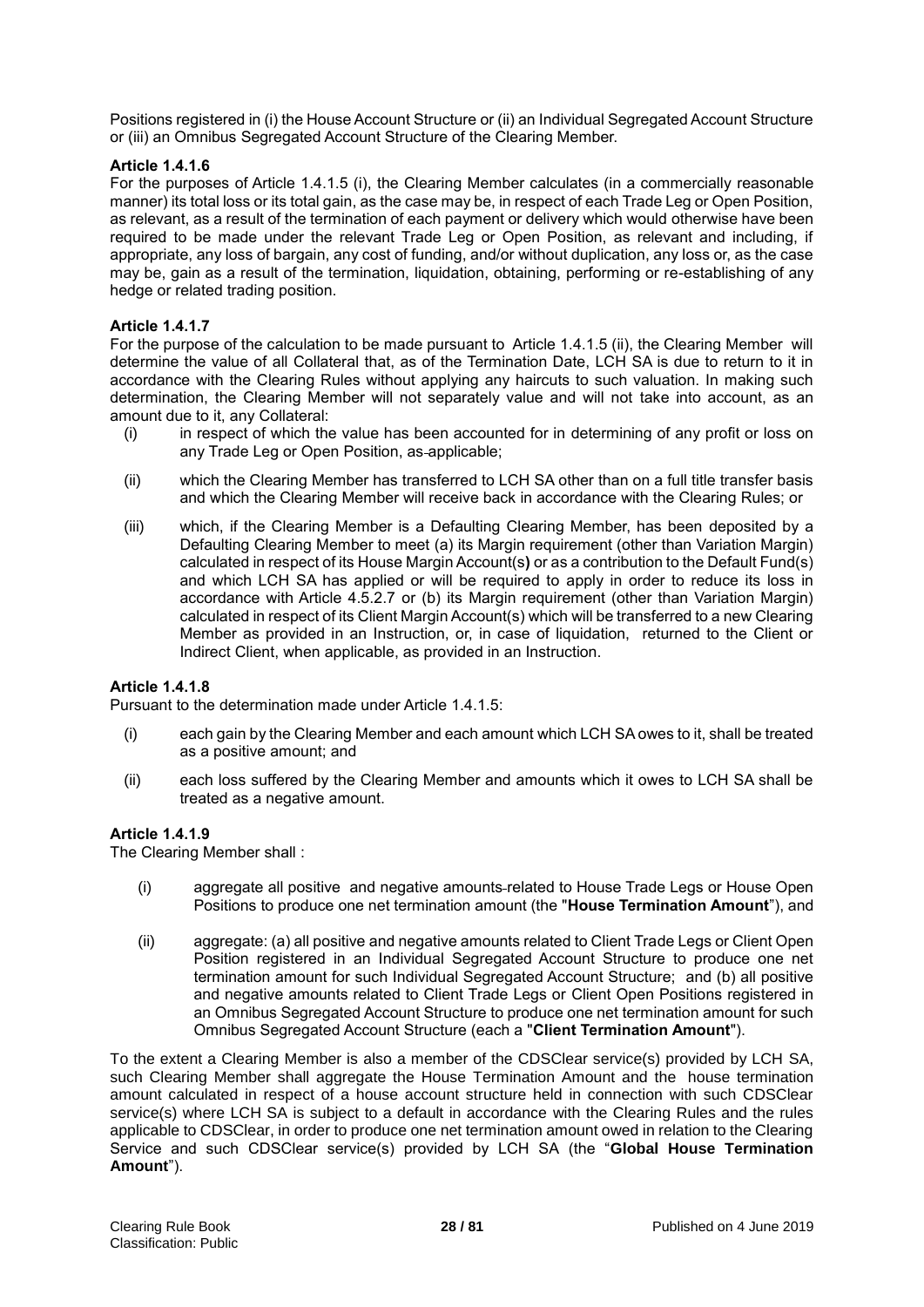The Clearing Member shall notify LCH SA of the House Termination Amount and the Client Termination Amount(s), by which party each such amount is payable, and showing in reasonable detail how they have been calculated, immediately after the calculation thereof. The Global House Termination Amount shall be notified in accordance with the clearing rules governing the service(s) provided by LCH SA in respect of CDSClear**.**

If any of the House Termination Amount or Global House Termination Amount if applicable*,* or the Client Termination Amount(s) calculated pursuant to this Chapter 4 is a positive amount, LCH SA shall pay it to the Clearing Member and, if any of the House Termination Amount or Global House Termination Amount if applicable, or the Client Termination Amount(s) is a negative amount, the Clearing Member shall pay it to LCH SA, in accordance with Article 1.4.1.10 below.

# **Article 1.4.1.10**

The House Termination Amount (to the extent not aggregated into the Global House Termination Amount) or Client Termination Amount(s) in respect of each Clearing Member shall be paid by either LCH SA or the Clearing Member, as the case may be, in Euro by 17:00 on the Clearing Day following notification pursuant to Article 1.4.1.9 above (converted as required by Applicable Law into any other currency, any costs of such conversion to be borne by, and (if applicable) deducted from any payment to, LCH SA). Neither LCH SA nor a Clearing Member, as the case may be, shall be permitted to effect payment netting between the House Termination Amount or Global House Termination Amount if applicable, on the one hand and the Client Termination Amounts on the other hand**.**

The Global House Termination Amount shall be paid in accordance with the clearing rules governing the service(s) provided by LCH SA in respect of CDSClear.

# **Article 1.4.1.11**

For the purposes of any calculation required to be made under this Chapter 4, the Clearing Member may convert amounts denominated in any other currency into Euro at such rate prevailing at the time of the calculation as it shall reasonably select.

# **Article 1.4.1.12**

The Clearing Member's rights under this Chapter 4 shall be in addition to, and not in limitation or exclusion of, any other rights which the Clearing Member may have.

#### **Article 1.4.1.13**

This Chapter 4 shall be without prejudice to the rights that LCH SA may have pursuant to the Clearing Rules against any Clearing Member prior to the occurrence of the LCH SA default.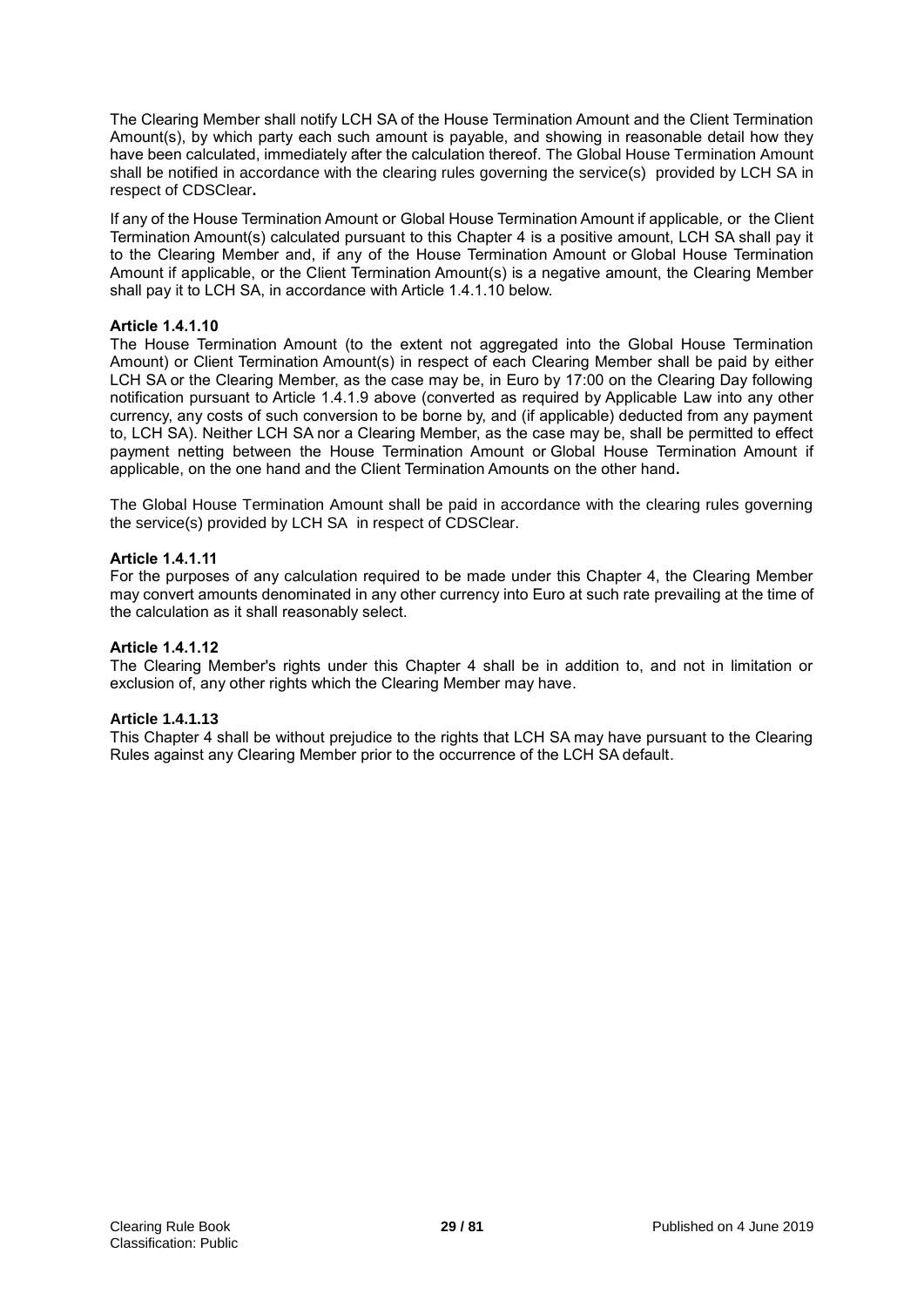# **CHAPTER 5 – WINDING DOWN**

# **Article 1.5.1.1**

LCH SA shall be entitled to cease all its activities with immediate effect**,** following the occurrence of:

- a closing down of all of its Clearing Services, following one or several Event(s) of Default,
- a decision by the Autorité de Contrôle et de Résolution or a court decision which forces LCH to cease its activities (in this latter case, LCH SA may apply close out all its clearing services pursuant to the service closure process applicable to each service and as describe in an Instruction).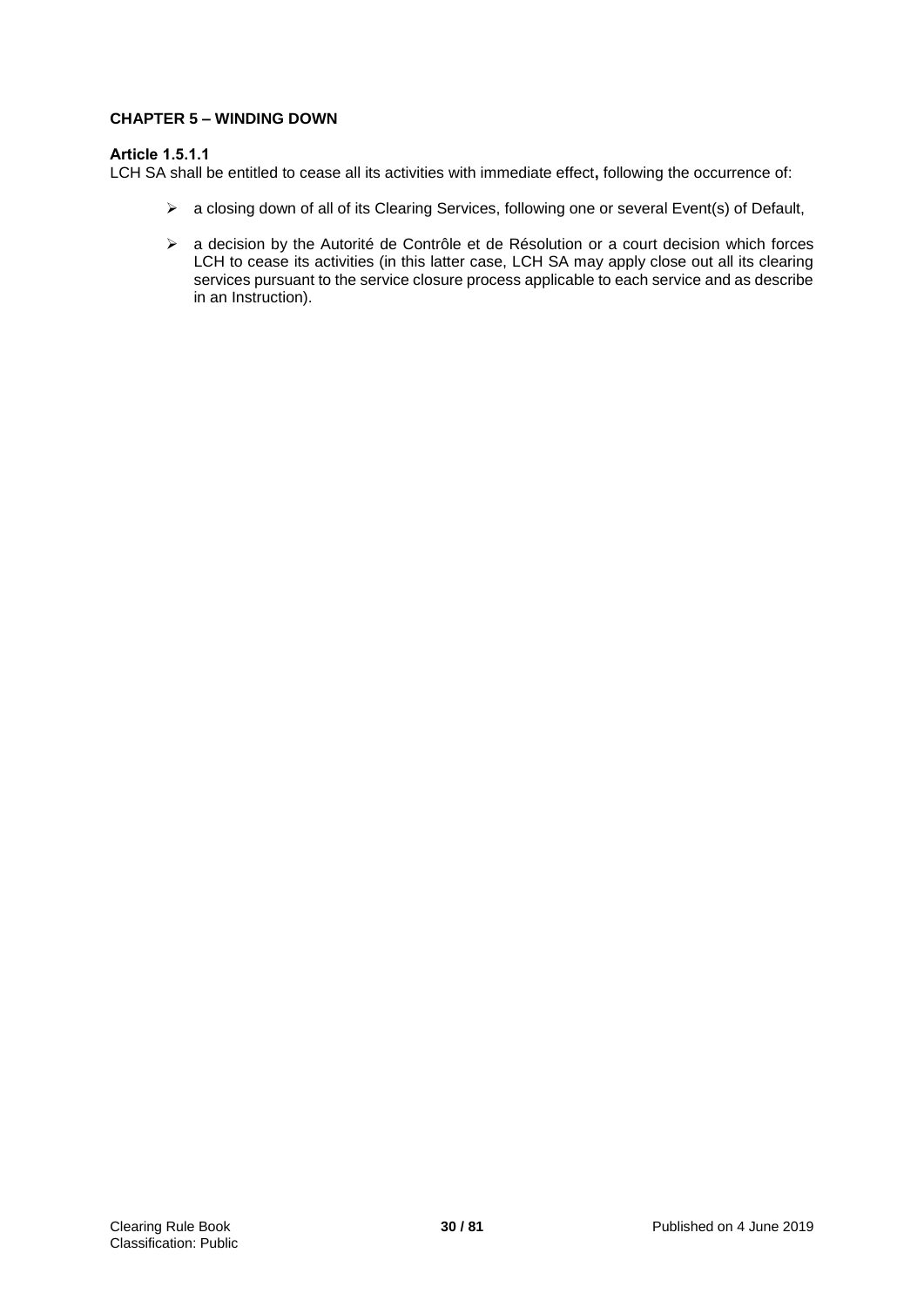# **TITLE II – MEMBERSHIP**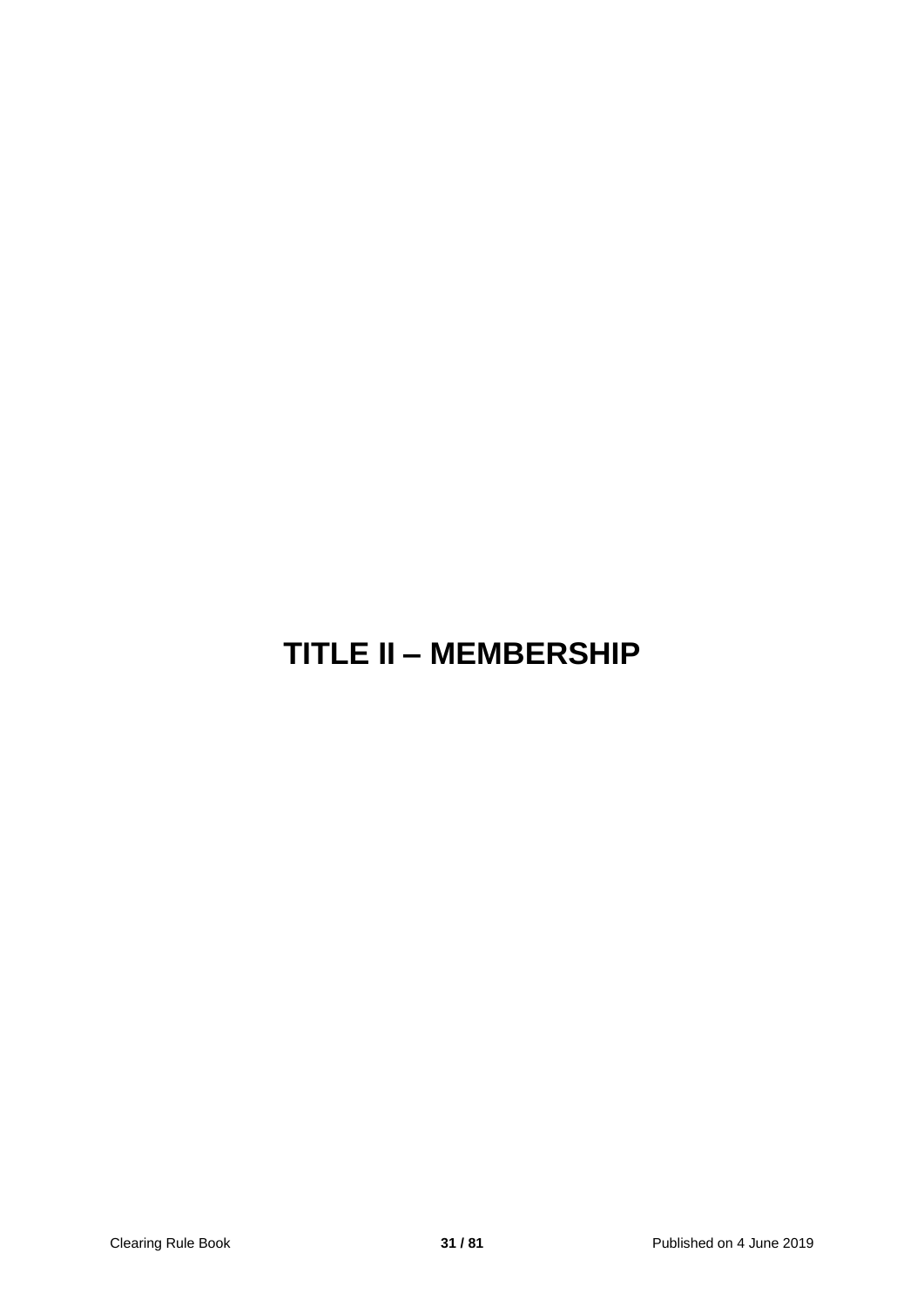# **Article 2.0.0.1**

Clearing Members shall at all time comply with the requirements set out in this Chapter and any additional conditions and limitations imposed upon admission and with any provision of the Clearing Rules.

# **Article 2.0.0.2**

The provisions of this Title which are applicable to the Clearing Members' clearing Transactions carried out either on a Regulated Market or on a MTF may be extended by LCH SA to the Clearing Members' clearing Transactions in Financial Instruments executed on a market which has neither the status of a Regulated Market, nor an MTF, if all Financial Instruments that may be traded on such market are traded elsewhere on a Regulated Market.

# **CHAPTER 1- GENERAL PROVISIONS**

#### **Section 2.1.1 Participants**

# **Article 2.1.1.1**

As a securities settlement system within the meaning of the Settlement Finality Directive, LCH SA has only direct participants which are its Clearing Members and its Allied Clearing Houses. It does not have indirect participants.

# **A. Clearing Members**

#### **Article 2.1.1.2**

The following entities are eligible to become a Clearing Member**,** pursuant to Article L 440-2 of the French Monetary and Financial Code:

- 1. Credit Institutions and Investment Firms**,** which have their head office in France, as well as French branches of Credit Institutions having their head office in a State which is neither a European Union Member State nor a party to the agreement on the European economic area;
- 2. Credit Institutions and Investment Firms which have their head office or, in the absence of head office, effective direction of the business in a European Union Member State or in another State party to the agreement on the European economic area other than France;
- 3. Legal persons whose members or shareholders have unlimited joint and several liability for their debts and obligations, provided that such members or shareholders are institutions or firms mentioned under 1 and/or 2 above;
- 4. Legal persons having their head office in metropolitan France or in French overseas departments or in the department of Mayotte or Saint Barthelemy or Saint Martin and whose principal or sole object is the clearing of Financial Instruments;
- 5. Subject to conditions set out in the general regulations of the Autorité des Marchés Financiers (AMF), Credit Institutions and Investment Firms other than those mentioned in 1 and 2 above and legal persons whose principal or sole object is the clearing of Financial Instruments, that are not established in metropolitan France or in French overseas departments or in the department of Mayotte or Saint Barthelemy or Saint Martin,
- 6. International financial organisations or bodies, public authorities or publicly guaranteed undertakings, which are not mentioned in paragraphs 1 to 5 above and designated in a decree of the Minister of Economy on an individual basis or by category;
- 7. Central banks*.*

#### **Article 2.1.1.3**

A Clearing Member is a legal person admitted as such by LCH SA and authorised, subject to the Clearing Rules, to submit Transactions for registration, pursuant to an Admission Agreement between LCH SA and itself.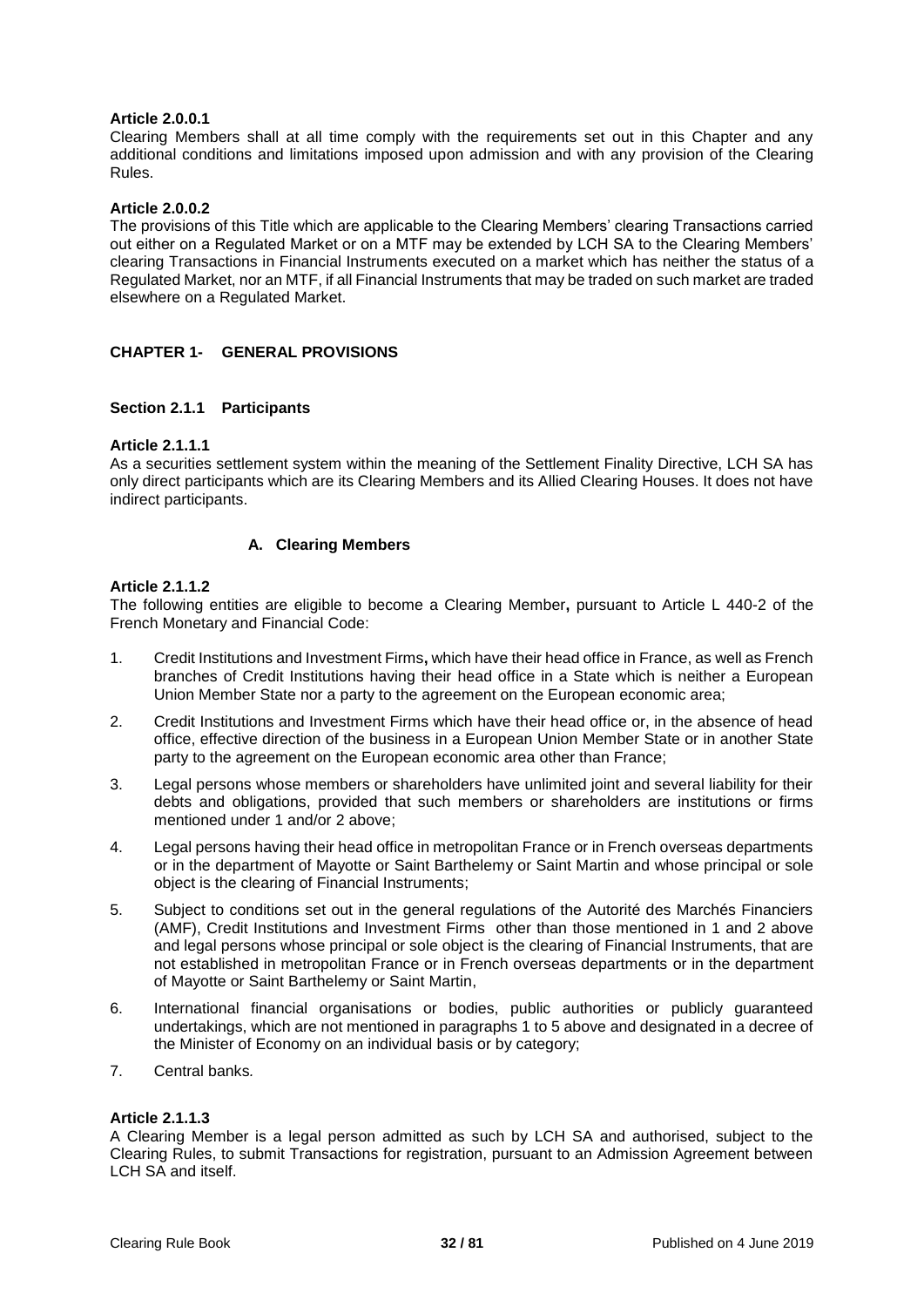# **Article 2.1.1.4**

A Clearing Member can operate as:

- (i) an Individual Clearing Member; or
- (i) an individual Clearing Member.<br>(ii) a General Clearing Member.

# **A. Allied Clearing Houses**

# **Article 2.1.1.5**

An Allied Clearing House is a legal person, incorporated in a Member State, which is a Credit Institution or an investment firm or whose principal or sole object is the clearing of Financial Instruments, which is recognised and supervised/overseen as a central counterparty clearing house by its Competent Authorities and which has signed an agreement with LCH SA for this purpose. An Allied Clearing House is a Participant, authorised by LCH SA to submit Transactions for registration under the conditions setout below.

The admission of an Allied Clearing House is subject to the prior approval of Autorité des Marchés Financiers.

# **Article 2.1.1.6**

Vis-à-vis LCH SA, an Allied Clearing House is subject, at all times, to the same rights and obligations as a General Clearing Member on the same market.

In the conditions set out in Article 2.1.1.7, on a case-by-case basis, this Clearing Rule Book or an Instruction can depart from such principle and set out specific provisions applicable to an Allied Clearing House with respect to the following subjects:

- (i) Information with the exception of financial reporting;
- (ii) On-site inspections/audit obligations;
- (iii) Authorised Clearing Operators' obligations;
- (iv) Default Fund contribution obligations as well as Collateral to fulfil them;
- (v) Consequences of Events of Default of Clearing Members for Allied Clearing Houses;
- (vi) Definition and management of Events of Default of an Allied Clearing House and their impact on Clearing Members;
- (vii) Buy-in and sell-out procedures;
- (viii) Payment of fees ; and
- (ix) Debt Securities Intra-day Margin.

# **Article 2.1.1.7**

LCH SA can only apply specific conditions to an Allied Clearing House after having assessed that, and subject to verifying on a continuous basis that:

- (i) Adequate resources and risk management measures, and international recommendations and standards applicable to a central counterparty, are implemented, if need be, so that LCH SA's operational, credit or liquidity risks are not increased compared to the risks stemming from the participation of a General Clearing Member having the same Open Positions;
- (ii) LCH SA maintains adequate and sufficiently liquid financial resources to ensure a timely discharge of its obligations vis-à-vis its Participants;
- (iii) The Allied Clearing House's financial resources are adequate and sufficiently liquid to ensure a timely discharge of its obligations vis-à-vis LCH SA.

# **Section 2.1.2 Application Procedure**

#### **Article 2.1.2.1**

Subject to the completion of the procedure published on LCH SA's website, the Applicant shall complete LCH SA's application file which is available on LCH SA's website and shall provide all documents listed in the application file as well as other documentation or information required by LCH SA.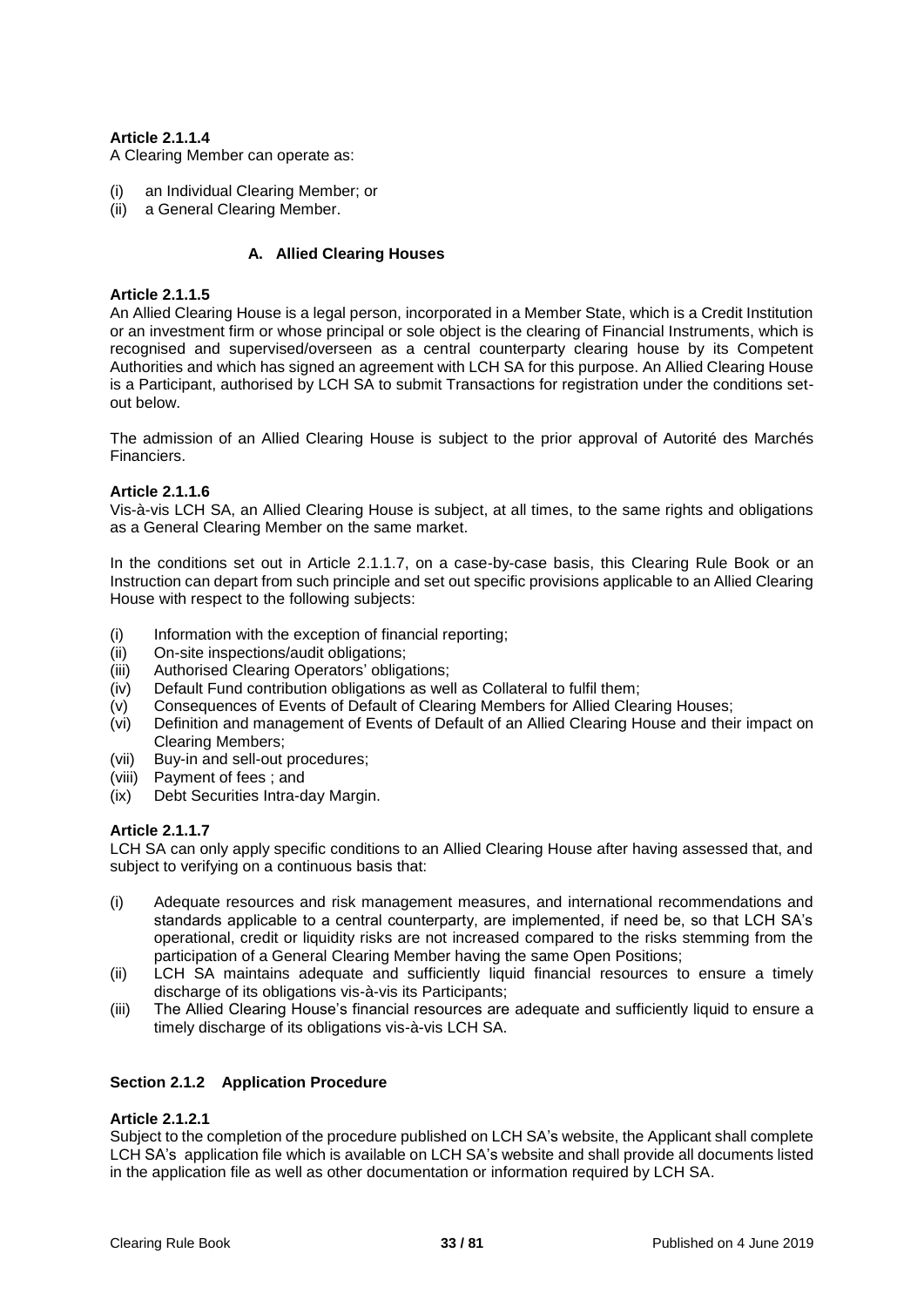In the event that incomplete or unsatisfactory information is contained in the application file, additional information and/or documents may be requested by LCH SA from the Applicant.

The application file specifies, *inter alia,* the Product Group, as set-out in an Instruction, and the membership category (ICM or GCM) the Applicant is applying for.

Whilst the application is pending, the Applicant must notify LCH SA in writing of any changes relating to:

- (i) the items to be included in the admission application form application file;
- (ii) information contained in the application file ; and
- (iii) any facts and circumstances concerning the Applicant which may be relevant in the context of its ability to perform its obligations under the Clearing Rules.

#### **Article 2.1.2.2**

LCH SA shall examine the information in the application file within two months from the date of receipt of the complete application file, including any additional information required by LCH SA. LCH SA shall notify the Applicant of its admission decision.

#### **Article 2.1.2.3**

In approving an application, LCH SA may impose additional conditions and/or limitations on the exercise of certain rights under the Clearing Rules provided that such conditions and/or limitations are imposed without discrimination and only to the extent that its objective is to control the risk for the clearing house.

Membership approval is granted for a Product Group and a membership category (ICM or GCM).

#### **Article 2.1.2.4**

LCH SA may refuse an admission to membership, if it considers that such admission may adversely affect the operation of the clearing and settlement system, or where the Applicant does not comply with its obligations resulting from its admission to another clearing house or central securities depository or where the Applicant does not satisfy a minimum internal credit score which is determined by LCH SA as set out in Article 2.3.1.1 below.

LCH SA shall provide justification for its decision not to admit an Applicant to membership within one month following receipt of a request for justification from the relevant Applicant.

#### **Article 2.1.2.5**

If an Applicant has been approved as a Clearing Member, it shall before commencing operations (i) provide LCH SA with any outstanding documents and/or information as notified in the approval letter (ii) and comply with the specific requirements, as set-out in this Title II and in an Instruction.

#### **Article 2.1.2.6**

Upon approval and execution of the Admission Agreement the Clearing Member shall at all times comply with the provisions of the Clearing Rules.

In particular, the Clearing Member shall,inter alia :

- (i) pay any fees due;
- (ii) contribute to the Default Fund as set-out in Chapter 3 of Title IV;
- $(iii)$  bear the risk of any instructions which are incorrect or provided late to LCH SA;
- (iv) comply with the continuing obligations described hereunder;
- (v) be liable for the accuracy of all information provided to LCH SA, especially information relating to the Clearing member's Account Structure as described in Chapter 2 of Title III of the Clearing Rule Book.

#### **Article 2.1.2.7**

The Applicant shall confirm its acceptance of the Clearing Rules by returning the Admission Agreement executed by a duly authorised signatory.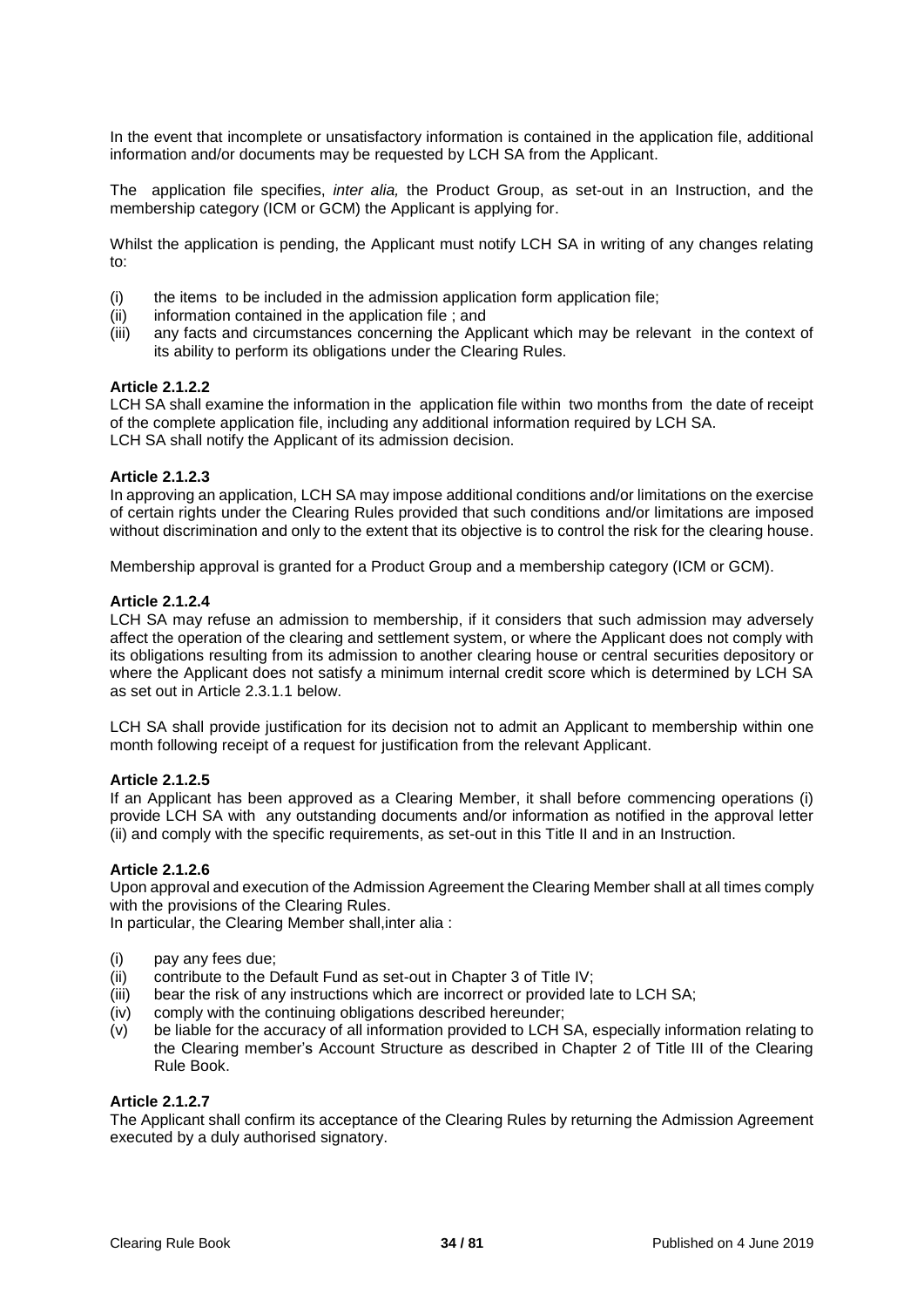The Admission Agreement is concluded on the basis of the identity of the relevant Clearing Member and cannot therefore be assigned or transferred without LCH SA's prior written approval.

Clearing Members shall not transfer or pledge their rights vis-à-vis LCH SA to third parties unless expressly provided otherwise in the Clearing Rules.

#### **Article 2.1.2.8**

A Clearing Member must commence operations within six months after LCH SA notifies its admission, unless LCH SA accepts an extension to such time limit. Failing this, the admission decision shall be automatically revoked and any new admission will require compliance with the provisions of this Section Chapters 1 and 2 of Title II.

The six months time limit does not apply where a Clearing Member, which is already active on one or several markets, applies to extend its activityies to (an) other market(s) or Product Group(s).

#### **Article 2.1.2.9**

LCH SA may organise training sessions, on request of Clearing Members, dedicated to individuals that are under the Clearing Member's authority or acting on behalf of the Clearing Member who perform, or wish to perform, clearing functions on all Financial Instruments, as accepted by LCH SA pursuant to article 1.3.1.6. Such training sessions may be organised as from the notification of membership admission decision and at any time provided that Clearing Member's membership remains valid.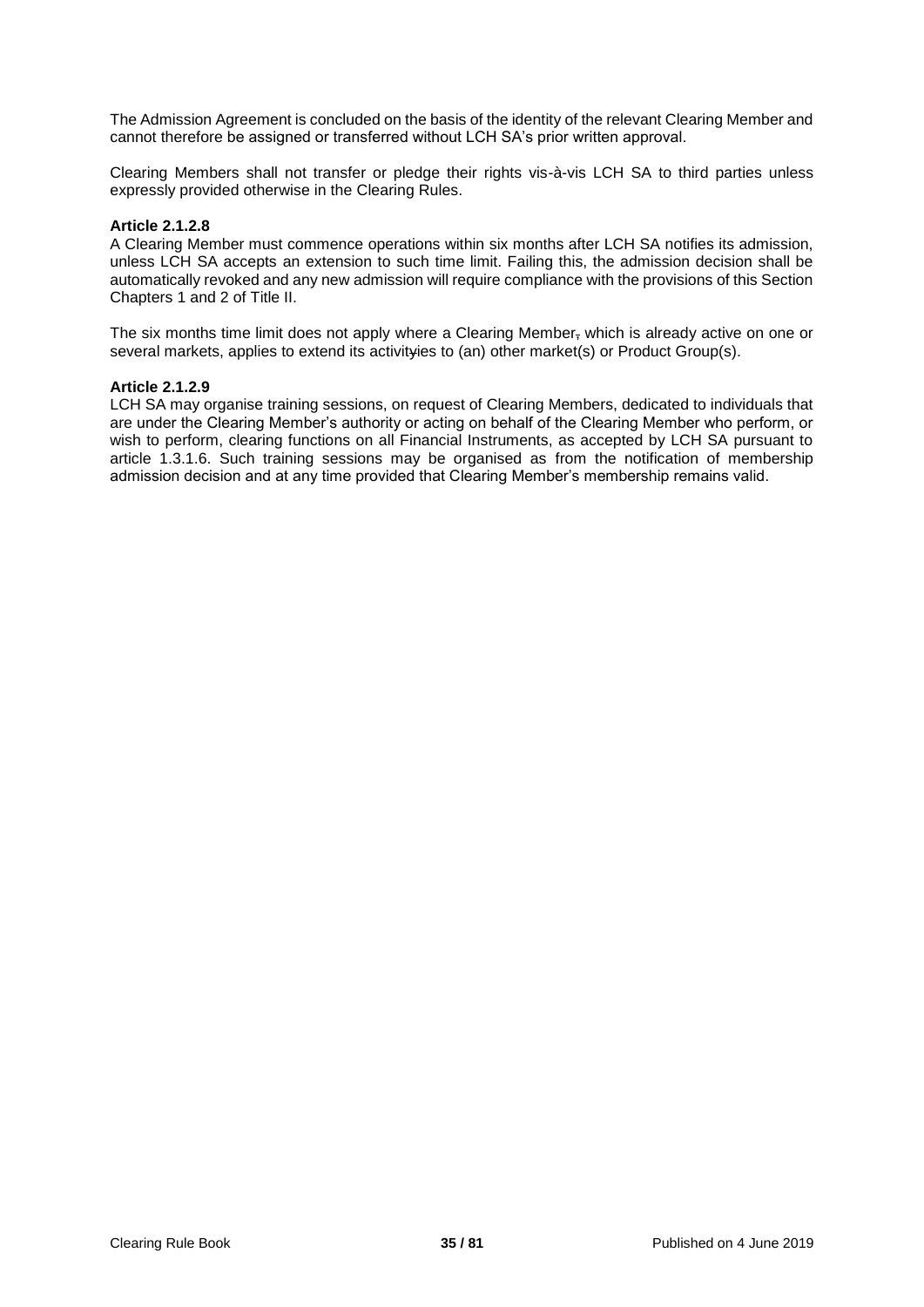# **CHAPTER 2 - LEGAL OBLIGATIONS**

# **Section 2.2.1 Regulatory Framework**

# **Article 2.2.1.1**

Any Applicant wishing to be admitted as a Clearing Member by LCH SA should satisfy the following conditions:

- a) be validly incorporated;
- b) undertake to accept the Clearing Rules by executing the Admission Agreement;
- c) be supervised by its Competent Authorities, or other comparable supervision in its home jurisdiction;
- d) undertake to execute the agreement governing technical access to LCH SA's Clearing System;
- e) meet the financial requirements as determined by LCH SA from time to time and as specified in Chapter 3 of this Title and in addition meet any further requirements with respect to liquidity and/or solvency as may be set-out by LCH SA;
- f) meet the quality requirements as specified in an Instruction;
- g) satisfy LCH SA that it has sufficient expertise in relation to clearing activities, that its technical systems and related organisational structure are operationally reliable and that its risk management policy is adequate,;
- h) ensure that the persons who represent the Applicant fulfills the requirements of expertise and capability as determined by LCH SA pursuant to Articles 2.2.2.5 to 2.2.2.7 and ensure that the persons competent to take decisions will be accessible to LCH SA during working hours of every Clearing Day;
- i) submit details accounts for the purposes of cash payments and delivery of Financial Instruments, as well as evidence that a Power of Attorney has been issued in favour of LCH SA to allow the debiting or crediting of such accounts for the settlement of Open Positions registered by LCH SA;
- j) irrevocably authorise such persons as may be specified by LCH SA pursuant to the conditions set out in Article 2.4.2.2 to inspect its facilities, interview its staff, audit its Systems and Operations, check the proposed procedures (as recorded in writing) and inspect its books, papers and other data, for the purpose of determining whether the Clearing Rules are being properly complied with;
- k) have at its disposal the technical environment to be connected to the relevant Clearing System managed by LCH SA depending on the market concerned;
- l) satisfy such other requirements as may be imposed by LCH SA generally or with respect to a category of Clearing Members.

# **Article 2.2.1.2**

Applicants that are not established under the laws of the countries where market operators are established, or any other country that may be specified by LCH SA, are obliged to provide LCH SA, as soon as possible, with all relevant information on rules and regulations that are in force in their Home State, which deal with clearing activities, and especially those rules and regulations that concern the registration of Transactions and the resolution of delivery fails between Clearing Members and their Clients.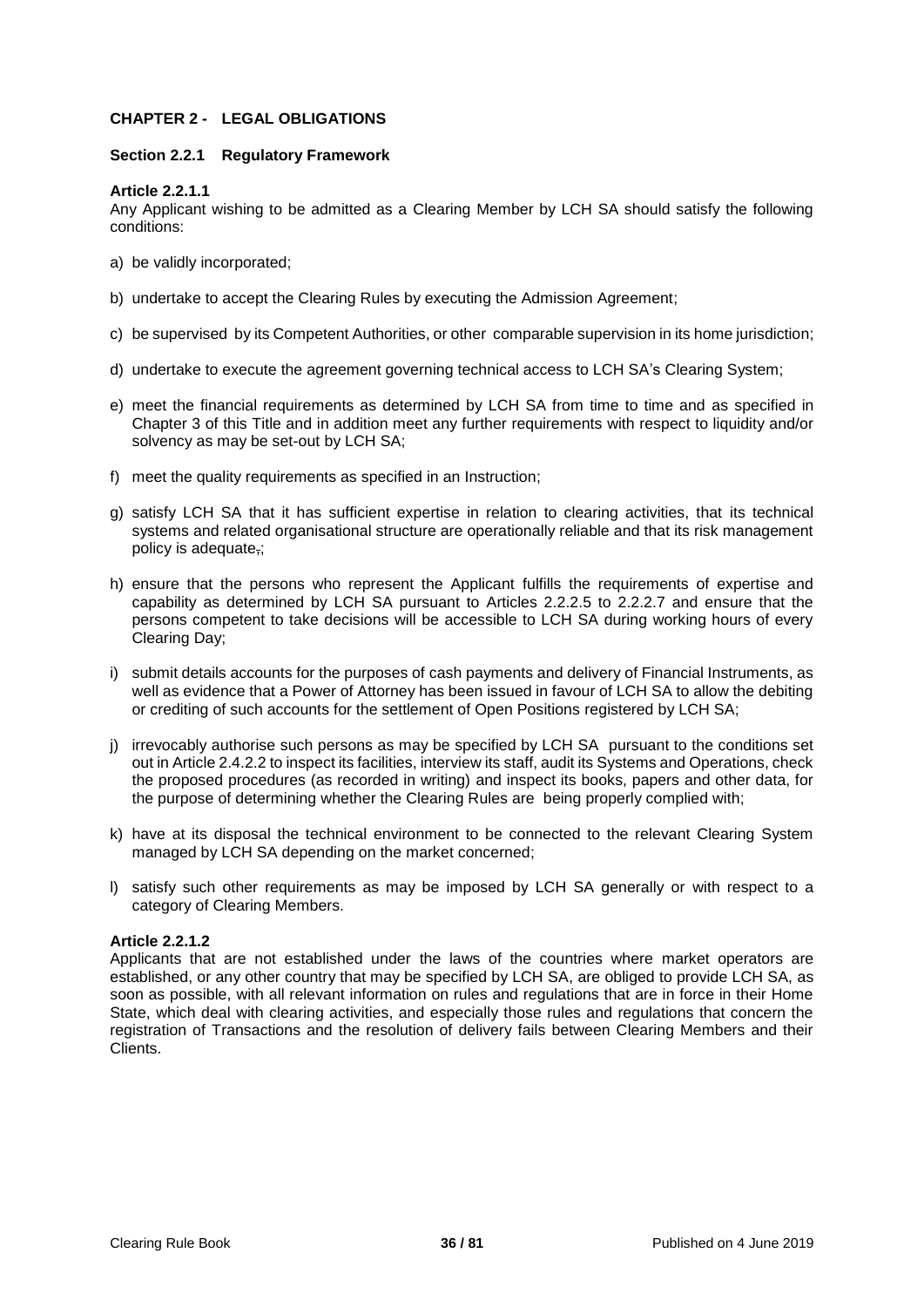# **Section 2.2.2 Corporate Organisation**

## **A. Location of Offices**

#### **Article 2.2.2.1**

A Clearing Member may locate the necessary human and technical resources required to carry on its clearing and back office activities wherever it chooses, provided that it can satisfy LCH SA that such activities are carried out in a country in which on-site inspections by, or on behalf of LCH SA, are practicable and permitted by applicable laws and regulations. In any case, the head office and the registered office of the Clearing Member must be located in the same State as provided in Directive 95/26/EC which applies to all financial undertakings.

## **Article 2.2.2.2**

A Clearing Member may subcontract all or part of its clearing activities to another Clearing Member or to a company in the same group with the prior authorisation of LCH SA, provided that such arrangements shall not relieve the subcontracting Clearing Member of any of its obligations under these Clearing Rules. The request for authorisation must give all appropriate details as to the organisation, structure and procedures of the subcontractor and as to the means of control and supervision available to the subcontracting Clearing Member.

#### **Article 2.2.2.3**

LCH SA may require from a subcontractor the same information as may be required from a Clearing Member pursuant to the Clearing Rules. To that effect, LCH SA may require in advance a written undertaking by the subcontractor, which will include a provision authorising LCH SA and any Person acting on its behalf to perform inspections at the premises in which the clearing activities actually take place.

#### **Article 2.2.2.4**

A Clearing Member that relies on an outside contractor to operate its information systems hereby undertakes to inform LCH SA of the control mechanisms pertaining to the hardware and software used or made available by the contractor. Such communications do not constitute approval by LCH SA; nor do they relieve the Clearing Member of any of its obligations under these Clearing Rules. The Clearing Member alone is answerable to LCH SA for the proper execution of its operations.

# **B. Authorised Clearing Operators**

## **Article 2.2.2.5**

Individuals that are under the Clearing Member's authority or acting on behalf of the Clearing Member who perform, or who wish to perform, clearing functions on Financial Instruments traded on Regulated Markets ( with the exception of MTS ITALY) or MTFs shall have the Authorised Clearing Operator status provided by the relevant Clearing Member, under the terms and subject to the conditions specified in an Instruction.

#### **Article 2.2.2.6**

Before granting the authorisation, the Clearing Member may assess the applicant's professional knowledge and ability, if necessary by means of an examination.

#### **Article 2.2.2.7**

A Clearing Member cannot disclaim responsibility for the acts or omissions of any person acting on its behalf on the basis that such person was not duly authorised.

## **Section 2.2.3 Third Contractual Obligations**

# **A. Relationship with Settlement Agents and Payment Agents**

**A.1. Common Provisions**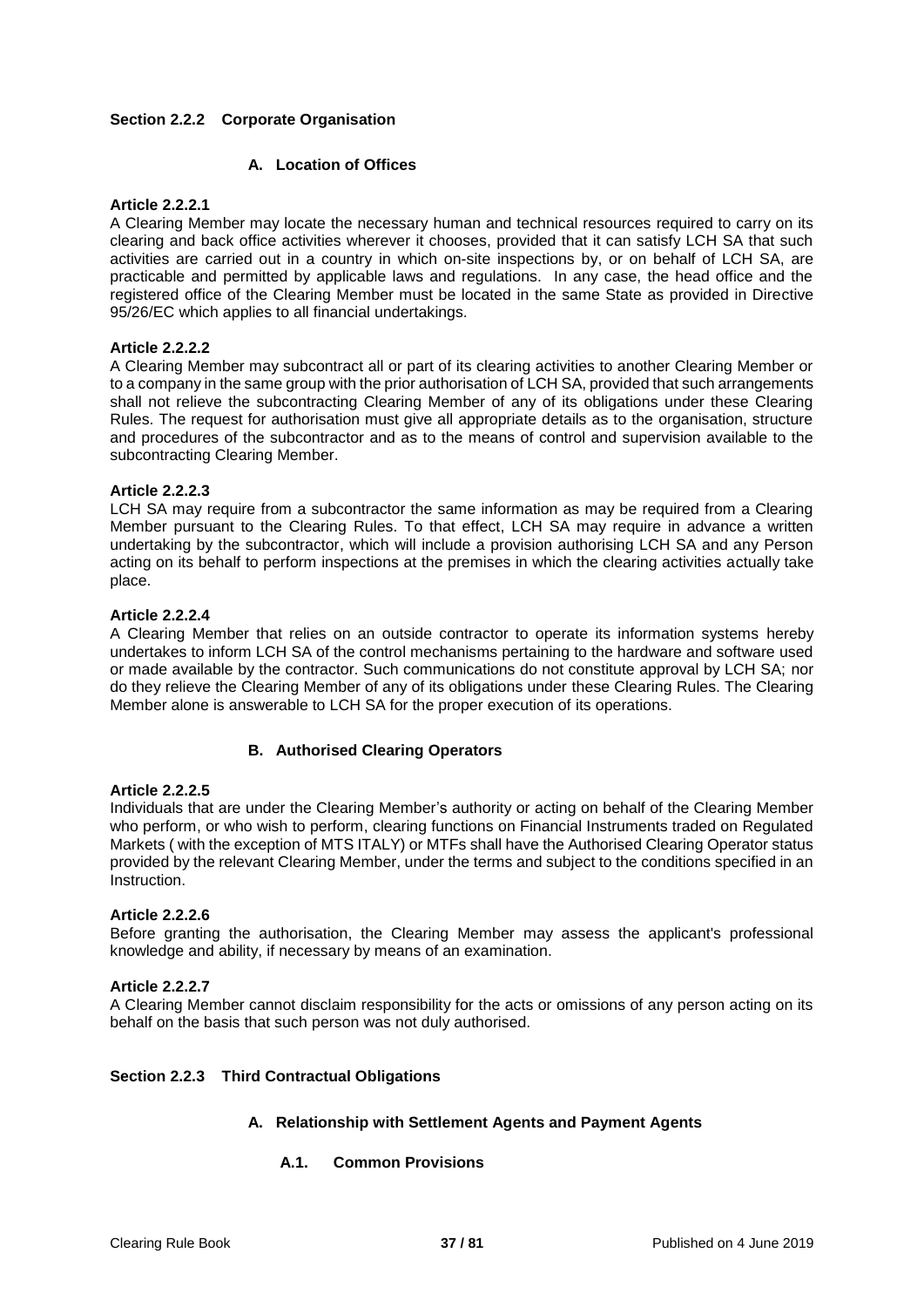## **Article 2.2.3.1**

A Clearing Member that wishes to use a Settlement Agent and/or a Payment Agent must guarantee that the agreement(s) by which the Settlement Agent and/or the Payment Agent agrees to deliver Securities or to pay cash amounts, as the case may be, to LCH SA on behalf of the Clearing Member complies with the LCH SA-requirements.

The provisions which are required to be included in such agreement(s) are outlined in a declaration of compliance, the template of which is provided by LCH SA upon request of the Clearing Member. Such declaration of compliance must be duly completed and signed by the Clearing Member (and, if applicable, the relevant Settlement Agent and/or Payment Agent) and returned to LCH SA.

Any amendment made to the agreement entered into between the Clearing Member and a Settlement Agent or a Payment Agent shall be in accordance with the principles set-out in the declaration of compliance.

Notwithstanding the above, such an agreement(s) shall not relieve the Clearing Member from its obligations under the Clearing Rules.

## **Article 2.2.3.2**

With respect to execution of the obligations-set-out in Articles 2.2.3.3 and 2.2.3.5, LCH SA must be provided with the relevant Powers of Attorney enabling it to debit directly the account(s) of the Clearing Member or the Settlement Agent as referred to in Article 2.2.3.6**,** or of the Payment Agent as referred to in Article 2.2.3.4, to meet the Clearing Member's payment or delivery obligations vis-à-vis LCH SA.

## **A.2. Provisions Related to Payment Agents**

## **Article 2.2.3.3**

Clearing Members must ensure that they are able to:

- (i) comply with cash payments obligations;
- (ii) and, if relevant, provide Collateral in cash.

To that end, each Clearing Member shall have entered into appropriate arrangements with the relevant central banks and/or commercial banks as the case may be, as described in an Instruction.

#### **Article 2.2.3.4**

When the obligations set-out in Articles 2.2.3.3 regarding the obligations to comply with cash payments are performed indirectly through a Payment Agent, the Clearing Member shall have entered into an appropriate agreement with the Payment Agent.

#### **A.3. Provisions Related to Settlement Agents**

#### **Article 2.2.3.5**

Clearing Members must ensure that they are able to:

- (i) perform the settlement of all their Transactions irrespective of the currency in which they are settled, as described in an Instruction;
- (ii) and, if relevant, provide Securities as Collateral.

To that end, each Clearing Member shall have entered into appropriate arrangements with the relevant CSD of Reference or securities settlement system, as described in an Instruction.

### **Article 2.2.3.6**

When the obligations set-out in Articles 2.2.3.5 regarding the settlement and the provision of Securities as Collateral are performed indirectly through a Settlement Agent, the Clearing Member shall sign an agreement with the Settlement Agent.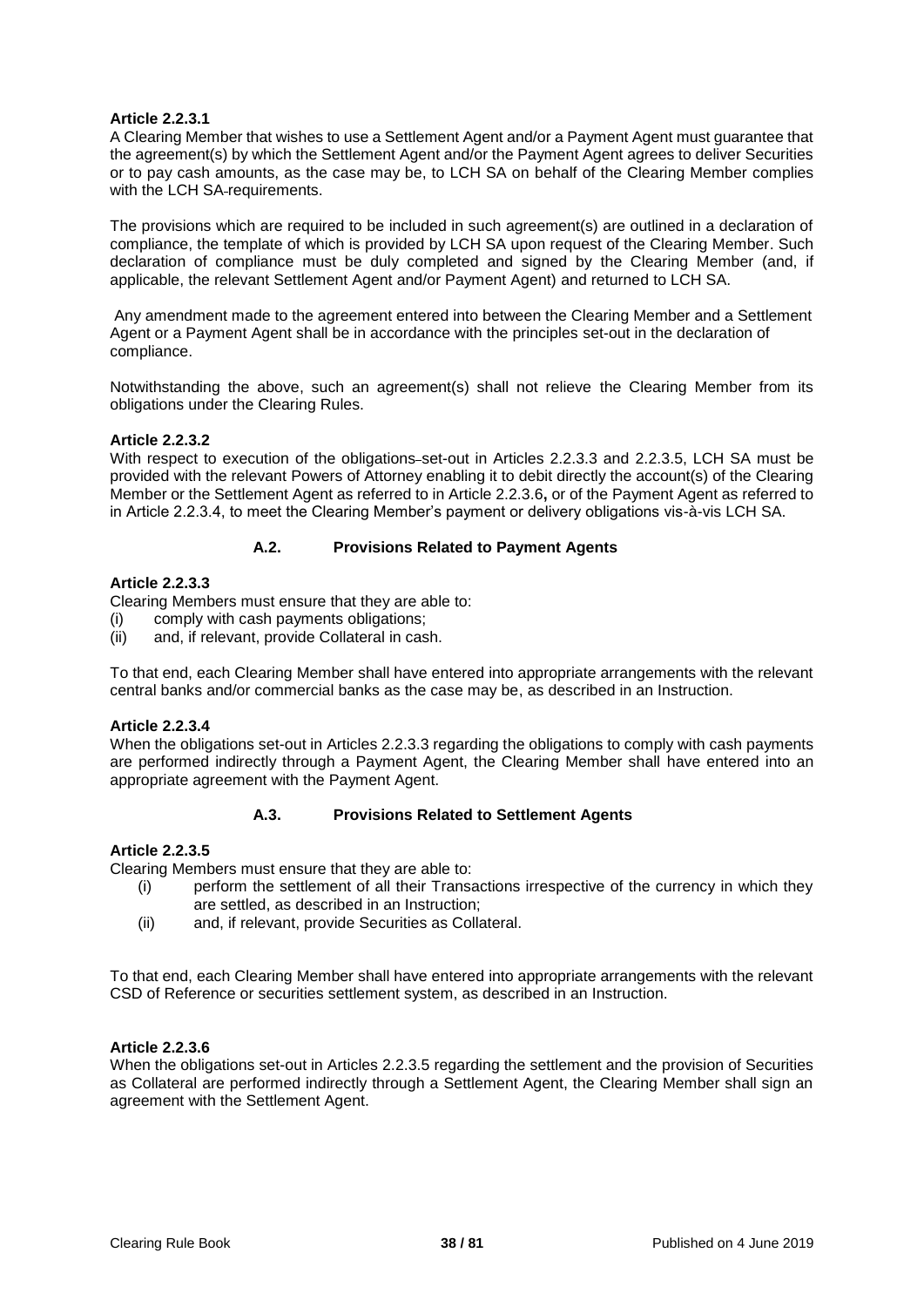## **Article 2.2.3.7**

A Clearing Member may use the services of one or several Settlement Agent(s) per Securities settlement system or per central Securities depositary and of one or several Payment Agent(s) per central bank or Credit Institution.

# **Article 2.2.3.8**

The Clearing Member shall require the Settlement Agent to open on behalf of the latter (an) account(s) to be used for the settlement of the Clearing Member's Transactions, in the applicable Securities settlement system or central Securities depository, in compliance with applicable segregation regulations.

## **B. Relationship with Clients**

# **Article 2.2.3.9**

A Clearing Member that wishes to clear Transactions for one or more Client(s) must have entered into a Clearing Agreement containing the Mandatory Client Clearing Provisions with each of such Client(s).

LCH SA shall not be liable for any damages arising from any Clearing Agreement, whether sustained by the Clearing Member or by a third party. The Clearing Member shall comply with the Clearing Agreement.

Any amendment made to the Clearing Agreement shall be in accordance with the principles set out in an Instruction.

The Clearing Member must ensure that it complies in all relevant jurisdictions with all applicable legislations and regulations requiring client assessment and/or sanctions screening, and upon request from LCH SA, will be required to evidence the same.

#### **C. « del credere » Agents**

#### **Article 2.2.3.10**

Clearing Members act as *del credere* agents for the Clients whose accounts they administer when the Transactions are executed on any French Regulated Market. They guarantee to their Clients that all such Transactions will be settled.

#### **Article 2.2.3.11**

Clearing Members guarantee their Clients the fulfillment of all obligations arising from their Transactions on Euronext Lisbon Derivatives Market.both for their own account and/or on behalf of third parties.

# **C.1 Authority to cancel settlement instructions**

#### **Article 2.2.3.12**

Each Clearing Member active in Transactions carried out on Trading & Matching Platforms and MTS Italy or wishing to become active in such Transactions grants LCH SA the irrevocable authority (but not the obligation) to cancel settlement instructions concerning Transactions and associated Trade Legs and Open Positions of such Clearing Member carried out on Trading & Matching Platforms and MTS Italy which have not yet settled and to instruct any CSD of Reference or International CSD and securities settlement system, directly or indirectly, to cancel any such pending instructions and to stop issuing any new instructions, following an Event of Default of an Allied Clearing House or service closure initiated by LCH SA or an Allied Clearing House. LCH SA may request each such Clearing Member to confirm such irrevocable authority in writing at any time**.**

LCH SA shall have no liability to any Clearing Member for any actions taken by LCH SA in connection with the above mentioned authority.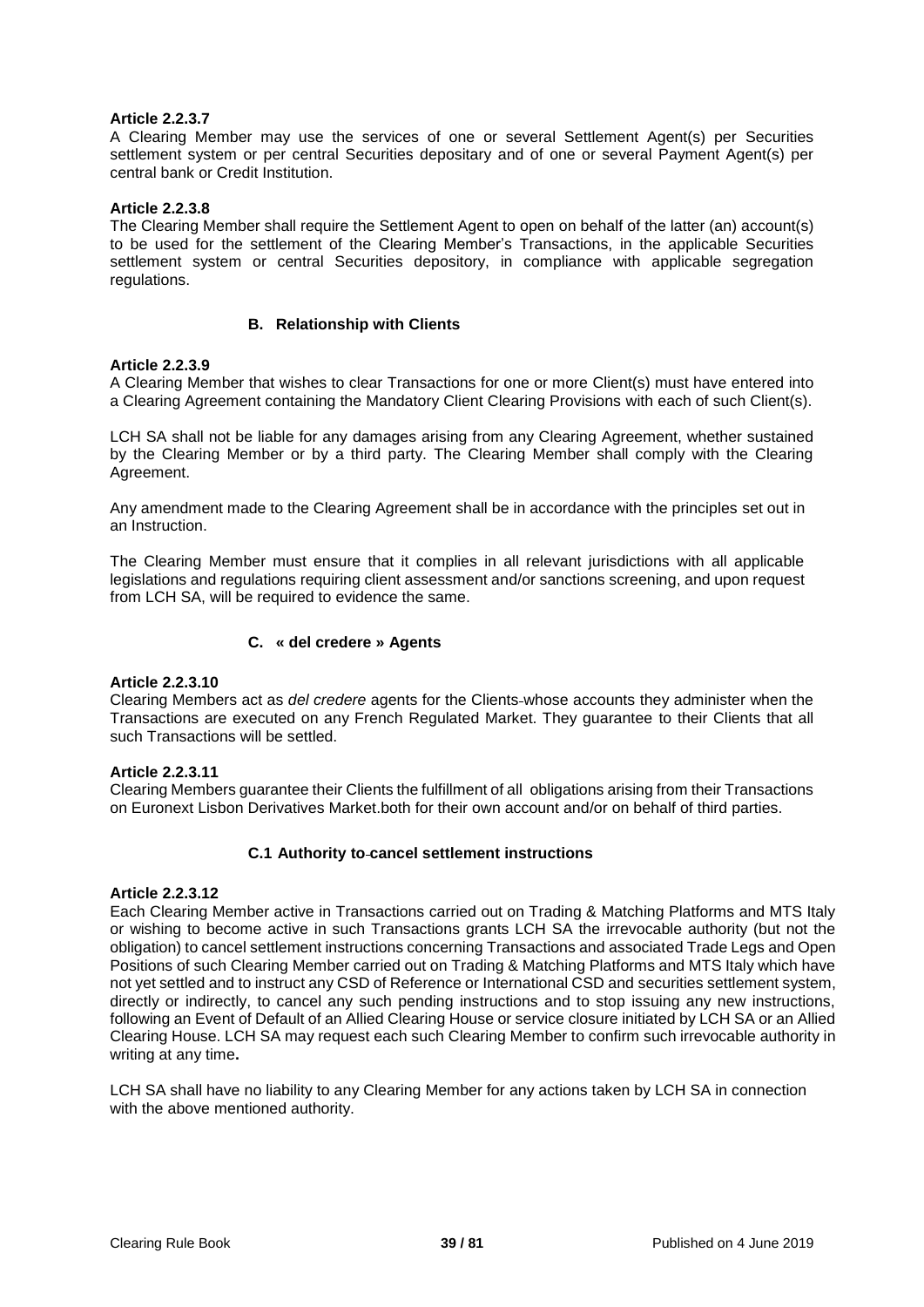# **Section 2.2.4 Record Keeping**

# **Article 2.2.4.1**

Clearing Members must keep accurate and complete accounting records of all Transactions they have entered into for the account of the (Associated) Trading Member or the Clients. Such accounting records should, where applicable, disclose at least the following particulars:

- (i) the (Associated) Trading Member on the relevant market with which a Clearing Agreement has been entered into;
- (ii) in respect of each (Associated) Trading Member on the relevant market with which a Clearing Agreement has been entered into, all rights and obligations arising from the Transactions entered into by a General Clearing Member for the account of the (Associated) Trading Member concerned; and
- (iii) any further requirements as may be specified by LCH SA.

# **Article 2.2.4.2**

The Clearing Member is required to keep all data relating to its clearing activity with LCH SA, pursuant to the Clearing Rules, for at least five years and must make the data available to LCH SA upon request throughout that period.

# **Section 2.2.5 Test Processing**

# **Article 2.2.5.1**

Clearing Members must comply with LCH SA's request for technical and operational tests. Such tests may be required either prior to the implementation of a project or prior to the execution of specific and individual operations.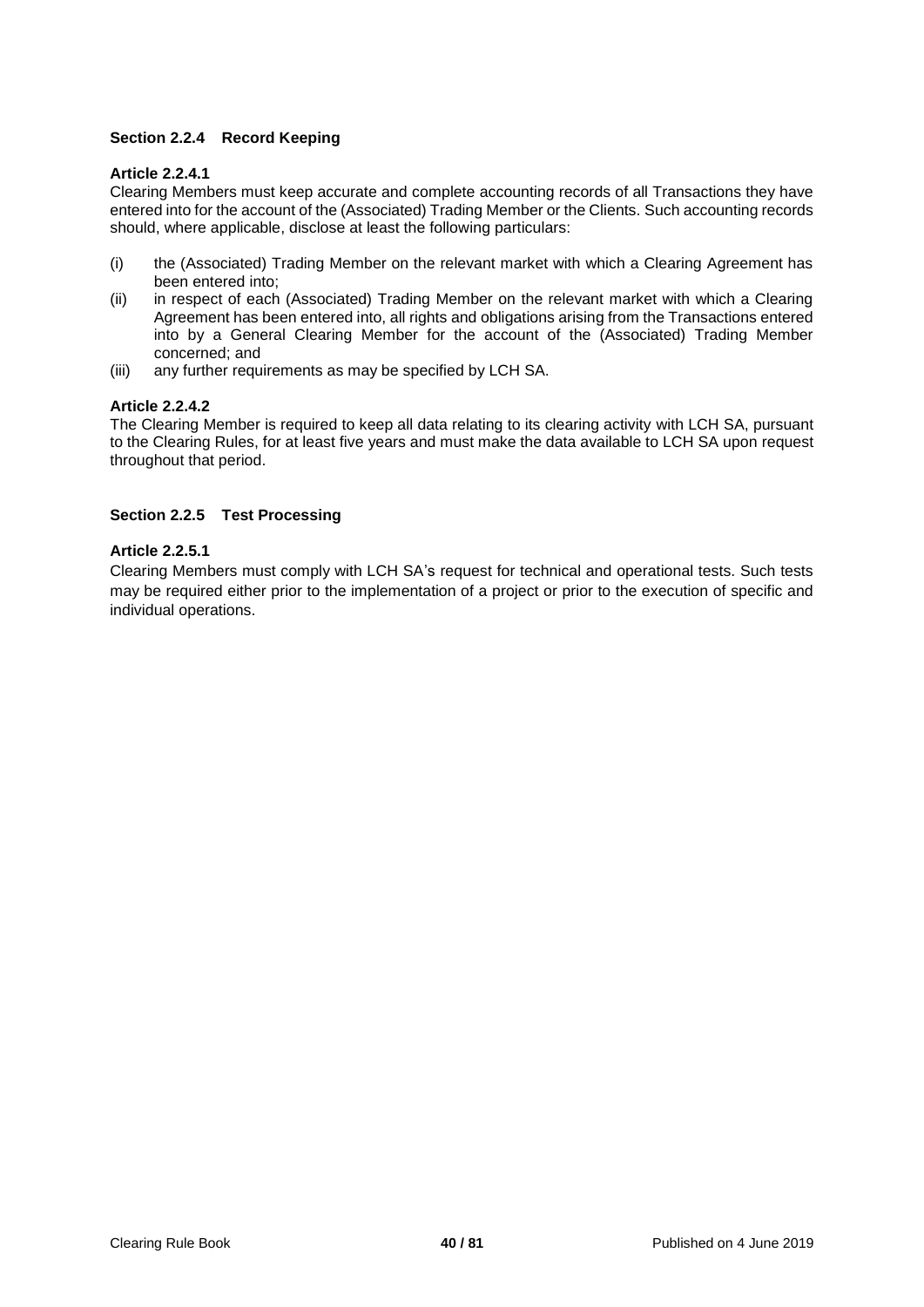# **CHAPTER 3 - CAPITAL REQUIREMENTS**

## **Section 2.3.1 Common General Provisions**

### **Article 2.3.1.1**

The Clearing Member must satisfy the credit risk assessment minimum requirements. LCH SA assesses the credit risk of the Clearing Member in accordance with its internal credit score based on a range of quantitative and qualitative data. These include financial analysis, external market data as well as consideration of any implicit or explicit support available to the Clearing Member. The analysis is performed on a predetermined methodology applicable to any Clearing Member.

#### **Article 2.3.1.2**

Any Letters of Credit that have been issued by a Clearing Member in favour of LCH SA to cover the obligations of another Clearing Member, pursuant to Articles 2.3.2.3 and 2.3.2.5, shall reduce the issuer's Capital pro tanto.

#### **Article 2.3.1.3**

In the case of Business Combinations, the minimum Capital shall be determined by aggregating the Capital of each Person in such combination which is jointly and severally liable, and subtracting any cross-shareholdings between such Persons. The total Capital must at all times be at least equivalent to the minimum amounts set forth in these Clearing Rules.

#### **Article 2.3.1.4**

A Clearing Member whose Capital at any point falls below the required amount is obliged to immediately ensure it is brought back up to the minimum requirement, without prejudice to the powers of LCH SA specified in Chapter 5 of this Title.

#### **Article 2.3.1.5**

LCH SA shall, on a daily basis, compare the market risk associated with each Clearing Member's level of business with their level of Capital as reported to LCH SA in order to ascertain whether, in LCH SA's opinion, such Clearing Member is sufficiently capitalised to support the level of risk associated with such Clearing Member. In determining whether a Clearing Member is sufficiently capitalised, LCH SA may also consider:

- (i) the Clearing Member's aggregate exposure to other clearing houses and other entities; and/or
- (ii) the total amount of Collateral deposited with, transferred to or otherwise delivered to LCH SA by the Clearing Member.

In the event that LCH SA considers that a Clearing Member is not sufficiently capitalised to support the level of risk associated with its Open Position, LCH SA may take any measures it considers necessary to contain its exposure, including, inter alia, a request for additional margin, reduction in exposures,and/or increase in net capital.

#### **Section 2.3.2 Provisions Related to Securities and Derivatives Product Groups**

#### **Article 2.3.2.1**

LCH SA may apply the provisions of this Section to the Clearing Members' clearing Transactions in Financial Instruments executed on a market which has neither the status of Regulated Market nor MTF, if all Financial Instruments that may be traded on such market are traded elsewhere on a Regulated Market.

#### **Article 2.3.2.2**

An Individual Clearing Member must at all times maintain Capital of at least EUR 10 million.

If the Clearing Member is not able to fulfil this requirement, a Letter of Credit may be accepted subject to the conditions set forth below to cover the shortfall.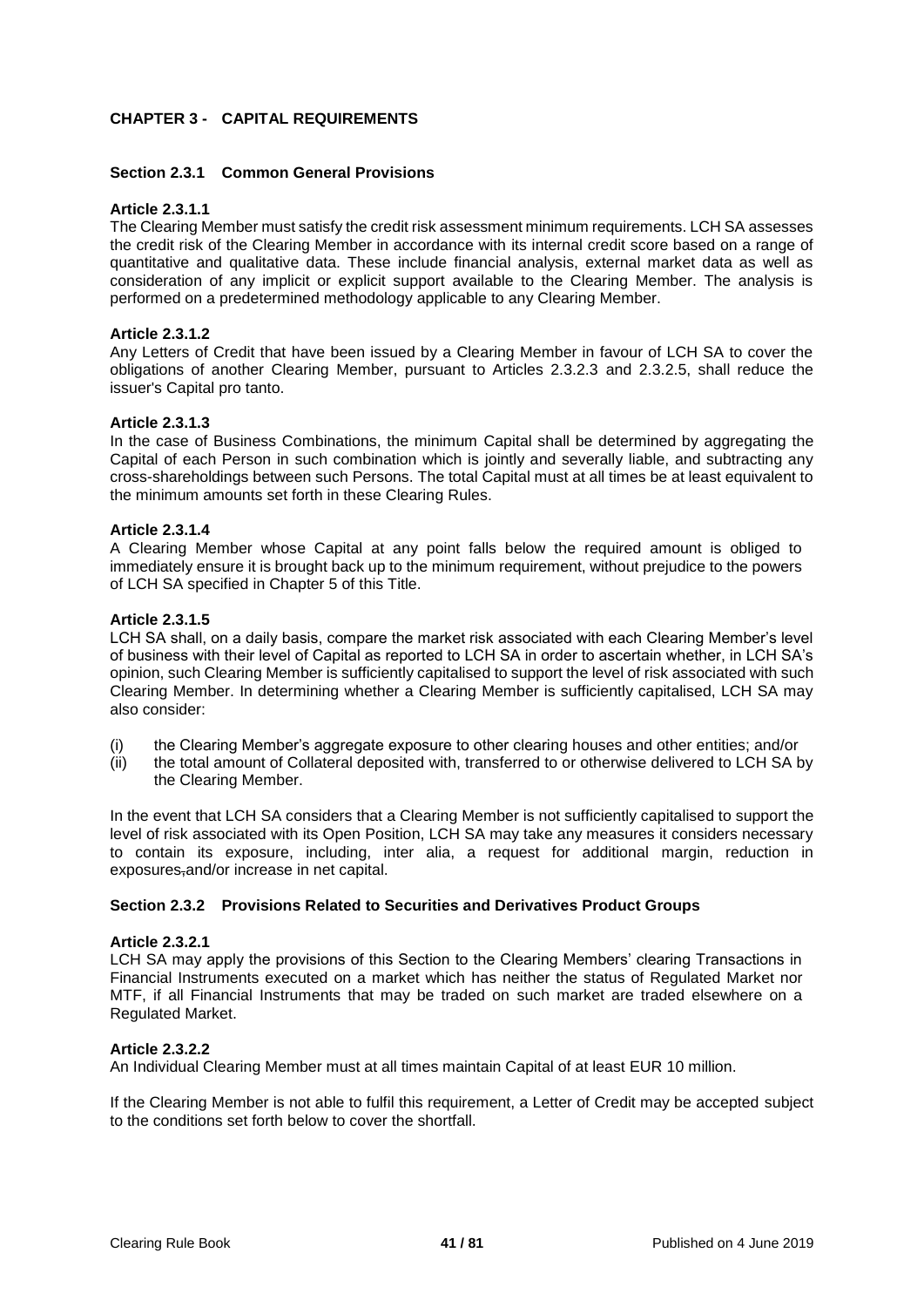# **Article 2.3.2.3**

An Individual Clearing Member with Capital between EUR 5 and EUR 10 million must provide a Letter of Credit in favour of LCH SA to cover the shortfall.

In such case, the identity of the issuer must be satisfactory to LCH SA.

# **Article 2.3.2.4**

A General Clearing Member must at all times maintain Capital of at least EUR 25 million. The required Capital depends on the number of Trading Members/Market Members cleared by the General Clearing Member, and is determined as follows:

- EUR 30 million from the tenth Trading Member/ Market Members cleared;
- EUR 33.75 million from the fifteenth Trading Member/ Market Members cleared;
- EUR 37.5 million from the twentieth Trading Member/ Market Members cleared and above.

If the Clearing Member is not able to fulfil such requirement, a Letter of Credit may be accepted subject to the conditions set forth below, to cover the shortfall.

# **Article 2.3.2.5**

A General Clearing Member with Capital below the amounts stipulated in Article 2.3.2.3, but in excess of EUR 15 million, must provide a Letter of Credit in favour of LCH SA to cover the shortfall.

In such case, the identity of the issuer must be satisfactory to LCH SA.

## **Article 2.3.2.6**

If LCH SA considers a Regulated Market as insufficiently liquid, it may by a Notice apply the provisions of Section 2.3.3 to the clearing of Transactions executed on that market.

## **Section 2.3.3 Provisions Related to Trading & Matching Platforms and MTS Italy**

#### **Article 2.3.3.1**

An Individual Clearing Member wishing to clear Transactions traded or matched via a Trading & Matching Platform and/or via MTS Italy must, unless otherwise permitted by the provisions of this Section, at all times maintain a capital of at least EUR 100 million.

If the Clearing Member is not able to fulfil the financial requirement, a Letter of Credit may be accepted up to a maximum of 50% of the minimum requirement subject to the condition set forth below to cover the shortfall.

#### **Article 2.3.3.2**

A General Clearing Member wishing to clear Transactions traded or matched via a Trading & Matching Platform and/or via MTS Italy must at all times maintain Capital of at least EUR 400 million.

If the Clearing Member is not able to fulfil such financial requirement, a Letter of Credit may be accepted up to a maximum of 50% of the minimum requirement subject to the condition set forth below to cover the shortfall.

#### **Article 2.3.3.3**

LCH SA may,but is not obliged to, adjust any of the requirements specified in Articles 2.3.3.1 and 2.3.3.3 to take into account a Clearing Member's consolidated financial situation, the quality of its shareholders, members or associates, and its legal structure.

#### **Article 2.3.3.4**

If a Letter of Credit has to be issued by a Clearing Member pursuant to Articles 2.3.3.1 and 2.3.3.2, the identity of the issuer must be satisfactory to LCH SA.

Any Letters of Credit that have been issued by a Clearing Member in favour of LCH SA to cover the obligations of another Clearing Member, pursuant to Articles 2.3.3.1 and 2.3.3.2, shall reduce the issuer's Capital pro -tanto.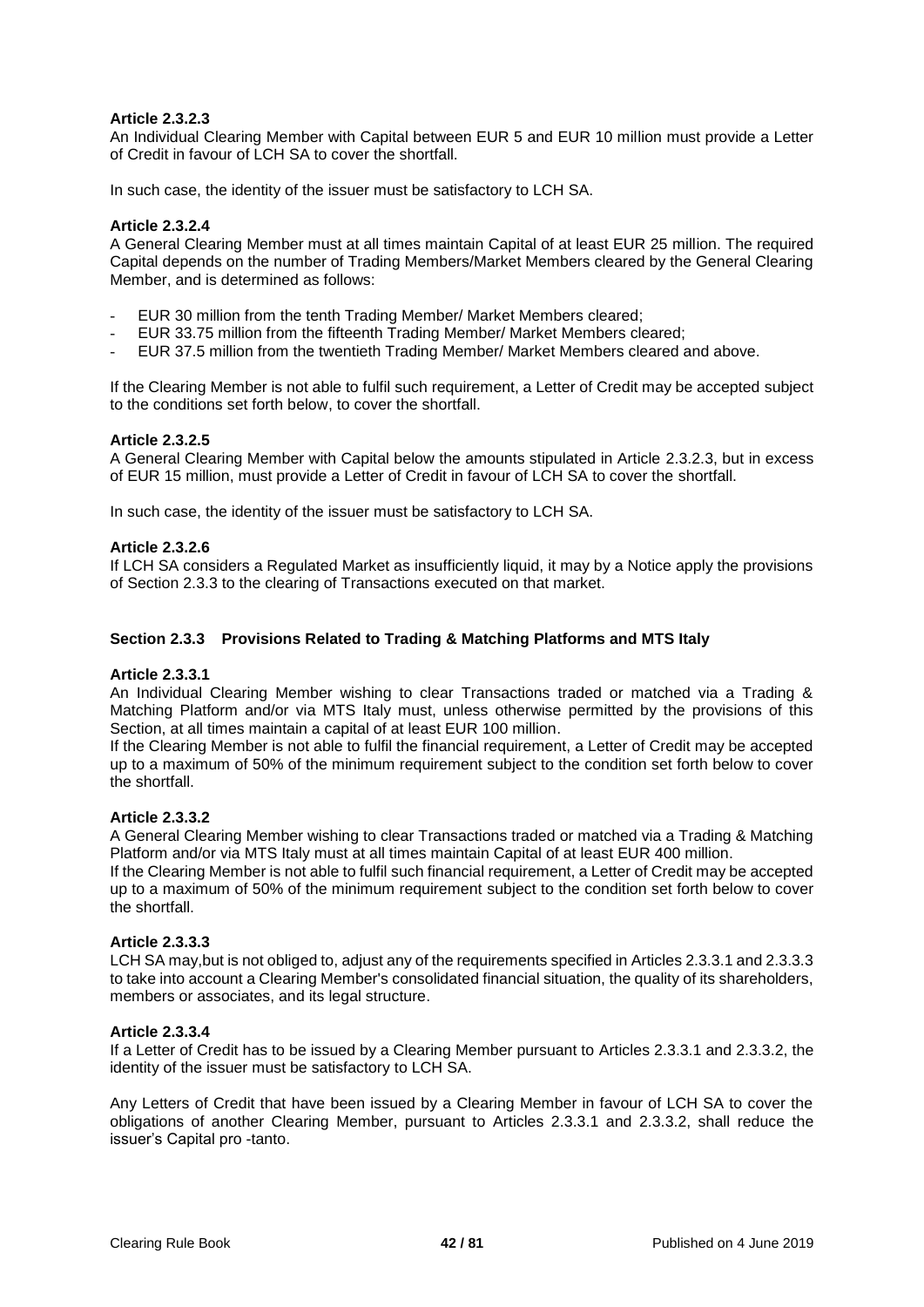# **CHAPTER 4- INFORMATION OBLIGATIONS AND AUDIT**

# **Section 2.4.1 Information**

## **Article 2.4.1.1**

The obligation of Clearing Members to provide information also covers information about their Clients (including physical persons), concerning the identity, trading activities and Positions of Clients. LCH SA shall have the right to furnish this information to the same persons as mentioned in Article 1.3.4.1 and on the same terms. LCH SA may give further details as to the application of these provisions in an Instruction.

## **A. Information upon Request**

## **Article 2.4.1.2**

The Clearing Member shall respond , within a reasonable period of time, to all requests for information from LCH SA concerning its clearing activities, exposure to general and financial risks in the context of its clearing activities, or any requests made under the terms and conditions set out in an Instruction.

## **B. Mandatory Information**

## **Article 2.4.1.3**

Clearing Members must send the following information to LCH SA:

- (i) Annually:
- audited financial statements balance sheet, profit and loss accounts, and notes to the annual financial statements;
- audited consolidated financial statements balance sheet, profit and loss accounts, and notes to the financial statements;
- **-** in addition, LCH.Clearnert SA may at its discretion require the provision of financial accounts and reports for any company belonging to the same Financial Group as the Clearing Member**.**

(ii) At the intervals required by the Competent Authority or by the regulations of the Home State or at other less frequent intervals accepted by LCH SA:

- interim balance sheet;
- profit and loss account;
- documents concerning prudential supervision of market risks, prepared on a consolidated or unconsolidated basis; and
- statements concerning core capital (tier 1) and supplementary capital (tier 2) as defined by the said authority or regulations.

# **Article 2.4.1.4**

The Clearing Member must ensure that it complies with the standards and principles of applicable laws, rules and regulations in relation to the prevention and detection of money-laundering, combating the financing of terrorism, and international sanctions in all relevant jurisdictions and upon request from LCH SA, will be required to evidence the same.

#### **Article 2.4.1.5**

A Clearing Member must notify LCH SA in advance in writing of every change in the data supplied in its application for admission and of any facts and circumstances concerning the Clearing Member which may significantly affect the exercise of its duties or the orderly conduct of its activities as a Clearing Member. Such developments include in particular without limitation:

(i) developments which could, or are likely to, result in the Clearing Member no longer being able to comply with its obligations under the Clearing Rules ;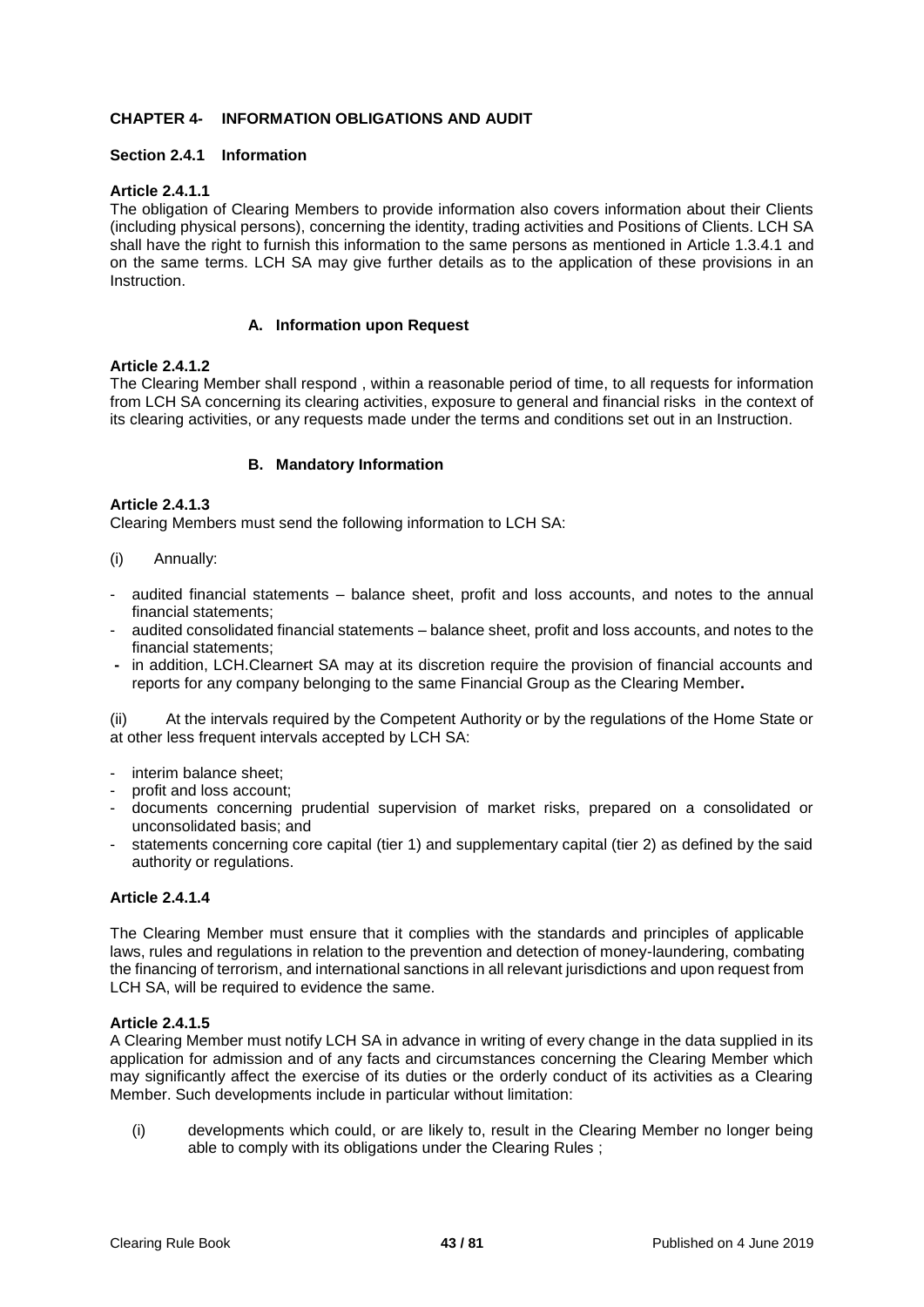- (ii) any significant change in its financial situation, in particular where shareholders' equity or Letters of Credit have declined by more than 10% compared with the amounts previously reported or if shareholders' equity and Letters of Credit fall below the amount specified in Chapter 3 of Title II of these Rules;
- (iii) any other change which has, or could have, a significant impact on its financial position, reliability or operations ;
- (iv) any change in its legal status or structure, including change of address, office or object under its Articles of Association ;
- (v) changes in the power of control (shareholders) over its business with respect to the appointment and dismissal of its personnel, changes in the composition of its management or executive bodies, in its accounting system or organisation, in the holders of a qualified participating interest in its business, in the participating interests it holds or the joint ventures or alliances it has entered into ; and/or
- (vi) any event occurring between the reporting dates set out in Article 2.4.1.3 that would significantly reduce the Clearing Members' Capital.

The obligation to notify becomes effective at the time the Clearing Member anticipates or becomes aware of the events, or, if earlier, at the time at which the Clearing Member ought reasonably to have anticipated or become so aware.

## **Article 2.4.1.6**

Clearing Members shall send LCH SA a copy of all injunctions, formal notifications or sanctions imposed on them by any Competent Authority in respect of any event that could be relevant for LCH SA.

## **Article 2.4.1.7**

Clearing Members must inform LCH SA of any instances of default they detect among their Clients and/or Indirect Clients.

#### **Section 2.4.2 Audit and Inspection**

#### **Article 2.4.2.1**

The Clearing Member authorises LCH SA to request all relevant information regarding its paymentdelivery commitments in the payment and settlement systems used by LCH SA, either directly or through another organisation.

# **Article 2.4.2.2**

The Clearing Member agrees to submit its clearing activity to inspections by LCH SA, whether on the latter's initiative or at the request of a national Competent Authority, and to respond to all requests by LCH SA for information on a regular or exceptional basis.

It will only decline to provide the required information where it is prevented from doing so by a mandatory provision of law or national regulation.

#### **Article 2.4.2.3**

The Clearing Member authorises LCH SA, or any person or entity that has been duly designated, to carry-out an audit of its Systems and Operations. Further, it undertakes to provide all information needed to complete such an audit. LCH SA reserves the right, upon completion of the audit, to require any changes that may prove necessary. The Clearing Member hereby agrees to implement such modifications as soon as possible.

#### **Article 2.4.2.4**

For the purpose of this Clearing Rule Book, LCH SA may delegate its investigation powers to any appropriate and professional body which it considers fit.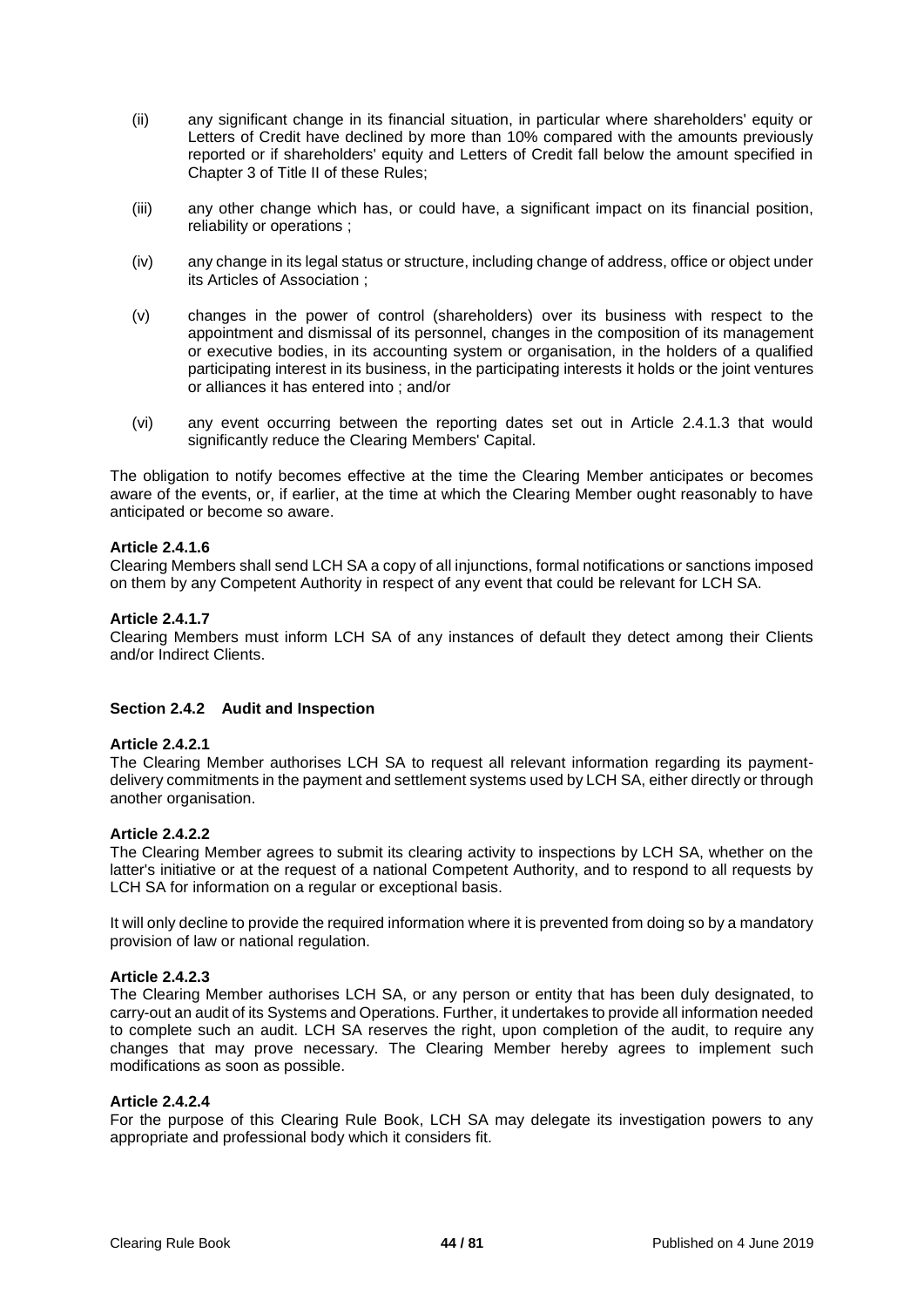Where there is any such delegation, LCH SA will ensure the confidentiality of any information provided by the Clearing Member.

The Clearing Member shall have the possibility to deny the attendance of certain LCH SA representatives, experts or other persons, if the Clearing Member is able to prove that they are affected by conflicts of interest.

### **Article 2.4.2.5**

The Clearing Member shall be available during clearing hours.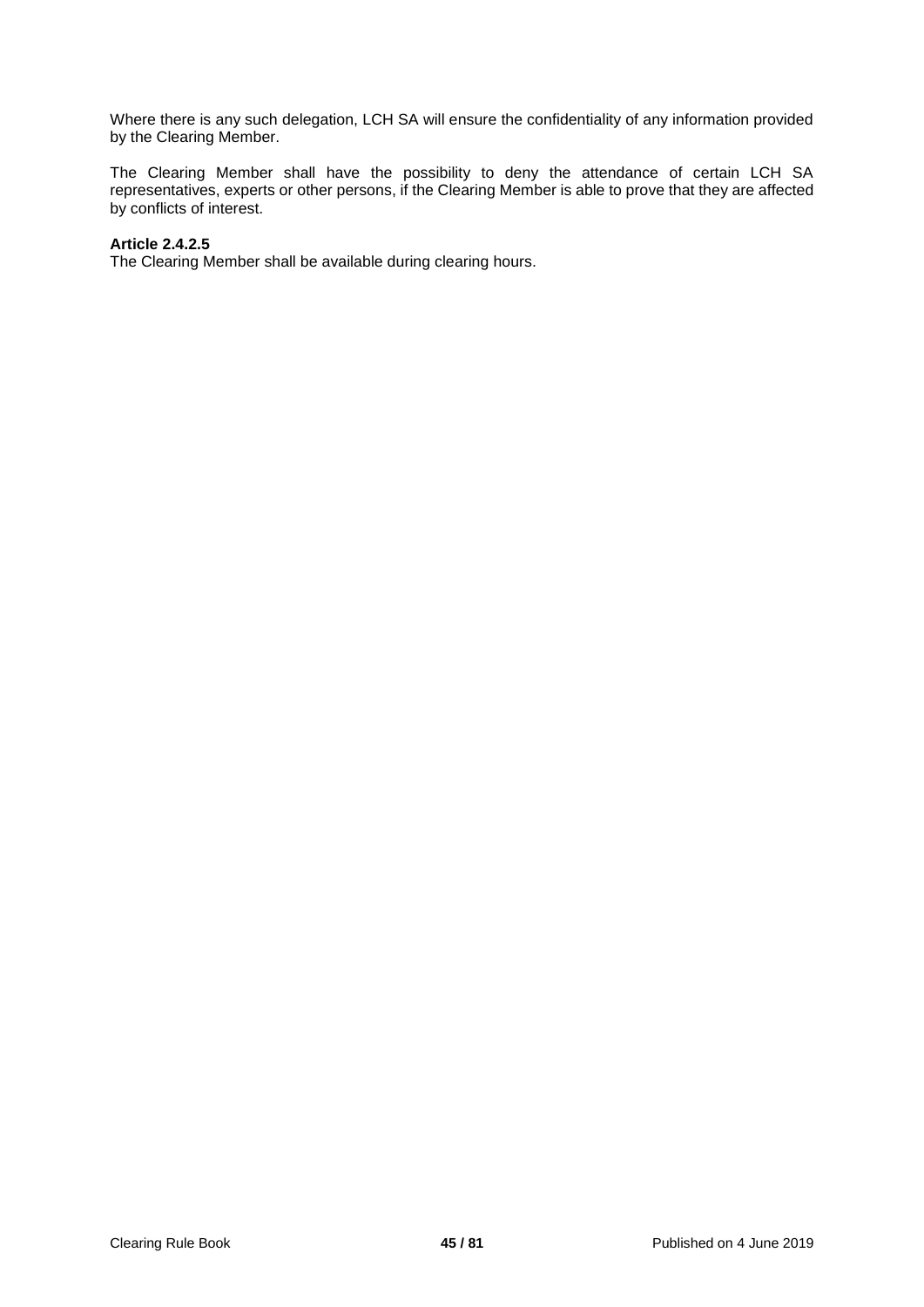# **CHAPTER 5- SUSPENSION AND TERMINATION OF MEMBERSHIP**

## **Section 2.5.1 Common and General Provisions**

### **Article 2.5.1.1**

Without prejudice to the possible applicability of the provisions set out in Chapter 5 of Title IV, if LCH SA is of the opinion that some events could, or are likely to, result in a situation in which a Clearing Member is no longer able to satisfy one or more of the requirements set in Chapters 2 and 3 of Title II or endangers the proper functioning of the Clearing System, or can no longer comply with its obligations under these Clearing Rules, LCH SA may:

- (i) suspend its membership;
- (ii) terminate its membership as stated in the Admission Agreement;
- (iii) refuse to register Transactions; and/or
- (iv) subject registration of Transactions to specific conditions, or impose additional conditions which LCH SA deems appropriate in the circumstances and notifies in writing to the Clearing Member.

#### **Article 2.5.1.2**

Before exercising any such power, however, LCH SA may, enter into consultations with the Clearing Member, which may result in LCH SA specifying the latest date and time limit within which the Clearing Member must have remedied the situation.

#### **Article 2.5.1.3**

In the event a Clearing Member breaches or no longer complies with any of the requirements set out in this Title II, LCH SA shall consult with the relevant Competent Authority to determine whether such breach shall be publicly disclosed in accordance with EMIR, in which case the suspension or revocation of such membership shall be promptly notified to: (i) the Clearing Members by means of publication in a Notice ; and (ii) to the relevant Market Undertaking(s).

#### **Section 2.5.2 Suspension**

#### **Article 2.5.2.1**

In any event and at any time, LCH SA may decide to temporarily suspend a Clearing Member's activities subject to the conditions set out in the Admission Agreement. The Clearing Member shall inform its Clients accordingly.

Such Clearing Member is informed in writing of the reasons for suspension.

#### **Article 2.5.2.2**

When a Clearing Member's membership is suspended, LCH SA shall suspend the registration of any new Transactions in the Clearing Member's name. However, LCH SA may decide, in view of the particular circumstances to only suspend the registration of a new Transaction increasing the Clearing Member's Open Position. The Clearing Member will continue to be required to provide Collateral and settle Open Positions as they fall due.

# **Section 2.5.3 Termination**

#### **Article 2.5.3.1**

A Clearing Member shall have the right at all times to terminate its membership as a Clearing Member, as specified in the Admission Agreement.

#### **Article 2.5.3.2**

In any event and at any time, LCH SA may decide to terminate a Clearing Member's membership subject to the conditions set out in the Admission Agreement. The Clearing Member shall inform its Clients accordingly.

Such Clearing Member is informed in writing of the reasons for termination.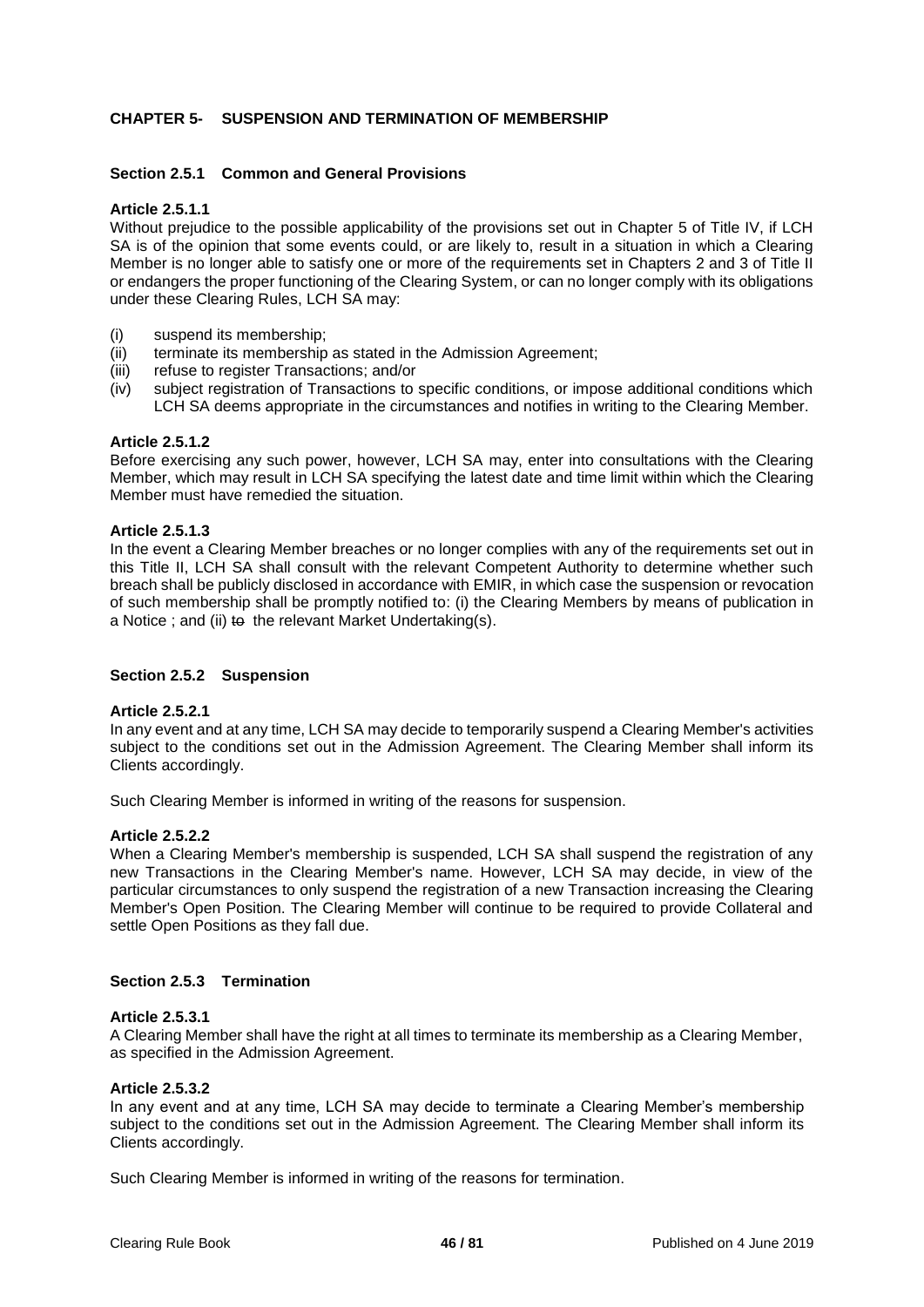The termination is subject to a period of notice set out in the Admission Agreement.

# **Article 2.5.3.3**

When a Clearing Member's membership is terminated, LCH SA shall discontinue registration of any new Transactions in the Clearing Member's name and transfer to another Clearing Member or liquidate the Clearing Member's Open Position(s).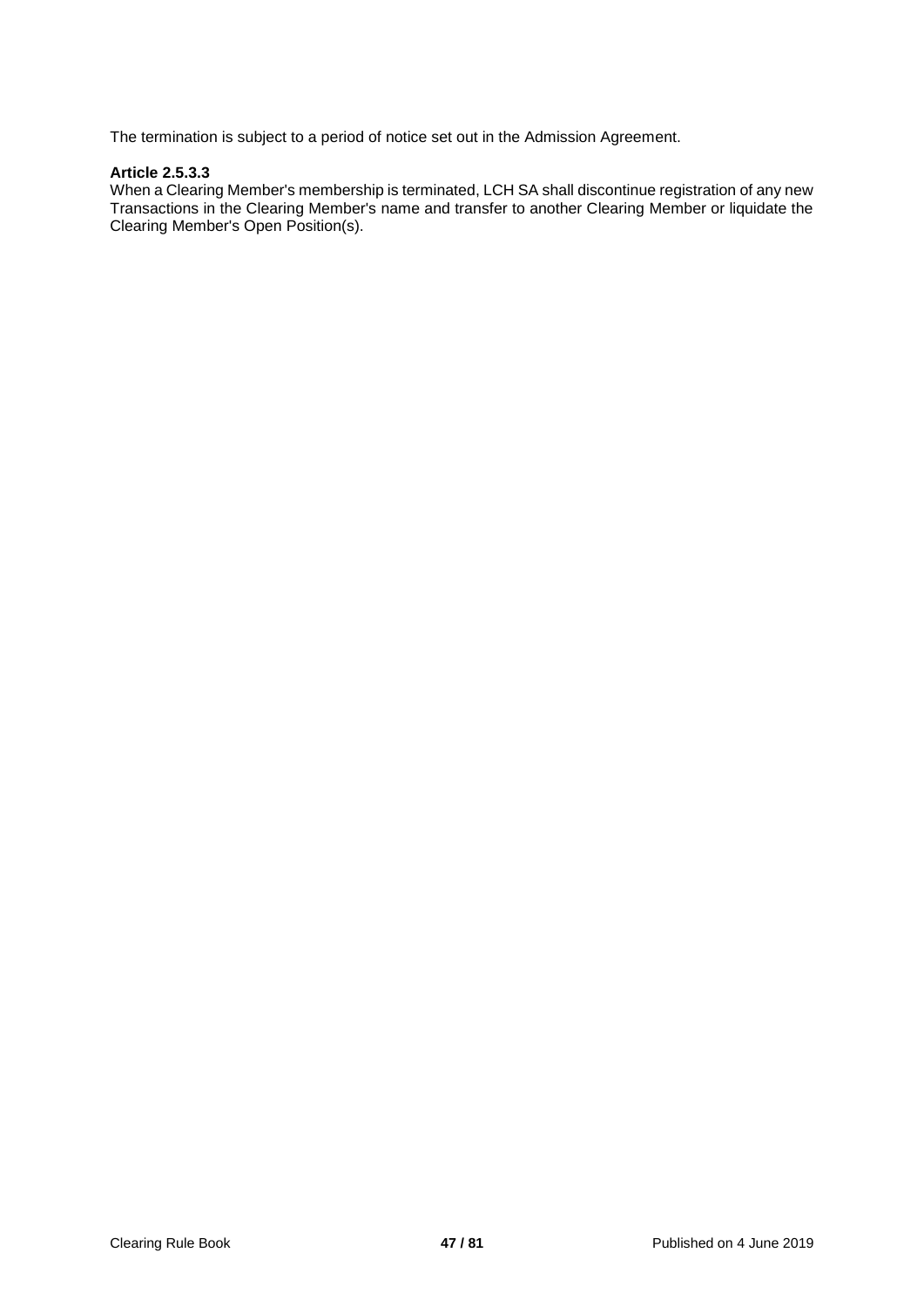# **TITLE III – CLEARING OPERATIONS**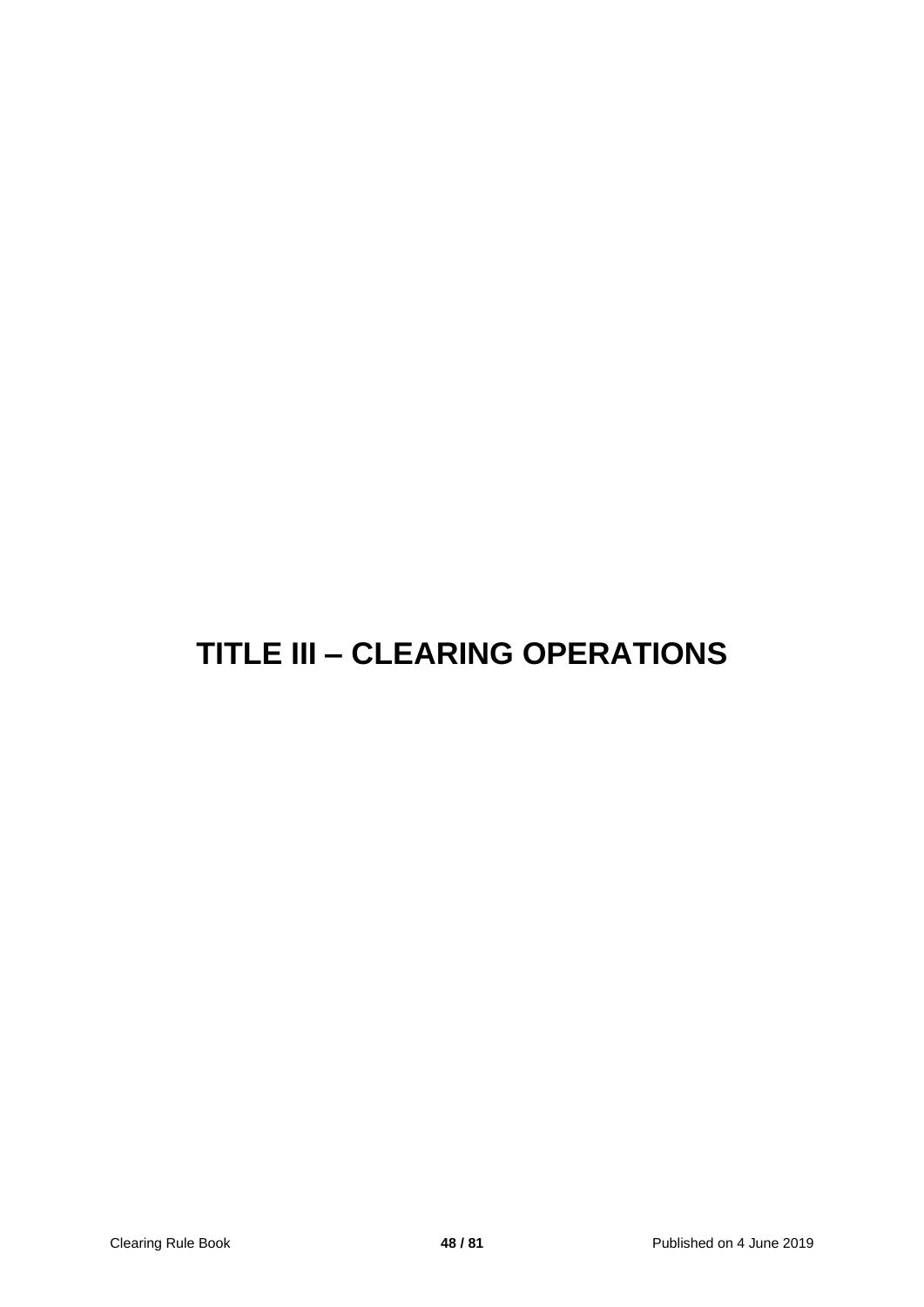## **CHAPTER 1- REGISTRATION**

### **Section 3.1.1 Registration of Transactions**

### **Article 3.1.1.1**

From the matching of the Transaction, LCH SA guarantees that the Transaction is automatically and immediately registered in the Clearing System in accordance with Article 1.3.2.1.

LCH SA will not be held liable if a Transaction is not registered or is improperly registered in the Clearing System because of a third party's fault or Force Majeure.

#### **Article 3.1.1.2**

LCH SA shall keep accounting records of the Trade Legs of all Clearing Members concerning the Financial Instruments they are due to receive and deliver and of the related rights and obligations, by means of an account which LCH SA opens in its books in the name of each Clearing Member.

## **A. Registration of Transactions Registered in the Cash & Derivatives Clearing System**

## **Article 3.1.1.3**

The Cash & Derivatives Clearing System, monitors Transactions on real time basis, and is a single system for processing Transactions carried out on markets operated by a Market Undertaking, in respect of both Securities and Derivatives Product Groups.

#### **Article 3.1.1.4**

Each Clearing Day, LCH SA registers in real time Transactions carried out in Securities & Derivatives Product Groupsin accordance with Article 1.3.2.1.

LCH SA informs each Clearing Member of the Trade Legs registered in its name.

#### **Article 3.1.1.5**

LCH SA also registers in real time Transactions resulting from the exercise or assignment of options on Securities.

## **B. Registration of Transactions Registered in the Fixed Income Clearing System**

#### **Article 3.1.1.6**

The Fixed Income Clearing System is a real-time system for the monitoring of Transactions in respect of debt securities (including sell & purchase transactions as well as Repos) carried out on Trading & Matching Platforms or MTS Italy.

#### **Article 3.1.1.7**

Each Clearing Day, , LCH SA registers in real time Transactions in accordance with Article 1.3.2.1, within the clearing hours, as set-out in a Notice.

#### **Article 3.1.1.8**

LCH SA may prescribe the criteria which Transactions executed on or reported by Trading & Matching Platforms or MTS Italy must meet in order for them to be registered in real time.

#### **Article 3.1.1.9**

Upon real-time registration by LCH SA, Transactions governed by a national or international master agreement become immediately subject to the Clearing Rules, which override the provisions of such master agreement.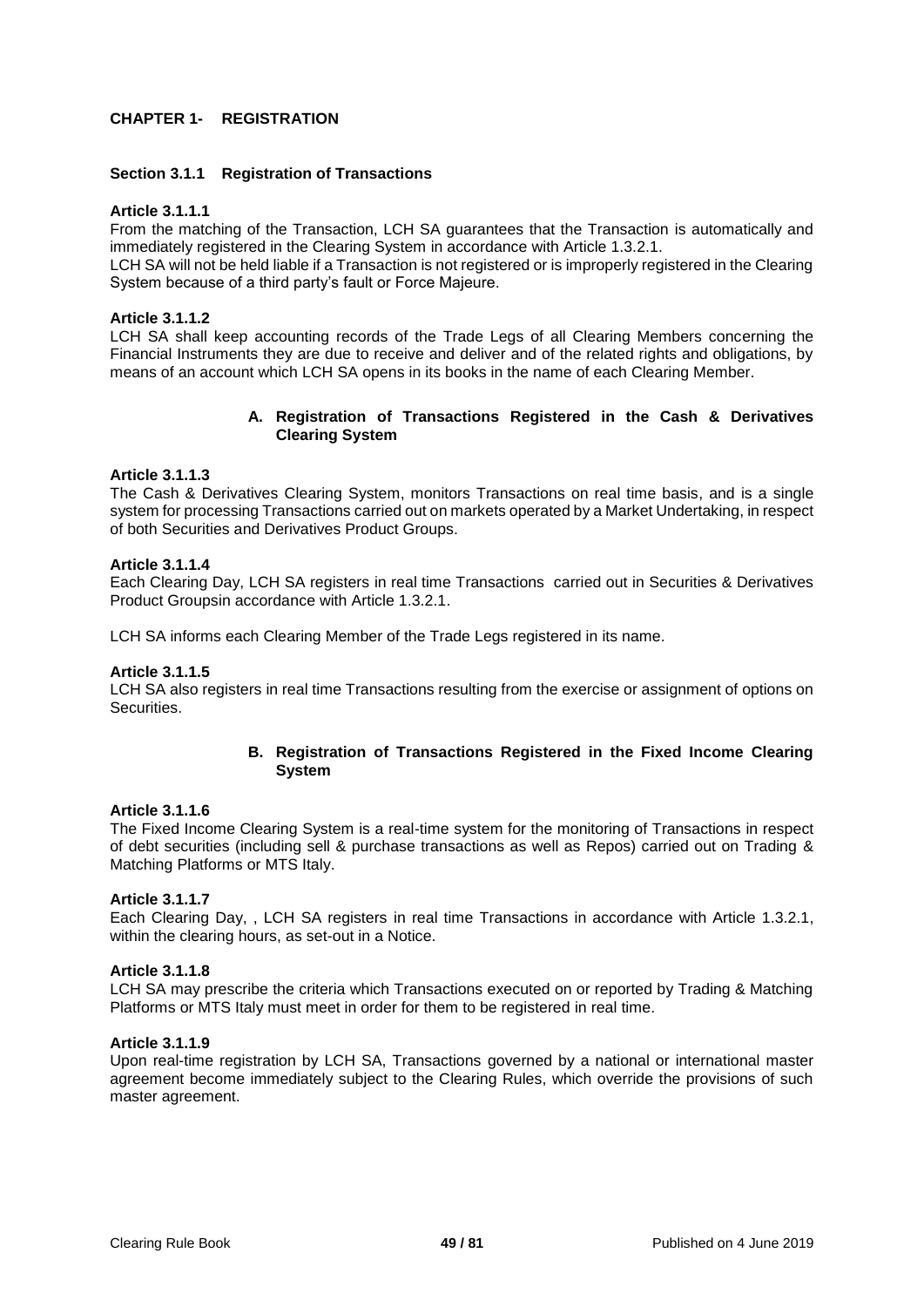## **Section 3.1.2 Registration of Open Positions in the Cash & Derivatives Clearing System**

### **Article 3.1.2.1**

On the basis of the registered Transactions, LCH SA calculates an Open Position per Clearing Member per Delivery Account, per Financial Instrument and per Settlement Date.

#### **Article 3.1.2.2**

LCH SA may perform adjustments, on Open Positions reflecting corporate events on flows at the record date in compliance with market practices and/or the information of the relevant Market Undertaking or the relevant CSD of Reference or the Securities settlement system and in the currencies listed in a Notice.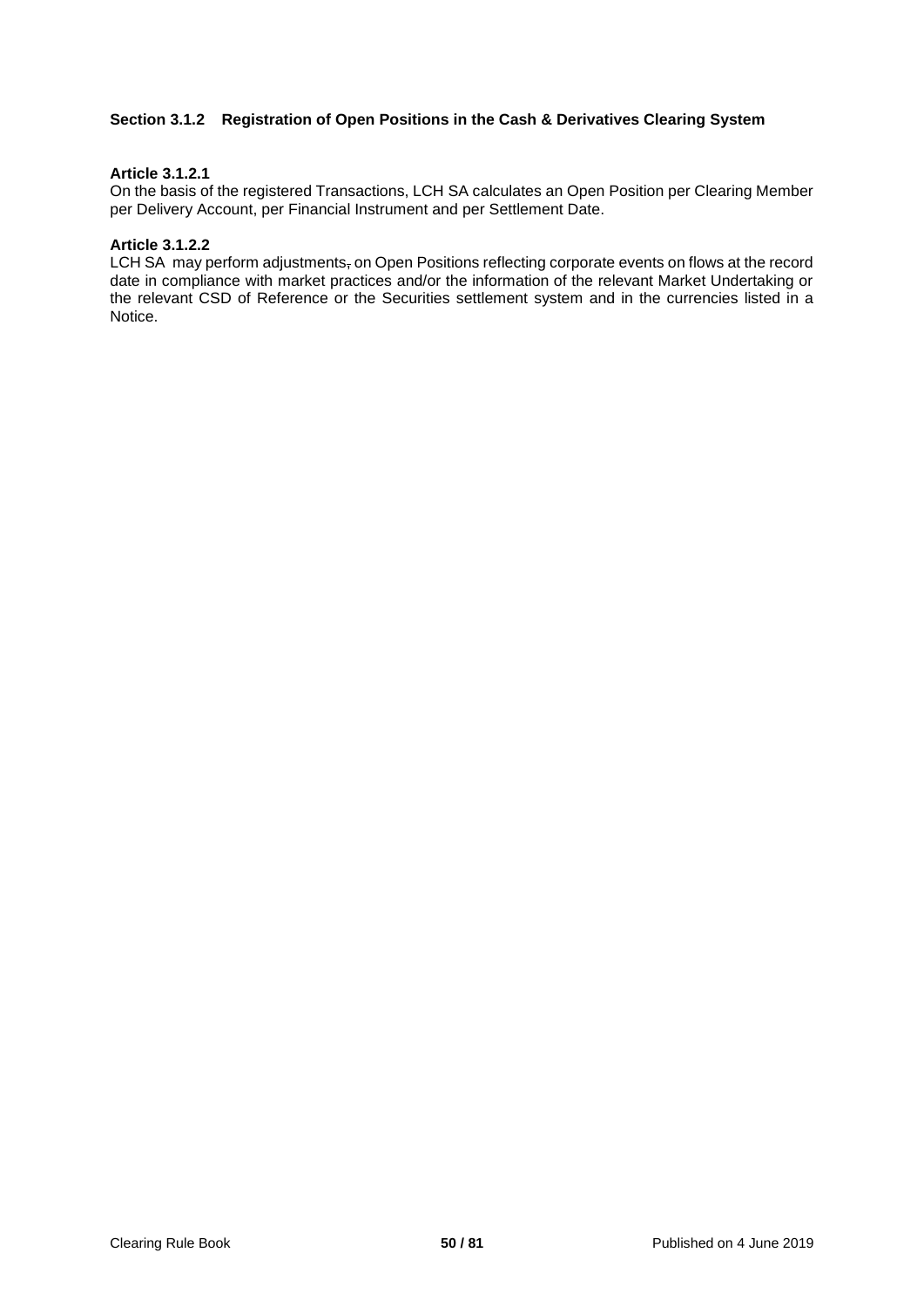# **CHAPTER 2 - ACCOUNT STRUCTURE**

## **Article 3.2.0.1**

LCH SA opens in the Clearing System an Account Structure in the name of each Clearing Member.

The said Account Structure is created by LCH SA in accordance with the Clearing Member's instructions pursuant to this Chapter 2 and provided it does not adversely affect, or is not likely to adversely affect, the proper functioning of the Clearing System.

### **Article 3.2.0.2**

The Clearing Member may request the opening of several Individual Segregated Account Structure(s) and Omnibus Segregated Account Structure(s) for the account of its Clients or Indirect Clients provided that the opening of such Client Account Structure(s) does not adversely affect, or is not likely to adversely affect, the proper functioning of the Clearing System.

## **Section 3.2.1 Trade Legs Registration**

## **A. Trade Legs Registration in the Cash & Derivatives Clearing System**

# **A.1. Position Accounts**

## **Article 3.2.1.1**

Registration of Trade Legs in the Clearing Member's books shall be identical to the Posting performed in its Position Accounts in the Clearing System, as described in an Instruction.

## **Article 3.2.1.2**

For each Clearing Member, LCH SA opens at least:

- (i) one House Position Account in the House Account Structure of such Clearing Member; and
- (ii) one Client Position Account in each Client Account Structure of such Clearing Member, where relevant.

Without prejudice to the above principles, the Clearing Member can request to open as many additional Position Accounts as needed. Such additional Position Account(s) is (are) opened at the Clearing Member's sole discretion.

The Clearing Member registers each Trade Leg in the relevant Position Account, such registration being the sole responsibility of the Clearing Member**.**

Therefore, all the Trade Legs registered in the Position Accounts of a Clearing Member are deemed to have been posted in the correct Position Accounts.

### **A.2. Market Maker's Position Accounts**

#### **Article 3.2.1.4**

In addition to the Position Accounts mentioned in Article 3.2.1.1, LCH SA will open one or more Market Maker Position Accounts for Clearing Members that act as Market Makers.

Such Position Accounts are exclusively opened upon request of such Clearing Members to register the Trade Legs related to:

- (i) its own trading activity as Market Maker; and/or
- (ii) for its Trading Members which carry out an activity as Market Maker in accordance with a Market Maker agreement entered into with the relevant Market Undertaking.

Checking the existence of such Market Maker agreement is the sole responsibility of the Clearing Member.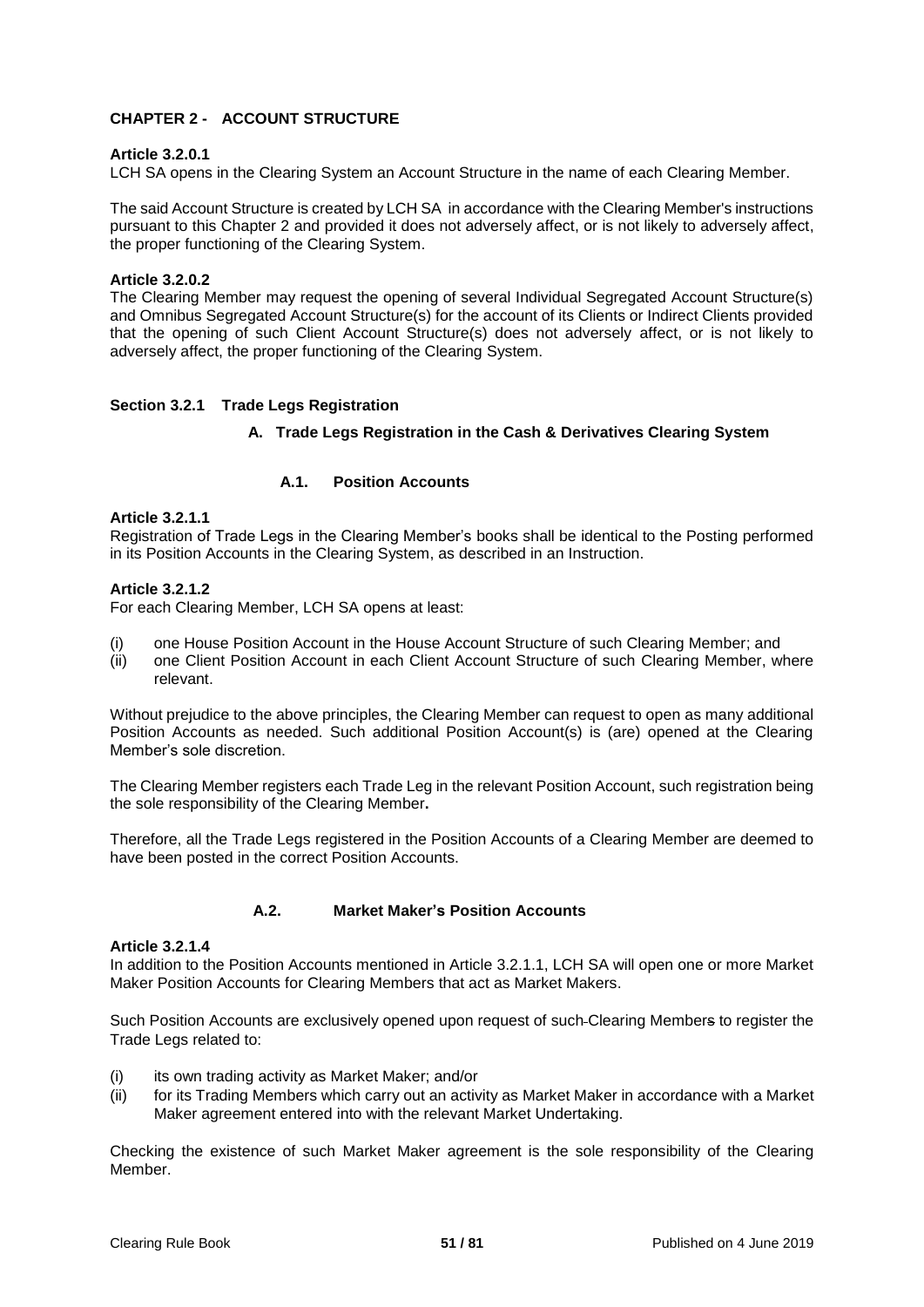Such Market Maker's Position Accounts are managed on a net basis.

# **Article 3.2.1.5**

The Market Maker's Position Account registers exclusively all Transactions executed by (i) the Clearing Member in its capacity as a Market Maker or, as applicable, (ii) by a Trading Member in its capacity as Market Maker.

# **B. Trade Legs Registration in the Fixed Income Clearing System**

# **Article 3.2.1.6**

For each General Clearing Member, LCH SA opens at least:

- (i) one House Position Account in the House Account Structure of such General Clearing Member; and
- (ii) one Client Position Account in each Client Account Structure of such General Clearing Member.

Without prejudice to the above principles, the General Clearing Member can request to open as many additional Position Accounts as needed Such additional Position Account(s) is (are) opened at the Clearing Member's sole discretion.

## **Article 3.2.1.7**

For each Individual Clearing Member, LCH SA opens at least one House Position Account in the House Account Structure of such Individual Clearing Member.

Without prejudice to the above principle, the Individual Clearing Member can request to open as many additional House Position Accounts as needed. Such additional House Position Account(s) is (are) opened at the Clearing Member's sole discretion**.**

### **Article 3.2.1.8**

LCH SA informs each Clearing Member both on real-time basis and, on a daily consolidated basis, of the Trade Legs registered in its name.

#### **Article 3.2.1.9**

Corporate events on Transactions in respect of debt Securities shall be managed as set out in an **Instruction** 

#### **Section 3.2.2 Risk management**

#### **A. For Transactions Registered in the Cash & Derivatives Clearing System**

# **A.1. Margin Accounts**

### **Article 3.2.2.1**

Within each Margin Account of each Clearing Member, for the purpose of risk calculation, as described in Title IV "Risk Management", LCH SA nets, per Financial Instrument, the Trade Legs registered in the Position Account(s) which are attached to such Margin Account.

#### **Article 3.2.2.2**

For each Product Group in which the Clearing Member is active, LCH SA shall open at least:

- (i) one House Margin Account in the House Account Structure of such Clearing Member; and
- (ii) one Client Margin Account in each Client Account Structure of such Clearing Member.

Without prejudice to the above principles, the Clearing Member can request to open as many additional Margin Accounts as needed. Such additional Margin Account(s) is (are) opened at the Clearing Member's sole discretion.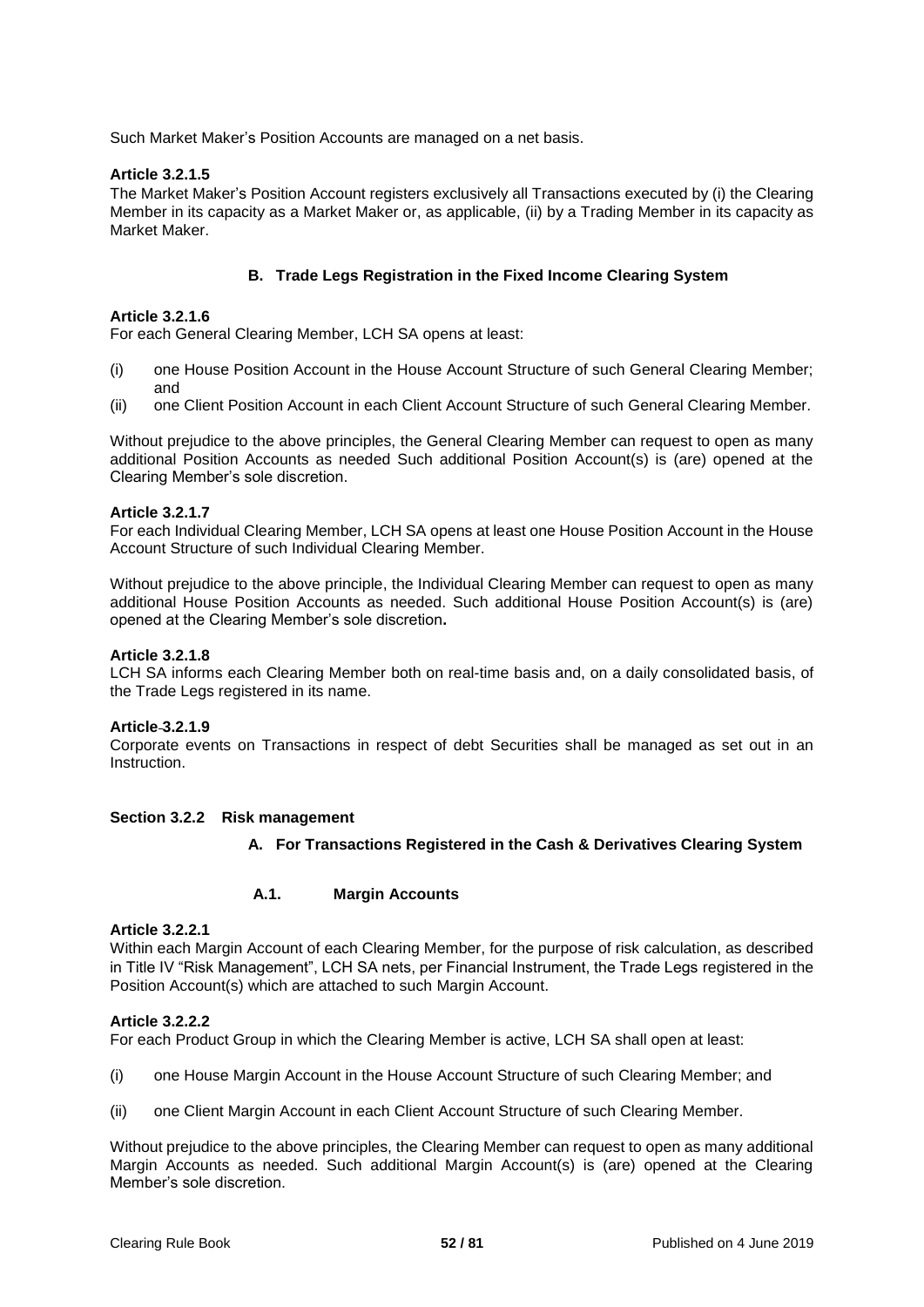# **Article 3.2.2.3**

A Client Margin Account may be linked to one or more Client Position Account(s) depending on the level of segregation requested by the relevant Client(s).

# **A.2.Market Makers Margin Accounts**

## **Article 3.2.2.4**

Upon request of a Clearing Member, in addition to the Margin Accounts mentioned in Article 3.2.2.1, LCH SA will open, one or more:

- (i) House Margin Accounts for the registration of its House Open Positions resulting from Transactions negotiated by such Clearing Member in its capacity as Market Maker;
- (ii) Client Margin Accounts for the registration of Client Open Positions resulting from Transactions negotiated by their Trading Members which have entered into a Market Maker agreement with the relevant Market Undertaking. Checking the existence of such Market Maker agreement is the sole responsibility of the Clearing Member.

## **Article 3.2.2.5**

The Market Maker's Margin Account registers exclusively all Transactions executed for the Clearing Member's own account in its capacity as Market Maker or, as applicable, for the account of a Trading Member in its capacity as a Market Maker.

# **B. For Transactions Registered in the Fixed Income Clearing System**

## **B.1. Margin Accounts**

#### **Article 3.2.2.6**.

Pursuant to the risk calculation described in Title IV, LCH SA carries-out daily or several times a day, a Margin calculation on the basis of Open Positions corresponding to the Trade Legs registered in the Clearing Member's Position Accounts.

For the purpose of risk calculation, the off-setting is performed by origin (Client Account or House Account) and by Financial Instrument.

#### **B.2. Collateral Accounts**

#### **Article 3.2.2.7**

For each Clearing Member, LCH SA shall open at least:

- (i) one House Collateral Account in the House Account Structure of such Clearing Member; and
- (ii) one Client Collateral Account in each Client Account Structure of such Clearing Member.

Without prejudice to the above principles, the Clearing Member can request to open as many Collateral Accounts as it needs. Such additional Collateral Account(s) is (are) opened at the Clearing Member's sole discretion.

#### **Article 3.2.2.8**

A Client Collateral Account may be linked to one or more Client Margin Account(s) depending on the level of segregation requested by the relevant Clearing Member.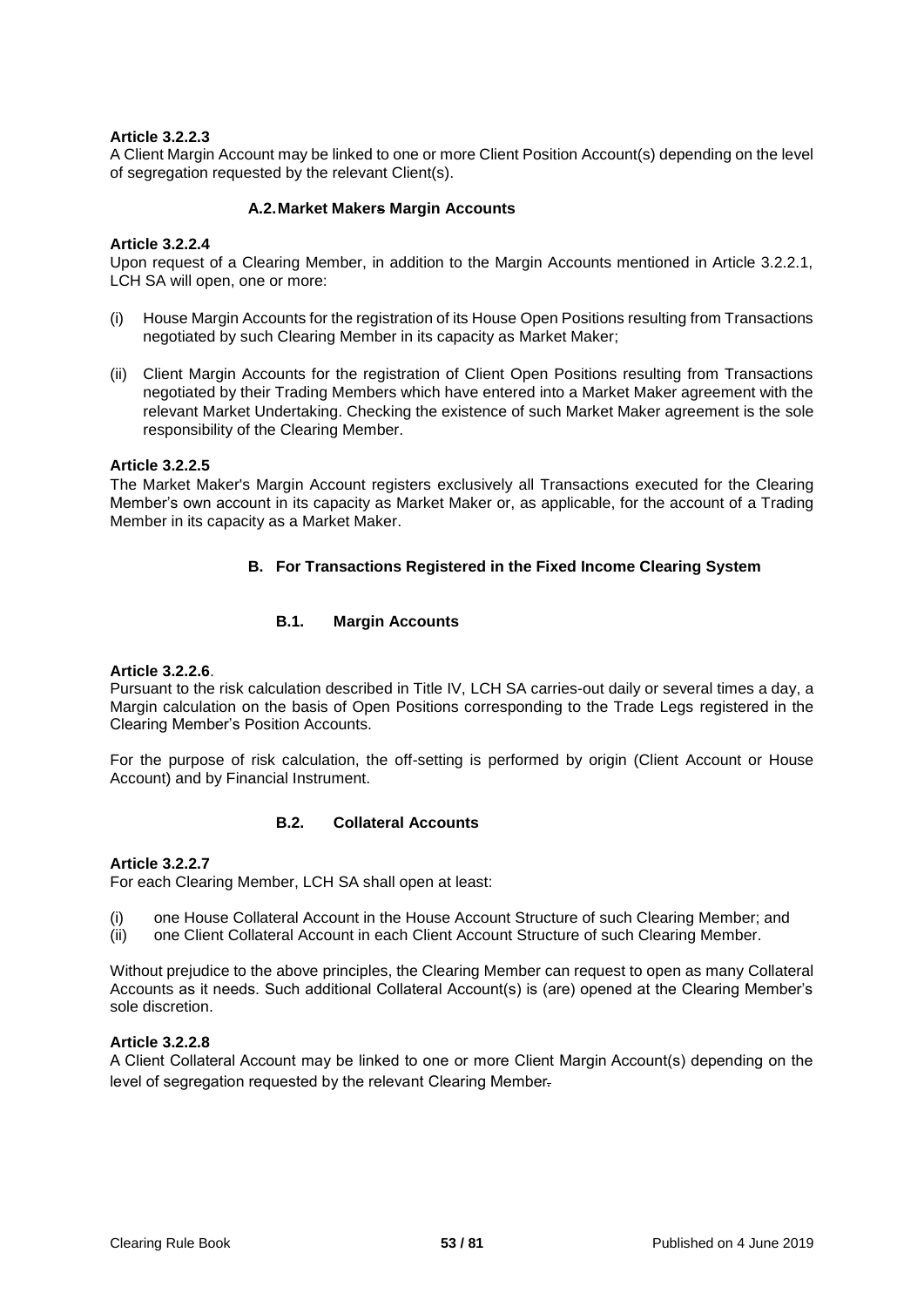## **Section 3.2.3 Settlement**

# **A. For Transactions Registered in the Cash & Derivatives Clearing System**

#### **Article 3.2.3.1**

For each Clearing Member, LCH SA opens at least one Delivery Account.

Without prejudice to the above principles, the Clearing Member can request LCH SA to open as many Delivery Accounts as it needs. Such additional Delivery Account(s) is (are) opened at the Clearing Member's sole discretion.

### **Article 3.2.3.2**

At the Clearing Member's request and at its sole responsibility, Open Positions contained in one or several Position Account(s) are registered in one or several Delivery Account(s), according to criteria set out in an Instruction.

## **Article 3.2.3.3**

Each Delivery Account is linked to one Settlement Address for the delivery of Securities and to one Settlement Address per currency, for payment of cash.

## **Article 3.2.3.4**

The organisation of the Delivery Accounts reflects the Clearing Member's use of the Settlement Agent(s)/Payment Agent(s) facility. For delivery versus payment purposes, a Clearing Member can use the services of one or several Payment Agent(s) per central bank and per Credit Institution, accepted by LCH SA, and/or one or several Settlement Agent(s) per securities settlement system and/or per central securities depository.

The Clearing Member notifies to LCH SA, the complete settlement address details so that LCH SA can parameterise the roll up from the relevant Position Accounts of such Clearing Member to its Delivery Accounts according to the conditions set out in an Instruction.

# **B. For Transactions Registered in the Fixed Income Clearing System**

#### **Article 3.2.3.5**

On the basis of Trade Legs registered in the Position Accounts, LCH SA calculates Open Positions by ISIN code and by intended Settlement Date at the end of the Clearing Day before the intended Settlement Date.

# **Article 3.2.3.6**

As an exception to the above Article, LCH SA does not calculate Open Positions for settlement purpose on the basis of Trade Legs resulting from:

- (i) Same-day Repos Initial Transactions; and
- (ii) Transactions in Fixed Income Securities received on D after the cut off time set-out in a Notice and whose intended Settlement Date occurs on D+1 ("late trades" as set-out in a Notice).

Such Trade Legs are settled on a gross basis.

# **Section 3.2.4 Client Account Structure of Indirect Clients**

#### **Article 3.2.4.1**

A Clearing Member shall open, in respect of its Indirect Clients, one or several dedicated Client Account Structures which will be composed of Client Accounts pursuant to Sections 3.2.1 to 3.2.3.

#### **Article 3.2.4.2**

For the Fixed Income Clearing System, a Clearing Member may request the opening of a Client Account Structure for Indirect Client(s) provided that:

(i) the relevant Client has opted for an Individual Segregated Account Structure; and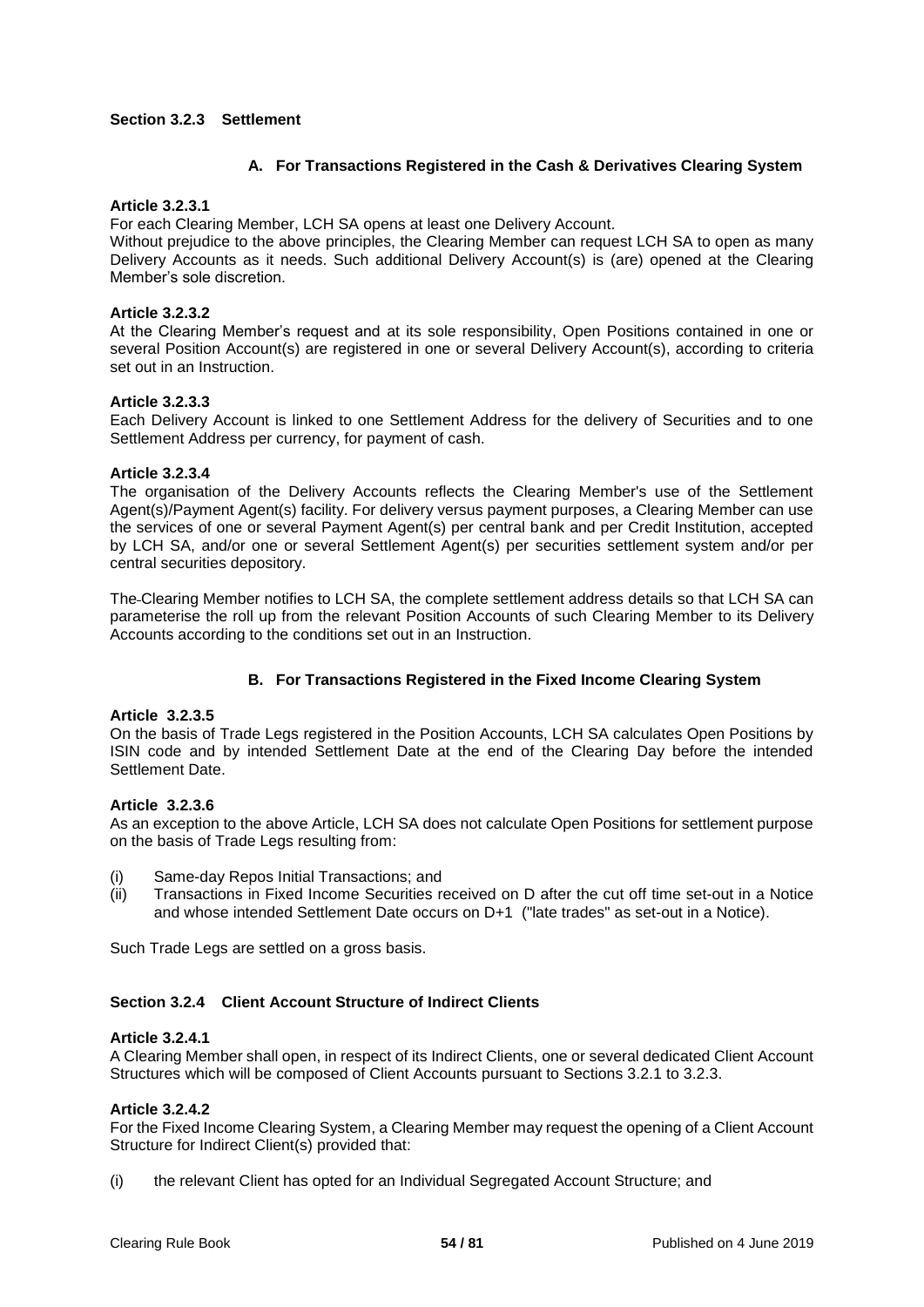(ii) the Indirect Client can trade Fixed Income Securities directly on Trading & Matching Platforms and/or MTS Italy.

# **Article 3.2.4.3**

For the Cash and Derivatives Clearing System, a Clearing Member may request the opening of the following Client Account Structure(s) for Indirect Client(s) exclusively:

(a) one or several Gross Omnibus Segregated Account Structures, where Indirect Client(s) relate to a single Known Client only;

(b) one or several Net Omnibus Segregated Account Structures, where Indirect Client(s) relate(s) to different Clients.

The opening of the above Client Account Structures for Indirect Client(s) by LCH SA shall be made upon the request, and under the sole responsibility, of the Clearing Member.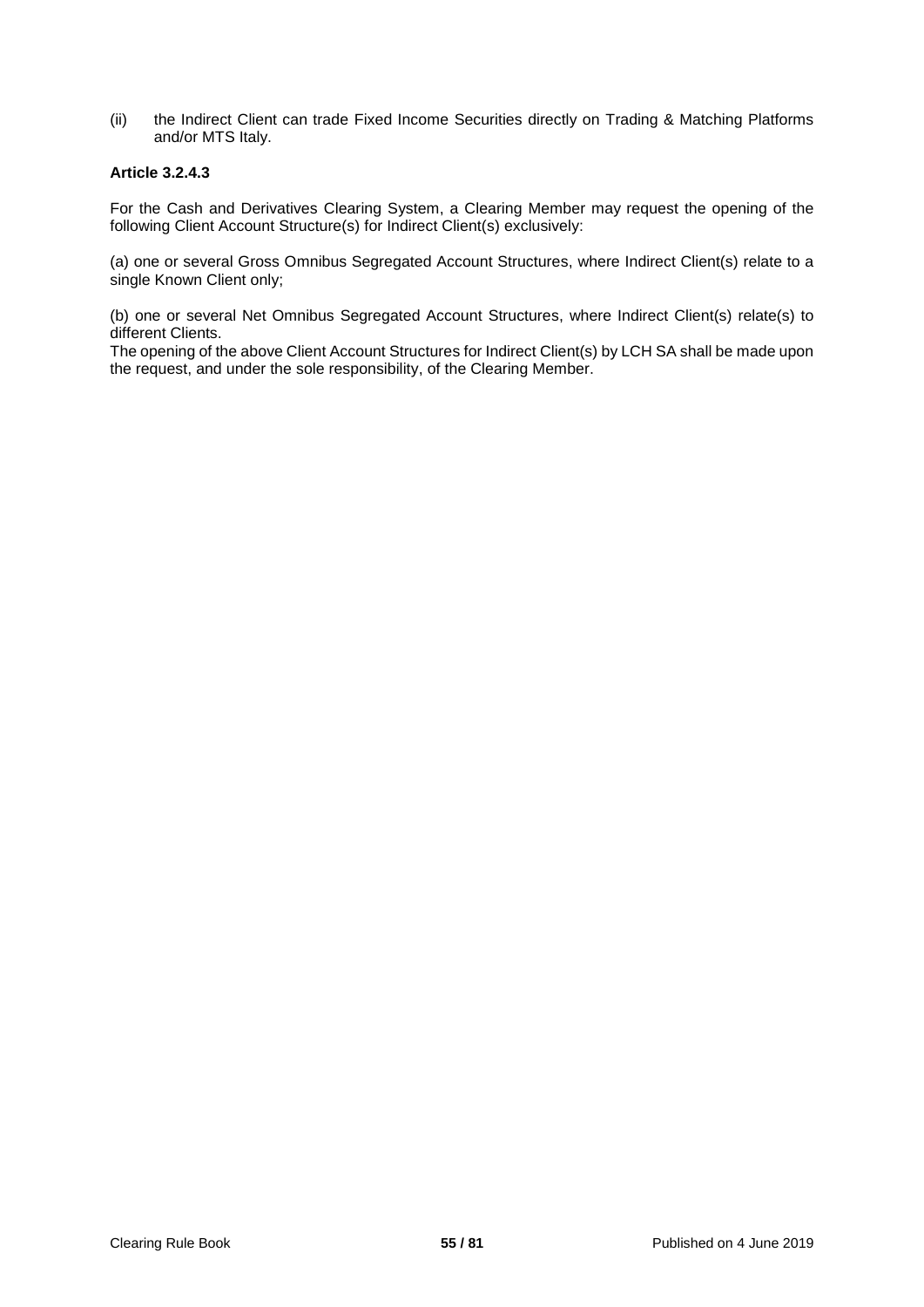## **CHAPTER 3 - OPERATIONAL MANAGEMENT**

# **Section 3.3.1 General Provisions for Transactions Registered in the Cash & Derivatives Clearing System**

# **A. Give-up**

Give-Up is performed by use of the specific functions available to Clearing Members in the Clearing System.

Terms and conditions for Give-Up are set out in an Instruction.

## **Article 3.3.1.2**

**Article 3.3.1.1**

A Give-Up function may involve a sending Clearing Member ("the allocator") and a receiving Clearing Member ("the allocatee").

In such case, the receiving Clearing Member must accept, by a take-up, the Give-Up. It must confirm the recording of the Transaction in its books by the appropriate Posting.

## **B. Transaction Cancellation**

#### **Article 3.3.1.3**

The cancellation of a Transaction is possible only upon the request of the relevant Market Undertaking, as specified in its Trading Rules.

Such request results in LCH SA cancelling the two corresponding Trade Legs. Therefore, the obligation of delivery and the corresponding obligation of payment are revoked, and parties are put back in the situation as if the relevant Clearing Members obligations had never existed.

The conditions under which such cancellation may occur are set out in an Instruction.

# **C. Correction**

**Article 3.3.1.4**

Terms and conditions for Corrections are set out in an Instruction

#### **D. Transfer of Open Positions**

#### **Article 3.3.1.5**

The Transfer of Open Positions shall have no consequences on the segregation principles set out in Title III Chapter 2.

Transfers of Open Positions may be carried out till the expiry of the relevant Open Positions**.**

The Transfer of an Open Position is performed by LCH SA upon the explicit request of the Clearing Members pursuant to the conditions set out in an Instruction.

#### **E. Exercise and Assignment (for Derivatives)**

#### **Article 3.3.1.6**

An Instruction specifies how Assignment takes place for each option contract upon Exercise.

When exercised, an option on underlying Financial Instruments is either converted on the Exercise date into a Transaction in such underlying Financial Instruments at the exercise price or cash settled. The trades thus generated are registered and settled under the terms and conditions set out in an **Instruction**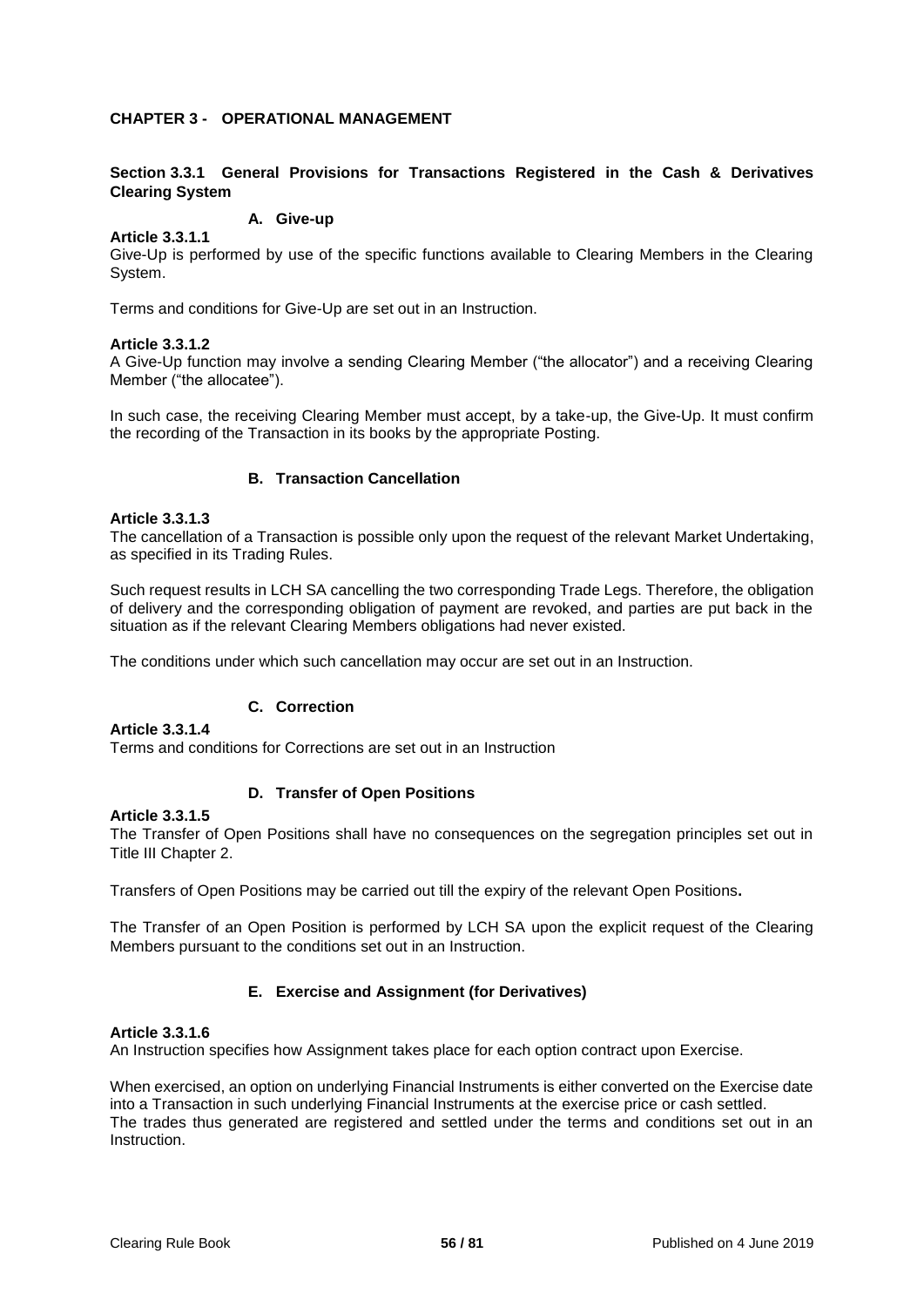# **Section 3.3.2 Functionalities Available in the Fixed Income Clearing System**

## **Article 3.3.2.1**

A reverse Transaction, having the same intended Settlement Date as the initial Transaction may, following to the netting process, limit or cancel the effects of the initial Transaction provided that such reverse Transaction is registered in the Clearing System at the latest on the Clearing Day before the intended Settlement Date of the initial Transaction and within the clearing hours, as set-out in a Notice. Such process is initiated by the related Clearing Member(s).

At the request of a Trading and Matching Platform, Regulated Market or MTF, and with the consent of each Clearing Member party to a Transaction (such request and such consents having to be received before close of business on the Clearing Day the Transaction was entered into), such Transaction may be cancelled by LCH SA until LCH SA sends the instructions of settlement to the relevant Securities settlement systems, the relevant Central Securities Depositories of Reference or the relevant central banks. LCH SA in such case cancels the two corresponding Trade Legs, and following such cancellation, the obligation of delivery and the corresponding obligation of payment are revoked.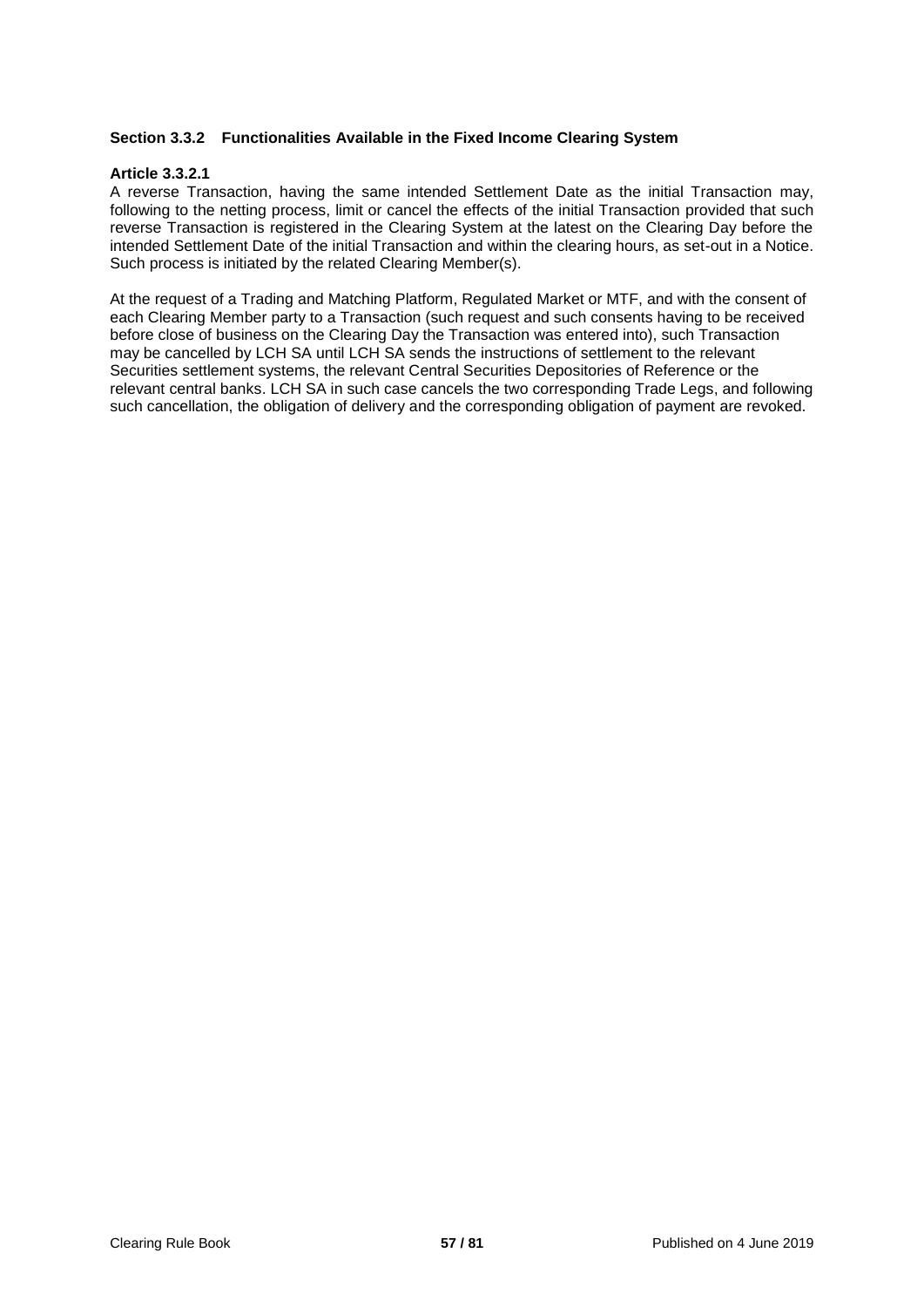## **CHAPTER 4 - SETTLEMENT AND DELIVERY**

# **Section 3.4.1 Settlement and Delivery of Transactions Registered on the Cash & Derivatives Clearing System**

# **A. Common Provisions**

## **A.1. General**

### **Article 3.4.1.1**

For Transactions registered in the Cash & Derivatives Clearing System carried out on markets operated by a Market Undertaking, giving rise to delivery of Financial Instruments, payment and delivery of Financial Instruments, are made, except as otherwise stipulated in an Instruction, through a system called "settlement connect", which is managed by LCH SA.

#### **Article 3.4.1.2**

Without prejudice to Article 1.3.2.5, which defines legal enforceability of netting, the Clearing Day before the Settlement Date, after having processed the corporate events, LCH SA operationally nets all the Open Positions having the same Settlement Date which are registered in one Delivery Account and sends the settlement instructions to the corresponding Settlement Addresses. Delivery and payment instructions may give rise to partial payments and deliveries.

## **Article 3.4.1.3**

Following the operational netting of Open Positions within the Delivery Account, LCH SA will apply Net Fails'management processset out in an Instruction.

#### **Article 3.4.1.4**

Following a continuous net settlement process, if an Open Position is not settled, an adjustment will take place upon the terms specified in an Instruction.

#### **Article 3.4.1.5**

A Clearing Member can choose to have Securities delivered/debited either at the relevant central securities depository or at a securities settlement system, pursuant to the conditions set out in an **Instruction** 

# **A.2. Provisions Relating to Derivatives (excluding commodities)**

#### **Article 3.4.1.6**

When clearing Derivatives, the underlying of which are Securities, a Clearing Member, which is not itself a Trading Member or a Clearing Member on the corresponding Securities markets must designate one Trading Member or Clearing Member active on the market where the underlying is traded and having the appropriate settlement solutions to perform all its Exercises or Assignments of option contracts.

#### **Article 3.4.1.7**

The delivery of the underlying Financial Instruments of Derivatives is performed on outstanding Open Positions at the maturity date and under the conditions set out in an Instruction. The delivery gives rise either to the exchange of underlying asset against cash payment, or to a cash settlement. Upon expiry of a Derivative, either the delivery of the underlying Securities, or a cash settlement occur pursuant to the conditions set out in an Instruction.

#### **A.3. Provisions Related to Commodities**

## **Article 3.4.1.8**

Clearing Members must, on a daily basis, net their Open Positions registered in their Position Account. In case of failure to perform such obligation, LCH SA will charge a penalty fee for late netting as set out in the fee grid published on the LCH SA web-site.

#### **Article 3.4.1.9**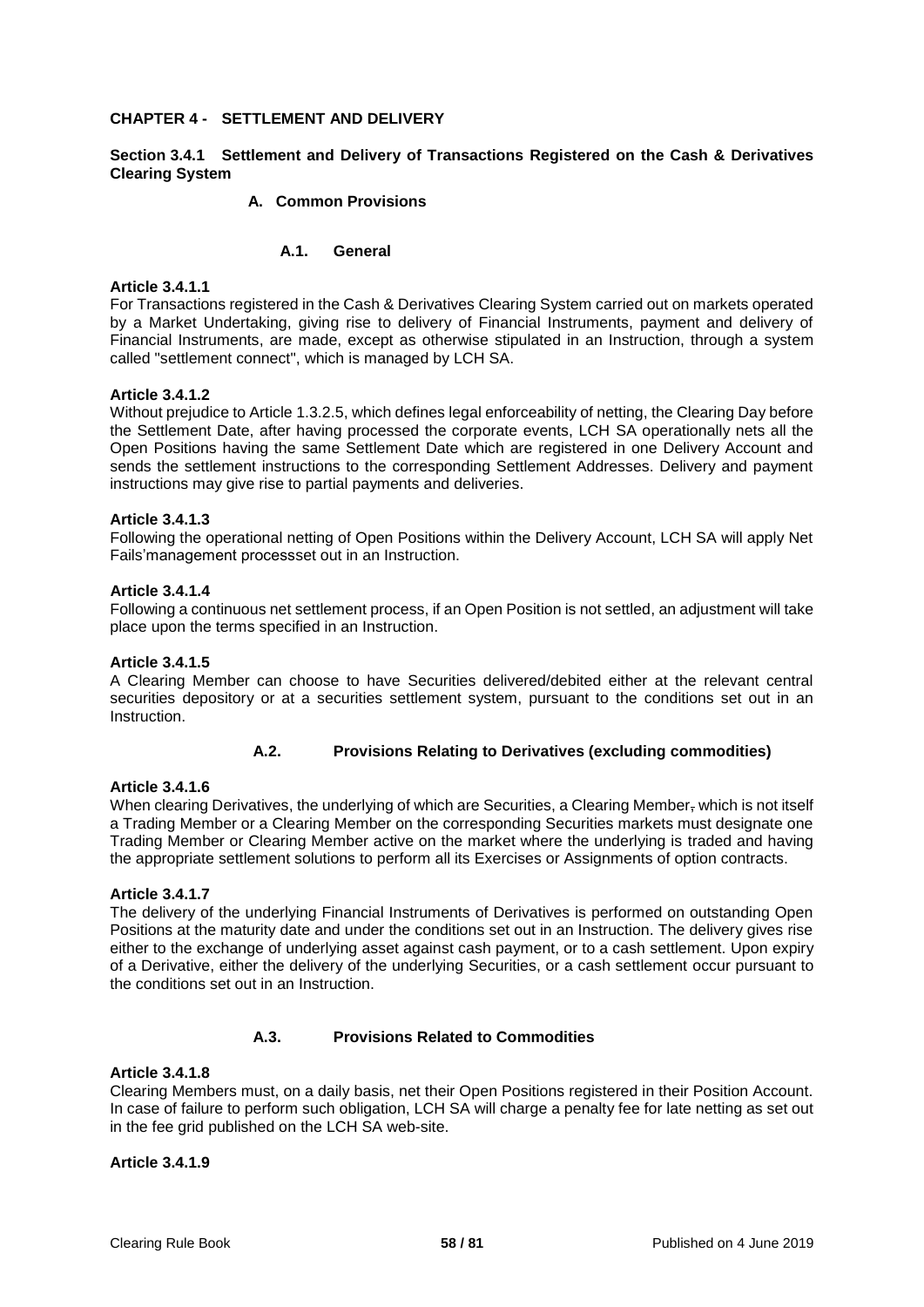At expiry, any Open Position gives rise to the payment or delivery of a lot of goods, pursuant to an Instruction, within the limits of Article 1.3.2.9.

# **Article 3.4.1.10**

For the delivery of commodities,a buying Clearing Member and a selling Clearing Member are placed in contact with each other.

The delivery requirements for commodities' contracts take account of customary practices in the relevant physical market, as specified in a Notice.

### **Article 3.4.1.11**

Clearing Members can opt between the two following delivery procedures:

- LCH SA delivery procedure (also known as "MATIF guarantee") whereby LCH SA's obligations, as set out in Article 1.3.2.6 and 1.3.2.9 of the Clearing Rule Book, apply ;
- An alternative delivery procedure, consisting in an amicable agreement between the selling Clearing Member and the buying Clearing Member on the delivery terms. In such case, LCH SA's obligations, as set out in Article 1.3.2.6 of the Rule Book, will not apply.

Unless otherwise stated by the Clearing Members on the third Clearing Day following the contract expiry, according to a process defined in an Instruction, the LCH SA delivery procedure applies.

## **Article 3.4.1.12**

The delivery requirements for commodities contracts are detailed in an Instruction.

# **Section 3.4.2 Settlement and Delivery of Transactions Registered in the Fixed Income Clearing System.**

## **Article 3.4.2.1**

For Transactions carried out on Trading & Matching Platforms or MTS Italy, payment and delivery thereof are made pursuant to an Instruction.

## **Article 3.4.2.2**

As far as Transactions executed on and reported on Trading & Matching Platforms or on MTS Italy are concerned, and without prejudice to provisions regarding calculation of Margin, LCH SA sends on the Clearing Day before the intended Settlement Date of the relevant Transaction, settlement instructions, on the basis of Open Positions as described in Article 3.2.3.5 or Trade Legs as described in Article 3.2.3.6, registered in each Delivery Account to the relevant central Securities depositary or Securities settlement system.

#### **Article 3.4.2.3**

For Transactions in debt Securities listed in a Notice, settlement instructions are divided in regular parcels equal to a pre-defined amount (i.e. shape size), in order to reduce the size of each instruction pursuant to the conditions specified in a Notice. The residual balance will constitute an additional instruction.

Notwithstanding the above, if instructions remain unsettled and are lower than the regular parcels referred to above, LCH SA may request the buying Clearing Member to accept the partial delivery of Securities under the conditions set out in an Instruction. If the latter refuses to do so, LCH SA may charge the buyer for the cost of capital of cash employed as a result of its refusal to do so.

#### **Article 3.4.2.4**

Each Delivery Account is linked to one Settlement Address.

The organisation of the Delivery Accounts reflects the Clearing Member's use of the Settlement Agent(s)/Payment Agent(s) facility. A Clearing Member can use the services of one or several Payment Agent(s) per central bank and per Credit Institution, accepted by LCH SA, and/or one or several Settlement Agent(s) per Securities settlement system and/or per central Securities depository.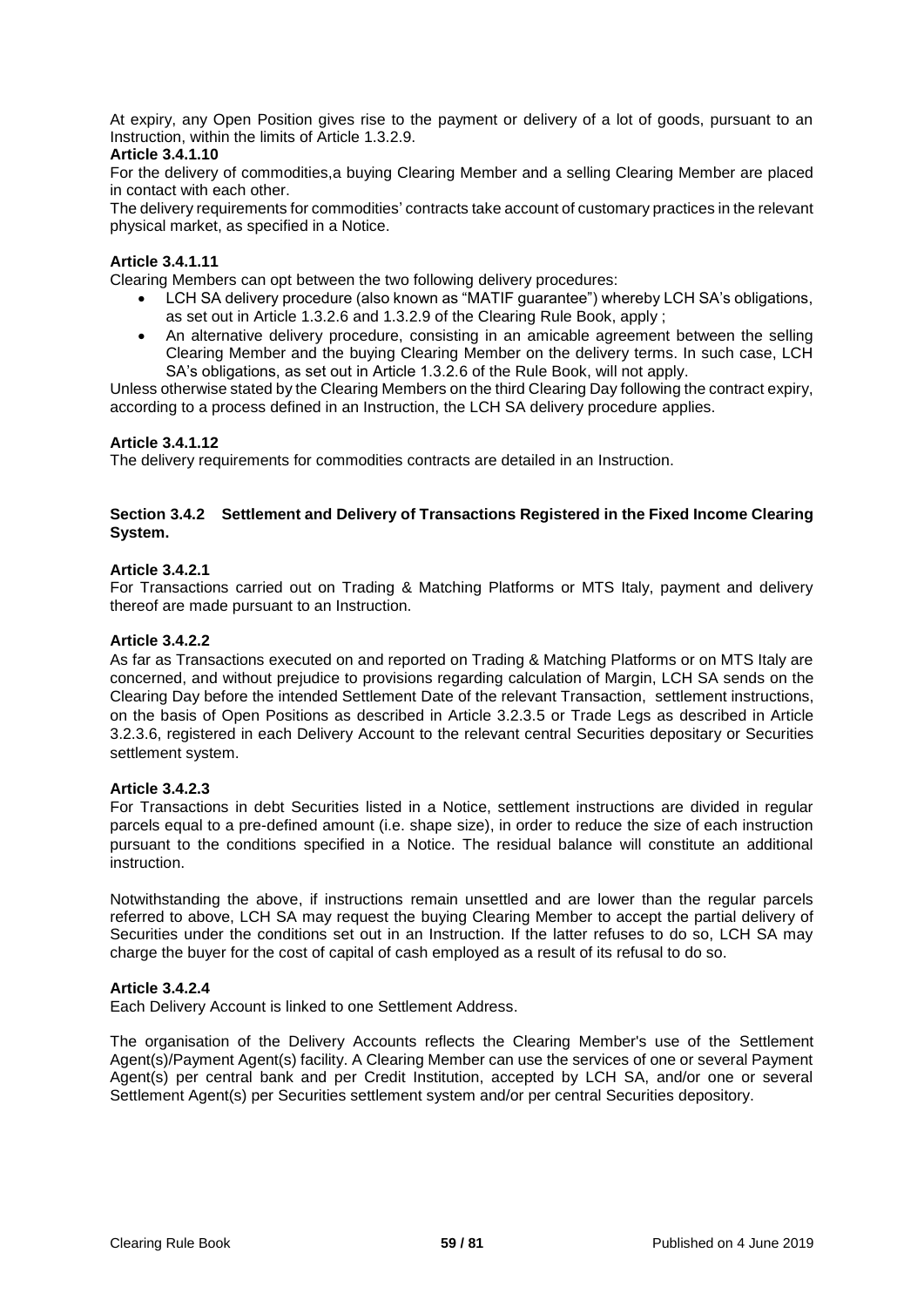# **Section 3.4.3 Settlement Failure**

### **A. Net Fails**

## **Article 3.4.3.1**

Net Fails may at any time be subject, to repurchase or resale at the initiative of LCH SA, . Such repurchase or resale is to be made in accordance with buy in or sell out procedures specified in an Instruction, at the risk and expense of the defaulting Clearing Member.

## **Article 3.4.3.2**

Net Fails are subject to an indemnity for late delivery, late payment, or inability to take delivery on the intended Settlement Date, charged to the defaulting Clearing Member by LCH SA pursuant to the fee grid.

## **Article 3.4.3.3**

In case of Net Fails corresponding to Transactions registered in the Cash and Derivatives Clearing System, LCH SA continues to call Variation Margin for the failed Open Positions. No additional Initial Margin is required for such Open Positions.

In case of Net Fails corresponding to Transactions registered in the Fixed Income Clearing System, LCH SA will call dedicated Margin (negotiation risks on Net-Fails) as stated in an Instruction.

## **B. Management of Settlement Failure for Futures Contracts on Commodities**

## **Article 3.4.3.4**

Settlement failures in respect of commodities futures contracts are subject to an indemnity for late delivery or late payment, charged to the defaulting Clearing Member by LCH SA, pursuant to an Instruction.

## **Article 3.4.3.5**

In case of payment or delivery failure corresponding to Transactions in futures contracts in respect of commodities, LCH SA continues to call Variation Margin for the failed Open Positions, until receipt of the notice of performance dully fulfilled and signed by the buying Clearing Member and the selling Clearing Member. No additional Initial Margin is required for these Open Positions.

#### **Article 3.4.3.6**

The delivery failure procedure is defined in an Instruction.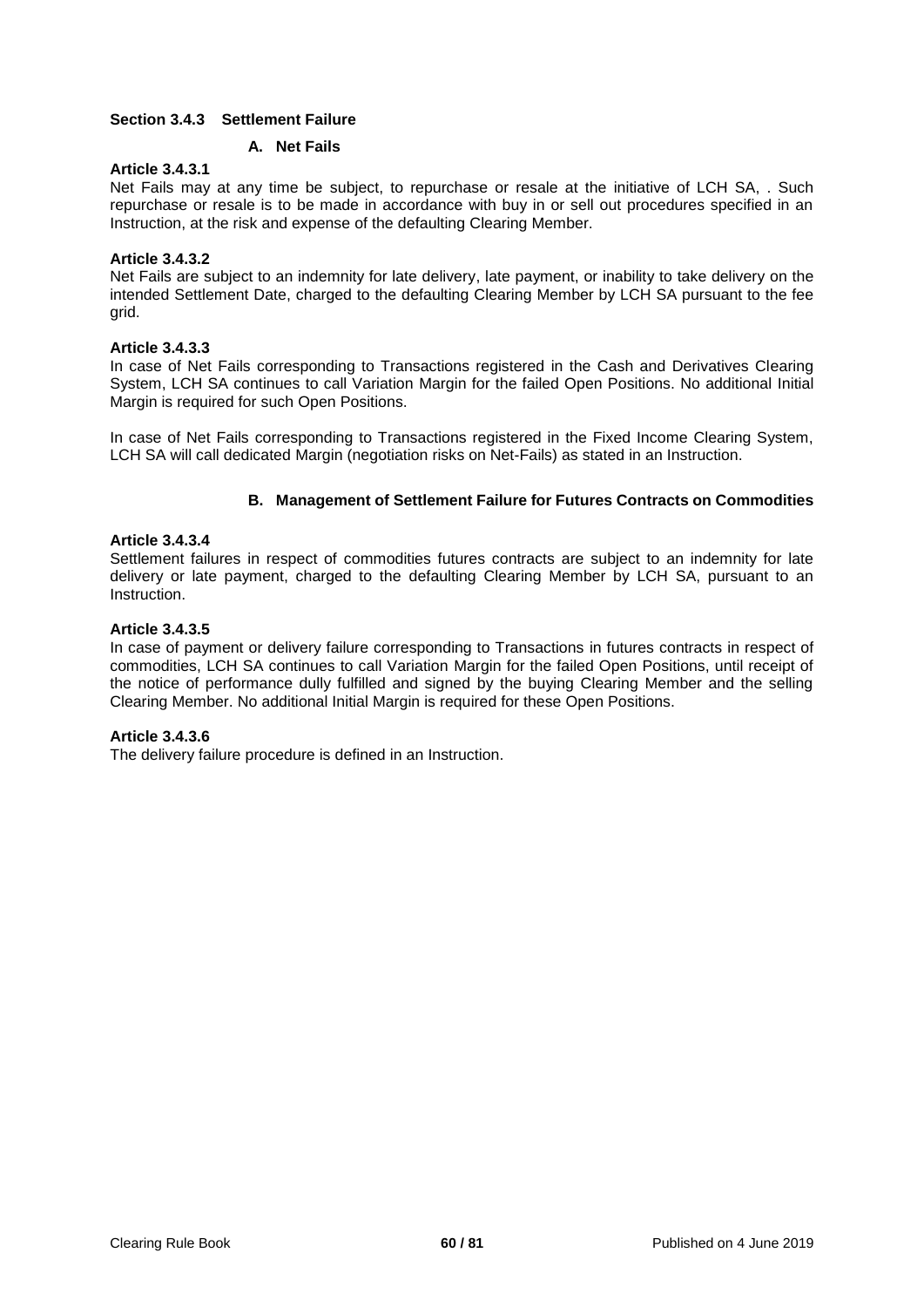# **CHAPTER 5 - REGISTRATION IN A TRADE REPOSITORY**

#### **Article 3.5.1**

LCH SA shall report for itself, and on behalf of Clearing Members, the details of each Trade Leg resulting from Transactions in Derivatives Markets and any modification or termination of such Trade Leg to a Trade Repository no later than the working day following the conclusion, modification or termination of such Trade Leg, in accordance with the requirements of EMIR.

For the avoidance of doubt, LCH SA does not report to the Trade Repository any Transaction entered into between a Clearing Member and/or any of its Clients.

The reporting service to a Trade Repository will be implemented by LCH SA at a date to be specified in a Notice.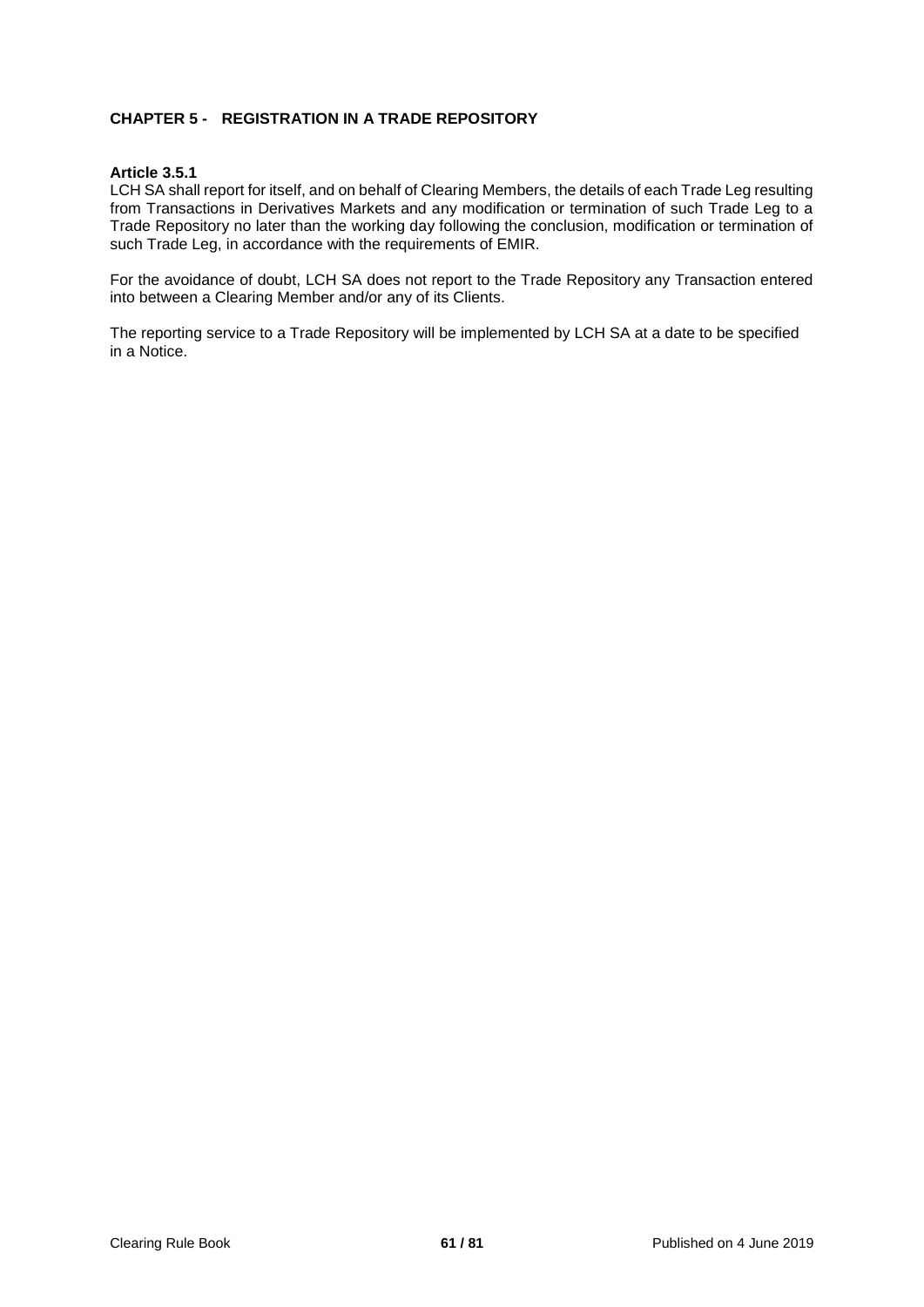# **TITLE IV – RISK MANAGEMENT**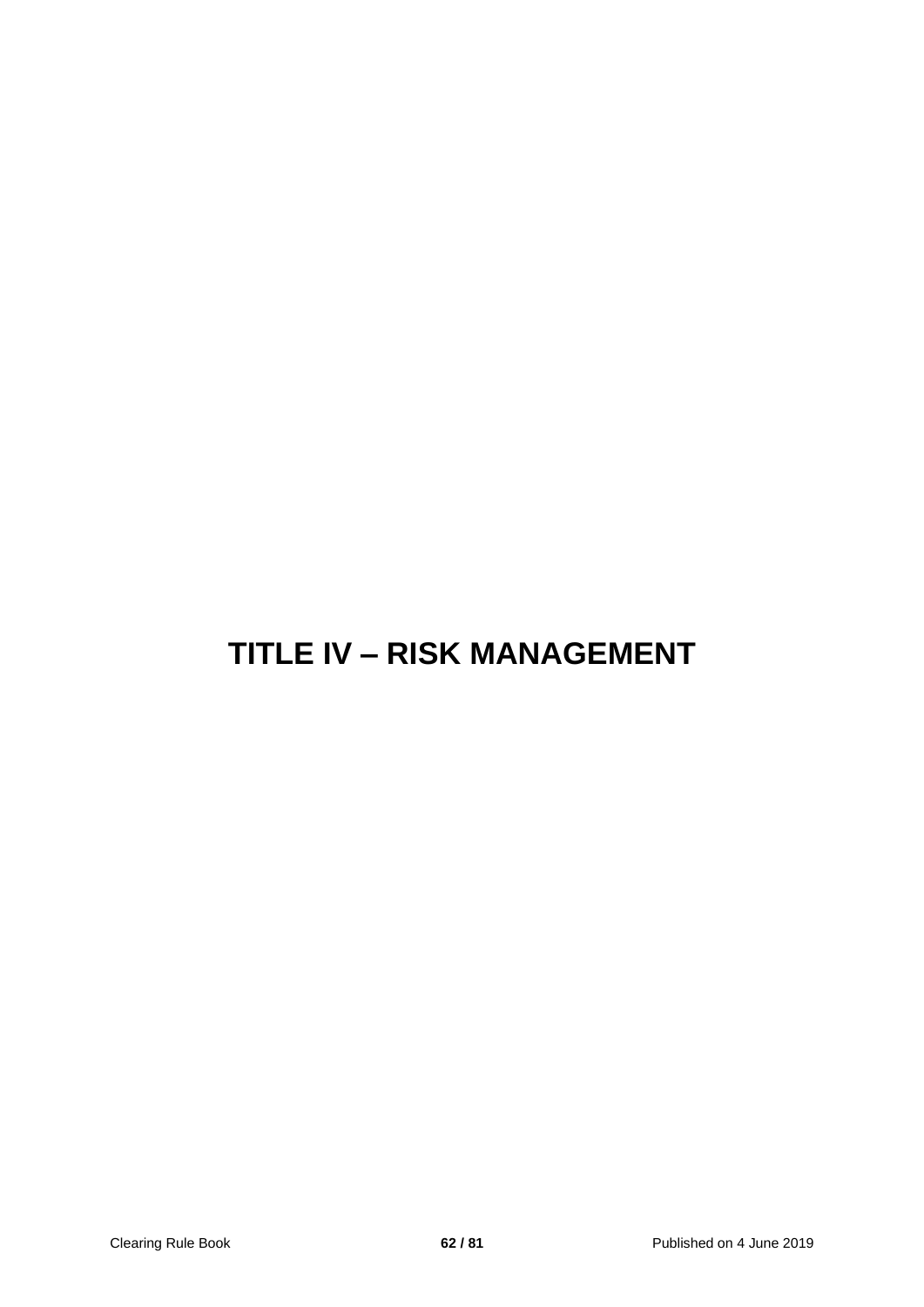# **CHAPTER 1 - GENERAL PROVISIONS**

# **Article 4.1.0.1**

The risk calculations described in this Title are based on the Open Positions registered in the Clearing Members' Margin Accounts as described in Section 3.2.2.

# **Article 4.1.0.2**

At LCH SA's request, Clearing Members shall communicate to LCH SA all information concerning the identity, the Positions, and the solvency of their Clients.

They will only decline to provide the required information where they are prevented from doing so by a mandatory provision of law or national regulation.

## **Article 4.1.0.3**

LCH SA can request information daily from the Clearing Member in order to continuously monitor the risk management as performed by the Clearing Member.

## **Article 4.1.0.4**

LCH SA requires Clearing Members to open Position Accounts, in order to record separately the Positions of the Clearing Member's Clients under the conditions set out in an Instruction.

## **Article 4.1.0.5**

LCH SA may define Open Position limits and limits on risk exposure applicable to Clearing Members. Such limits are set out in an Instruction.

#### **Article 4.1.0.6**

When these limits are reached, LCH SA can increase the Margin requirements in respect of a Clearing Member's Open Positions after having informed the operators of the relevant market or Trading & Matching Platforms.

#### **Article 4.1.0.7**

In addition, LCH SA may order a Clearing Member to reduce its Open Positions within a stipulated time limit. If the size of the Open Positions is not reduced within the time limit, LCH SA can automatically liquidate the Open Positions that exceed the authorised limits. Moreover, LCH SA can also establish a market position limit and may require that, from a specified date onwards, only closing orders will be accepted.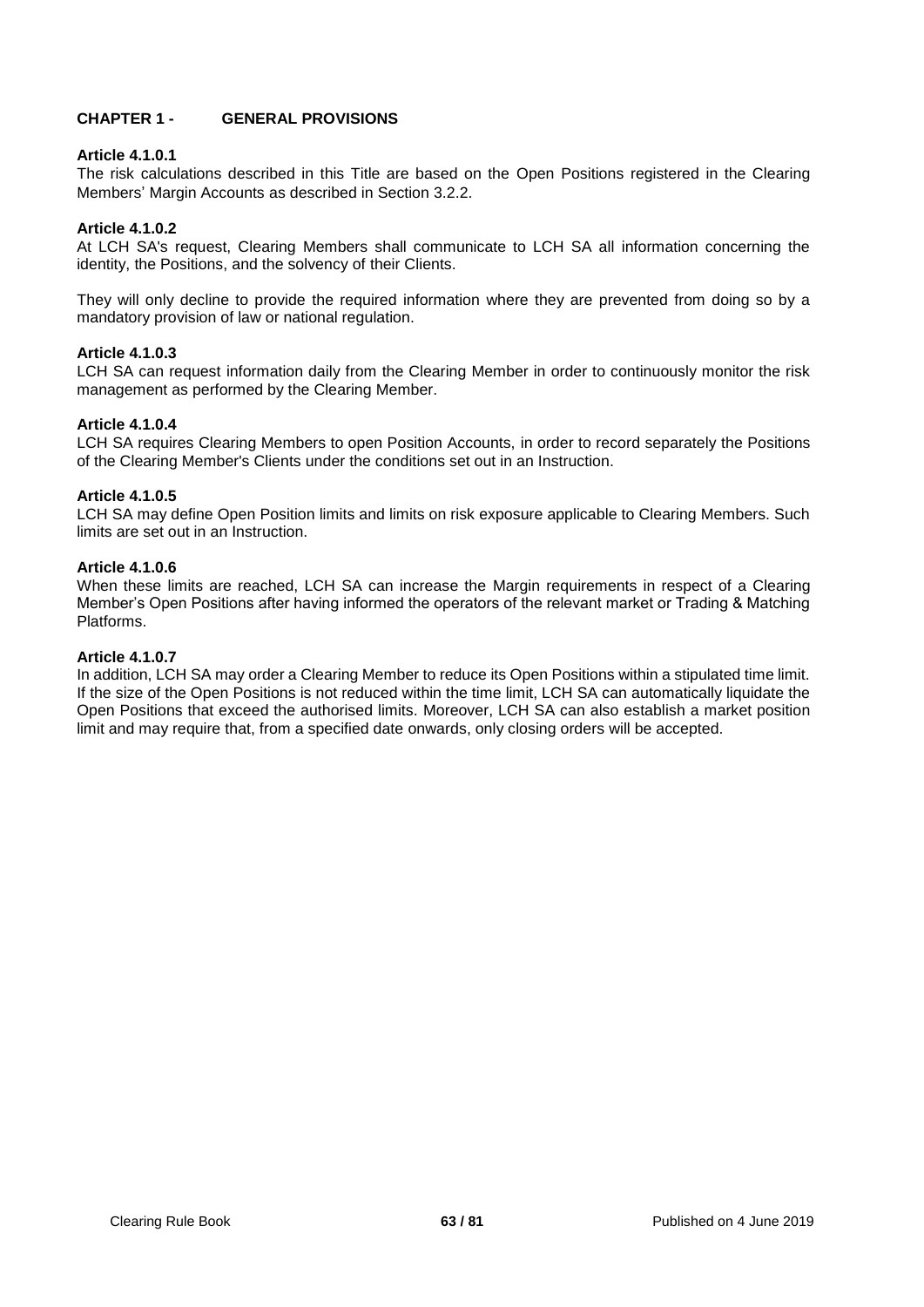# **CHAPTER 2 - MARGIN REQUIREMENTS**

#### **Article 4.2.0.1**

Variation Margin and Initial Margin are debited or credited by LCH SA on a daily basis.

## **Article 4.2.0.2**

Intra-day Margin is called and debited in case of exceptional circumstances pursuant to the terms and conditions described in an Instruction and in a Notice.

### **Article 4.2.0.3**

In addition to Margin LCH SA shall, in its sole discretion, at all times and at any time during the day, be entitled to impose upon a Clearing Member additional margin requirements as it reasonably deems useful or necessary.

This can be done either on an individual basis or based on the nature of the Financial Instruments to which the relevant Open Positions relate. Any decision made on the basis of these provisions will be duly notified to the Clearing Members.

## **Article 4.2.0.4**

Unless otherwise indicated by LCH SA, the Clearing Member(s) in question shall be obliged to ensure that the amount of Collateral corresponding to the additional margin requirement is transferred or, as the case may be, guaranteed, at the latest within one hour of it having been informed thereof.

## **Article 4.2.0.5**

LCH SA shall publish in an Instruction:

- (i) the method used to calculate Margin requirements;
- (ii) the type of Securities, assets or bank guarantees to be accepted as Collateral to meet Margin calls by LCH SA and by Clearing Members; or
- (iii) Margin requirements.

LCH SA shall publish in a Notice:

- (i) parameters used to calculate Initial Margin;
- (ii) any discount ("haircut') to be applied to the market value of Collateral, depending on its nature and maturity;
- (iii) price fluctuation limits; and
- (iv) Intra-day Margin detailed terms and conditions and notably thresholds and frequency.

#### **Article 4.2.0.6**

Clearing Members shall call initial margin and variation margin from their Clients having Positions in Securities or Derivatives traded on Market Undertakings in an amount based on the same parameters and methodology as the LCH SA Initial Margin and Variation Margin requirements.

LCH SA may authorise the use of other methods and parameters after having checked that they are adequate and that they offer the same level of security in relation to the risks it assumes. To this end, the Clearing Member must submit the details of the method it proposes to LCH SA for prior approval. Submitted methods will be assessed by LCH SA on a case by case basis.

As far as Intra-day Margin is concerned, the Clearing Members have no obligation to call for Intra-day Margins from their Clients having Positions in Derivatives traded on Market Undertakings in an amount based on the same parameters and methodology as the LCH SA Intra-day Margin.

#### **Article 4.2.0.7**

Clearing Members clearing Securities shall ensure that their Clients provide them with such collateral as the Clearing member considers from time to time necessary for the proper completion of the Client's **Positions**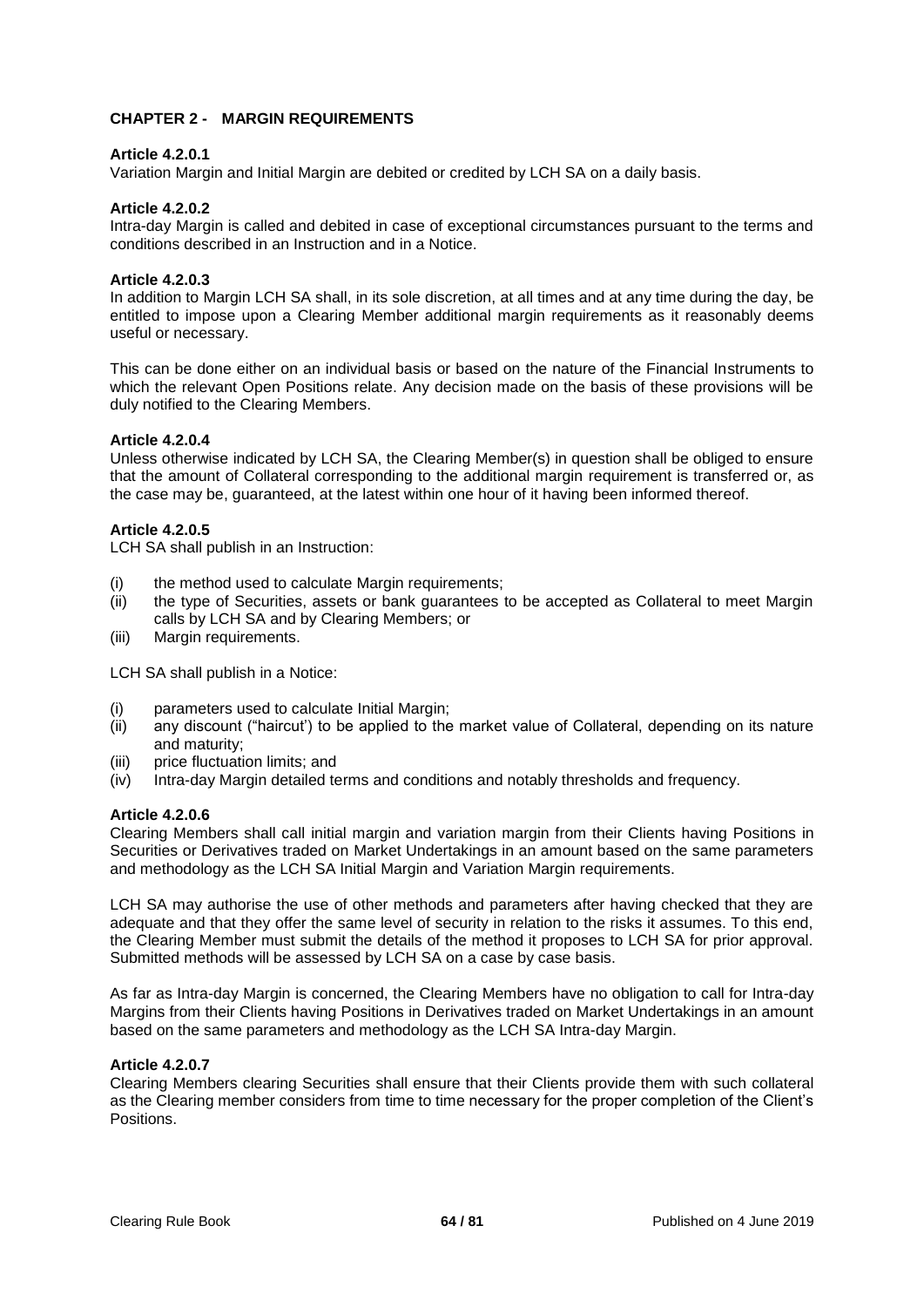# **Article 4.2.0.8**

No Margin will have to be charged if the settlement obligation of the Client is covered by the cash equivalent in case of purchase, or the Securities equivalent in case of a sale. The amount in cash or the number of Securities is blocked by the Clearing Member from the execution up until the Transaction is settled.

### **Article 4.2.0.9**

Once the Settlement Price has been communicated, the Variation Margin and Initial Margin amounts become immediately payable without further notice. An Instruction specifies the maximum time limit for payment of the Variation Margin and Initial Margin amount.

## **Article 4.2.0.10**

LCH SA shall calculate and call Margin on Transactions executed on Trading & Matching Platforms, as specified in an Instruction.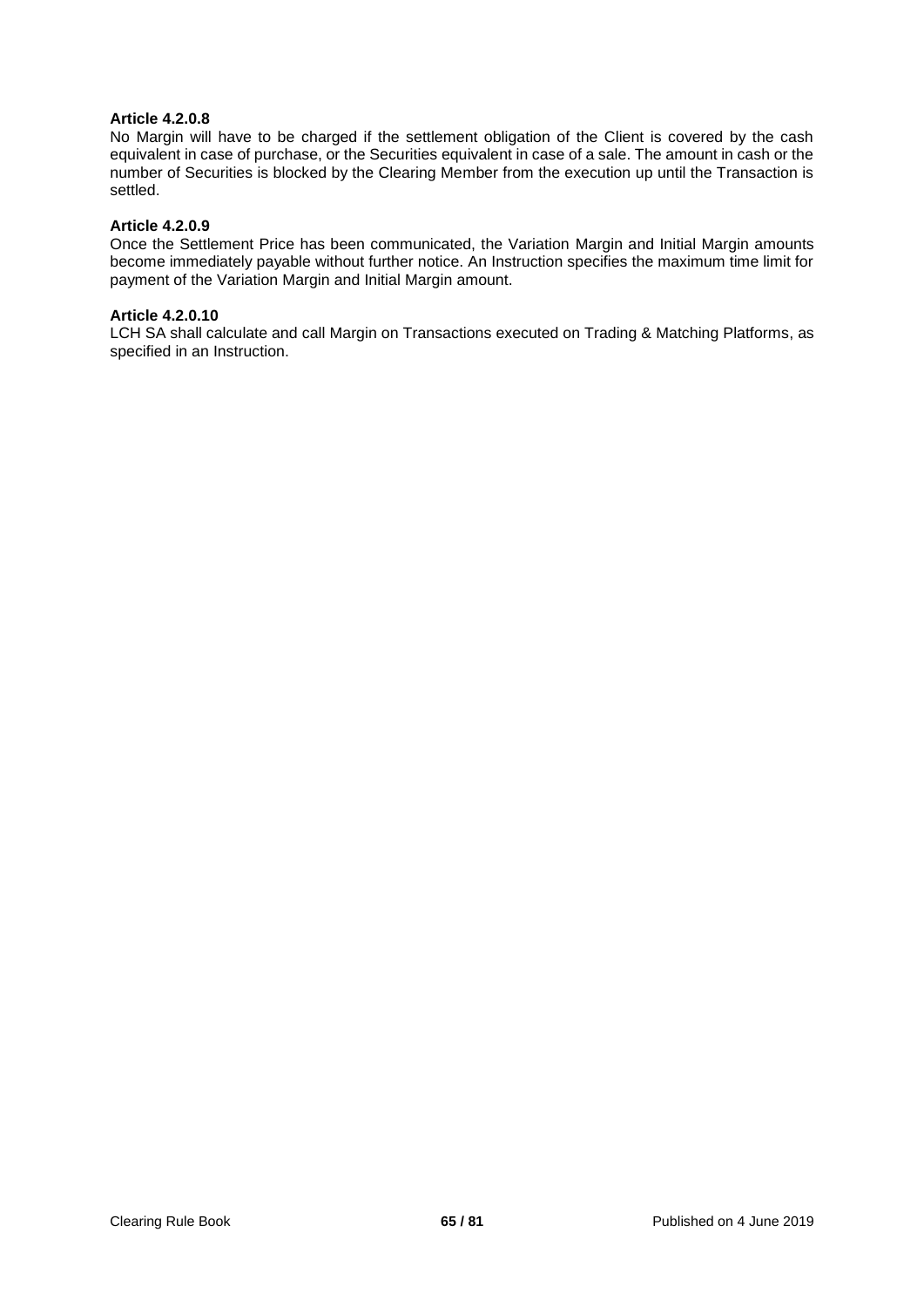# **CHAPTER 3 - DEFAULT FUND**

## **Article 4.3.0.1**

Three separate Default Funds are established by LCH SA pursuant to this Clearing Rule Book:

- (i) one for Clearing Members complying with the financial requirements set-out in Section 2.3.2 and authorised to clear Transactions in Securities and/or Derivatives Product Groups (excluding MTS Italy); (the *"***cash and derivatives Default Fund***")*;
- (ii) one for Clearing Members complying with the financial requirements set-out in Section 2.3.3 and authorised to clear Transactions executed on, or reported by, Trading & Matching Platforms and the MTS Italy Regulated Market; (the "**fixed income Default Fund**" ; and
- (iii) one for Clearing Members complying with the financial requirements set-out in Section 2.3.3 and authorised to clear Triparty Repos; called the "Triparty Repo Default Fund".

The purposes of the Default Fund are the same in each case.

However, each of the cash and derivatives Default Fund, fixed income Default Fund and Triparty Repo Default Fund may only be used to cover losses resulting from an Event of Default relating to a Clearing Member's cash and derivatives business, and fixed income business or Triparty Repo business respectively.

# **Section 4.3.1 Contribution to the Default Funds**

## **Article 4.3.1.1**

A Clearing Member is obliged to contribute to the relevant Default Fund(s) mentioned in Article 4.3.0.1 according to the terms and conditions set-out in an Instruction. Such contribution will depend on the Product Group(s) that it is authorised to clear and it will be delivered by:

- (i) transferring Collateral outright to LCH SA; or
- (ii) by transferring, directly or indirectly, to a central bank, assets accepted as Collateral by such central bank under the conditions defined by the central bank for the issuance by it of a guarantee in favour of LCH SA.

In the second case, the Clearing Member must ensure the performance of the central bank's obligations by entering into arrangements acceptable to LCH SA for the issuance of such guarantees.

Thus, the Clearing Member must fulfil its obligation to provide eligible Collateral to the central bank within the time stipulated in the relevant Counter-guarantee Agreement so that the central bank can issue its guarantee to LCH SA within the time and under the conditions specified in a Notice.

# **Article 4.3.1.2**

The amount to be contributed by a Clearing Member to the Cash & Derivatives Default Fund shall be determined taking into account the risk associated with the Open Positions of such Clearing Member in respect of the relevant Product Group(s).

The amount to be contributed by a Clearing Member to the Fixed Income and Triparty Repo Default Funds shall be determined taking into account the risk associated with the Open Positions and the Collateral of such Clearing Member in respect of the relevant Product Group(s).

# **Article 4.3.1.3**

Once a month, LCH SA shall determine the size of each Default Fund and the level of each individual Clearing Member's contribution. The method of calculation of such contribution together with the level of any applicable minimum contribution is specified in an Instruction. Upon being authorised to clear a new Product Group, and before starting their activities in relation thereto, Clearing Members shall be required to pay the minimum contribution to the relevant Default Fund, where applicable.

# **Section 4.3.2 Calls on the Default Funds**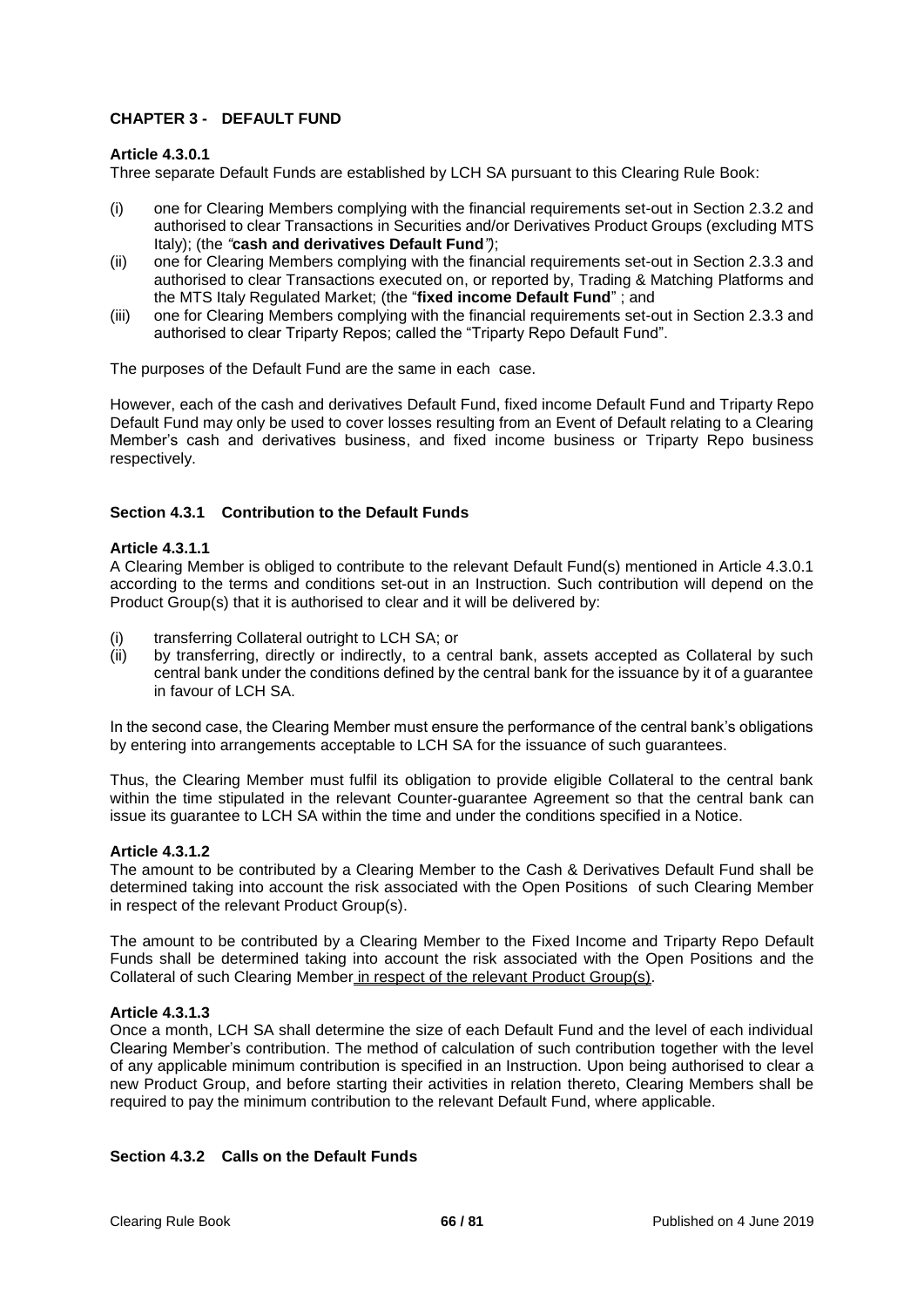# **Article 4.3.2.1**

Calls may be made on the relevant Default Fund following an Event of Default, in accordance with the provisions of Article 4.5.2.7 (for the avoidance of doubt, following an Event of Default, LCH SA is allowed to draw partial amounts from the relevant Default Fund as many times as needed to cover the estimated losses incurred as a result of, following, or in connection with, an Event of Default).

# **Article 4.3.2.2**

Following a call, funds received from a central bank pursuant to any guarantees issued in favour of LCH SA as provided in Article 4.3.1.1 shall provide a valid discharge of the amount owed by the respective Clearing Members.

# **Article 4.3.2.3**

If LCH SA calls upon one of the Default Funds, it shall use the sums provided to perform its obligations under Section 1.3.2 and to cover the repayment of any related loans, expenses, damages, interest charges and/or other expenditure.

# **Article 4.3.2.4**

Should there be any surplus after such performance, or profits earned from the performance of its obligations, then such amounts shall be repaid by LCH SA to the contributors in proportion to their respective contributions either directly, or where applicable, via the central bank.

# **Section 4.3.3 Refilling of the Default Funds and Service Continuity**

# **A. Refill Contributions to the Default Funds**

# **Article 4.3.3.1**

If an Event of Default in relation to a Clearing Member is declared under the Clearing Rules and a call has been made on the fixed income Default Fund, the cash and derivatives Default Fund or the Triparty Repo Default Fund, as relevant, and LCH SA determines that a certain percentage thereof (to be set out in an Instruction) has been used, LCH SA may, by notice in writing, require each non-Defaulting Clearing Member contributing to the relevant Default Fund to deposit and maintain with LCH SA an additional contribution amount (each a "**Refill Contribution**") in accordance with the provisions set out in an Instruction (for the avoidance of doubt, Refill Contributions will be considered unfunded as long as LCH SA has not issued such a notice).

# **B. Service Continuity**

# **Article 4.3.3. 2**

In relation to losses attributable to the fixed income, the cash and derivatives or the Triparty Repo activity of a Defaulting Clearing Member, where, after an Event of Default, LCH SA determines that the losses resulting from such Event of Default will exceed the amounts to be applied to it under Article 4.5.2.7 (1) to (5) (a), LCH SA may implement the relevant loss distribution process (the "**Fixed Income Loss Distribution Process**", and the "**Cash and Derivatives Loss Distribution Process**", and the "**Triparty Repo Loss Distribution Process**" respectively) to be set-out in an Instruction (the "**Fixed Income Service Continuity and Service Closure Instruction**",the "**Cash and Derivatives Service Continuity and Service Closure Instruction**", and the "**Triparty Repo Service Continuity and Service Closure Instruction**" respectively), pursuant to which the non-Defaulting Clearing Members will be required to contribute individually to such losses in an amount which may not exceed 100% of each non-Defaulting Clearing Member's contribution to the relevant Default Fund immediately prior to the occurrence of such Event of Default (the "**Service Continuity Contribution**"). The Service Continuity Contribution shall be in addition to the contributions and Refill Contributions of each non-Defaulting Clearing Member to the relevant Default Fund.

# **C. Service Closure**

# **Article 4.3.3.3**

Where, following the conclusion of the Fixed Income Loss Distribution Process, the Cash and Derivatives Loss Distribution Process, or the Triparty Repo Loss Distribution Process, LCH SA determines that it would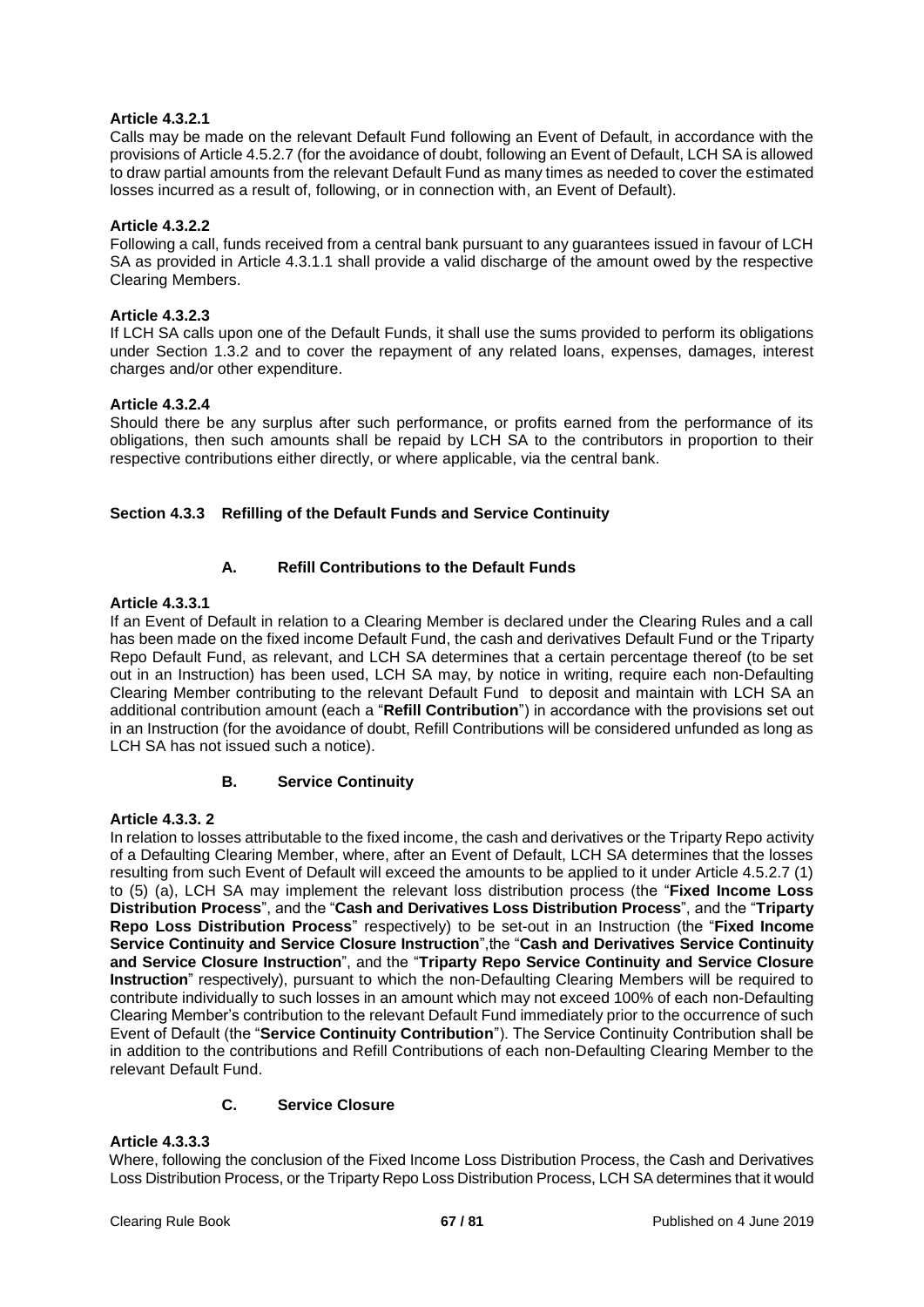not in future have sufficient resources to meet its contractual obligations towards non-defaulting Clearing Members in connection with the Fixed Income Clearing Service, the Cash and Derivatives Clearing Service, or the Triparty Repo Clearing Service respectively, LCH SA shall first invite non-defaulting Clearing Members to make voluntary payments and, if such voluntary payments are not sufficient, may then implement the relevant service closure process set out in the relevant Instruction.

# **D. Effect on Termination of Clearing Members' Membership**

# **Article 4.3.3.4**

As long as there remains a default management process (as contemplated by Article 4.5.2.6) outstanding in relation to any Event of Default and until the expiry of the Cash and Derivatives Default Period of the Fixed Income Default Period, or of the Triparty Repo Default Period, as set-out in the above mentioned relevant Instruction, no resignation or termination of a Clearing Member's LCH SA membership will become effective and all non-Defaulting Clearing Members (including resigning Clearing Members and Clearing Members whose Clearing Member status is to be terminated for whatever reason) shall remain liable for all the obligations contained in Articles 4.3.3.1 and 4.3.3.2 above and in the relevant Instructions, in relation to any Event of Default which has occurred in relation to the relevant Product Group before the expiry of such Fixed Income Default Period, Cash and Derivatives Default Period, or Triparty Repo Default Period, as applicable.

# **Section 4.3.4 Other Provisions**

## **Article 4.3.4.1**

Payment of any amount referred to in this Chapter shall not discharge the Defaulting Clearing Member from its obligation to perform properly its obligations and pay compensation for any damage caused by its Event of Default.

# **Article 4.3.4.2**

LCH SA will promptly report to the Clearing Members on, and account for, any withdrawals made from the Default Funds.

Upon the effective day of termination of the membership, and subject to the relevant Clearing Member having fully discharged all its obligations vis-à-vis LCH SA pursuant to the Clearing Rules or the Admission Agreement, LCH SA shall repay to such ex-Clearing Member any of its contributions which have not been used.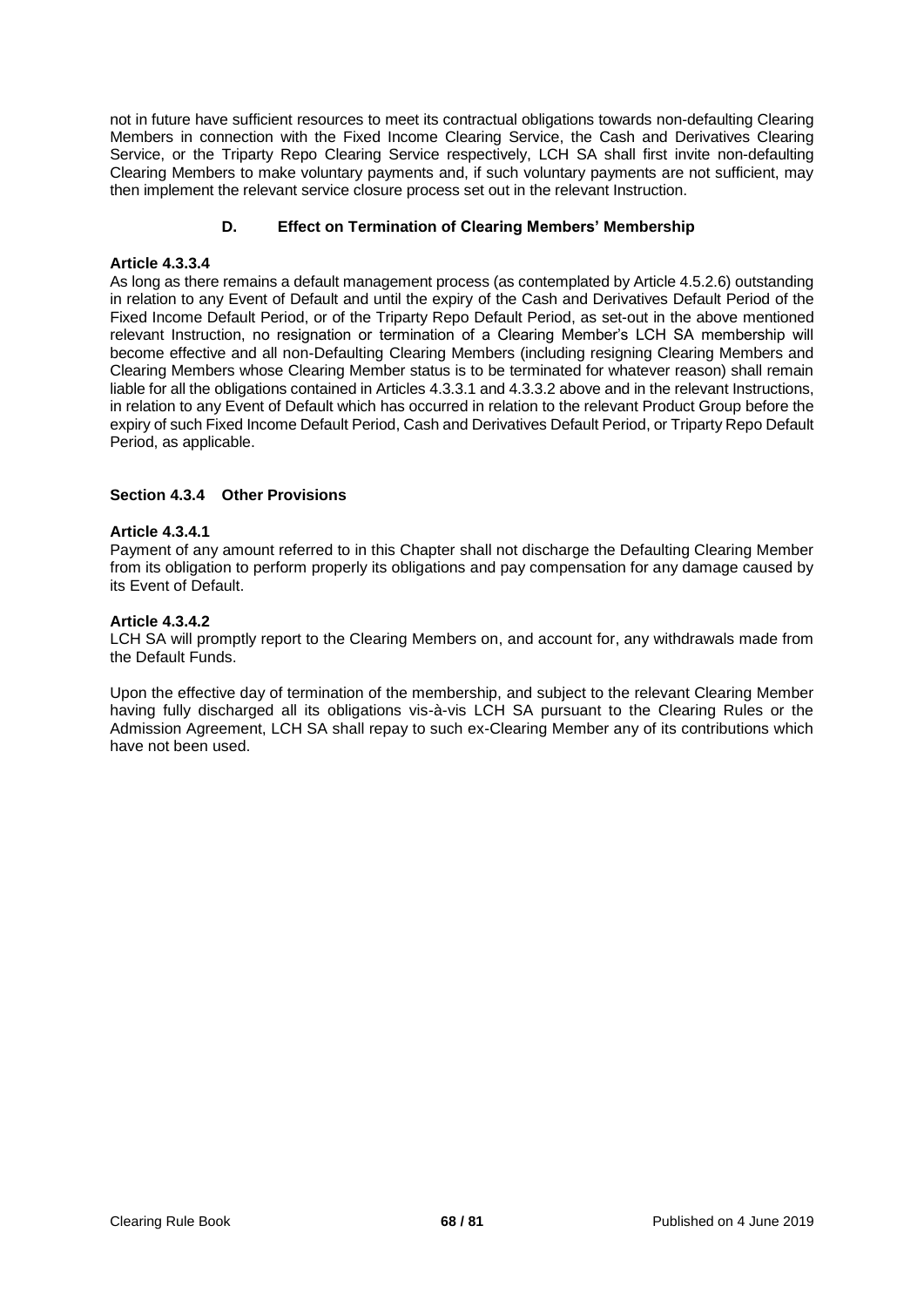# **CHAPTER 4 - COLLATERAL**

## **Article 4.4.0.1**

When the amount of Collateral deposited by a Clearing Member to cover its Margin and Default Fund contribution obligations is more than needed to cover such obligations, LCH SA will deem the surplus of assets governed by the same legal provisions as Collateral.

# **A. Principles**

## **Article 4.4.0.2**

A Clearing Member shall provide sufficient Collateral to LCH SA as necessary for the performance of the obligations of the Clearing Member. The amount of Collateral is determined by LCH SA.

## **Article 4.4.0.3**

Any Collateral required to be provided by a Clearing Member must be provided not later than the time set by LCH SA in an Instruction.

Where the Clearing Member is to provide Collateral in the form of the issuance of a guarantee by a central bank, it must fulfil its obligation to provide eligible collateral to the central bank by the time stipulated in the relevant quarantee agreement so that the central bank can issue its guarantee to LCH SA by not later than the time set by LCH SA in an Instruction.

## **Article 4.4.0.4**

Where Collateral is due to LCH SA, LCH SA reserves the right to exclude certain types of collateral on the grounds, *inter alia*, of illiquidity or insufficient outstandings, and may accept other assets on the terms specified by LCH SA in a Notice.

## **Article 4.4.0.5**

Collateral posted with LCH SA in a Client Collateral Account to cover Client Open Positions registered in one or several Client Margin Account(s) linked to the said Client Collateral Account shall not be used to cover:

- (i) the House Open Positions; or
- (ii) any Client Open Positions registered in other Client Account Structures of such Clearing Member.

# **Article 4.4.0.6**

The registration of Collateral in the Clearing Members' books must be established in such a way as to make possible at any moment the distinction between, on the one hand, the assets deposited as a guarantee and the movements related to its House Open Positions and, on the other hand, the assets deposited as a guarantee and the movements related to the Client Open Positions registered in each of its Client Margin Accounts.

The Clearing Member must indicate to LCH SA to which Collateral Account the Collateral must be allocated, within the conditions specified in a Notice.

# **B. Specificities**

# **B.1. Trading & Matching Platforms**

#### **Article 4.4.0.7**

For Transactions on Trading & Matching Platforms, LCH SA may take Collateral in advance, as provided in a Notice, for "value-today Transactions" or for any other Transactions as may be specified in the Notice.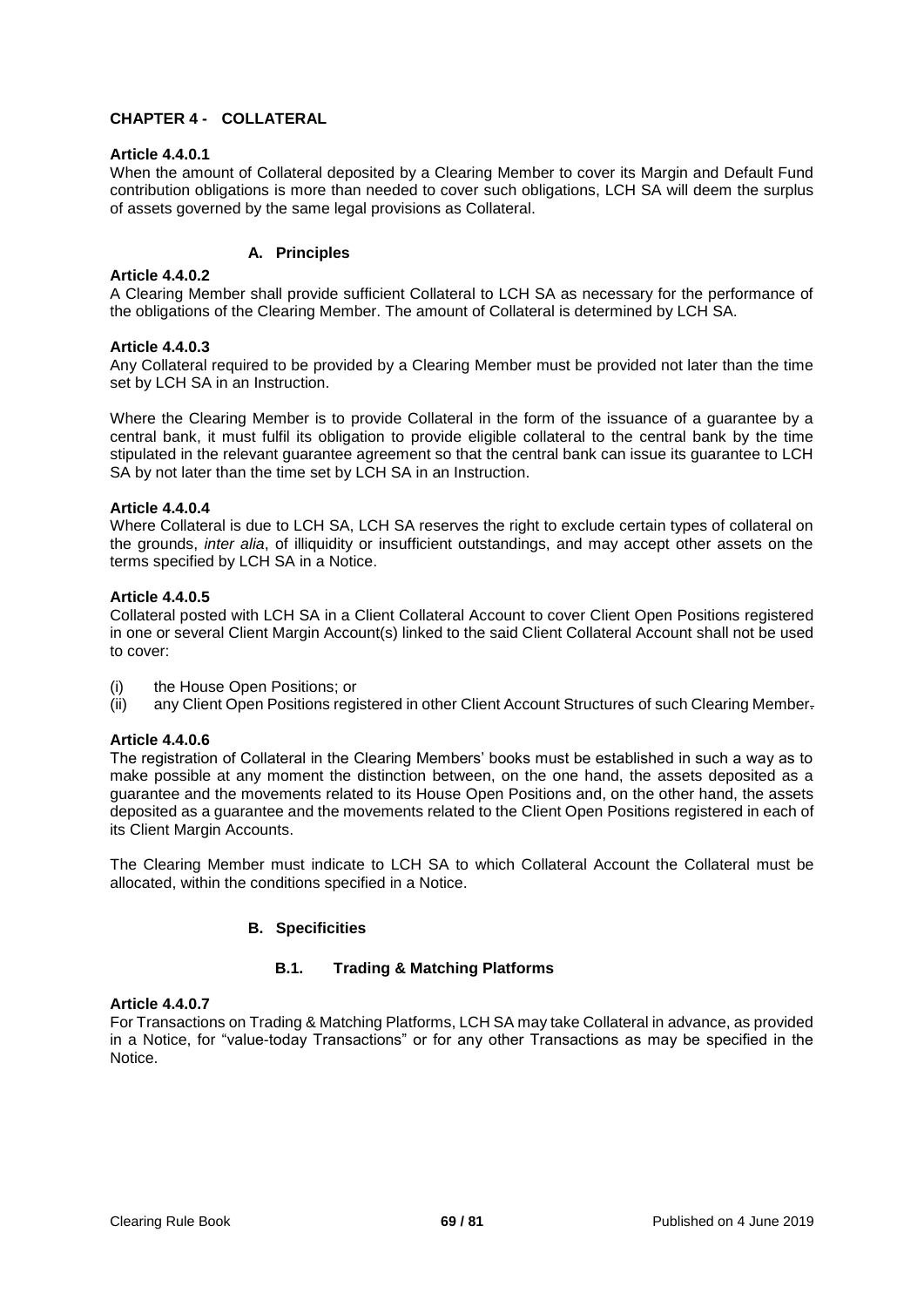# **CHAPTER 5 - EVENT OF DEFAULT**

# **Section 4.5.1 Notification of an Event of Default**

### **Article 4.5.1.1**

The occurrence of an Event of Default shall be notified by any means by LCH SA to the Defaulting Clearing Member.

### **Article 4.5.1.2**

If an event or circumstance which would otherwise constitute or give rise to a Contractual Event of Default also constitutes an Insolvency Event of Default, it will be treated as an Insolvency Event of Default.

## **Section 4.5.2 Measures in case of an Event of Default**

## **Article 4.5.2.1**

Upon the occurrence of an Event of Default, LCH SA may, in co-ordination with the relevant Competent Authority as the case may be, take any measure it deems necessary in order to contain its exposure and to mitigate overall market effects, whether or not these measures are set out in the Clearing Rules.

#### **Article 4.5.2.2**

Upon the occurrence of an Event of Default, LCH SA may discretionary take any of the following measures or any other measures that it deems necessary or useful taking into account the need to act promptly in the manner LCH SA thinks best to contain its exposure and to mitigate resulting effects over market participants:

- (i) to request the relevant Market Undertaking to suspend any trading activity of the Defaulting Clearing Member ;
- (ii) to terminate or suspend the Admission Agreement entered into between LCH SA and the Defaulting Clearing Member ;
- (iii) to obtain any advice or assistance from the Defaulting Clearing Member and/or any third party, as LCH SA may deem necessary for any matter arising out of or in connection with an Event of Default and at the expense of the Defaulting Clearing Member;
- (iv) to impose further Margins requirements and corresponding Collateral deposits to secure the performance by the Defaulting Clearing Member of its obligations under the Clearing Rules;
- (v) to sell off the Collateral posted by the Defaulting Clearing Member or to call on the Central Bank Guarantee, if applicable, to ensure the performance by the Defaulting Clearing Member of its obligations under the Clearing Rules ;
- (vi) to act in lieu of the Defaulting Clearing Member for performing its payment and/or delivery obligations;
- (vii) to impose upon the Defaulting Clearing Member a penalty for late delivery or payment, in the circumstances and at a rate set out in an Instruction ; and/or
- (viii) to claim from the Defaulting Clearing Member damages and costs incurred in relation to the occurrence of an Event of Default or the processing of the Event of Default.

For the avoidance of doubt, termination or suspension of the Admission Agreement entered into between LCH SA and the Defaulting Clearing Member shall not release the Defaulting Clearing Member from any of its obligations under the Clearing Rules.

#### **Article 4.5.2.3**

The Defaulting Clearing Member shall respond to any requests as LCH SA may deem necessary for any matter arising out of, or in connection with, an Event of Default, and shall cooperate with LCH SA in order to process the Event of Default.

#### **Article 4.5.2.4**

If the Clearing Member appears to LCH SA to be unable, or to be likely to become unable, to meet its obligations in respect of one or more Transactions or otherwise under the Clearing Rules, LCH SA may, within its reasonable judgement, declare such event as a Contractual Event of Default.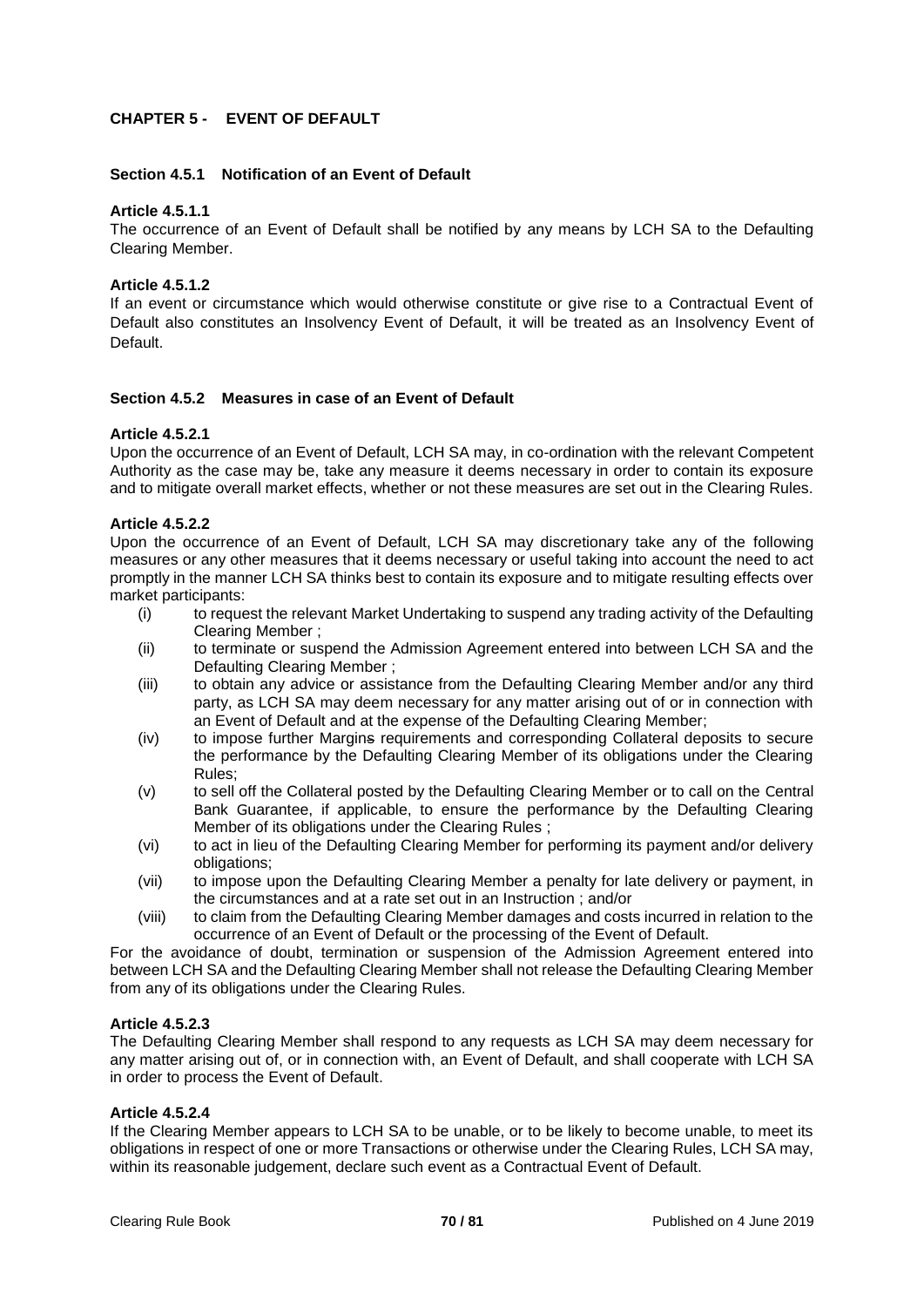LCH SA may take the view that a Contractual Event of Default has happened in light of the occurrence of, *inter alia,* any of the following events:

- (i) Failure to pay or deliver any or all balances, Financial Instruments, or assets owed to LCH SA in respect of Open Positions registered in the name of the Defaulting Clearing Member with LCH SA, within the stipulated deadlines ;
- (i) Failure to pay Initial Margin, Variation Margin, Intra-day Margin or any additional Margin amounts as indicated in Article 4.2.0.4, imposed by LCH SA or failure to make a required contribution to the Default Fund, within the stipulated time limits ;
- (iii) Non successful settling of Net Fails via a buy in or a sell-out procedure.

Upon the occurrence of a Contractual Event of Default, and without prejudice to the provisions of Article 4.5.2.2, LCH SA and the Defaulting Clearing Member shall cooperate to try to reach a mutually satisfactory agreement in order to resolve the Contractual Event of Default.

If such an agreement is not reached or the Contractual Event of Default has not been resolved before the date and time limit set by LCH SA, LCH SA may, in its sole discretion, if it estimates that such measures are necessary as regard to the need to act promptly, LCH SA may, in accordance with French law and the provisions of an Instruction :

- (i) transfer to another Clearing Member the Client Open Positions registered in the name of the Defaulting Clearing Member, and/or
- (ii) liquidate the Open Positions registered in the name of the Defaulting Clearing Member.

# **Article 4.5.2.5**

Upon the occurrence of an Insolvency Event of Default, and without prejudice to the provisions of Article 4.5.2.2, LCH SA may in accordance with French law and the provisions of an Instruction:

- (i) transfer to another Clearing Member the Client Open Positions registered in the name of the Defaulting Clearing Member ; and/or
- (ii) liquidate the Open Positions registered in the name of the Defaulting Clearing Member.

Upon the occurrence of an Insolvency Event of Default, the rights and obligations of the Defaulting Clearing Member arising from or in connection with its participation to the clearing system operated by LCH SA shall be governed exclusively by French law, and the law of the State where insolvency proceedings are initiated against the Defaulting Clearing Member will not interfere in this respect.

# **Article 4.5.2.6**

The default management process applicable to Transactions executed on, or reported by, Trading & Matching Platforms and the MTS Italy Regulated Market shall be set out in a default management process Instruction and the default management process applicable to Transactions in Securities and/or Derivatives Product Groups shall be set out in a transfer and liquidation Instruction.

Transfer and liquidation of Open Positions, as the case may be, shall be performed under conditions set out in an Instruction, taking into account on the one hand the need to act promptly in the manner LCH SA thinks best to contain its exposure and to mitigate overall market effects and on the other hand, the Account Structure of the Defaulting Clearing Member.

Clearing Members are required to provide their Clients, at the beginning of their relationship, with information regarding (i) their Account Structure and (ii) the consequences of such Account Structure in case of an Event of Default as described in an Instruction.

# **Article 4.5.2.7**

In order to perform its obligations pursuant to the Clearing Rules, LCH SA will make use of the resources available to it in the following order:

(i) (a) any Collateral deposited by the Defaulting Clearing Member to meet its Margin requirements, including any additional Margin requirement, in respect of the Clearing Service concerned;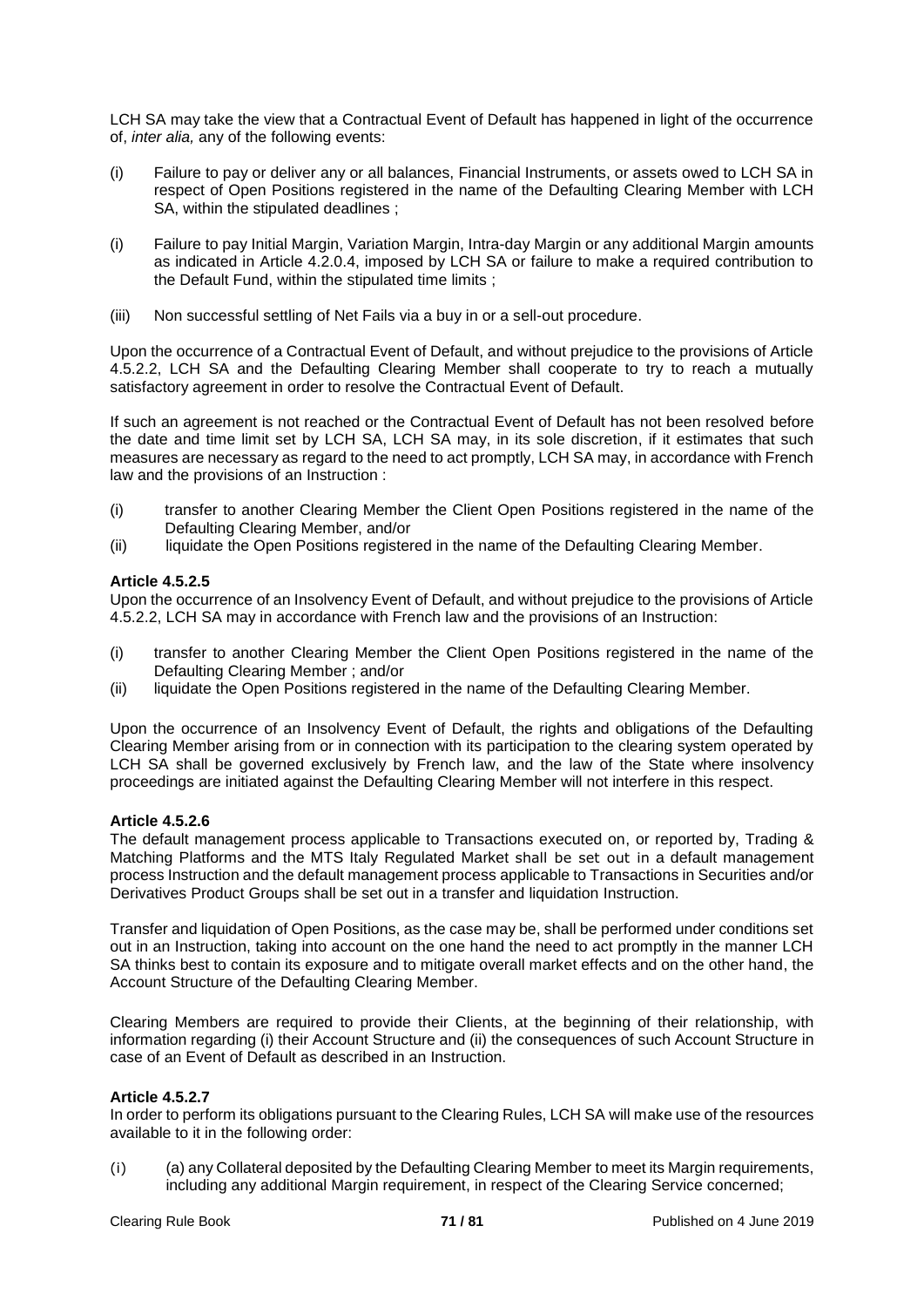(b) any Collateral, transferred or granted by the Defaulting Clearing Member to LCH SA as margin cover in connection with (an)other clearing service(s) provided by LCH SA (to the extent such Collateral is not applied in the context of such other clearing service(s) in accordance with the rules applicable to such other clearing service(s));

provided in each case that in no circumstances will collateral transferred by the Defaulting Clearing Member in respect of obligations arising in a Client Account Structure be applied by LCH SA pursuant to this stage (i) in respect of any loss attributable to any other Account Structure of the Defaulting Clearing Member;

- (ii) if applicable any other Collateral or any surplus assets deposited by the Defaulting Clearing Member or Letter of Credit issued by, or with regard to, the Defaulting Clearing Member in favour of LCH SA. Such surplus assets will be allocated to cover the losses on (a) Transactions on Fixed Income Securities, (b) Transactions relating to Securities and/or Derivatives Product Groups (excluding MTS Italy), and (c) Triparty Repo Transactions, on a pro rata basis, based on the excess losses (losses not covered by (i)(a) and (i)(b) incurred respectively in these Clearing Services, provided in each case that in no circumstances will collateral or surplus assets transferred by the Defaulting Clearing Member, or Letters of Credit issued by or with regard to the Defaulting Clearing Member, in respect of obligations arising in a Client Account Structure be applied by LCH SA pursuant to this stage (ii) in respect of any loss attributable to any other Account Structure of the Defaulting Clearing Member;
- (iii) the individual contribution to the relevant Default Fund of the Defaulting Clearing Member (where applicable, any excess will be used to cover losses resulting from other clearing services, prorata to the amount of the losses resulting respectively from such other clearing services), and, if applicable any Collateral transferred or granted by the Defaulting Clearing Member to LCH SA as a contribution to the Default Fund relating to (an)other clearing service(s) (including for the avoidance of doubt the CDS clearing service) (to the extent such Collateral is not applied in the context of such other clearing service(s) in accordance with the rules applicable to such other clearing service(s));
- (iv) payment from LCH SA's dedicated own resources in accordance with article 45.4 of EMIR and article 35 of Commission Delegated Regulation (EU) N° 152/2013 with regard to regulatory technical standards on requirements for central counterparties, as determined from time to time in a Notice, of an amount up to the amount of such dedicated own resources allocated to the relevant default fund (including each of the Default Funds and any other default fund set- up by LCH in relation any other clearing activity) in proportion to the size of such default fund (the "**Capped Amount**"). In the case of an Event of Default occurring after a previous Event of Default but before LCH SA has reinstated such dedicated own resources in accordance with article 35 of Commission Delegated Regulation (EU) N° 152/2013, an amount up to the residual amount of such dedicated own resources in the relevant Default Fund,
- (v) (a) the available contributions to the relevant Default Fund made by the other Clearing Members as per Article 4.3.1.1 including any replenishment contributions deposited as per Article 4.3.3.1 and any Refill Contributions deposited as per Article 4.3.3.1, prorata to such other Clearing Member's share in the contributions of non-Defaulting Clearing Members to the relevant Default Fund immediately prior to the Event of Default;

(b) the Service Continuity Contributions made by non-defaulting Clearing Members in respect of the Clearing Service concerned pursuant to Article 4.3.3.2 ;

(c) any voluntary payments made by non-Defaulting Clearing Members in respect of the Clearing Service concerned; and

(d) the Service Closure Payments to be made in respect of the Clearing Service concerned pursuant to Article 4.3.3.3 and to the Instruction mentioned therein (as defined by such instruction):

If some Collateral deposited by other Clearing Members to contribute to the relevant Default Fund is used, or if a payment is made pursuant to item 4 above, the amount of this Collateral or payment will represent a claim of LCH SA against the Defaulting Clearing Member.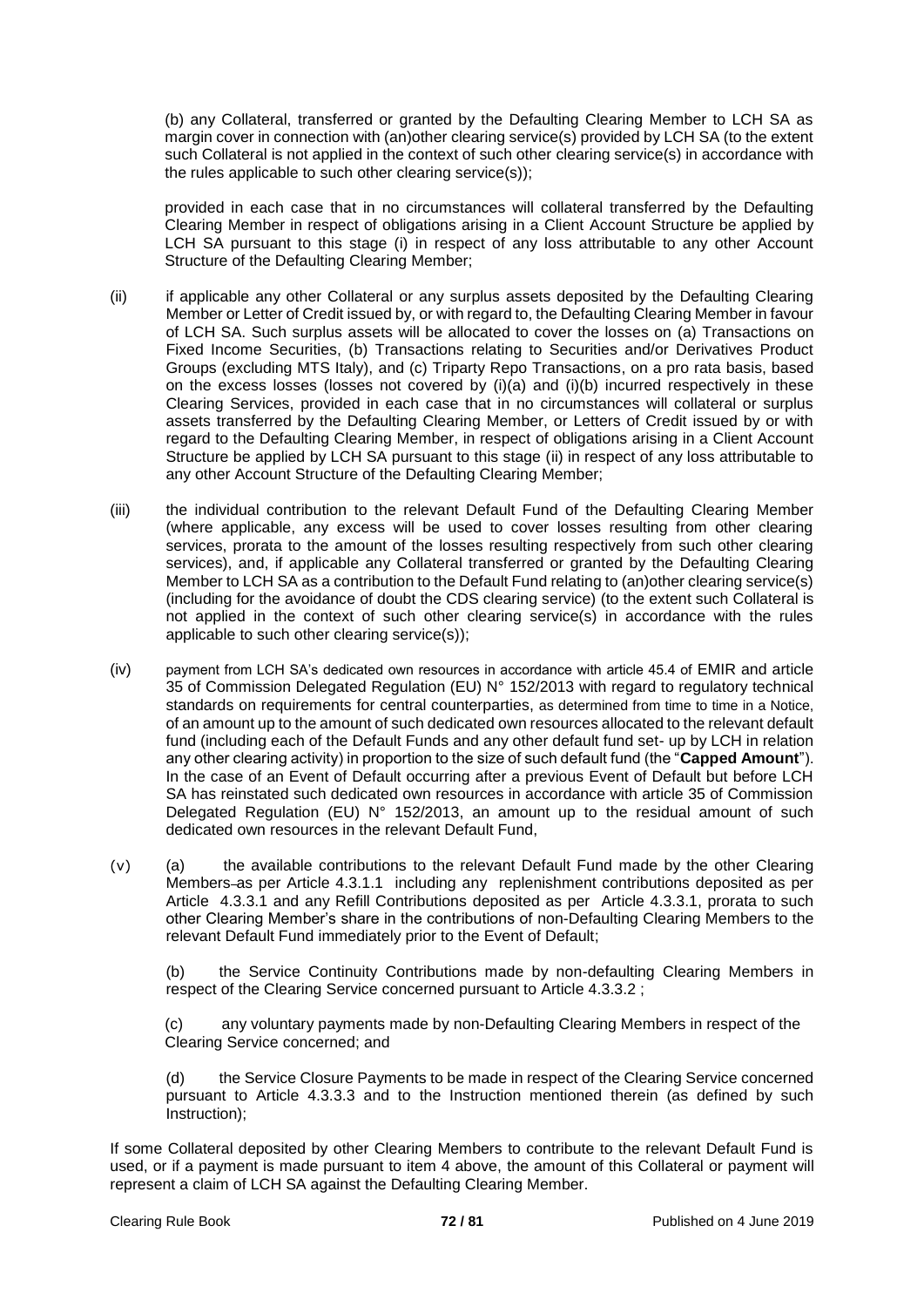# **Article 4.5.2.8**

Following the liquidation of Client Open Positions at Margin Account level and of Client Collateral at Collateral Account level, as a result of the Event of Default of a Clearing Member, LCH SA shall deduct from the proceeds resulting from the liquidation of such Client Collateral any losses realised following such liquidation, and shall determine a final net balance in relation to each Client or Client Account Structure, as applicable.

Such Client final net balance shall be deemed positive where LCH SA owes monies to the Defaulting Clearing Member and negative where the Defaulting Clearing Member owes monies to LCH SA.

Any positive Client net balance calculated by LCH SA in accordance with the above provisions shall be remitted to the Client if such Client is a KnownClient, is the sole holder of the relevant Position Account(s), and if such Position Account(s) is/are the sole Position Account(s) linked to the relevant Margin Account and in all other cases, to the Defaulting Clearing Member for the account of such Client(s). Any negative Client net balance calculated by LCH SA in accordance with the above provisions shall be considered a debt of the Defaulting Clearing Member towards LCH SA and shall be discharged using the resources available pursuant to Article 4.5.2.7, in the order mentioned therein.

Following (i) completion of the default management process and (ii) the extinction of any exposures relating to the Defaulting Clearing Member, and taking into account:

- (a) any monies that may be owed by the Defaulting Clearing Member to LCH SA pursuant to the Clearing Rules and the Admission Agreement (including for the avoidance of doubt, any losses, costs and expenses of whatsoever nature incurred by LCH SA in connection with the Event of Default and any Client negative net balance determined pursuant to the provisions above) and
- (b) any monies that may be owed by LCH SA to the Defaulting Clearing Member pursuant to said Clearing Rules and Admission Agreement (with the exception of any Client positive net balance owed by LCH SA to the Defaulting Clearing Member pursuant to the provisions above)

LCH SA shall determine a Defaulting Clearing Member final net balance, which shall be deemed positive where LCH SA owes monies to the Defaulting Clearing Member and negative where the Defaulting Clearing Member owes monies to LCH SA.

If positive, such Defaulting Clearing Member final net balance shall be remitted to the Defaulting Clearing Member and, if negative, shall be claimed by LCH SA from the Defaulting Clearing Member (subject to the application of any time bar requiring the filing of a provisional claim in the case of an Insolvency Event of Default). Any amounts finally recovered by LCH SA following such claim will be refunded to the non defaulting Clearing Members prorata to their respective contribution to the losses incurred in connection with the default management process, and if there is any surplus following such refund, will be applied towards the reimbursement or discharge of any monies paid or costs incurred by LCH SA in connection with the Event of Default.

## **Article 4.5.2.9**

In case of an Event of Default, LCH SA is not bound by the buy-in procedure timeframe as set out in an Instruction.

## **Article 4.5.2.10**

When the Defaulting Clearing Member is a seller in a Forward Repo transaction, the non-Defaulting Clearing Member does not receive the Securities, does not pay the related cash amount and only receives the payment of the interests amount related to the Forward Repo for which the intended Settlement Date of the Return Transaction does not exceed four (4) Clearing Days after the declaration of the default. However, LCH SA can extend this timeframe as it deems necessary until the liquidation process is settled.

## **Article 4.5.2.11**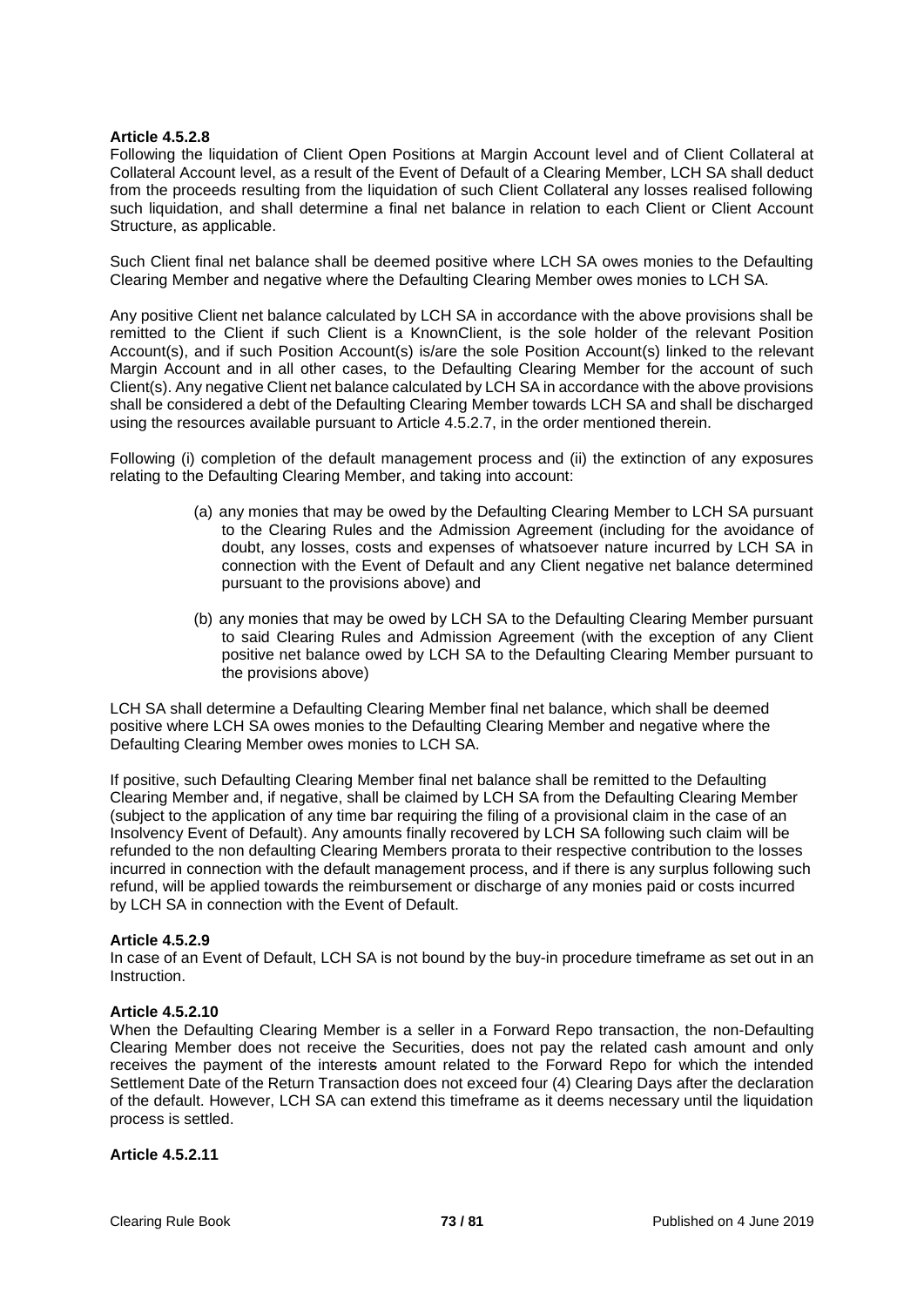Measures taken by LCH SA upon the occurrence of an Event of Default shall be notified by LCH SA to the Defaulting Clearing Member and to any appropriate third parties as LCH SA may deem necessary.

# **Section 4.5.3 Provisions Applicable on Euronext Paris**

## **Article 4.5.3.1**

A Client acting on Derivative Markets fails when it does not pay Initial Margin, debit Variation Margin, or premiums within the stipulated deadlines.

In such case, the Clearing Member automatically liquidates all or part of the failing Client's Positions.

### **Article 4.5.3.2**

In the event that a Client fails on deliverable Financial Instruments at settlement, the Clearing Member which manages the Client's Positions ensures execution under the guarantee of final settlement under the conditions specified in an Instruction.

The Clearing Member shall retain the failing Client's collateral. All expenses incurred by the Clearing Member to process the failed Transaction are charged against the failing Client's collateral. The remaining balance of the Initial Margin is refunded after the Clearing Member has discharged its obligations.

## **Section 4.5.4 Events of Default of an Allied Clearing House and Consequences on Clearing Members**

## **Article 4.5.4.0**

For the purpose of this Section, Allied Clearing House shall mean Cassa di Compensazione e Garanzia.

## **Article 4.5.4.1**

Upon the occurrence of an Event of Default of the Allied Clearing House (an "**Allied Clearing House Event of Default**"), LCH SA will promptly notify the Clearing Members active in fixed income Transactions in Italian government securities ("**Italian Fixed Income Transactions**") and will, with immediate effect, stop accepting from the Allied Clearing House and from any Clearing Member, directly or indirectly, and will no longer novate, any new Italian Fixed Income Transactions for clearing or registration in its Fixed Income Clearing System, and may, in co-ordination with the relevant Competent Authority as the case may be, take any measure it deems necessary concerning the interoperability link with the Allied Clearing House in order to contain its exposure and to mitigate overall market effects (including selling any Securities purchased from Clearing Members and which cannot be delivered to the Allied Clearing House due to the Allied Clearing House Event of Default), whether or not these measures are set out in the Clearing Rules.

## **Article 4.5.4.2**

LCH SA may, in particular, in its sole discretion, take any of the following measures or any other measures that it deems necessary or useful taking into account the need to act promptly in the manner LCH SA thinks best to contain its exposure and to mitigate resulting effects over market participants:

- (i) obtain any advice or assistance from any third party, as LCH SA may deem necessary for any matter arising out of or in connection with the Allied Clearing House Event of Default,
- (ii) sell any Securities delivered by Clearing Members to LCH SA in connection with Italian Fixed Income Transactions and associated Trade Legs and/or Open Positions involving the Allied Clearing House and which have not been delivered to the Allied Clearing House due to the Allied Clearing House Event of Default,
- (iii) cancel, to the extent possible, any settlement instructions in relation to Italian Fixed Income Transactions and associated Trade Legs and/or Open Positions which have not yet settled and instruct any CSD of Reference or ICSD and securities settlement system, directly or indirectly to cancel such pending instructions and to stop issuing any new instructions in relation thereto.

## **Article 4.5.4.3**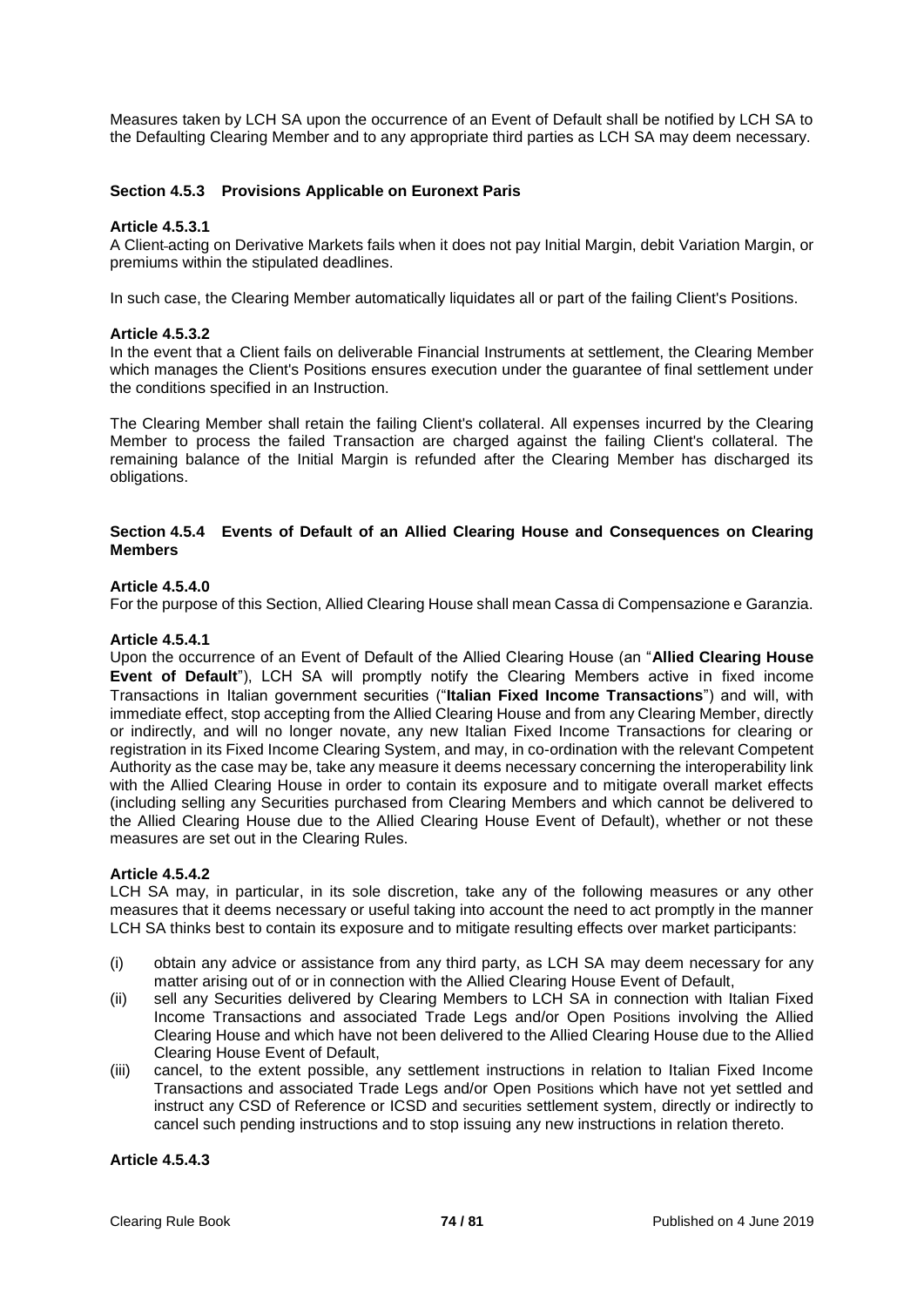All outstanding Trade Legs and/or Open Positions of the Allied Clearing House and Clearing Members resulting from Italian Fixed Income Transactions already executed or registered shall be closed out as of the date of notification of an Allied Clearing House Event of Default.

For each Clearing Member active in Italian Fixed Income Transactions, LCH SA will set the close out value (positive or negative) for each outstanding Trade Leg and/or Open Position acting in a commercially reasonable manner. LCH SA will subsequently determine the difference between such close-out value and the value of the Trade Leg and/or Open Position as at the last Margin call paid by the Allied Clearing House. For each Trade Leg and/or Open Position, such difference shall be considered positive if it is in favor of the Clearing Member, and negative if it is in favor of LCH SA.

LCH SA will then calculate the algebraic sum of all such differences in respect of each Clearing Member active in Italian Fixed Income Transactions. The result shall be referred to as a "**Clearing Member Negative Amount**" if the Clearing Member owes money to LCH SA and a "**Clearing Member Positive Amount**" if LCH SA owes money to the Clearing Member.

Any Clearing Member Negative Amount shall be paid immediately to LCH SA by the relevant Clearing Members.

# **Article 4.5.4.4**

# **A. Calculation of Allied Clearing House Default Balance Amount**

LCH SA will then determine the amount resulting from:

- (A) the sum of
	- (i) The Initial Margin and additional Margin provided by the Allied Clearing House
	- (ii) All Clearing Member Negative Amounts effectively paid to LCH SA

less

- (B) the sum of
	- (i) any losses arising from the sale by LCH SA of any Securities delivered by Clearing Members to LCH SA in connection with Italian Fixed Income Transactions involving the Allied Clearing House and which have not been delivered to the Allied Clearing House due to the Allied Clearing House Event of Default,
	- (ii) any reasonable costs resulting from the management by LCH SA of the Allied Clearing House Event of Default,

(the result being the "**Allied Clearing House Default Balance Amount**").

# **B. Allocation of losses**

If the Allied Clearing House Default Balance Amount is negative, no payment of Clearing Member Positive Amount will be made by LCH SA, and the remaining loss will be allocated between all fixed income Clearing Members having outstanding Italian Fixed Income Transactions on the date of the Allied Clearing House Event of Default ("**Clearing Members Active on Italian Fixed Income Transactions**") (provided they are not Defaulting Clearing Members), pro rata to the ratio of their respective Initial Margin attributable to Italian Fixed Income Transactions immediately prior to the Allied Clearing House Event of Default compared to the aggregate Initial Margin attributable to Italian Fixed Income Transactions of all Clearing Members Active on Italian Fixed Income Transactions immediately prior to the Allied Clearing House Event of Default, and such amount will be payable immediately by such Clearing Members Active on Italian Fixed Income Transactions to LCH SA.

# **C. Payment of Clearing Member Positive Amounts**

If the Allied Clearing House Default Balance Amount is positive, LCH SA will: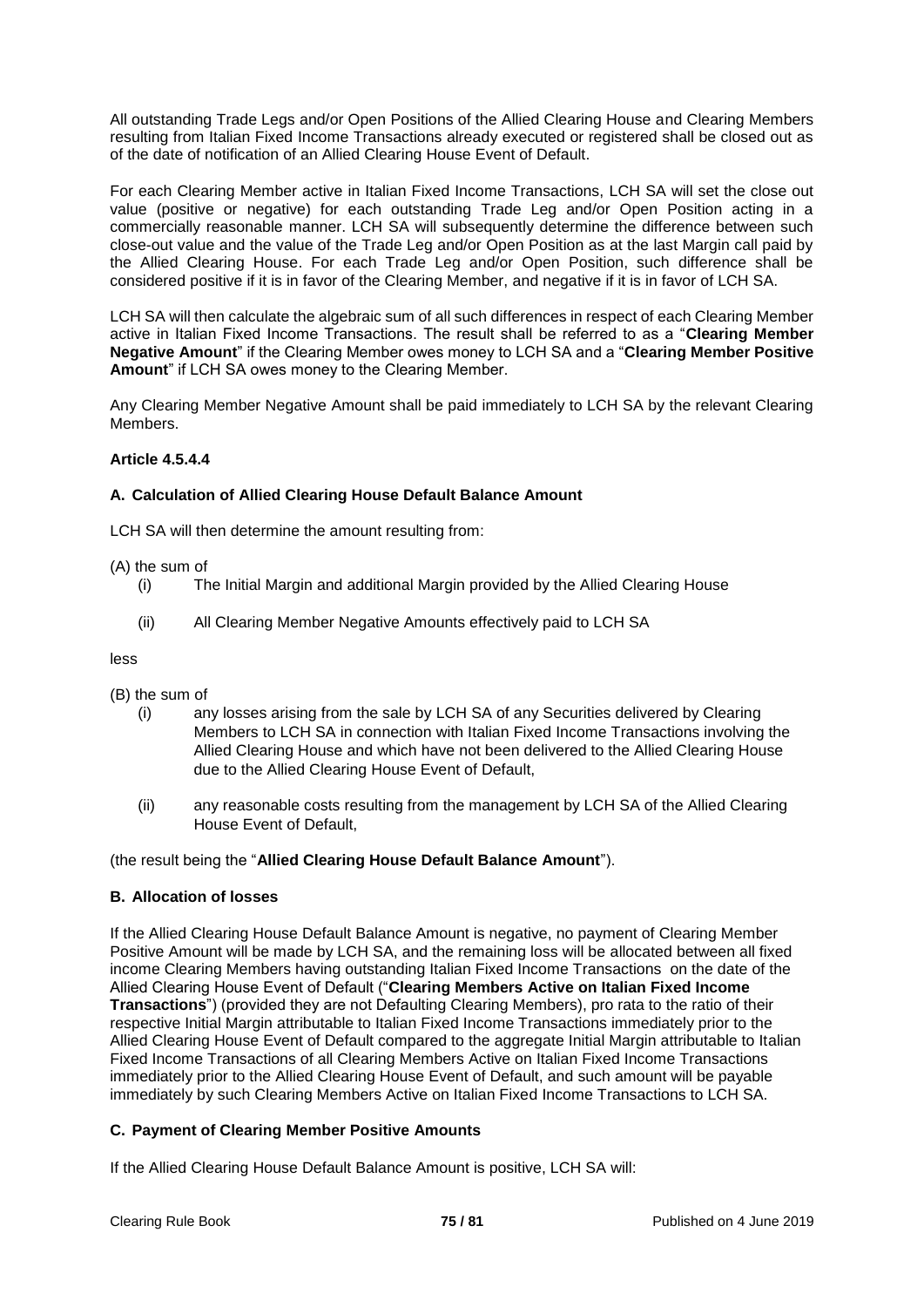(a) If the Allied Clearing House Default Balance Amount is positive and is sufficient to cover payment by LCH SA of the Clearing Member Positive Amounts in full, such payment will be made by LCH SA in full, in the manner set out below.

(b) If the Allied Clearing House Default Balance Amount is positive but is not sufficient to cover payment by LCH SA of the Clearing Member Positive Amounts in full, such payment will be made by LCH SA partially only, pro rata to the proportion which, for each Clearing Member, (i) the Allied Clearing House Default Balance Amount multiplied by the relevant Clearing Member Positive Amount bears to (ii) the sum of all Clearing Member Positive Amounts, in the manner set out below.

Following return by the Allied Clearing House of the initial and additional margin provided to it by LCH SA (the "**Returned Margin Amounts**"), as and when such Returned Margin Amounts are received, LCH SA shall pay to the Clearing Members Active on Italian Fixed Income Transactions concerned, the amounts mentioned in (a) and (b) above.

Upon closing of the Allied Clearing House insolvency proceedings, LCH SA will pay to the Clearing Members Active on Italian Fixed Income Transactions concerned, any Clearing Member Positive Amount balance outstanding, if applicable, as per (a) and (b) above.

# **Article 4.5.4.5**

LCH SA will also determine, for each Clearing Member active in Italian Fixed Income Transactions, the difference between the value of each Trade Leg and/or Open Position as at the last Margin call paid by the Allied Clearing House and the initial value of such Trade Leg and/or Open Position (based on the initial trading price of each such outstanding Trade Leg and/or Open Position). For each Trade Leg and/or Open Position, such difference shall be considered positive if it is in favour of the Clearing Member, and negative if it is in favour of LCH SA. LCH SA will then calculate the algebraic sum of all such differences in respect of each Clearing Member active in Italian Fixed Income Transactions, which will be considered a "**Net Realised Loss**" if the sum is negative and a "**Net Realised Gain**" if the sum is positive.

LCH SA will deduct any Net Realised Loss or add any Net Realised Gain resulting from the above calculation from/to the Margin to be returned to the Clearing Member.

## **Article 4.5.4.6**

For the avoidance of doubt, the management by LCH SA of the Allied Clearing House Event of Default as set out above shall not impact the continuing operation of the Fixed Income Clearing System otherwise than in relation to Italian Fixed Income Transactions.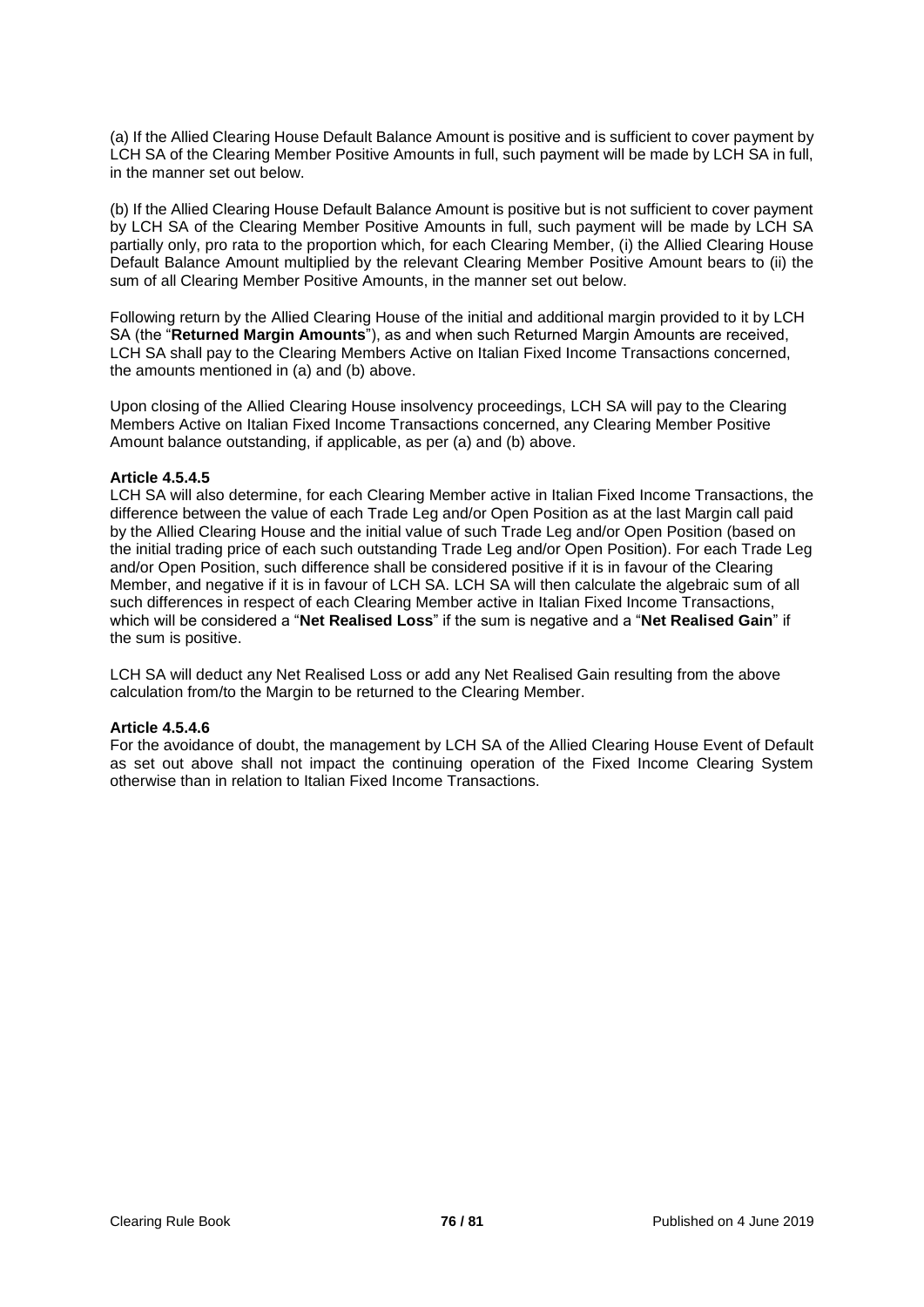# **TITLE V – TRIPARTY REPO CLEARING SERVICES**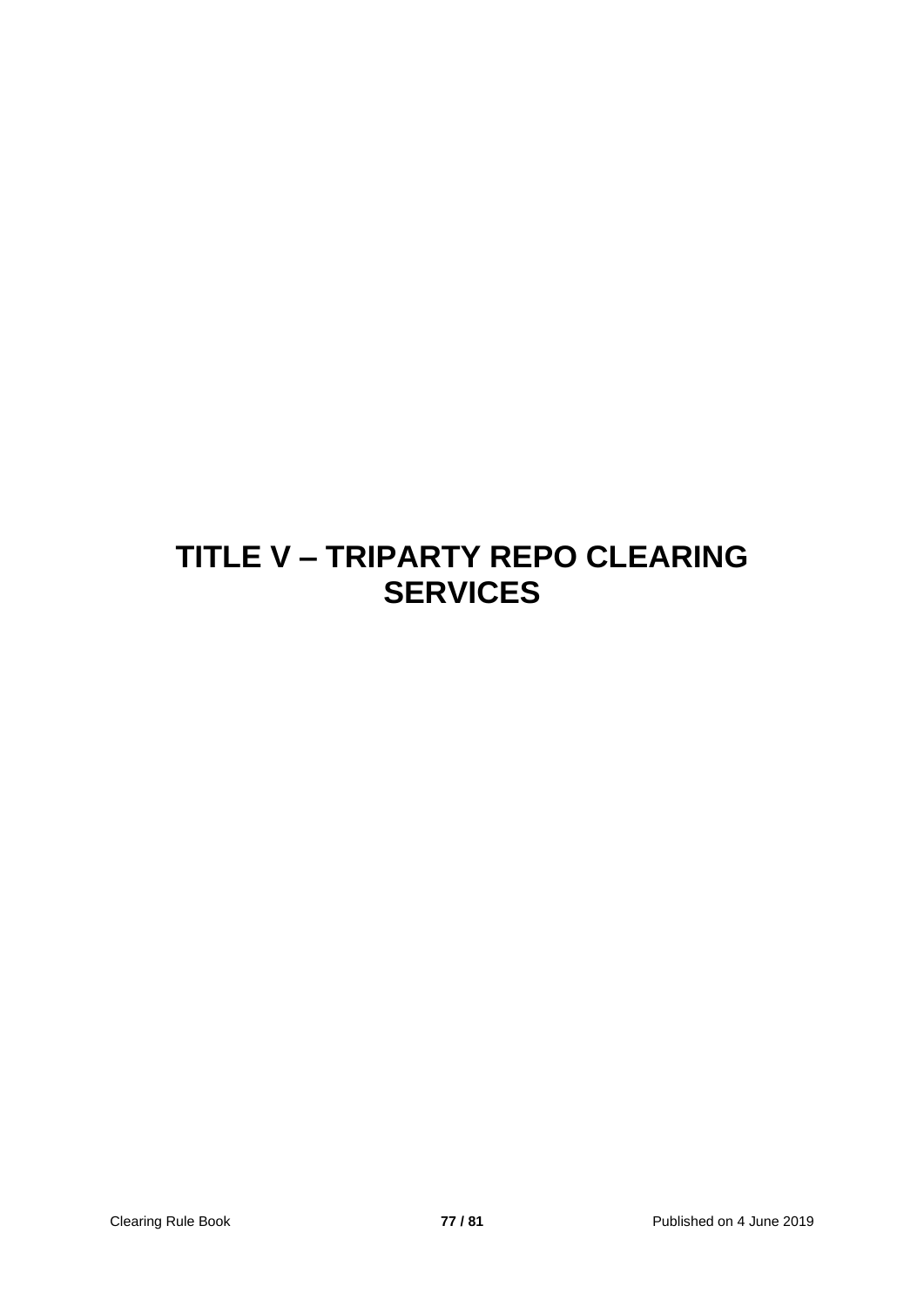The provisions below set out the specific rules applying to the Clearing Services provided by LCH SA in relation to Triparty Repos through the Triparty Repo Clearing System. As a consequence, in the case of any discrepancy between those specific provisions and any other provision in the Clearing Rule Book, the former will prevail regarding Triparty Repo Transactions. For the avoidance of doubt, provisions of this Clearing Rule Book applying specifically to the Securities and Derivatives Product Group shall not apply to the Baskets Product Group.

# **CHAPTER 1 – GENERAL PROVISIONS AND LEGAL FRAMEWORK**

# **Article 5.1.1.1**

In addition to the obligations set out in Title II, Chapter 2, Section 2.2.3, Clearing Members wishing to clear Triparty Repo Transactions are required to comply with the following obligations:

# **Article 5.1.1.2**

Each Clearing Member must:

- (i) Identify Euroclear Bank or the relevant ESES CSD as the triparty agent for its Triparty Repos;
- (ii) Comply with the LCH SA Minimum Deposit requirement and the Triparty Repo Default Fund contribution requirement prior to submitting a Triparty Repo Transaction for clearing, as set out in an Instruction;
- (iii) Have previously entered into appropriate arrangements with respect to the Euroclear Collateral Management System and the relevant Euroclear Interoperability Agreements and comply with them at all times.
- (iv) Have entered into appropriate arrangements with Euroclear Bank to set up a credit line in order to secure Triparty Repo linked payments in the Euroclear Bank securities settlement system and to allow self collateralisation;
- (v) ave obtained an authorisation to enter into auto-collateralisation operations with the Banque de France in order to secure Triparty Repo linked payments in Euroclear France securities settlement system ;
- (vi) Have granted LCH SA a power of attorney entitling LCH SA to generate collateral management instructions in Euroclear Collateral Management System (CMS) on behalf of the Clearing Member ;
- (vii) Have expressly authorised in writing Euroclear Bank and/or Euroclear France to inform LCH SA of any withdrawal, transfer or assignment by itself in any way whatsoever (as security or otherwise) outside the Euroclear Collateral Management System of any Securities which have been allocated as collateral to a Triparty Repo.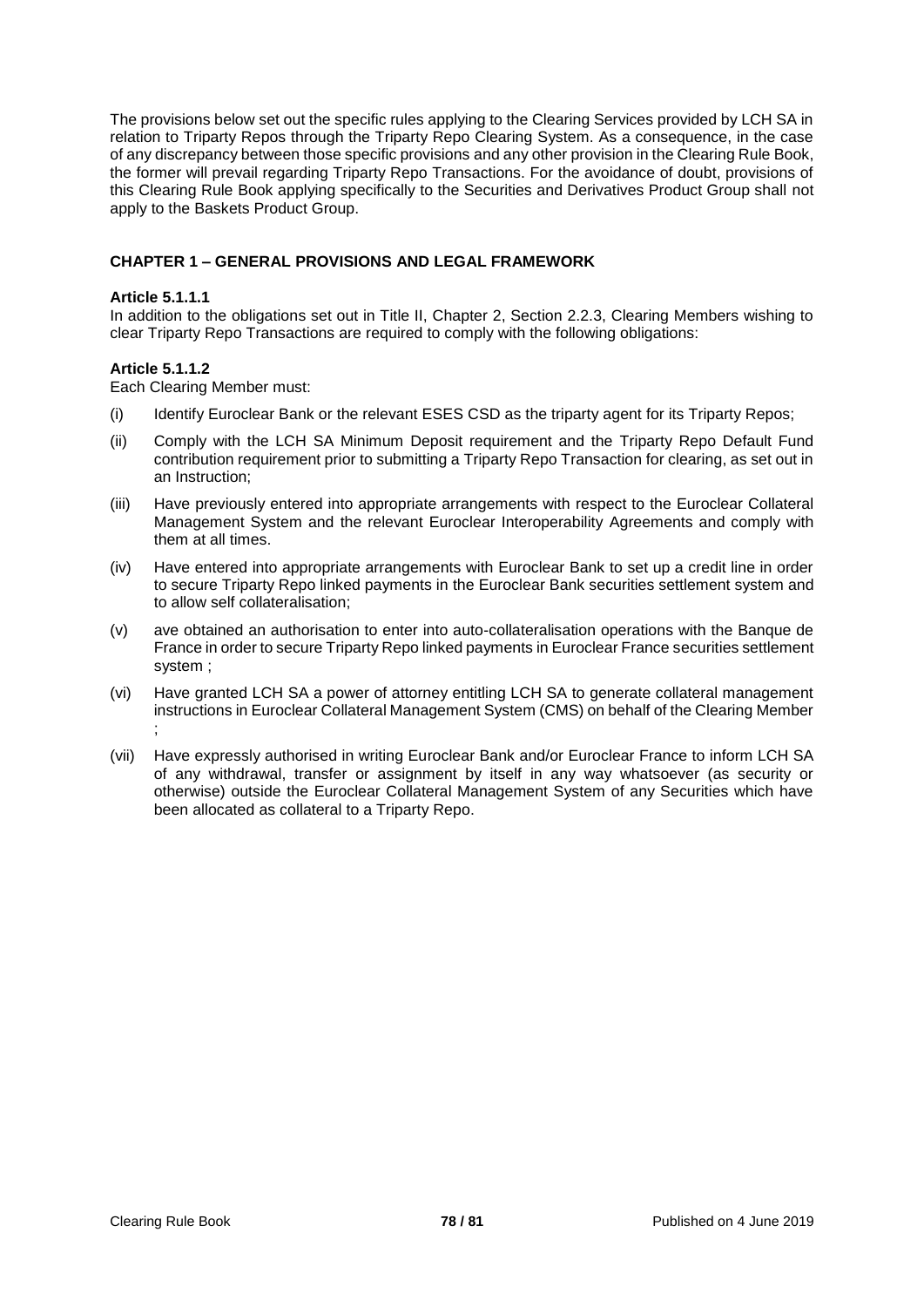# **CHAPTER 2 – CLEARING OPERATIONS**

## **Section 5.2.1 Registration**

## **Article 5.2.1.1**

Upon registration by LCH SA, Triparty Repo Transactions governed by a national or international master agreement become immediately subject to the Clearing Rules, which override the provisions of such master agreement.

## **Article 5.2.1.2**

On the basis of the registered Transactions, LCH SA calculates an Open Position per Clearing Member per Delivery Account, per Basket and per Settlement Date.

# **Section 5.2.2 Account Structure**

## **Article 5.2.2.1.**

The Triparty Repo Transactions registered by LCH SA are aggregated into one Net Position Exposure per Clearing Member and per Basket, in accordance with the appropriate settlement window (same Clearing Day settlement or following Clearing Day settlement).

The Net Position Exposure for same Clearing Day settlement is calculated as follows:

Triparty Repo Transactions already initiated and not yet returned + Triparty Repo Transactions with initiation date S (where S is the current Clearing Day).

The Net Position Exposure for following Clearing Day settlement is calculated as follows:

Triparty Repo Transactions already initiated and not yet returned + Triparty Repo Transactions with initiation date S+1 (where S is the current Clearing Day) – Triparty Repo Transactions with return date S+1.

## **Section 5.2.3 Settlement and Delivery**

## **Article 5.2.3.1**

Contrary to the general clearing rules stated in Article 1.3.1.5, LCH does not transmit settlement instructions regarding Triparty Repos to the CSD of Reference.

LCH SA sends the Net Position Exposure of each Clearing Member when modified, twice a day, to Euroclear Collateral Management System for automatic allocation of collateralising securities.

## **Article 5.2.3.2**

Euroclear Collateral Management System is responsible for sending the appropriate settlement Instructions to the CSD of Reference, pursuant to its rules.

Under no circumstances may LCH SA be held liable for any direct or consequential loss suffered by a Clearing Member and due to Euroclear Collateral Management System allocation and settlement procedures.

## **Article 5.2.3.3**

The provisions of Section 3.4.3 do not apply to Triparty Repos.

In the event that CMS cannot allocate sufficient eligible Securities to settle a Triparty Repo Transaction in whole (an "allocation fail"), such Triparty Repo Transaction shall be settled partially only prorata to the amount of eligible Securities available in the Collateral Giver's account. The Collateral Taker's account shall be debited by a cash amount corresponding to the reduced securities amount, but the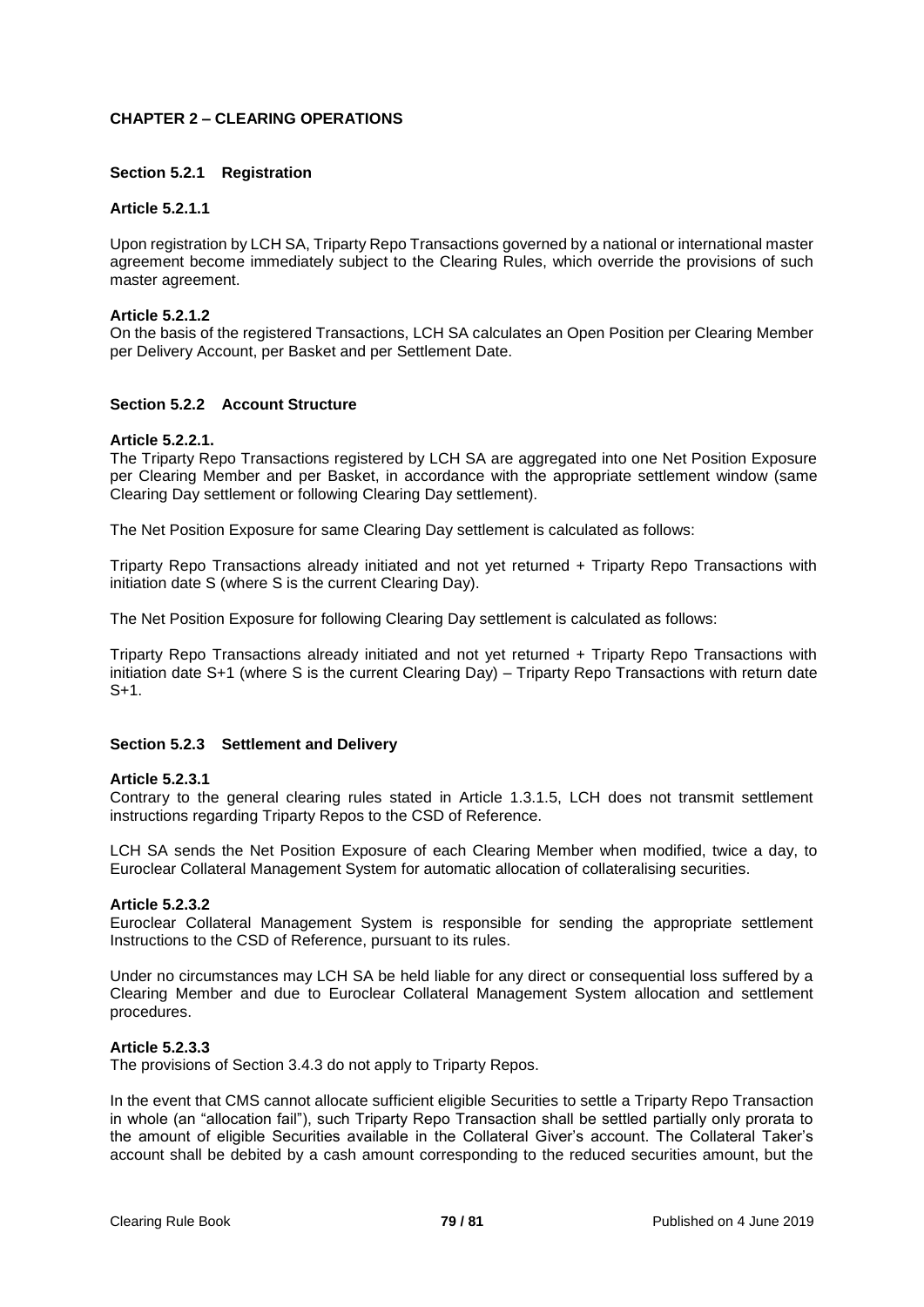Collateral Giver shall pay interest to the Collateral Giver on the full amount of the Triparty Repo Transaction as initially traded, as if the Triparty Repo Transaction had been settled in full.

# **Article 5.2.3.4**

In any of the following events:

- (i) the Net Position Exposure of a Clearing Member is such that Securities allocated as collateral to Triparty Repo Transactions need to be returned to the Cash Borrower ;
- (ii) the value of Securities allocated as collateral to Triparty Repo Transactions has increased such that some of these Securities need to be returned to the Cash Borrower ;
- (iii) a Cash Borrower wishes to substitute Securities allocated as collateral to Triparty Repo Transactions ;
- (ii) Euroclear Collateral Management System needs to proceed with a substitution of Securities allocated as collateral to Triparty Repo Transactions pursuant to the Clearing Rules (eligibility criteria for Triparty Repos); or
- (iii) Securities allocated as collateral to Triparty Repo Transactions need to be returned to the Cash Borrower at the maturity of a Triparty Repo Transaction ;

if on the the second Clearing Day following the day on which the Securities concerned must be returned or substituted, such return or substitution has not taken place due to the fact that the Securities to be so returned or substituted are no longer available in the Euroclear Collateral Management System environment, LCH SA will apply cash settlement in order to debit the Cash Lender's account and credit the Cash Borrower's account by an amount calculated on such second Clearing Day :

pursuant to a formula to be set out in a Notice.

## **Section 5.2.4 Corporate Events**

## **Article 5.2.4.1**

Corporate events occurring on the collateralising securities follow Euroclear Collateral Management System's rules and are managed by the CMS accordingly.

## **Article 5.2.4.2**

In the specific case of an Event of Default, corporate events are managed as set out in an Instruction.